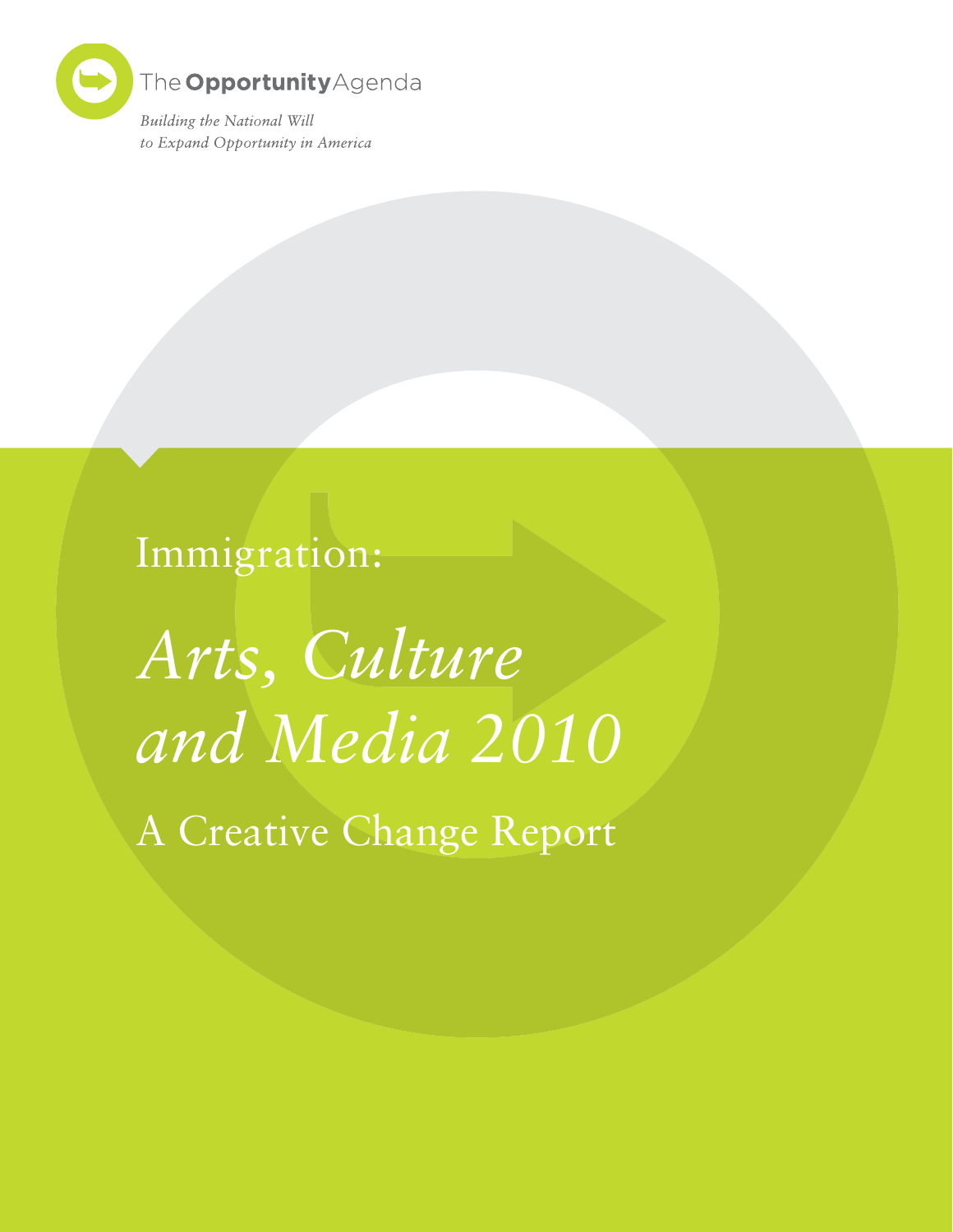## **Acknowledgments**

This report was made possible in part by a grant from Unbound Philanthropy. Additional funding from the Carnegie Corporation of New York, Ford Foundation, Four Freedoms Fund, and the Open Society Foundations supports The Opportunity Agenda's Immigrant Opportunity initiative. Starry Night Fund at Tides Foundation also provides general support for The Opportunity Agenda and our Creative Change initiative.

Liz Manne directed the research, and the report was co-authored by Liz Manne and Ruthie Ackerman. Additional assistance was provided by Anike Tourse, Jason P. Drucker, Frances Pollitzer, and Adrian Hopkins. The report's authors greatly benefited from conversations with Taryn Higashi, executive director of Unbound Philanthropy, and members of the Immigration, Arts, and Culture Working Group. Editing was done by Margo Harris with layout by Element Group, New York. This project was coordinated by Jason P. Drucker for The Opportunity Agenda.

We are very grateful to the interviewees for their time and willingness to share their views and opinions.

## About **The Opportunity Agenda**

The Opportunity Agenda was founded in 2004 with the mission of building the national will to expand opportunity in America. Focused on moving hearts, minds, and policy over time, the organization works closely with social justice organizations, leaders, and movements to advocate for solutions that expand opportunity for everyone. Through active partnerships, The Opportunity Agenda uses communications and media to understand and influence public opinion; synthesizes and translates research on barriers to opportunity and promising solutions; and identifies and advocates for policies that improve people's lives. To learn more about The Opportunity Agenda, go to our website at www.opportunityagenda.org.

The Opportunity Agenda is a project of Tides Center.

**August 2010**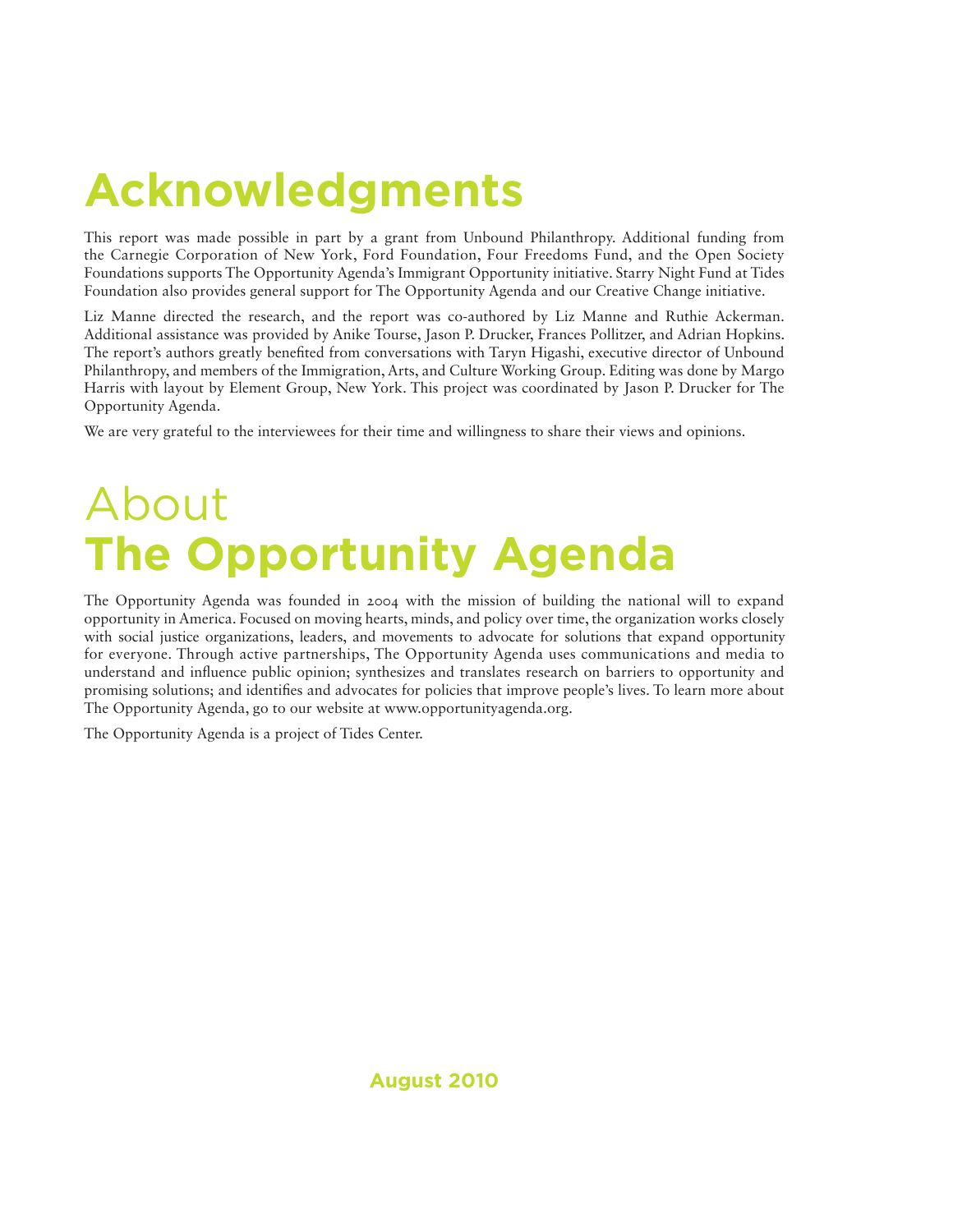## **Table of Contents**

| General Recommendations for Working at the |  |
|--------------------------------------------|--|
|                                            |  |
|                                            |  |
|                                            |  |

## **Appendix A:**

**Master List of Projects and Programs** 

Appendix B: **List of Notable Immigrants** 

Appendix C: **Interviewee Biographies**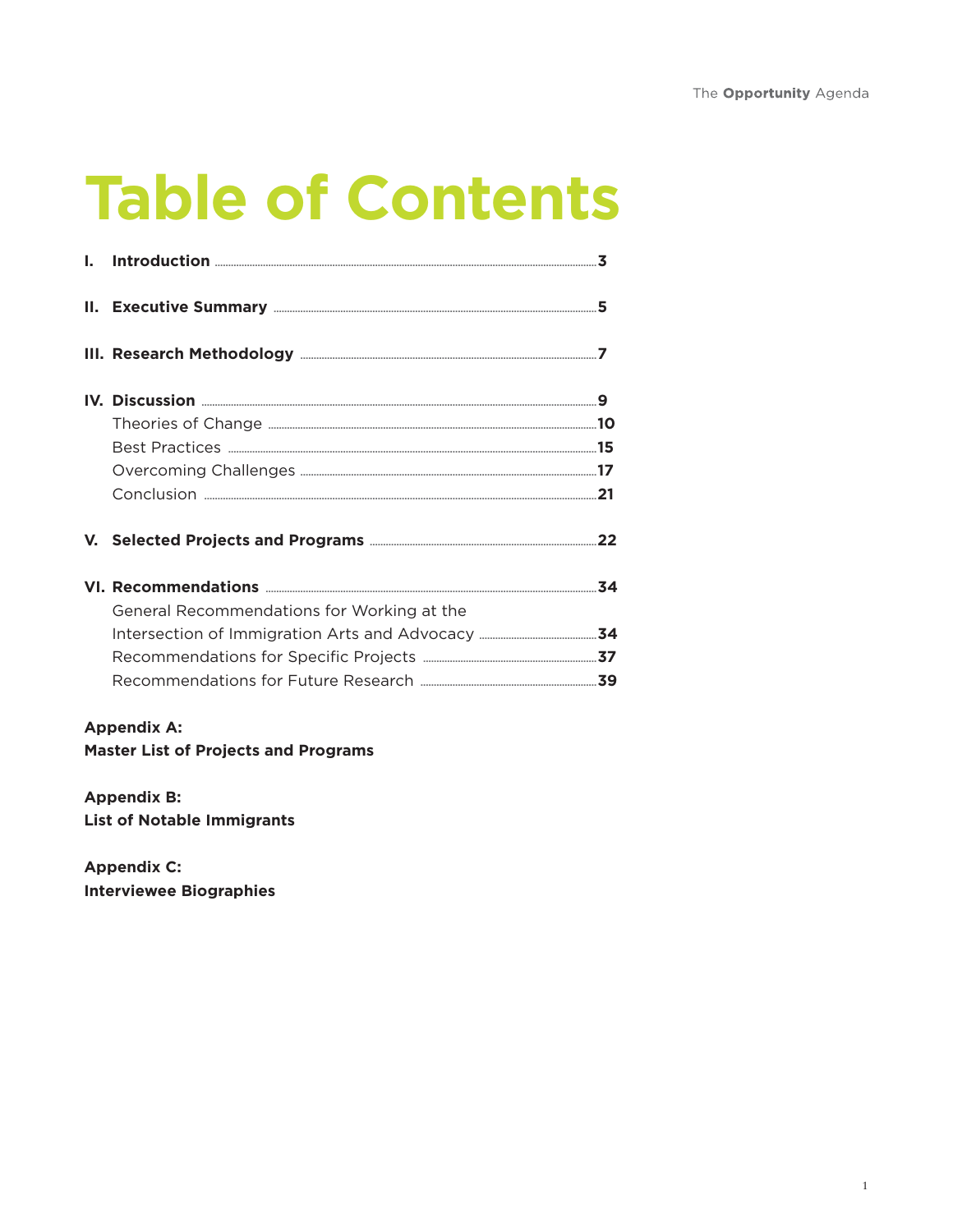# **1. Introduction**

In fall 2009 The Opportunity Agenda launched an Immigration Arts and Culture Initiative with the goal of fostering arts, culture, and media activities that promote the inclusion, integration, and human rights of immigrants in the United States. The near-term focus of the initiative is to inform, engage, and inspire the creative community and advocates of immigrant inclusion on how they might effectively collaborate with one another to engage key audiences on the issue of national immigration reform. The longer-term goal is to highlight and develop best practices and effective models for the creative community and immigrant advocacy organizations to build public support for immigrant integration and human rights and a funding base for creative collaboration across immigrant integration and human rights issues.

#### As part of this initiative:

- A Working Group composed of artists, arts organizations, advocates, and other activists concerned with immigration-related issues was convened in New York City and Los Angeles in September and October 2009 and February, April, and May 2010. A future meeting is planned for fall 2010.
- A public forum in New York City—"Immigration: Arts, Culture & Media 2010"—was held on April 14, 2010 at the French Institute, featuring Mira Nair, director of *The Namesake* and *Monsoon Wedding*; Chung-Wha Hong, executive director of the New York Immigration Coalition; David Henry Hwang, playwright of *M. Butterfly* and *Yellow Face*; Alan Jenkins, executive director of The Opportunity Agenda; Martín Perna, founder of the musical groups Antibalas and Ocote Soul Sounds; Favianna Rodriguez, printmaker and new media artist; Frank Sharry, executive director of America's Voice; and the art of Kip Fulbeck. The forum was produced by Liz Manne and moderated by Maria Hinojosa, Emmy Award– winning PBS anchor and the host of NPR's *Latino USA*.
- A public forum in Los Angeles—"Immigrants in America: A Hollywood Perspective"—co-sponsored by the Paley Center for Media, was held on May 3, 2010 and featured conversations with Bruce Evans, senior vice president of Drama Programming, NBC; Jesse Garcia, actor, *Quinceañera*; Leon Ichasa, screenwriter and director; Alan Jenkins, executive director, The Opportunity Agenda; Nick Schenk, writer, *Gran Torino*; Angelica Salas, executive director, Coalition for Humane Immigrant Rights of Los Angeles; Bee Vang, actor, *Gran Torino*; and Ligiah Villalobos, screenwriter, *Under the Same Moon*. The forum was produced by Sarah Ingersoll and Anike Tourse and moderated by professor and film critic Emanuel Levy.

The final element of this phase of the work is a research study to identify examples of arts, culture, and media projects that effectively move hearts and minds; break down prejudice; inspire community engagement; and, in the long term, encourage public support for the fair treatment and inclusion of immigrants in American society. A key outcome of the study is the identification of a pipeline of projects that could be brought to scale and/or considered for possible collaboration and support. This study, which was designed around a series of interviews and a survey to elevate best practices and compelling ideas, also includes a series of recommendations.

Additional information is available online at http://opportunityagenda.org/immigration\_arts\_culture\_working\_group.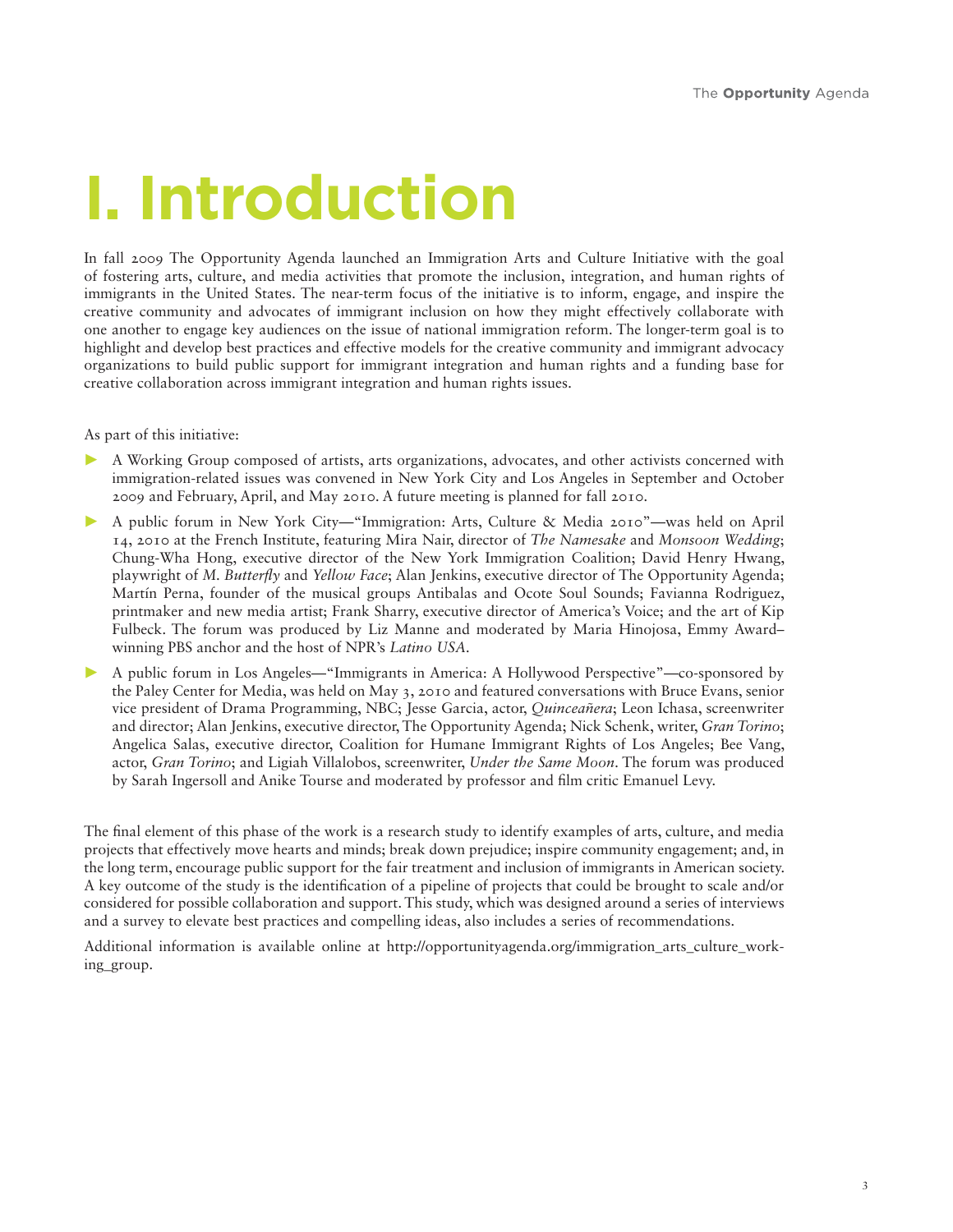## **11. Executive Summary**

Arts, culture, and media serve a vital role in promoting social justice because of their unique ability to tell stories and emotionally connect with audiences at a profound, human level. Creative expression can propel social change in ways that traditional organizing, advocacy, and communications strategies alone do not.

In contrast to some other social justice fields—health care reform, for example, or green jobs—immigration may be more inherently culturally based. By virtue of the immigrant's path in life—moving from one culture to another, experiencing displacement—there is a compelling motivation to preserve, celebrate, and express one's story and heritage.

Thus, from films to novels to theater to online video, from campaign-driven activist art to work that is more personally expressive or culturally celebratory, we discovered in our research a rich and robust trove of creativity, diverse in form, content, audience, and intention. High art and pop culture; commercial media and community based; the sublime, the deeply emotional, and the decidedly irreverent; there is no shortage of immigration-themed artistic expression.

As a result, the end goal of our research became less a question of how to encourage the quantity, breadth, or even quality of immigration-themed creative projects, and more a question of how to promote and enhance work that makes the greatest impact in moving hearts and minds, breaking down prejudice, inspiring community engagement, and encouraging public support for immigrants and positive immigration reform.

In wide-ranging conversations, our interviewees identified what they felt were the best, most effective immigration arts projects and offered detailed analyses of their theories of change with respect to cultural strategies; strong, if sometimes contradictory, notions of best practices and ideal program models; and their thoughts on the challenges facing the field.

Stemming from those conversations, we came to some key recommendations for those working at the intersection of immigration advocacy and the arts, many of which are as applicable to the broader field of social change as they are to the immigrant rights movement.

## **1. Embrace Contradiction**

There were several points made by our interview subjects that seem contradictory. One example, among many, is what we think is a false choice between art that is accompanied by express, activist calls to action (sign this petition, call your representative) and a softer, long-term "hearts and mind" approach. We believe that each can play a critical role in the ecosystem for social change. From our perspective, the answer is usually "both...and" rather than "either…or."

## **2. Allow Artists to Lead in the Creative Process**

Although partnerships between artists and organizations are important, artists should lead when it comes to the creative concepts, or the results may be just flat-out bad art or, at best, a "pretty" version of campaign talking points.

## **3. Develop Authentic Partnerships for Effective Collaborations**

For effective collaborations to flourish, it is critical to develop a culture of genuine partnership and reciprocity between professional advocates and artists, as opposed to the reflexive impulse to "use" or "harness" artists for campaign purposes. We are much better off when artists—experts at "sideways thinking"—are involved with developing strategy from the ground up.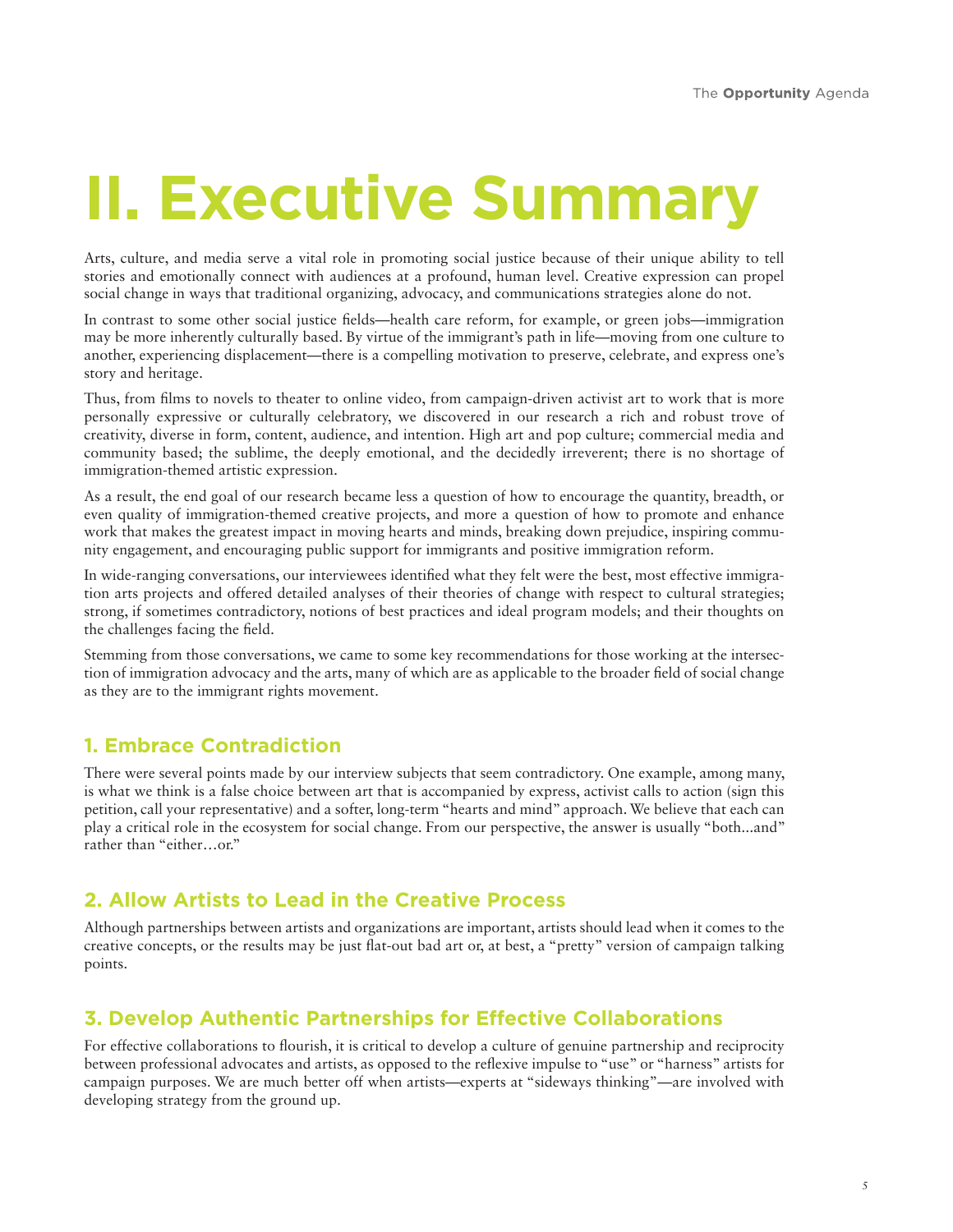## **4. Understand the Nuances of Working with Celebrities**

As a result of their public profile, celebrities, including actors and musicians, have a unique ability to draw attention to, raise funds for, and shift public opinion on important issues. But there are risks. Partnerships with celebrities must be clearly defined, authentic to and customized for who they are as a person, and nurtured for the long term like any important stakeholder. The risks taken by immigrant actors and musicians when speaking out on controversial issues are enormous and can be career-defining. Immigrant Olympic and All-Star athletes, Nobel laureate scientists, and household name entrepreneurs and business leaders can also play vital roles as high-profile advocates for immigrant rights and in most cases are less professionally vulnerable than performing artists.

## **5. Connect the Dots**

Connectors are an important piece of the social change puzzle. These are the people who are "bilingual" in art and advocacy and can connect the right artists with the right advocacy campaigns, creating collaborations that make an impact. Organizations should consider hosting a creative fellow, hiring a consultant, or creating a staff position to focus on integrating cultural strategies into the organization's work.

## **6. Maximize Impact**

Our interview subjects identified the following as the most crucial elements of effective cultural strategies: reach the largest possible number of people; amplify creative work that is already being done; target communities that are intrinsically diverse (music, sports); open up the immigration movement to new, persuadable constituencies; tie local events to national advocacy efforts; and build long-term engagement with audiences, old and new, by creating opportunities to stay involved, stay in touch, and take action.

## **7. Match the Medium**

Different types of arts maximize different types of impacts—such as comedy, which can allow the safe exploration of taboo subjects, or film, which can humanize its subjects and create intense emotional connections. Understanding the strengths and weaknesses of different artistic expressions, and matching them appropriately to a specific strategic goal, is an important part of successful engagement.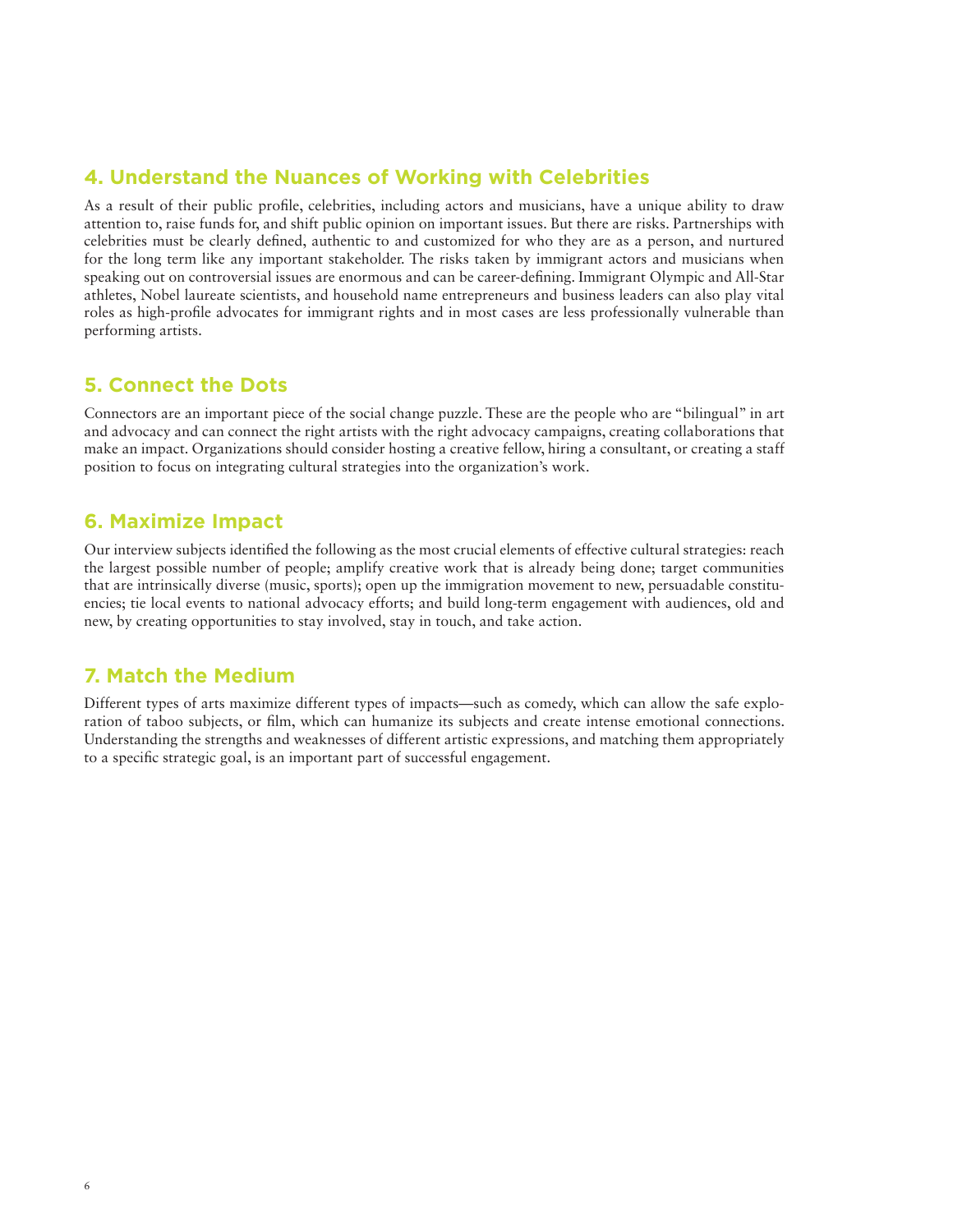## *III. Research* **Methodology**

The goals of this study were to research examples of arts, culture, and media projects and programs that effectively move hearts and minds; break down prejudice; inspire community engagement; catalyze action; and, in the long term, encourage public support for the fair treatment and inclusion of immigrants in American society.

Rather than conduct a comprehensive survey of the field, our goals for the study were to:

- **1.** Identify projects and programs that are particularly effective at engaging audiences, galvanizing community, and shifting hearts and minds
- **2.** Explore theories of change, best practices in the field, and challenges in order to understand those elements essential to successful collaborations
- **3.** Elevate promising projects and programs (either new projects or pre-existing projects that could be brought to scale) to consider as candidates for possible future collaboration and funding support

A survey was sent to more than 500 people—a mixture of artists, advocates, funders, and cultural programmers. We received more than 100 responses.

Following the survey, we conducted 22 one-on-one interviews with a diverse group of high-profile artists, advocates, funders, cultural programmers, and thought leaders:

**Ismael Ahmed,** director, Michigan Department of Human Services

**Pablo Alvarado,** executive director, National Day Laborer Organizing Network (NDLON)

**Caron Atlas,** director, Arts & Democracy Project

**Teddy Cruz,** professor and architect, University of California, San Diego

**Andreia Davies,** former coordinator, New York Foundation for the Arts Immigrant Artists program

**Mallika Dutt,** president and chief executive officer, Breakthrough

**Michael John Garcés,** artistic director, Cornerstone Theater Company

**Ian Inaba,** co-founder and co-executive director, Citizen Engagement Lab

**Todd Lester,** founder, freeDimensional

**Eduardo Machado,** playwright and artistic director of INTAR Theatre, author of *Tastes Like Cuba: An Exile's Hunger for Home*

**Josh Norek,** deputy director, Voto Latino

**Richard Peña**, program director, Film Society of Lincoln Center

**Rosie Pérez,** actor, choreographer, director, and community activist

**Maria del Rosario Rodriguez,** executive director, Florida Immigration Coalition

**Ellen Schneider,** founder and executive director, Active Voice

**Rinku Sen,** president and executive director, The Applied Research Center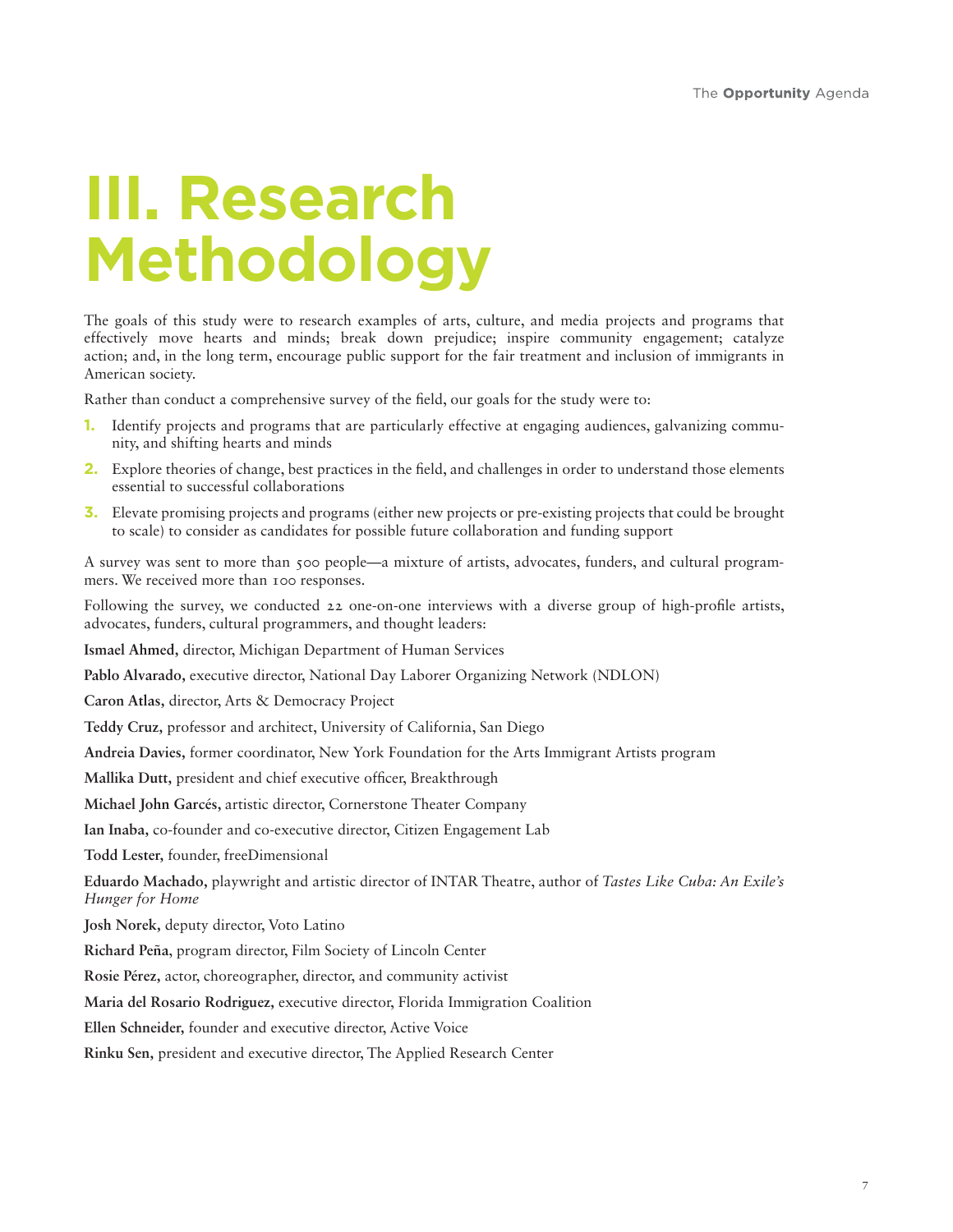**Fatima Shama,** commisioner of the Mayor's Office of Immigrant Affairs, City of New York

**Ben Skinner,** journalist and author of *A Crime So Monstrous*

**Anike Tourse,** former arts & media projects manager, Coalition for Humane Immigrant Rights of Los Angeles (CHIRLA) and independent consultant

**Roberta Uno,** program officer, Ford Foundation

**Eric Ward,** national field director, Center for New Community

**Michele Wucker,** executive director, World Policy Institute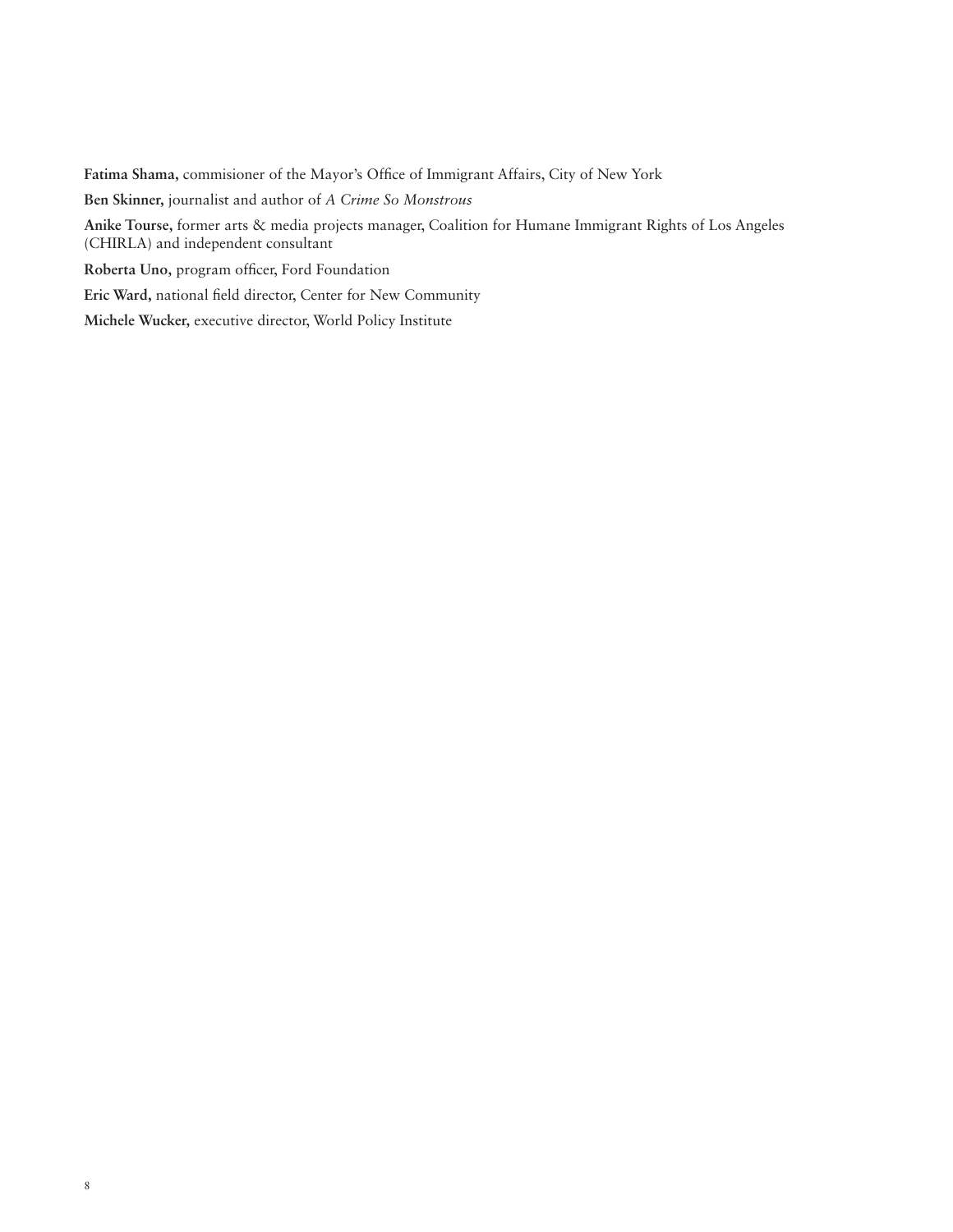# *<u>IV. Discussion</u>*

The one-on-one interviews and survey resulted in hundreds of recommendations of immigration arts, culture, and media projects and programs, a comprehensive master list of which is available in Appendix A. From that broad inventory, we curated a selection of projects and programs identified by advocates, artists, and cultural programmers as being particularly effective at moving hearts and minds, breaking down prejudice, inspiring community engagement, and/or encouraging public support for immigrants and positive immigration reform. This curated list, which is available in section V, shows projects and programs clustered into the following types:

**Community-Based Arts** serve as hubs for political and cultural engagement and enable communities to build on their own strengths and capacities to promote immigrant rights in a holistic way.

**Film** humanizes its subjects and creates an intense emotional connection with its audience; it also has the potential to reach very large audiences.

**TV**, with its vast reach, narrative structure, and in-home intimacy, has an unparalleled ability to shift hearts and minds over the long term.

**Celebrity Advocates** can use their star power to bring attention to issues, amplifying the message and the audience impact.

**Comedy** allows taboo subjects to be explored in a safe context and opens the door to new audiences.

**Digital and Social Media** are in many ways the ideal advocacy media because a call for action can be directly connected with the creative content.

**Games** bring new people into the conversation, from techies to gaming aficionados to youth.

**Music** can reach a large, diverse, crossover audience with messages ranging from the politically activist to the personally expressive to the culturally celebratory; music also has the advantage of being able to communicate across language barriers.

**Literature and Poetry** are private, immersive experiences, allowing readers and listeners to become enveloped in another world.

**Graphic Novels and Comics** are important, if underutilized, tools because the demographic that reads them includes kids and teens.

**Theater** is an immediate, powerful, in-person form of engagement, in which the audience and the actors or storytellers share a physical space together.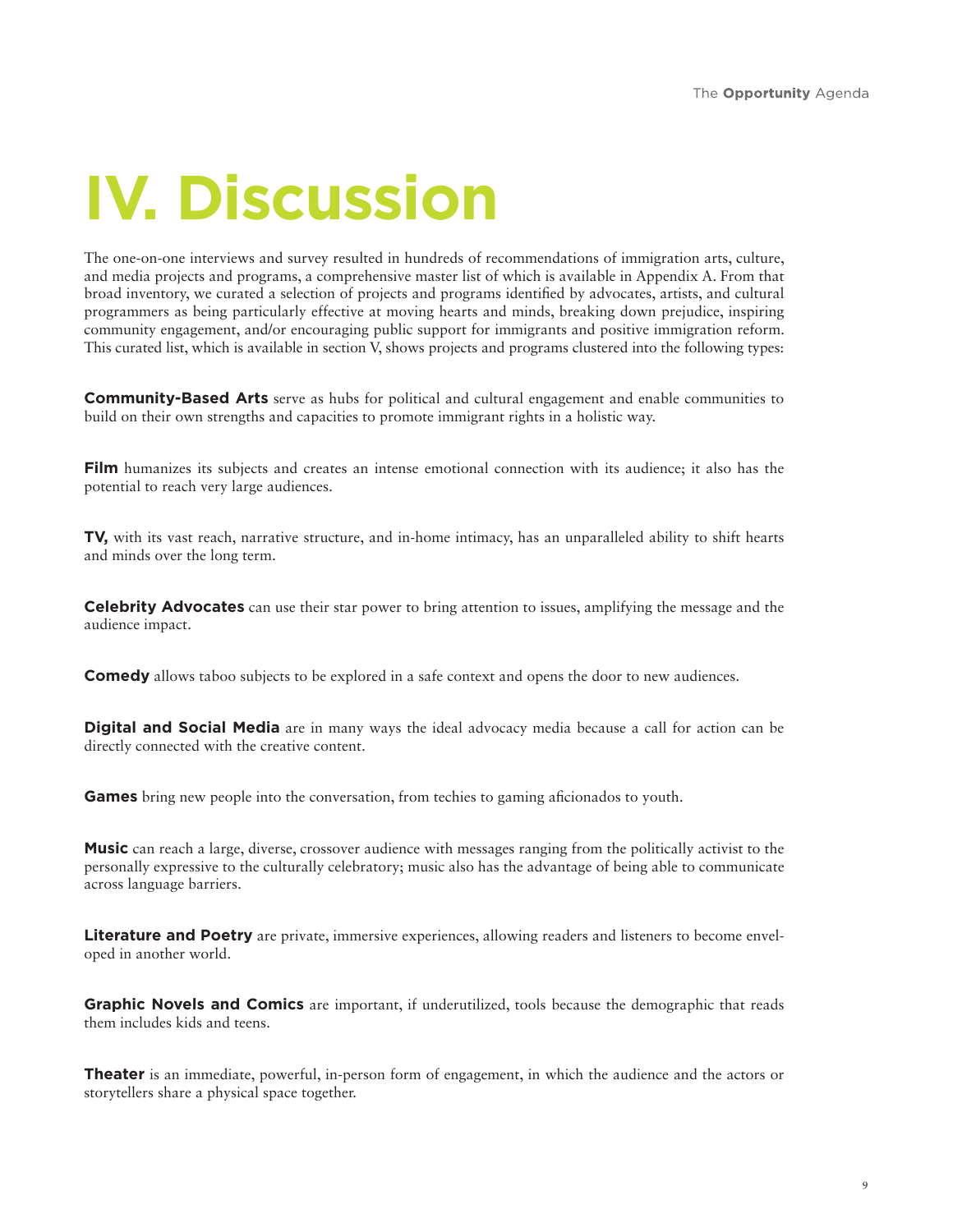**Visual Art/Design/Iconography** can run the gamut from in-your-face political posters to photography that forces viewers to formulate questions about the world around them.

**Museums and Monuments** are permanent, are authoritative, and convey institutional legitimacy.

Food is the single easiest way for people to learn about each other and bridge cultural divides because it invites people to literally sit at the same table.

**Sports** cut across gender, age, class, and political lines; teach teamwork; and provide opportunities for both formalized and informal community building and organizing.

In making our selections, we took a "big tent" approach to what constitutes arts, culture, and media and chose to include all points along the spectrum, from the more culturally celebratory or personally expressive on one end to work that is more didactic "edutainment" or clearly activist on the other. We included professional and nonprofessional, community-based and Hollywood driven, serious and irreverent. Some of those surveyed think one kind of work is "better" or more "effective" than another; we included highlights across the spectrum in the belief that each has a role to play.

If there is a unifying theme to the recommendations, it is that *generating an emotional connection with the audience is the single most critical component* for a project to be considered effective. *High-quality work; good storytelling; and connecting the arts, culture, or media project with action* were also frequently mentioned as significant to engaging and inspiring an audience.

In addition to identifying compelling immigration-themed projects and programs, the artists, advocates, and thought leaders we interviewed also spoke extensively about (a) their theories of change with respect to cultural strategies; (b) best practices—what elements are necessary to create effective collaborations between artists and advocates; and (c) the challenges facing the field and how to overcome them.

Following is a summary of our subjects' collective thoughts as to how and why cultural strategies work and don't work, and where the field needs to focus to maximize impact.

## **A. THEORIES OF CHANGE**

#### **Emotional Connection Is Key**

Almost everyone we interviewed said something about how arts, media, and culture create *an emotional connection* with the audience in a way that traditional forms of advocacy frequently cannot. We concluded that emotional quality was the core value of cultural strategies as differentiated from traditional advocacy, communications, and organizing strategies.

Both audiences that are new to the field and the already converted must be made to feel an emotional connection to the issue. Everyone with whom we spoke had a slightly different approach to making that connection. Some believe vehemently that community-based work is the answer to gain momentum at the grassroots level. Others think that using pop culture to bring in ever-larger audiences can bring about change faster and reach out to those who may not pay attention otherwise. A number of our interviews brought up the idea that a project or program should be connected to an action. Others felt that art in and of itself was enough to change hearts and minds through helping to build bridges between communities.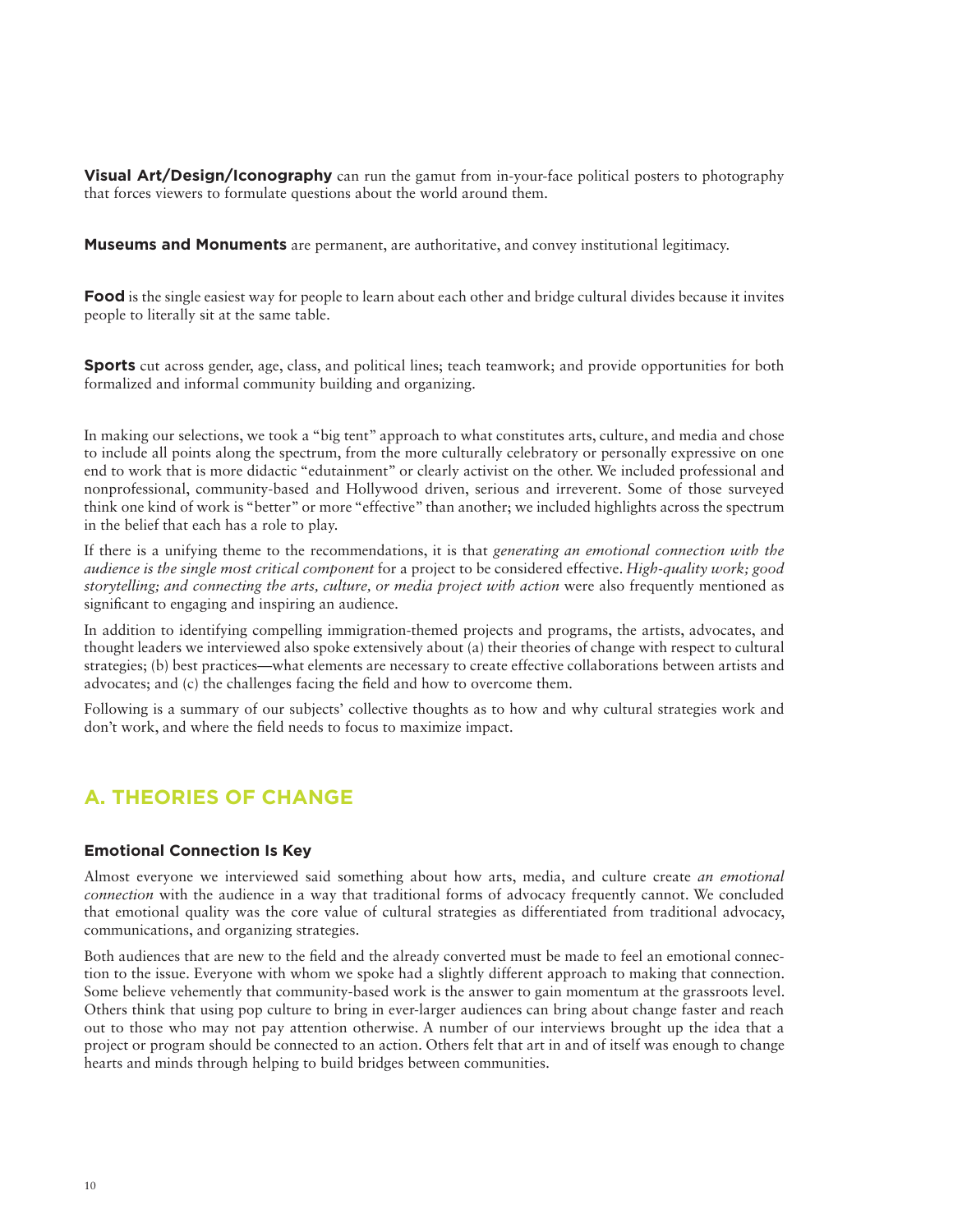#### **Building Bridges**

Whereas both policy and culture are necessary for effective social change, a particularly valuable role of arts, culture, and media—in regard to immigration issues and immigration reform—is to promote dialogue and cross barriers. Art can communicate to constituencies in a broader and deeper way than the technical language of policy can. Numerous interviewees and members of the Immigration, Arts, and Culture Working Group mentioned art as a form of testimony to this larger point that they moved people in ways that legislation or political leadership could not.

#### **Storytelling As a Tool**

If an advocacy organization wants something to go viral—whether through word-of-mouth, with soaring Nielsen ratings, or by a million hits on the Internet—there needs to be *a story that makes a human connection.*

Storytelling, whatever its genre, can come in a variety of cultural forms. What makes a good story is an effective, character-driven narrative. A protagonist who is trying to overcome an obstacle must be present. There needs to be plot and characters, setting and themes. From time immemorial, this kind of classic storytelling—not technical facts—is what engages an audience.

"The role of the artist in our times is to act as a translator."

 **—Teddy Cruz**

Several people we interviewed said that the legislative-based approach

of DC-focused national organizations versus those that concentrated on community-based perspectives are what separated the organizations whose stories went viral from those that didn't. For example, Ian Inaba of Citizen Engagement Lab pointed out that with the Basta Dobbs and Trail of Dreams campaigns, these efforts were able to go viral because of the partnerships formed with ally organizations in combination with the personal stories they utilized to illustrate their perspectives.

**"***If most of what we rely on is research reports in the immigration reform and rights movement, then it seems to me that most of what we rely on is un-narrated bits of facts. I think narratives are easier to get across. We need to put the ideas into a form that is gripping, that people want to engage with."* 

**—Rinku Sen**

#### **Specific vs. Universal**

When advocacy organizations and policymakers embrace the power of storytelling, they create stronger narratives that engage their audience. The best stories are those that are specific enough to be universal—that tell the story of a specific person in a community, while engaging other communities around the issue.

But equally important, and this is a part that is often missed, is that the audience needs to understand *how they can take an action.* In our interview with Eric Ward, he explained how the Center for New Community put together *Stop the Circus, Stop Arpaio* in February 2009, a free hip hop show in Phoenix that brought together Latino, African-American, and Jewish hip hop artists to perform for around 3,000 young kids who weren't already familiar with the issues. From the show the center was able to build a list of 1,100 young people between the ages of 15 and 25, who it successfully mobilized around different actions, including signing petitions.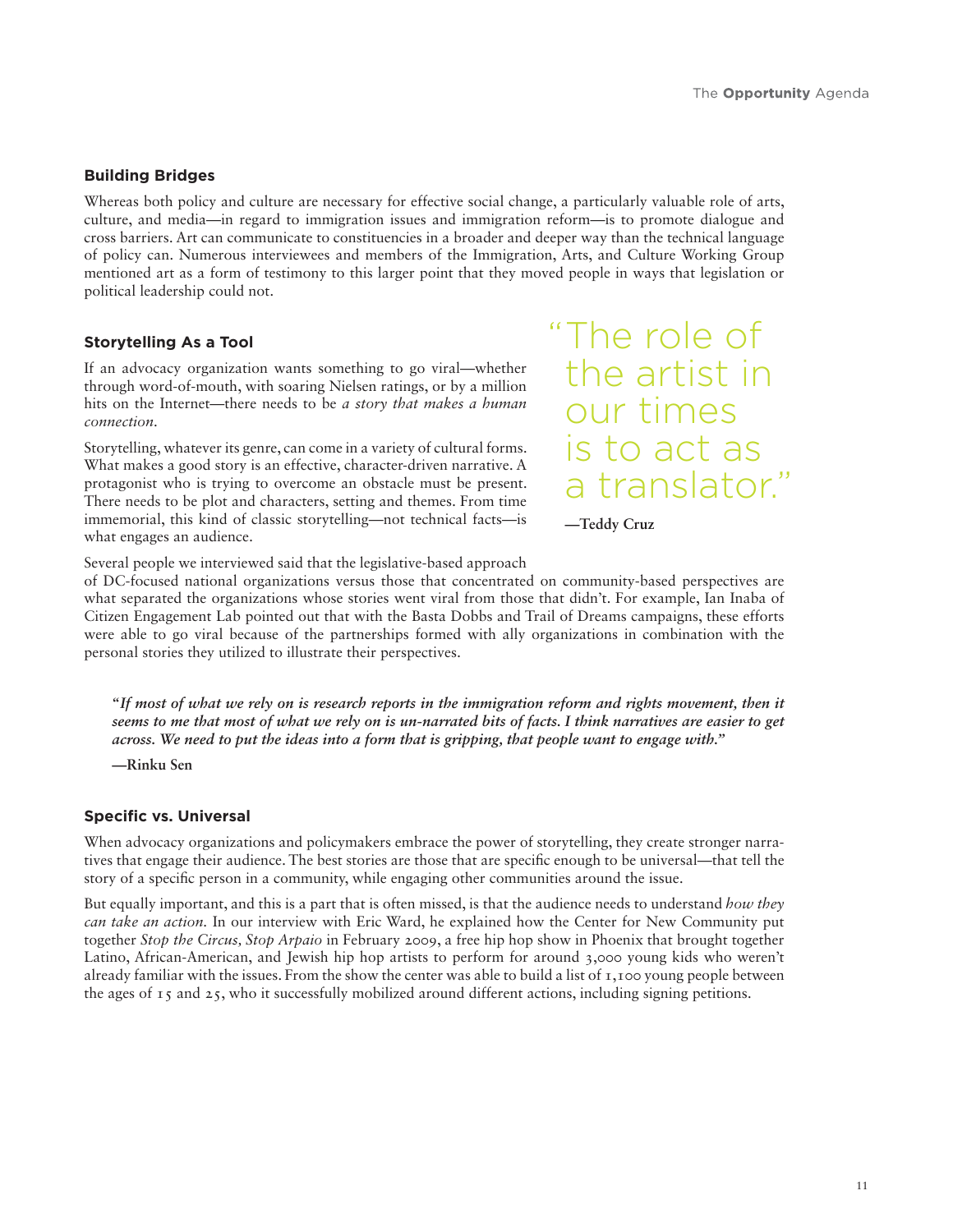It is also critical to balance the fight—and the heartbreak with the joys of celebration.

*"I have been doing this work for many years and the only way I've been kept sane is by doing this kind of [creative] expression. The struggle for justice is that you don't just fight it, you celebrate it."* 

**—Pablo Alvarado**

#### **Civil Rights As Historical Example**

The Civil Rights Movement is a prime example of how arts, music, and culture are critical for social change—imagine the Selma to Montgomery voting rights marches without "We Shall Overcome"—yet there is a feeling that many of today's campaigns around immigration are legislatively focused. By creating art together, we realize that we have more in common than we thought. It brings us beyond the labels of legal, undocumented, white, and black and helps us to see our humanity.

#### **Never Underestimate the Power of Film and TV**

Film and television are among the most powerful storytelling tools. Over and over again in our interviews we were told that film, TV, and video were the most powerful art-asadvocacy tools, both because of their reach and because of their enveloping, narrative nature. Advocacy organizations can use this to their advantage by using film and video to tell the stories that will connect with their constituencies and beyond.

For example, *Not In Our Town,* a national movement to encourage communities to respond to hate crimes, includes both national and local components such as a PBS broadcast, grassroots events, educational outreach, and online activities. This campaign was created by The Working Group, which makes television shows designed to get people to talk to each other. *Not In Our Town* sparked an ongoing national dialogue about how communities are grappling with hate violence and intolerance. The Working Group is currently completing a film about the murder of an Ecuadorian immigrant on Long Island.

There are also examples of films and television programs that do not have formal outreach programs associated with

"I aim to hit people in the solar plexus, break their hearts, and then show them how to put their hearts back together v aettir  $INV\cap IV\cap\Omega$ the fight.

 **—Ben Skinner**

Culture has a deep reach in crevices that political conversations can never reach."

 **—Maria del Rosario Rodriquez**

them but nonetheless are successful at shifting hearts and minds with respect to immigrant rights—for example, Mira Nair's films *Mississippi Masala* and *The Namesake,* Clint Eastwood's *Gran Torino,* and the TV series *Ugly Betty.*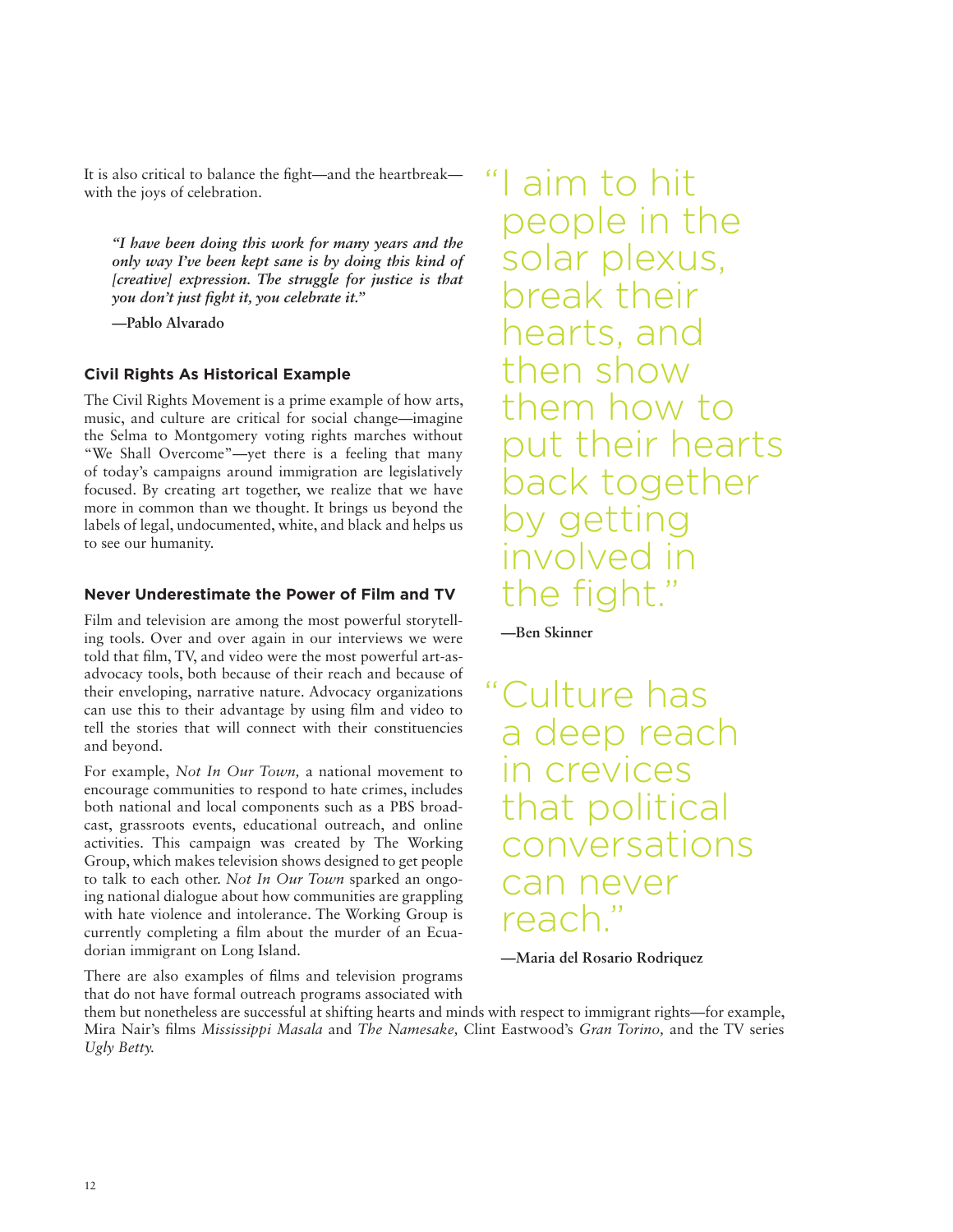Film and TV bridge those divides between people. They bring those unlike us into our living rooms. They show us our differences, but also our similarities.

*"I think the more you know about a people or person, the more you are willing to accept their broad differences. And I think that affects your view on immigration policy. If you like Cuban music you'll be more open to ending the boycott of Cuba and you'll want to know more about that culture."*

**—Ismael Ahmed**

#### **Creating Space for Dialogue and Change**

Stances on immigration are increasingly polarized, and this presents both a challenge and an opportunity for cultural strategies. Many of those we interviewed were against the idea of using art as propaganda to push a

particular agenda. Active Voice is an example of an organization that doesn't use propaganda in its work. Instead, it strives to work with powerful stories that don't push a particular agenda, but rather capture the nuance and complexity of various social issues. With an issue like immigration, Active Voice seeks to fill the gap between the pro- and anti- voices by enabling those "on the fence" to enter into the dialogue, process their feelings, and make more informed decisions. Working in this middle space is not always easy, nor does it bring about immediate results, but Active Voice believes that it can soften the ground for more harmonious and collaborative communities in the long run.

*"My interest is in how the arts can reconstruct communities in a general sense. One way is by bringing attention to a problem. Another way is by strengthening or upholding traditions and less about the art itself."*

**—Ismael Ahmed**

#### **Valuing Local Connections**

The immigration reform movement benefits by taking a threepronged approach to immigration issues, working nationally, locally, and virtually. The same is true when it engages arts and culture strategies for change. By working locally to connect arts organizations with social justice organizations, cultural tides can change. This means engaging with community-based organizations, which are hubs for political and cultural change.

Using nontraditional spaces as forums for art and civic engagement creates lively work and innovative engagement. Teatro Jornalero performs live at worker sites and on street corners during peak work hours, leading to a transformation of spaces of impersonal commerce and exploitation into forums for community dialogue and art-making. In the process, job centers become music halls and parking lots become theaters. Igniting imaginations "There's a way that the direct connection of cinema allows it to touch someone on a deep level and recognize one's self in the other."

 **—Richard Peña**

TV is still a kingmaker of ideas in relation to volume, scale, and legitimacy."

 **—Rinku Sen**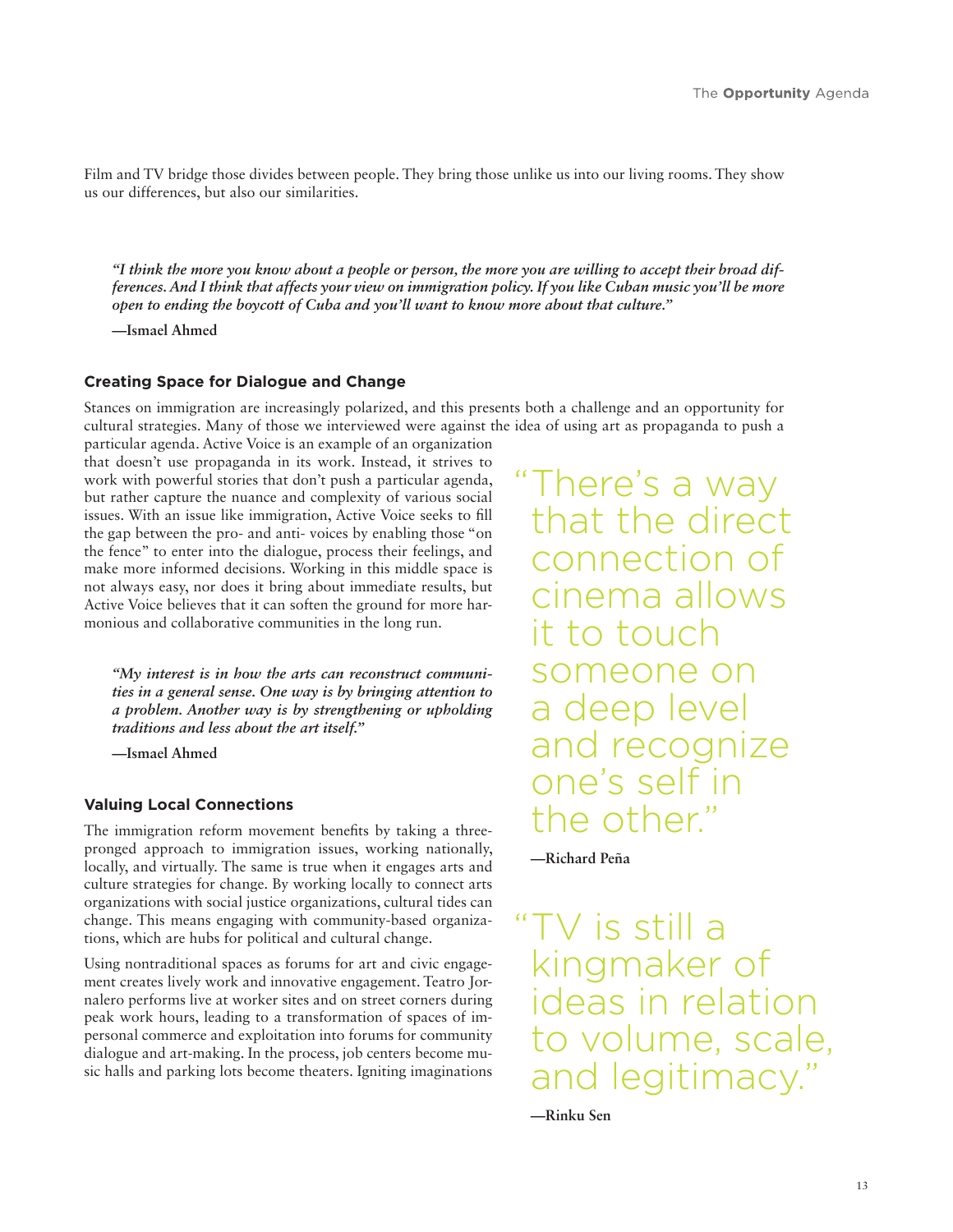in these environments is especially crucial to a community that is, by law, not welcome to be here, not recognized, and often denied what most consider to be basic rights. This reappropriation of place is particularly powerful because it transforms these spaces of oppression into spaces of empowerment.

#### **Hollywood and Celebrity**

The power of Hollywood celebrity is best leveraged when it works symbiotically with grassroots efforts. Although the on-the-ground work resonates with communities, celebrities are influence makers, have the star power to turn heads and change minds, and are particularly effective when they are involved early on as active partners in strategy and decision making.

Celebrities, like all artists, are influencers and can be some of the best advocates on particular issues. For example, the recent activity in Arizona around immigration has illustrated that when musicians such as Shakira and Rage Against the Machine talk about an issue, they have the ability to galvanize their fans to pay attention to something they might otherwise not have been aware of.

#### **Business**

We also should not forget to bring the business community into the arts—as media partners, distribution outlets, and partners in community renewal. Businesses often can be connectors that bring funding and support to collaborations. Businesses want to be involved with arts and change organizations because they are good for the bottom line. And artists need businesses for the funding to fuel their ideas and livelihoods. It's a symbiotic relationship.

Taking an example from outside immigration, the TV show *Will and Grace* was not only a Nielson-ratings powerhouse for NBC, but it also could be argued that in bringing gays into America's living room, the show played a critical role in laying the groundwork for today's marriage equality movement.

In a related way, actor Rosie Perez made the point about the enormous purchasing power that Latinos in America possess. If they unified their voices, businesses would more likely take notice. Perez also pointed out that celebrities like to partner with certain businesses as a branding tool, which organizations can use to their advantage when planning events or looking to amplify their messages.

 *"There's a great business case in terms of art and dollars."*

**—Ismael Ahmed**

#### **Reach Is Critical to Social Change**

Large-scale national online and social media projects have the potential to reach hundreds of thousands of people, and that kind of reach is critical to social change. Online campaigns are also essential because the technology allows organizations to track how many people are being reached. Another positive aspect of online platforms is that organizations can present art or creative content and tie it directly to an action. For example, a video about immigration issues can be connected with an online petition to get individuals to sign to push for comprehensive immigration reform.

Reform Immigration for America's successful use of cell phone text messaging is one recent example of how technology can be used to drive high-impact, on-the-ground, and viral organizing.

#### **The Next Generation**

The children of immigrants have the power to make change—starting within their own families. Usually firstgeneration immigrants try to hold onto their ethnic pride, which leaves them wary of integrating into the community at large. It is often the children of Chinese immigrants, for example, who will take their parents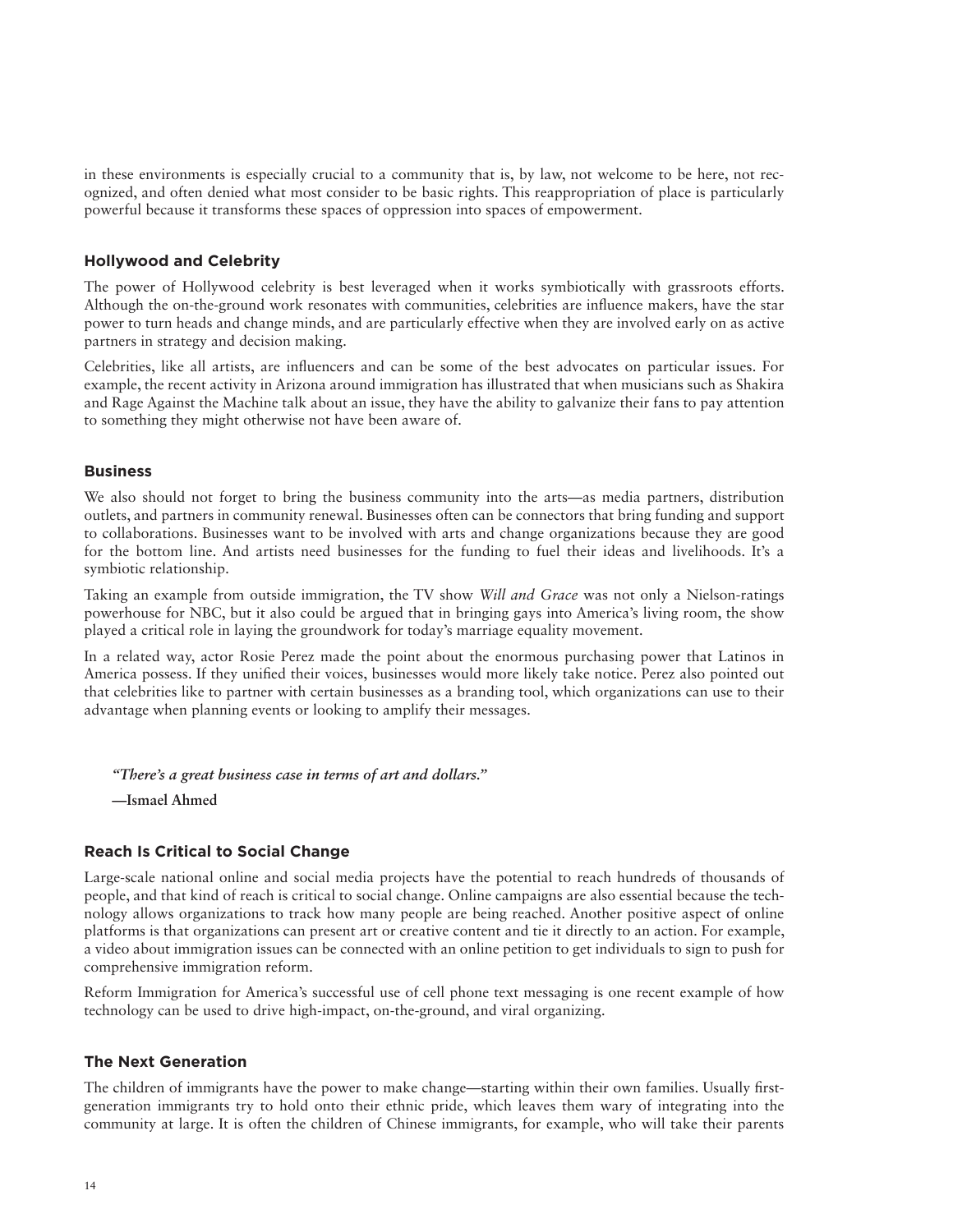to a play about the Middle East or a film about Spain. We need to learn how to harness the cross-cultural curiosity of the children of immigrants. Trail of Dreams is an example of a campaign that told the stories of the children of immigrants as a way to connect with larger immigration themes through the personal stories of a few young people.

Recently groups such as Breakthrough and Voto Latino have been experimenting with new forms of technology such as video games and music videos, which are successful at connecting with the younger demographic they are trying to reach.

"The children of immigrants have a critical role to be the bridge builders of immigration."

 **—Fatima Shama**

## **B. BEST PRACTICES**

Part of our mission was to explore best practices in the field. In conducting interviews with practitioners and policy experts, we heard over and over again that *what makes art work is good storytelling.* So, although storytelling itself is important, the quality of that storytelling is key.

The most effective program models are those in which there is quality, authenticity, and artist-driven collaboration between arts organizations and social change and social service organizations in telling the larger story.

#### **From the Top**

Best practices, especially around immigration, can really benefit when they are instituted or authorized from the top, including from our political leadership. For example, in New York City the current administration celebrates immigrants, as seen in the frequent public remarks on the subject by Mayor Mike Bloomberg and by the events during the city's annual Immigrant Heritage Week. This type of organized celebration of ethnic pride moves communities to share and harness their diversity.

#### **Where?**

The challenge is how to create a physical space to bring together social service and social change organizations, artists, advocates, and policymakers. Libraries and art spaces are strong entry points because they can be engaged as civic spaces to bring community members together around an issue. Todd Lester's organization, freeDimensional, connects artists and art spaces around the world and bridges the gap between public policy and art.

*"With 35 art spaces in the U.S. alone, we hear from art spaces that they try not to just have a seat at the table, but host the table."* 

**—Todd Lester**

#### **Artists and Advocates on Equal Footing**

It is critical for *artists and advocates to come together as equals.* By starting campaigns with artists involved, and not asking for artists' involvement after the fact, artists feel as if they are part of the process, not an afterthought. This factor is crucial for authentic partnerships and effective collaborations to take place.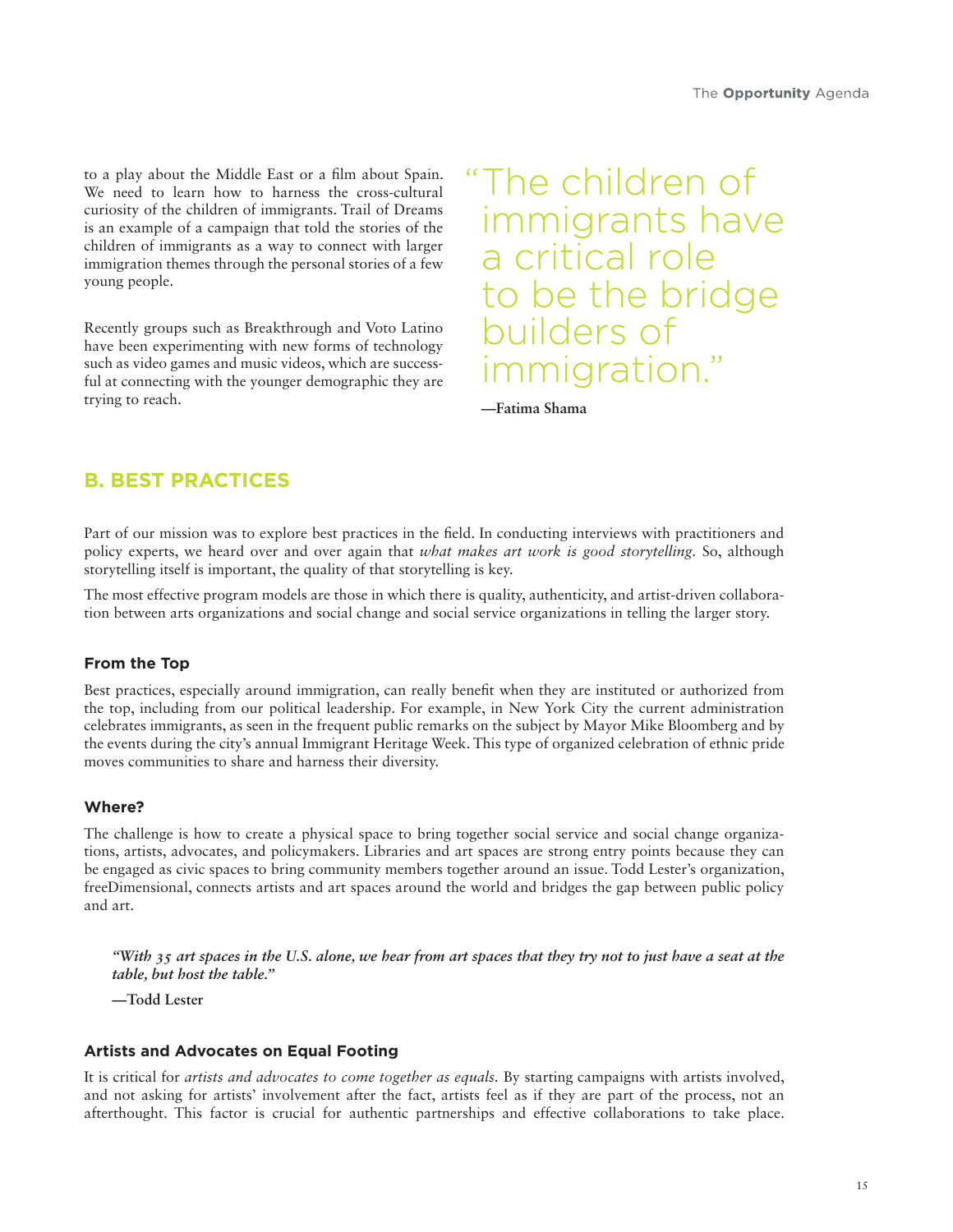One example is printmaker and digital artist Favianna Rodriguez, who is part of the founding team for Presente.org. Her perspectives as an artist and as an activist are major factors in the organization's success.

It is important to remember that advocates, activists, artists, and policymakers are all critical for reform. If everyone has a role—locally, nationally, and virtually—and collaboration takes place on every level, change can be far reaching.

*"Every organization has its place in the larger struggle not every organization needs to be lobbying in Washington. Everyone has their unique voice."*

**—Ian Inaba**

#### **Local to National**

Effective organizing frequently *connects a direct local action that people take with a broader national campaign.* That is why *Not In Our Town,* a national movement to encourage communities to respond to hate crimes, includes both national and local components such as a PBS broadcast, grassroots events, educational outreach, and online activities. Another example is Teatro Jornalero, a collaboration of the National Day Laborer Organizing Network and Cornerstone Theatre, because it ties local communities with a national effort.

"Scaling up communitybased cultural plans is about going deeper rather than just broader."

 **—Caron Atlas**

#### **Effective Program Models**

The most effective program models we saw had several things in common: they partnered with ally organizations, they created a public dialogue and promoted dialogue, they allowed people to connect to the issue in a deep way, and they provided a way for communities to take action.

Another frequent element of success is creating mentoring relationships that help communities move beyond their silos and come together around an issue or an event. The New York Foundation for the Arts' Immigrant Artist Program, for example, pairs immigrant artists with NYFA fellows who show them the ropes.

Finally, for some funders, there is an instinct to focus on supporting work that would exist—in some form with or without the funding (i.e., work that has vitality and an audience on its own). The role of funding, then, is to bring that idea to another level of effectiveness, to expand its reach and impact.

*"The most effective use of your money is by funding the type of artwork that will actually land on the ground and not only in immigrant communities, but in other communities as well. You want to fund work that will be there with you or without you. With you the art can create greater impact and intersections. But if you weren't in the picture that passion and rigor would [still] be there."* 

**—Roberta Uno**

### **C. OVERCOMING CHALLENGES**

Advocates and artists interested in collaborating on cultural strategies face a number of challenges. Besides the perennial distress arising from lack of funds and time pressures, one of the most oft-repeated challenges is that there is not a sustained network of organizations that work together and share ideas around cultural strategies.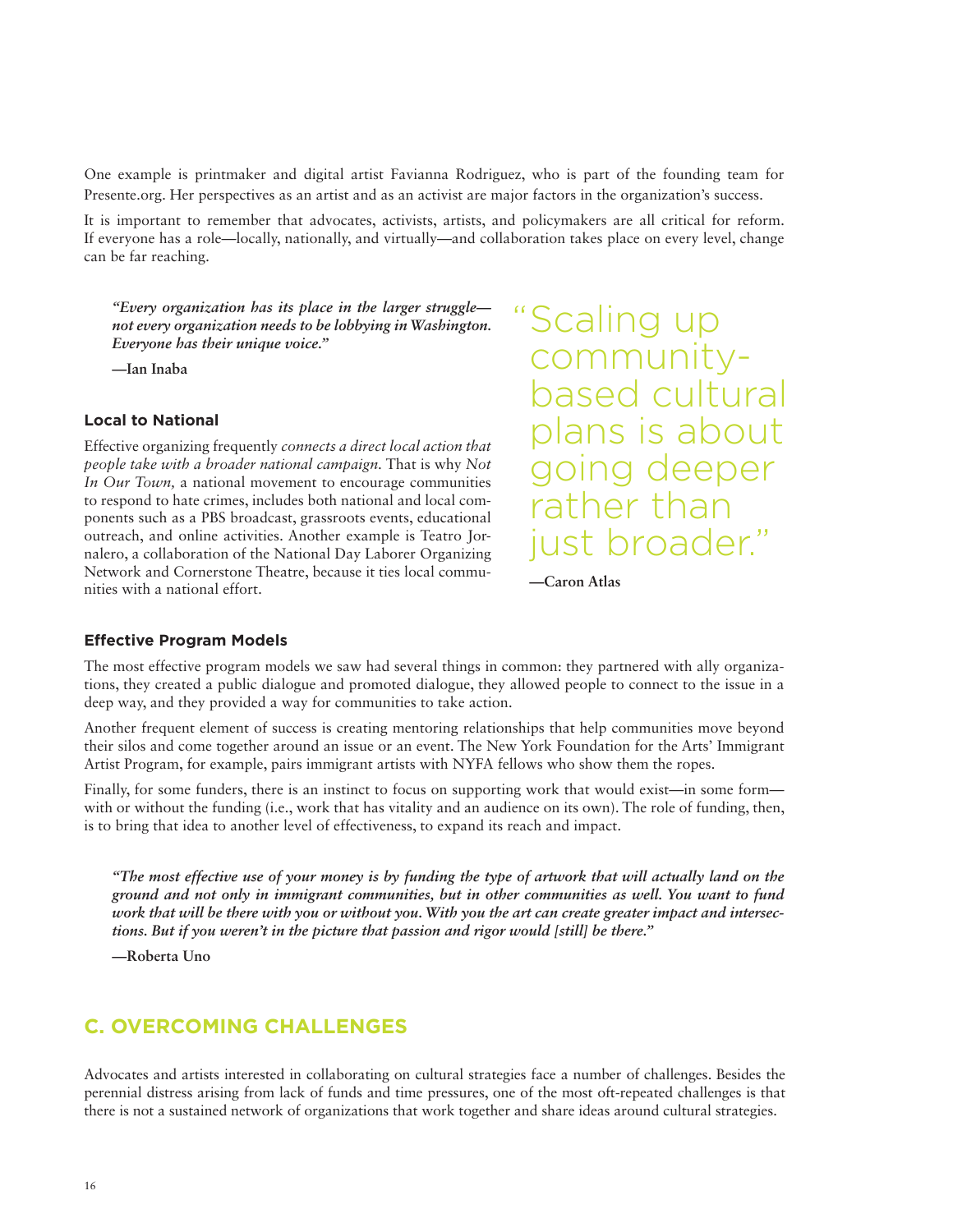Some organizations are still struggling with what the word "immigrant" means and what "art" is. With respect to art itself, as mentioned earlier, there is clearly a spectrum of art, culture, and media, from the more culturally celebratory or personally expressive on one end, to work that is more didactic or "edutainment" or clearly activist on the other. Advertising (or PSAs) or agitprop can be considered creative, certainly, but not everyone considers them "art." There is also tension around aesthetics (i.e., the meaning or validity of a particular work), access, identity, process, the relative value of high art vs. community art vs. commercial art, what's "political" and what isn't, and what are the roles of comedy and social media. These discussions around what constitutes art or what differentiates "good" art from "bad" or "effective" vs. "ineffective" advocacy can be Talmudic (and therefore, by definition, never-ending). For the purposes of this research study, we took a "big tent" approach to what constitutes arts, culture, and media and accepted any and all points along the spectrum. Those points of tensions present an ongoing challenge to this work, however, and are an ongoing challenge to the funding community in determining where its resources should be dedicated.

Some people spoke about how to scale projects that work locally. One common refrain was that the heart and soul of community-based work is, by definition, their community, so inherently these projects are hard to scale. As soon as these projects go national, they lose their local focus and thus their essence. What works in one community doesn't necessarily work in another.

Still others felt that arts and culture initiatives alone do not have a direct enough effect on immigration rights and reform. These respondents felt there is a need for collaborations with advocacy organizations and action campaigns that connect an action along with an arts and culture project that may be more expressive or celebratory in nature. For example, New York City's Immigrant Heritage Week is a weeklong series of events, including film screenings, art exhibits, and walking tours, that promote, reflect, and celebrate the diversity of the immigrant communities in New York City. Although Immigrant Heritage Week is a critical part of New York's cultural landscape, the question remains: What is the action or change that comes out of the celebration? Yes, a cultural exchange between communities takes place, but it doesn't directly lead to large-scale political reform.

An opposing perspective, however, is that these kinds of "softer" cultural celebrations are effective at breaking down prejudices and the addition of an activist or political component would alienate some audiences, doing the immigration movement ultimately more harm than good.

"It's better to find a natural community that people want to organize around rather than fit the community around a specific issue. Othewise it is too contrived."

 **—Ian Inaba**

*"We did our first Iranian film series in 1992 and there was a sense of pride in the folks who came to see the films. After the hostage crisis nothing positive was said about Iranians in the media. We brought people together at the film series that never would have spoken to each other. They thought Lincoln Center was celebrating Iranian culture. People started talking to each other because as Iranians they were connected. That is the type of cinema that in the early days I would say easily 80% of the audience was probably Iranian and 20% was not and within a few years that reversed."*

**—Richard Peña**

Often, instead of being seen as equals, artists are invited to help policymakers relay a message that those at the top have already decided on—in the worst case to "prettify" or "decorate" a predetermined political talking point. This sets up a tension between the decision makers at advocacy organizations and artists, who may feel exploited.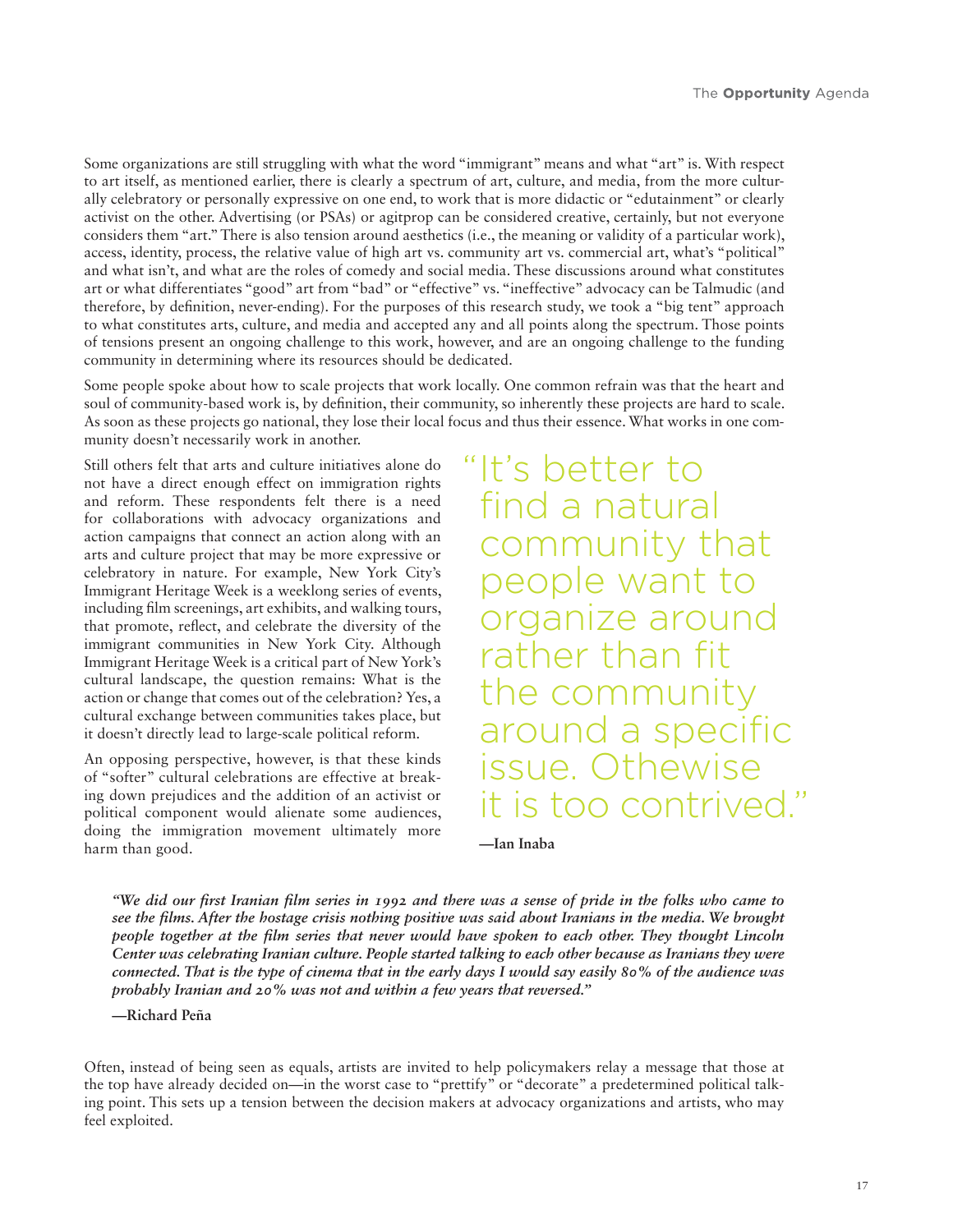*"You have to constantly be cognizant and aware of and understand what one is doing in terms of paying attention to artists whose voices are being exploited. Exploitation of voices within communities is a real issue in all social change work. It's not exclusive to the arts and culture space."* 

**—Mallika Dutt**

A related challenge is that compelling artistic expression is often a highly individualistic endeavor, whereas advocacy is almost always collaborative and frequently involves compromise. That dichotomy often creates a mismatch of styles and expectations. Or, as mentioned earlier, there is the danger that advocacy organizations risk turning art into propaganda.

One of the points of difference between advocates and artists stems from the fact that advocates have specific ideas of what they want to say, which can be limiting to an artist. This can be the difference between hiring an advertising agency to bring to life a chosen, often research-tested campaign message rather than working in a more exploratory, open, artistically driven process with artists.

*"If an artist conceives of something and there's no interference in the conceptual process then there's a lot less trouble. There's a really crucial relationship between the artist and the audience. If an artist feels their work is being manipulated for political ends there's a certain breach of trust, and it can cause problems for the artists."*

**—Michelle Wucker**

On the one hand, we heard that advocates limit artists by telling them what to portray in their work. On the other hand, artists don't always understand the politics and nitty gritty of the movement. One way to overcome this obstacle is to provide educational tools to inspire artists to make great art about the movement.

A related concern is about basic knowledge around  $50I(c)(3)$  vs.  $50I(c)(4)$  activity and what is permissible. Most arts organizations are C3s, and for those that are new to social change work, there are misunderstandings about what they are able to engage in. Educational tools also can help address that question.

#### **Artist Residencies**

Another suggestion we heard was to create artist residencies within advocacy organizations, which would allow artists to really understand the issues at hand and help create effective campaigns. (Anna Deveare Smith, "What I've come to believe is that Western artists are individuals, yet campaigning and lobbying are consensus processes. These are things you can't be an individual on."

 **—Todd Lester**

"Art that is all about repeating a political message has limited effect. Telling an artist what to do or using an artist to fulfill a movement agenda doesn't work"

 **—Rinku Sen**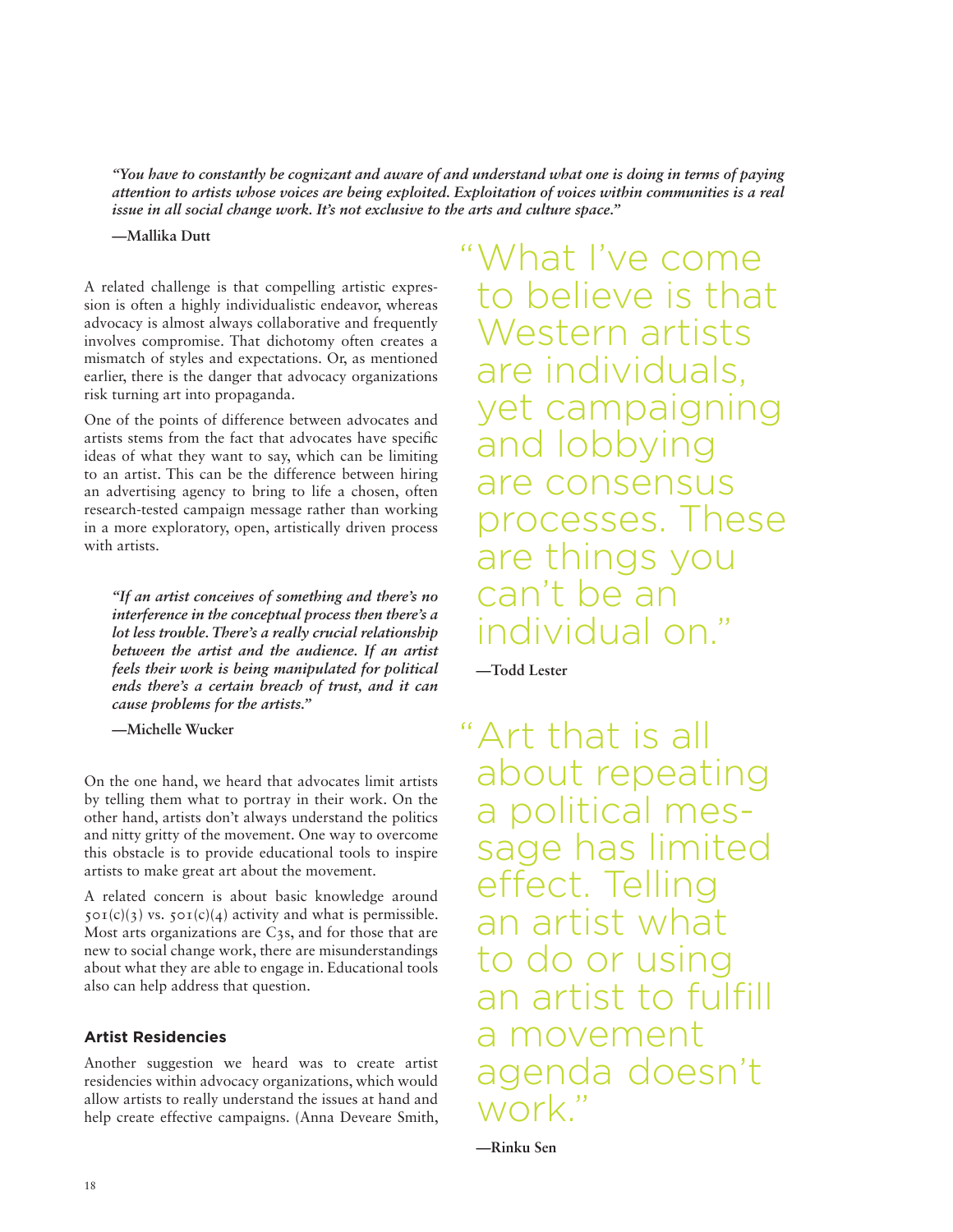for example, is artist-in-residence at the Center for American Progress, although she is not working expressly on immigration.) However, we did not discover any arts residencies at immigration-related organizations.

Another idea we heard was to put artists on the board or staff of organizations to help foster authentic partnerships and engage artists in strategy development from the ground up. However, we found few examples of this in the immigration world, although three stood out: in addition to Favianna Rodriguez's involvement with Presente.org, Anike Tourse served in a staff position as arts & media projects manager within an advocacy organization (Coalition for Humane Immigrant Rights of Los Angeles) and Delia de la Vara, National Council of La Raza, is vice president, California region, and coordinates the annual ALMA celebrity awards.

*"The art world and artists suggest an amazing array of innovations. They are innovators and problem solvers, but a lot of time they are not given the agency to direct that energy and innovation to societal issues such as immigration."* 

**—Todd Lester**

#### Don't Kill Them with Facts

Another point of tension involves not pushing audiences so far, or depressing them so much, that they feel they cannot get up and fight. By overwhelming the audience with facts—X number of immigrants are deported from the United States each year at a cost to U.S. taxpayers of Y billions of dollars with Z number of mixed status families torn apart—with no solutions to the problems, you leave them with a "why bother?" feeling. One solution is to weave humor into the work, balance tragedy with hope, and develop success stories in which people's lives are rebuilt and they become advocates themselves. For example, Margaret Cho has made her career as a comedian and has used her own experience as the child of immigrant parents as fodder for her work. The Coalition for Humane Immigrant Rights of Los Angeles (CHIRLA) has also initiated a *Laughs for Legalization* campaign, a comedy show fundraiser featuring professional comedians Alex Reymundo and Joey Medina of the Original Latin Kings of Comedy, members of activist/actor troupe *Culture Clash,* Filipino comedian Edwin San Juan, and Latina comedian Aida Rodriguez, presented at the legendary Ice House Comedy Club in Pasadena, California.

#### **Monuments to Change**

With respect to the large museums and monuments, although they have the capacity to communicate with and influence huge numbers of people and they convey legitimacy and authority, there are some real challenges having to do with access and inclusion. Many immigrants feel that museums and monuments don't belong to them and they don't belong there. A lot must be done to break down the barriers and engage communities of all stripes in thinking of museums and monuments as theirs.

"There's a huge divide between public, cultural institutions and the public."

 **—Teddy Cruz**

#### **Artist vs. Celebrity**

Another issue is the tendency in the advocacy community to conflate the concept of "artist" with that of "celebrity." In fact, most artists are a constituency of the movement *and* potential advocates for the movement. Not only do artists think, process, and create in uniquely individualistic and expressive ways—in different modalities from policy experts and movement organizers—but they also are often an economically challenged group that needs greater access to opportunity themselves.

There are also specific issues with respect to immigrant artist work visas for visiting performers and collaborators. Finding ways to serve and support artists, as opposed to having an automatic instinct to "use" artists to spread a message, is a critical reframing for advocates.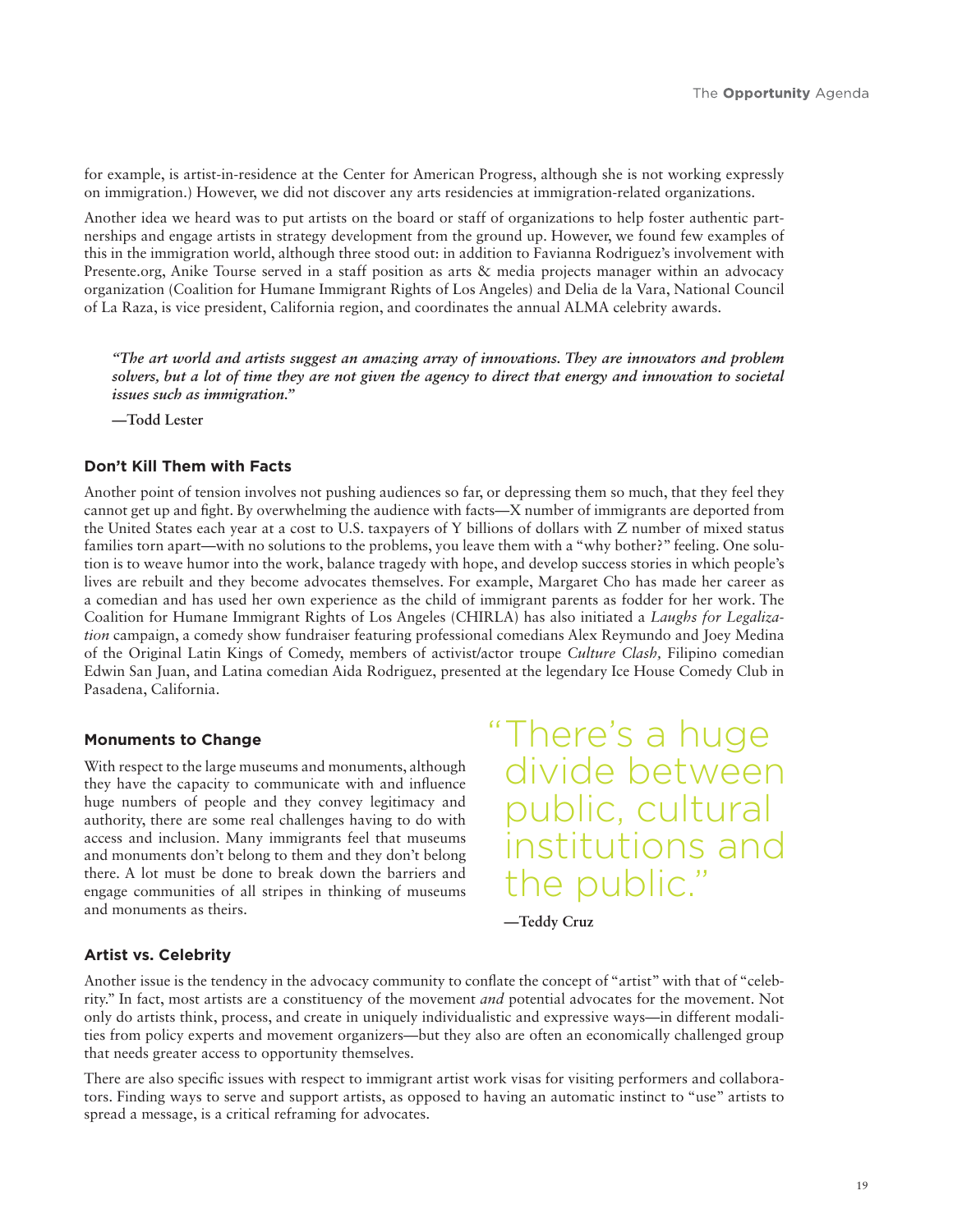#### **Breaking Through in Hollywood**

We heard in different terms from many respondents that Hollywood is racist. At the very least, it is clear that it can do much better in terms of telling immigrant stories; hiring immigrant executives, board members, writers, directors, and actors; and hiring executives, board members, writers, directors, and actors who are people of color.

*"Over 100,000 people came out to march on Washington, DC for immigration reform. Those same people need to go to the studios and demand that there are more actors and actresses of color and story lines that represent them. The Latino communities in the U.S. are the number one ticket-buying audiences. And the studios know it, so why don't they support more Latin projects?"*

**—Rosie Perez**

#### **Celebrity Engagement**

Celebrity involvement also faces challenges. Although celebrities can shine a strong spotlight on the issues, and the movement needs more to participate, there are some risks involved. Some celebrities might have a "mismatched" brand (e.g., someone who is known as a comic or a lightweight personality speaking about a serious issue) or they might not have adequate knowledge about the issue. Either of these dynamics can undermine a campaign or create a backlash against both the campaign and the artist. The general recommendation with celebrities is that they should have a personal passion about the issue and be well informed. At the same time, the advocacy community should help prepare that celebrity spokesperson and develop strat-

egies to proactively and reactively support the artist against the kind of blowback that often attacks highly visible members of our society.

"Political campaigns extract a larger consequence for actors/actresses of color than actors who are white. It's hard to recruit celebrities of color to stand up for issues because they want to maintain in the box office. You have to keep knocking on the door and the more A-list actors who participate the better."

 **—Rosie Perez**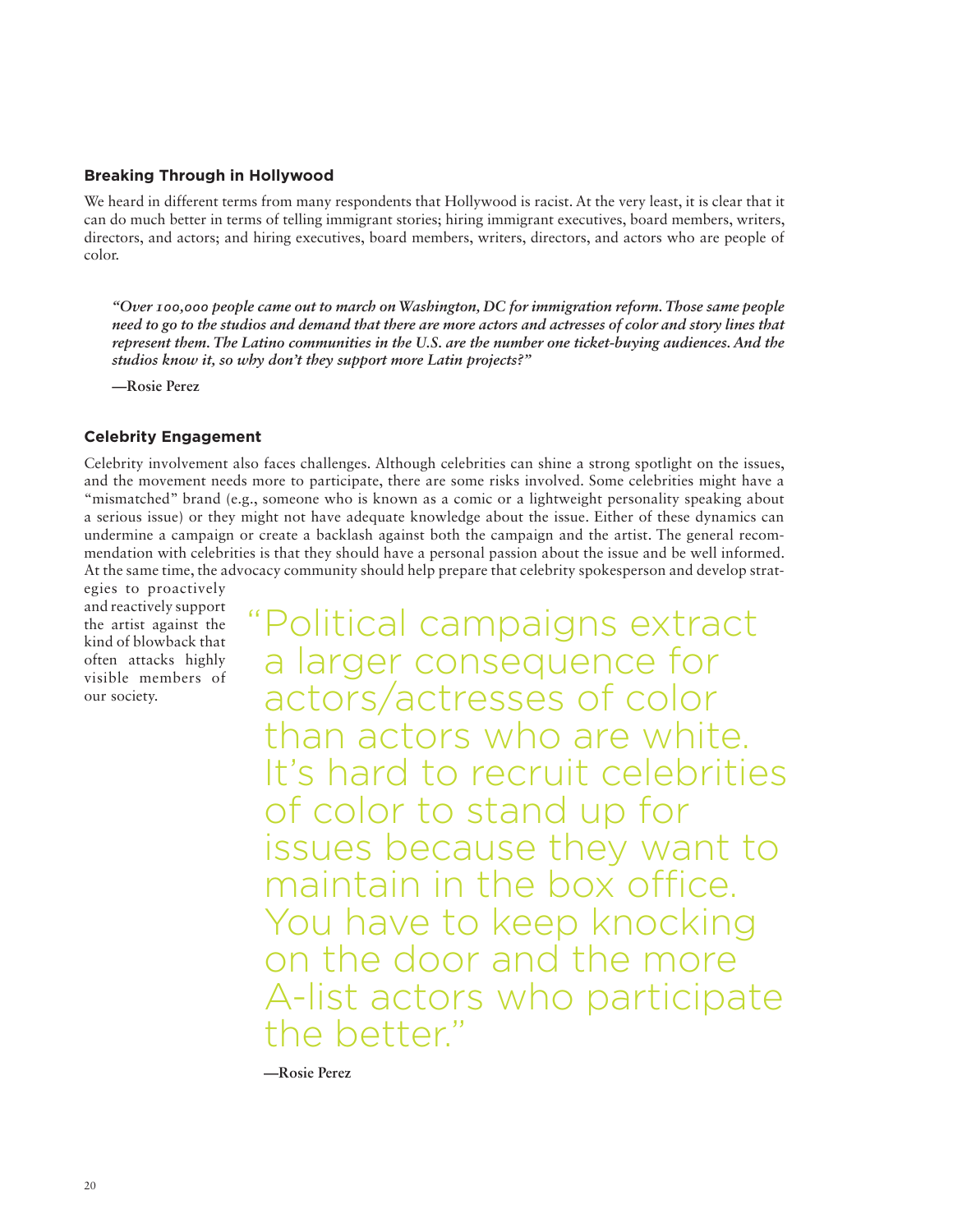## **D. CONCLUSION**

In sum, arts, culture, and media are promising social justice practices because they allow for human connections and help to move hearts and minds. From films to books to theater to online video, a wide range of arts and culture happenings occurs throughout society—high art and low, pop culture and community-based work, the sublime and the decidedly ridiculous. The range is huge, from campaign-driven activist art to art for art's sake.

Each zone of the arts landscape offers wonderful examples, and we believe all of it has a place in the immigration rights movement.

But certain forms serve some purposes better than others. For example, community-based arts are better for driving community engagement; pop culture (especially TV) is probably best for shifting hearts and minds and breaking down prejudice over a long period; comedy has an important role in holding a mirror up to power and addressing taboo subjects; online and social media projects are probably best for campaign action and organizing; and music is likely the best way to engage young people and crossover communities.

What's most important is that the art is of high quality and that it has a human, specific narrative that allows for an emotional engagement.

*The arts provide a gateway for emotional connection through which the message of immigrant rights and of immigration reform can pass*. The key is for artists and advocates to work together to bring about the change they want to see in the world. Only through collaboration can audiences be built, policies be changed, and reforms be implemented.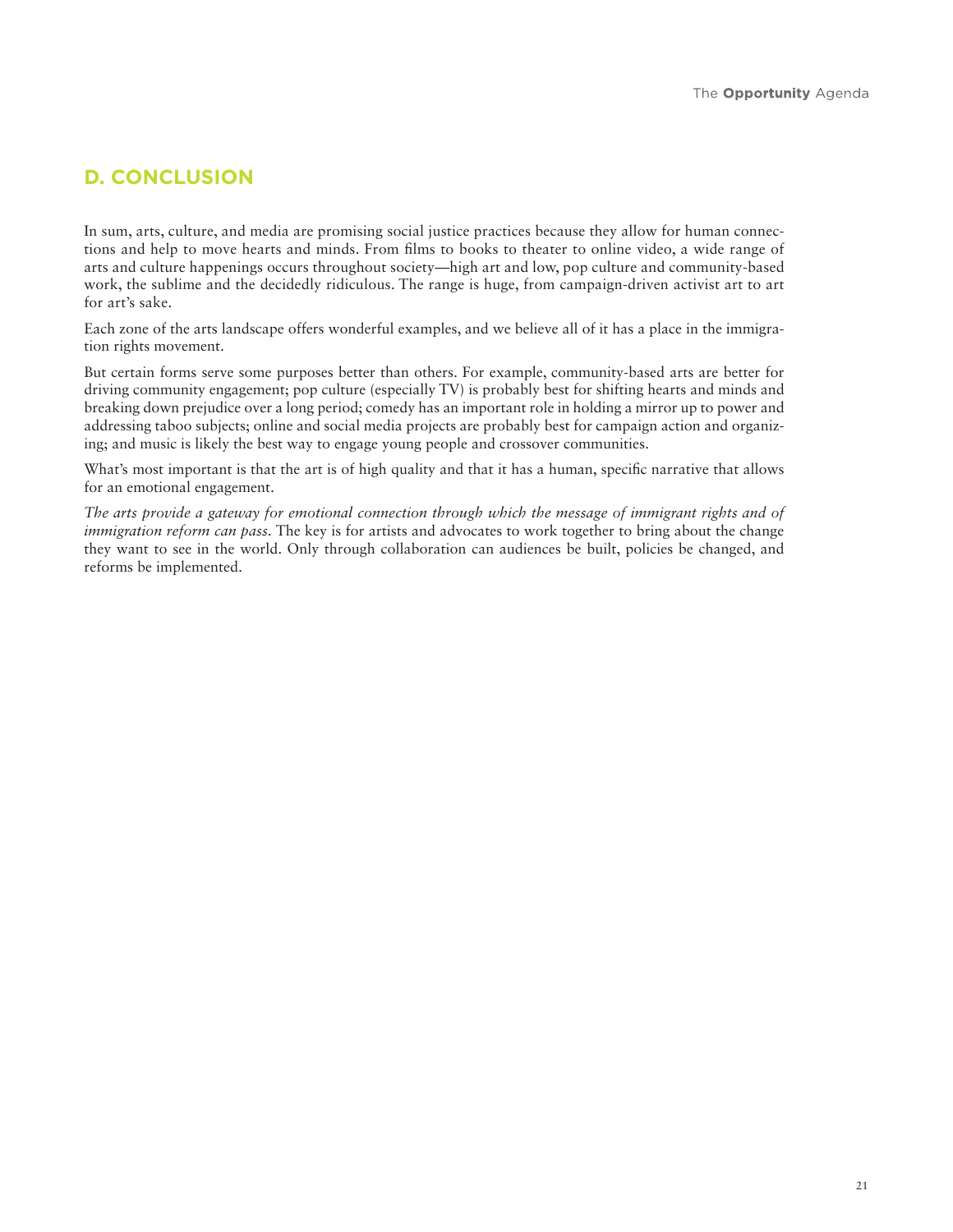## **V. Selected Projects** and Programs

From the one-on-one interviews and the survey, which together resulted in hundreds of recommendations, what follows is a curated selection of arts, culture, and media projects and programs that advocates, artists, and cultural programmers identified as being particularly effective at moving hearts and minds, breaking down prejudice, inspiring community engagement, and/or encouraging public support for immigrants and positive immigration reform.

For a comprehensive listing of all the artists, projects, and programs named—nearly 400 in total—please see the Master List of Projects and Programs in Appendix A.

We loosely grouped each example by type, although many are interdisciplinary. The list includes communitybased arts; film; TV; celebrity advocates; comedy; digital and social media; games; music; literature and poetry; graphic novels and comics; theater; visual art, design, architecture, and iconography; museums and monuments; food; sports; and special cases of refugees, exiles, modern-day slaves, and trafficked persons. Within each group the projects and programs are listed in alphabetical order.

## **Community-Based Arts**

Community-based programs enable communities to build on their own strengths and capacities to promote immigrant rights. They serve as hubs for political and cultural change and believe in changing communities in holistic ways.

- **American Friends Service Committee** helps immigrants become more active in democracy in the Central Valley in California. It created a mini-grant program in which people could apply for funding for different ways to support immigrants to help them integrate. To their surprise more than 50 percent of the mini-grants were for cultural programs.
- **1St Center for Traditional Music and Dance** works to preserve and present the performing arts traditions of New York's immigrant communities through research-based educational programming, public performance, and community partnerships.
- **32 El Puente** is a community-based organization in Brooklyn, NY, that advocates around environmental, health, and community development issues with an eye toward arts and culture as a political tool. El Puente has a public school that is an academy for peace and justice, where all the work is arts-based. Their definition of a healthy community is one where the sense of identity and culture is strong.
- **Highlander Center,** in Newmarket, TN, is a hub of grassroots organizing and movement building in Appalachia and the South. Through popular education, participatory research, and cultural work, Highlander helps create spaces where people gain knowledge, hope, and courage and expand their ideas.
- **The National Association of Latino Arts and Culture (NALAC)** is not precisely communitybased, but rather a national umbrella organization. NALAC is the nation's leading nonprofit organization exclusively dedicated to the promotion, advancement, development, and cultivation of the Latino arts field. Headquartered in San Antonio, TX, NALAC plays a vital role in fostering understanding, providing advocacy, conducting original research, creating networking opportunities and delivering administrative instruction that ensures the health and sustainability of the national Latino arts field.
- **Solution New York City's Immigrant Heritage Week** promotes and reflects the diversity of immigrant communities in New York City during a week-long series of events, including film screenings, art exhibits, and walking tours.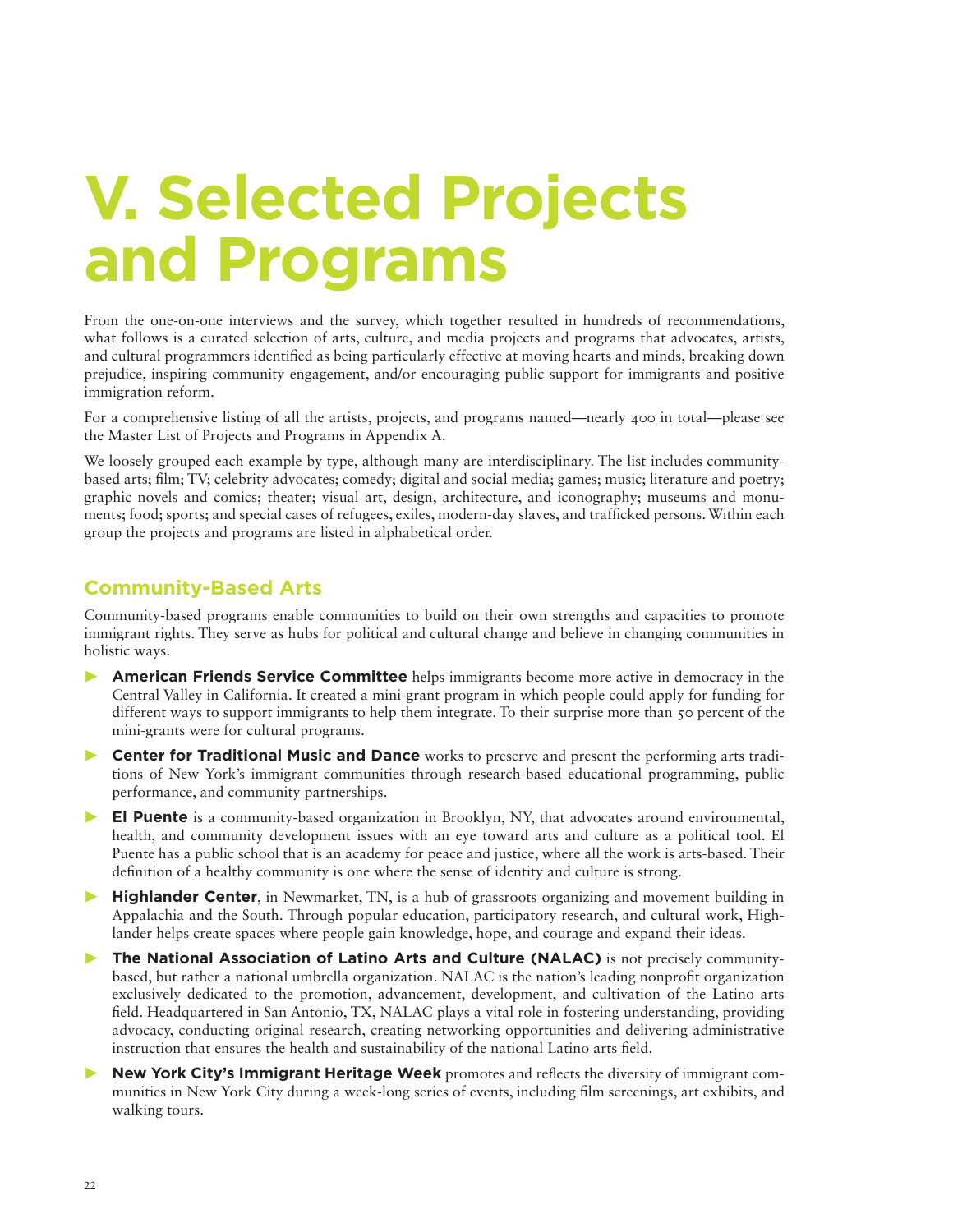- **New York Foundation for the Arts (NYFA)** Immigrant Artist Project builds a community of artists with diverse backgrounds who share the experience of immigration and connects them with the resources to foster creative careers and gain support and exposure for their work. This is done through a bi-weekly newsletter, one-on-one mentoring, an online resource database, and workshops on themes responsive to the expressed needs of immigrant artists.
- **Northern Manhattan Arts Alliance (NoMAA)** cultivates, supports, and promotes the works of artists and arts organizations in northern Manhattan. It was launched in 2007 under the incubation of the Hispanic Federation and with the financial support of the Upper Manhattan Empowerment Zone. NoMAA nurtures the works of artists in these communities and develops partnerships with businesses and other organizations to increase the visibility of this area of Manhattan.
- **La Peña** is a vibrant community cultural center in Berkeley, CA, with a national reputation and a global vision that promotes peace, social justice, and cultural understanding through the arts, education, and social action.

## $Film$

Film—whether narrative, documentary, short, industrial, Hollywood, or independent—is an effective medium for promoting immigrant rights and reform because it humanizes its subjects and uses storytelling as a way to connect with the audience. And, as with other forms of media, film has the potential to reach very large audiences. Some films have advocacy-related outreach programs (like *The Visitor* or *Welcome to Shelbyville)*, and some do not (e.g., *Gran Torino* or *The Namesake)*. Here are the most frequently named films. (Many more films are listed in Appendix A.)

- *El Norte* (1983) is Gregory Nava's seminal film, which portrays the Latin American immigrant experience in the United States.
- **≥ Entre Nos** (2010) is written and directed by Gloria La Morte and Paola Mendoza and is inspired by the true story of Mendoza's mother. The filmmakers of *Entre Nos* have collaborated with America's Voice Education Fund, Center for American Progress, and Reform Immigration for America on a joint campaign called "Moms for Family Unity" to engage mothers for immigration reform. (Disclosure: This campaign is a project of report co-author Liz Manne.)
- ▶ **Gran Torino** (2008), directed by Clint Eastwood, tells the story of a widowed Korean war veteran with deep prejudices who strikes up an unexpected relationship with the Hmong family next door.
- **6** How Democracy Works Now/The Senator's Bargain (documentary, 2010) is 12 separate films about several dozen people, each connected by a commitment to change the way that the United States handles the immigration issue.
- *Know Your Rights* is a DVD produced by CHIRLA for immigrant communities designed to empower them to respond strategically to interactions with Immigration and Customs Enforcement agents in response to newly aggressive immigration control tactics. The cast and crew of the production were a combination of professionals and immigrant members of CHIRLA. *Know Your Rights* has been shown to millions of people throughout the country on television networks like Univision and Telemundo and to tens of thousands more online and via DVD distribution.
- *Maria Full of Grace* (2004) depicts the story of 17-year-old Maria's journey from a small Colombian town to the streets of New York. Catalina Sandina Moreno was nominated for an Academy Award for Best Actress.
- **Mi Familia/My Family** (1995) is a film directed by Gregory Nava that traces three generations of a Mexican-American family that emigrated from Mexico and settled in East Los Angeles.
- **Mira Nair films** include several immigrant-themed films such as *Mississippi Masala, Monsoon Wedding,* and *The Namesake* (from Jhumpa Lahiri's best-selling novel). She is an award-winning Hollywood director born in India.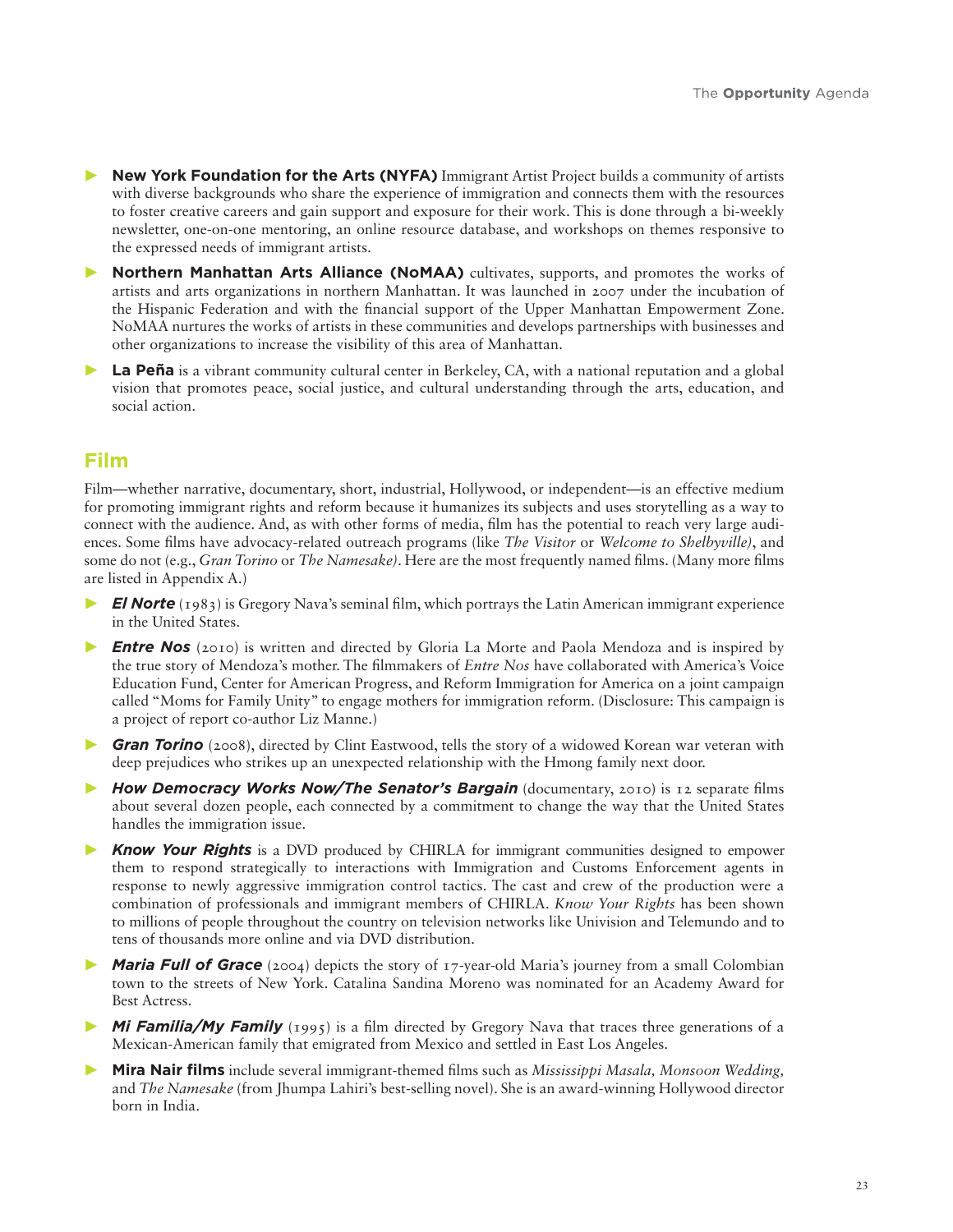- **My Big Fat Greek Wedding** (2002) tells the story of 30-year-old Toula Portokalos, who lives with her strict parents in a Chicago Greek community. Her father allows her to go to the university, where she meets a non-Greek man and decides to get married.
- **>** Papers-The Papers Project (documentary, 2009) began as a film about undocumented youth and the challenges they face as they turn age 18 without legal status. The project, which involved youth in every aspect of production, includes a feature-length documentary, book, and curriculum. Intensive mentoring and youth leadership development were integral to the project, with more than 500 young people around the country now involved in El Grupo Juvenil, the *Papers* youth crew.
- **API Sin Nombre** (2009) tells the story of Honduran teenager Sayra, who reunites with her father and has an opportunity to potentially realize her dream of a life in the United States. Moving to Mexico is the first step in a fateful journey of unexpected events.
- *Fhe Visitor* (2007), written and directed by Thomas McCarthy, is the story of a lonely college professor who unexpectedly befriends a pair of undocumented immigrants and aids them in their struggle to stay in America. Participant Media, the film's producers, collaborated with Active Voice to create an outreach campaign that included special screenings and community discussions to shine a light on local detention centers and help audiences connect to on-the-ground advocates. Partners included Detention Watch Network, National Immigrant Justice Center, and National Legal Sanctuary for Community Advancement.
- **Welcome to Shelbyville** (documentary, 2010), produced and directed by Kim Snyder of the BeCause Foundation in partnership with Active Voice, is set in America's Bible Belt and follows members of a small Southern town as they grapple with rapid demographic change and issues of immigrant integration. This film, and its accompanying multimedia project, will be part of a coordinated effort to foster dialogue about immigrant integration and replicate the Welcoming America model in communities across the United States. Campaign elements will include screenings, webisodes, a microsite, and tailored modules to address the needs of specific communities and stakeholders in the field.

### **TV**

Television's intimacy and power comes from the fact that viewers invite those on TV into their living rooms. Shows with major immigrant characters or themes such as *I Love Lucy* and *Ugly Betty,* kids' programming such as *Dora the Explorer,* and comedy such as *South Park* and *The Daily Show* reach millions of viewers and can help to change hearts and minds.

- **The Daily Show with Jon Stewart**, a late night, satirical television "news" program hosted by Jon Stewart, delves into all manner of contemporary political and social commentary, including immigration issues. Aasif Mandvi, one of the show's news correspondents, was born in India and raised in the United Kingdom and is frequently featured in segments poking fun at racial profiling of Muslims and South Asians in post-9/11 America.
- *2 Dora the Explorer* is an animated children's series that airs on Nickelodeon cable television network featuring a young Latina girl—Dora—who, along with her adventures with her animated friends, teaches viewers Spanish.
- *ER*, on a regular basis from the 1990s, had many episodes about undocumented immigrants.
- *Bive The George Lopez Show* (ABC sitcom, 2002–2007) and *Lopez Tonight* (TBS late-night talk show) examines race and ethnic relations, including his own Mexican-American culture.
- *7: Love Lucy* was a seminal sitcom series from the 1950s featuring Lucille Ball and Desi Arnaz, TV's first Latino lead, who played Lucy's on-screen husband, Ricky Ricardo. Ricky was not afraid to let people know he was a foreigner, yet he was portrayed as a regular guy. Ricky and Lucy had a mixed marriage (as did Desi and Lucy in real life), and it was depicted as normal at a time when society did not deem it so.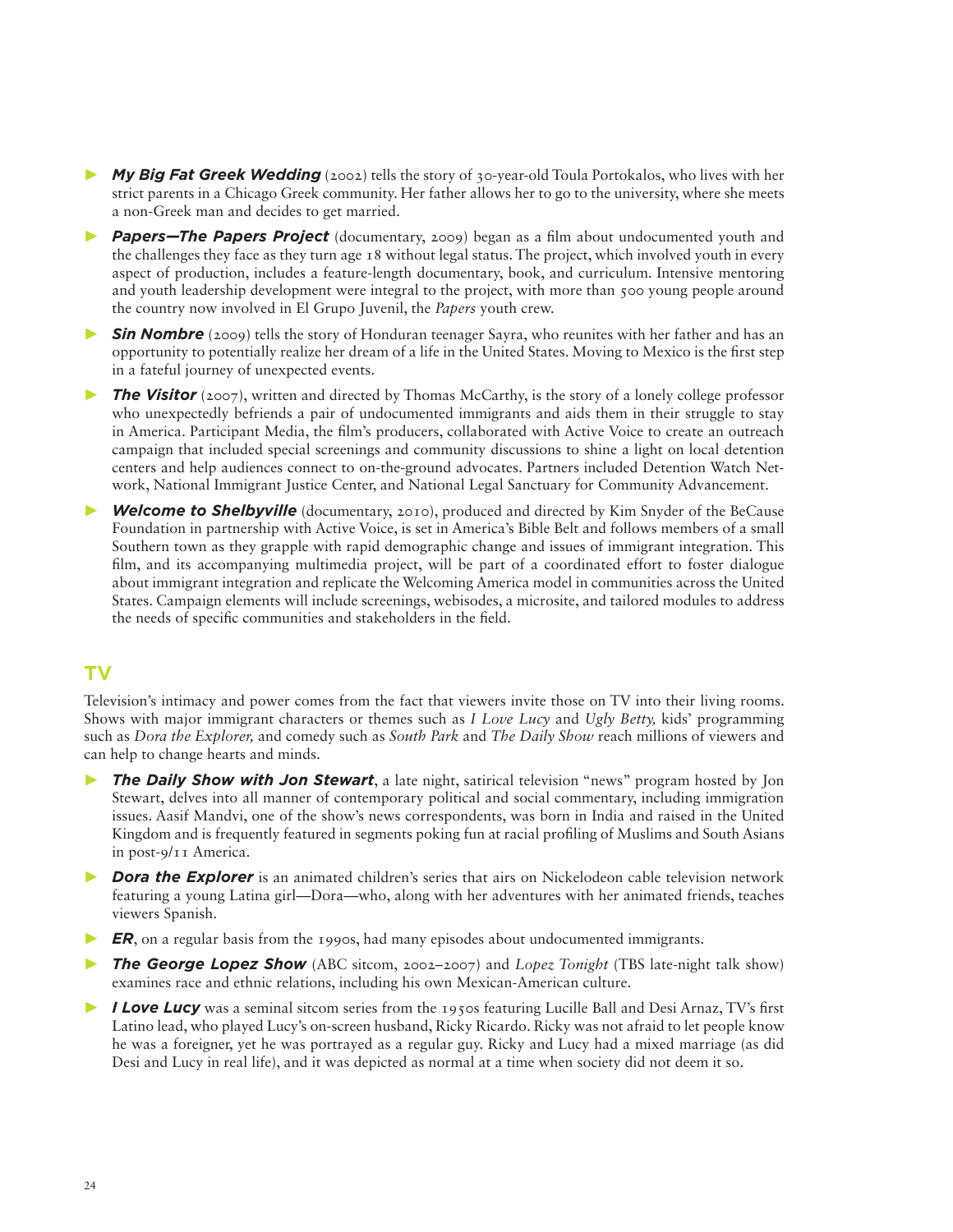- **Law & Order: Special Victims Unit,** "Anchor" (2009), featured a killer targeting "anchor babies," the children of undocumented immigrants. SVU detectives visit an immigrant rights center to investigate.
- **A** South Park, "Pee" (2009), was about the local water park becoming "overrun" with "minorities" and the situation could soon turn deadly.
- **Cultum Cu<sub>rv</sub> Cu<sub>rv</sub>** features Betty Suarez (America Ferrera), who is smart, sweet, and hard working. The only problem is that she's not thin and beautiful like all her co-workers at Mode, the high-fashion magazine where she works. *Ugly Betty* is a cultural phenomenon, drawing more than 14 million viewers and earning Emmy and Golden Globe awards for its stars. As one critic points out, the protagonists' Mexican-American identity is not just incidental to the show. Betty brings "a tireless work ethic and a different perspective to revitalize a tired institution [here, the fashion industry] as part of a generation of immigrants, yet Betty's character is still able to appeal to a wide audience" (James Poniewozik, "Ugly, the American," Time, Nov. 20, 2006).

## **Celebrity Advocates**

When celebrities use their star power to bring attention to certain issues, such as immigration, the message and the audience are amplified. (Please see Appendix B for a Master List of Notable Immigrants—high-profile immigrants in the arts, sports, business, and science who could be approached to engage with immigration reform and immigrant rights issues.)

- **50 Vote** is a PSA to encourage voter participation by the Coalition for Humane Immigrant Rights of Los Angeles (CHIRLA) featuring Salma Hayek.
- **Move the Game** is a campaign involving Major League ball players to pressure Major League Baseball to move the 2011 All-Star Game from Arizona in protest of Arizona's new immigration law.
- **National Hispanic Media Coalition** helped the National Immigration Forum recruit celebrities for marches, DJ publicizing, and paid advertisements, including Kate Castillo, Emilio Estevez, Gloria Estefan, and Martin Sheen, among others.
- **Shakira**, the Colombian singer, has long been known for her pro-migrant stance; she and band dancers famously opened a concert wearing an anti-4437 (the 2006 Sensenbrenner bill that would have criminalized undocumented immigrants and those who assisted them) on their chests. Shakira recently visited Phoenix, AZ, to express concern about the impact of the state's new immigration law. She met with Phoenix's police chief and mayor to learn more about how the law will be implemented if it goes into effect this summer.
- **D** Voto Latino's public service announcements for the Census star Rosario Dawson, Wilmer Valderrama, Demi Lovato, Luis Guzman, Ana Ortiz, Jorge Garcia, Malverde, Graciela Beltran, and Uncle Gustavo and feature music by Pitbull and Maleco Collective. The PSAs are part of Voto Latino's vision to increase American Latino youth civic participation by increasing voter turnout and political involvement among this group.

## **Comedy**

Comedy allows taboo subjects to be explored in a safe context; by pushing buttons on issues such as immigration, comedy can change cultural tides in ways that other forms of arts and media cannot.

- **Anjelah Johnson** is a Mexican-Native American writer, actress, and comedian who plays a range of characters including a Latina American who meets an Asian immigrant.
- **Funny or Die** is a comedy video website founded by Will Ferrell and Adam McKay's production company, Gary Sanchez Productions, and includes original and user-generated content. Similar to *The Daily Show,* Funny or Die explores all manner of contemporary political and social commentary, including immigration issues.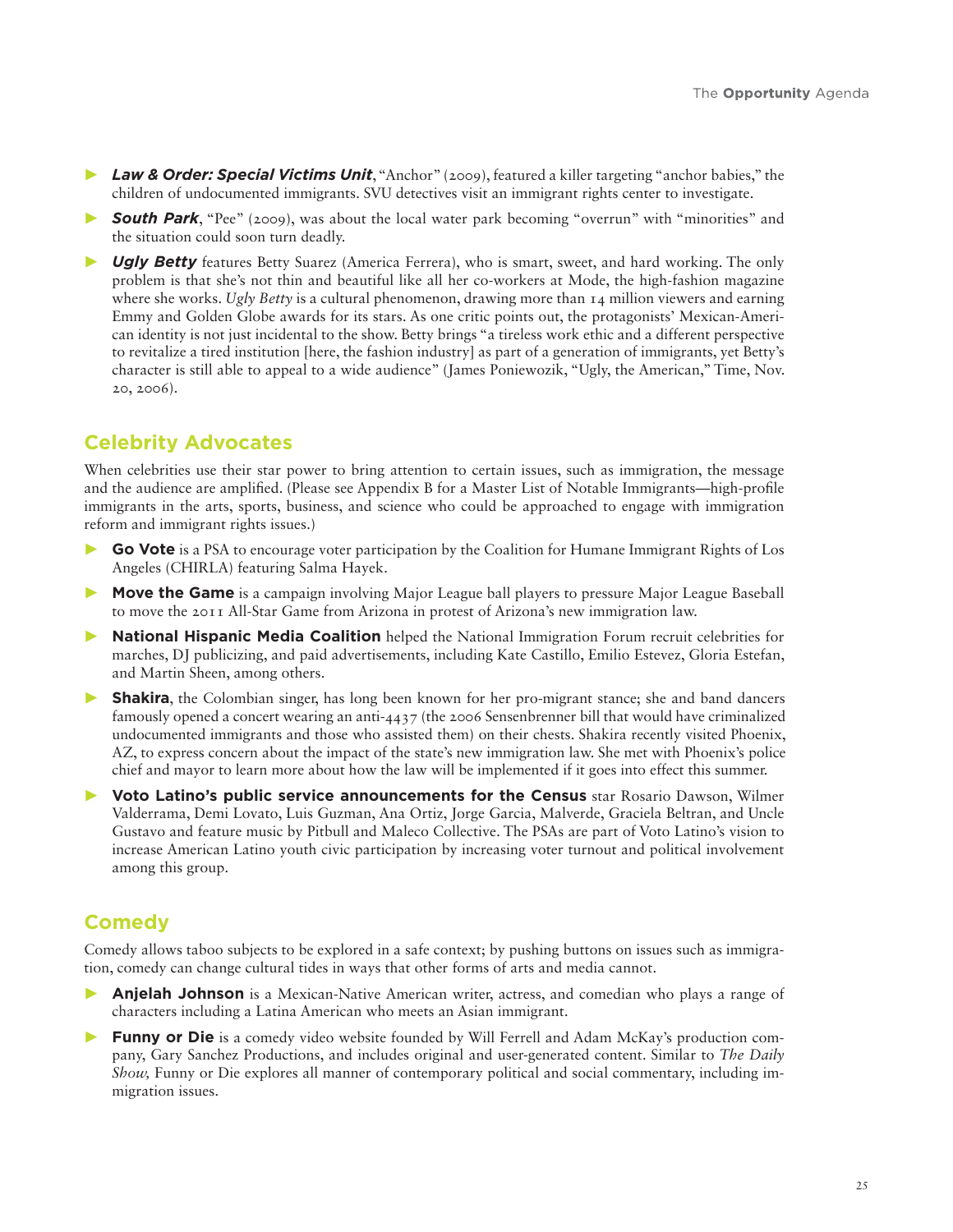- **Laughs for Legalization** is a comedy show fundraiser for Coalition for Humane Immigrant Rights of Los Angeles (CHIRLA) featuring Alex Reymundo and Joey Medina of the Original Latin Kings of Comedy, members of activist/actor troupe Culture Clash, Filipino comedian Edwin San Juan, and Latina comedian Aida Rodriguez, produced by Anike Tourse and presented at the legendary Ice House Comedy Club in Pasadena, California.
- **Margaret Cho** critiques social and political problems, especially those pertaining to race, sexuality, and gender. Routines featuring Cho's Korean immigrant mother are a favorite with her fans.
- **The Axis of Evil** comics are three stand-up comedians with roots in the Middle East: Egyptian-American Ahmed Ahmed, Iranian-American Maz Jobrani, and Palestinian-American Aron Kader use satire and humor to challenge the status quo.
- **The Onion** is a news satire organization, including both a website and newspaper, that features satirical articles reporting on international, national, and local news, including immigration issues.

### **Digital and Social Media**

The Internet is in many ways the ideal advocacy environment because one can deliver creative content while directly connecting the content with action. It is also a great place for collaboration between the creative community, who can create content that grabs people's attention, and advocacy organizations, who can leverage the content to bolster online organizing strategies.

- **Alto Arizona** is an online-driven organizing effort launched by NDLON to mount political, legal, and economic pressure to restore Arizona constitutional protections and to change the federal policy that allowed for the formation of SB 1070. Alto Arizona has called artists to create an image that shows opposition to SB 1070 as part of an online viral campaign. Selected images will later be published as prints to generate revenue for this campaign with artist consent. Alto Arizona has also incorporated video documentation and music in all demonstrations and organizing efforts.
- **California Dream Network** is a statewide network of existing and emerging college campus organizations that actively address undocumented student issues and work to create broader social change around immigration reform and access to higher education. In addition to college campus organizing, summits, and conferences, the Network uses extensive online organizing and electronic media campaigns including social networking to advance its mission and carry out the work.
- **The Citizen Engagement Laboratory (CEL)** uses digital media and technology to organize issue and identity-based communities, with a focus on amplifying the voices of ethnic and racial minorities and young people. (Presente is a project of CEL.)
- **Presente.org's** recent major, and successful, project was to pressure Lou Dobbs to resign from CNN. More than 50 organizations partnered with Presente to draw the more than 100,000 people who joined the BastaDobbs campaign, signed petitions, uploaded photos, and attended local actions. Not only did CNN broadcast Dobbs' resignation, but it also broadcast the Trail of Dreams story of four students walking from Miami to Washington, DC to protest the U.S. immigration system.
- **Reform Immigration for America Texting (68966) Campaign** is a national text-messaging initiative engaging people to become a part of the national Reform Immigration for America campaign's Cell Phone Action Network. As a part of the network, hundreds of thousands of participants receive periodic text messages on the latest news and action opportunities around immigration reform, specific to their state or local community.
- **Exable 20 Septimes 20 Septimes: Bring Back Due Process to the Immigration System's campaign site** provides tools for action to build support for fair immigration policies. The site includes a powerful 9-minute documentary produced by Breakthrough in association with 26 key partners featuring leading voices on the issue and compelling personal testimonies, a video channel with additional immigration stories, a screening guide that aims to foster dialogue, an action hub, a blog, tools for contributing and sharing content such as delicious and Twitter links, and other online resources.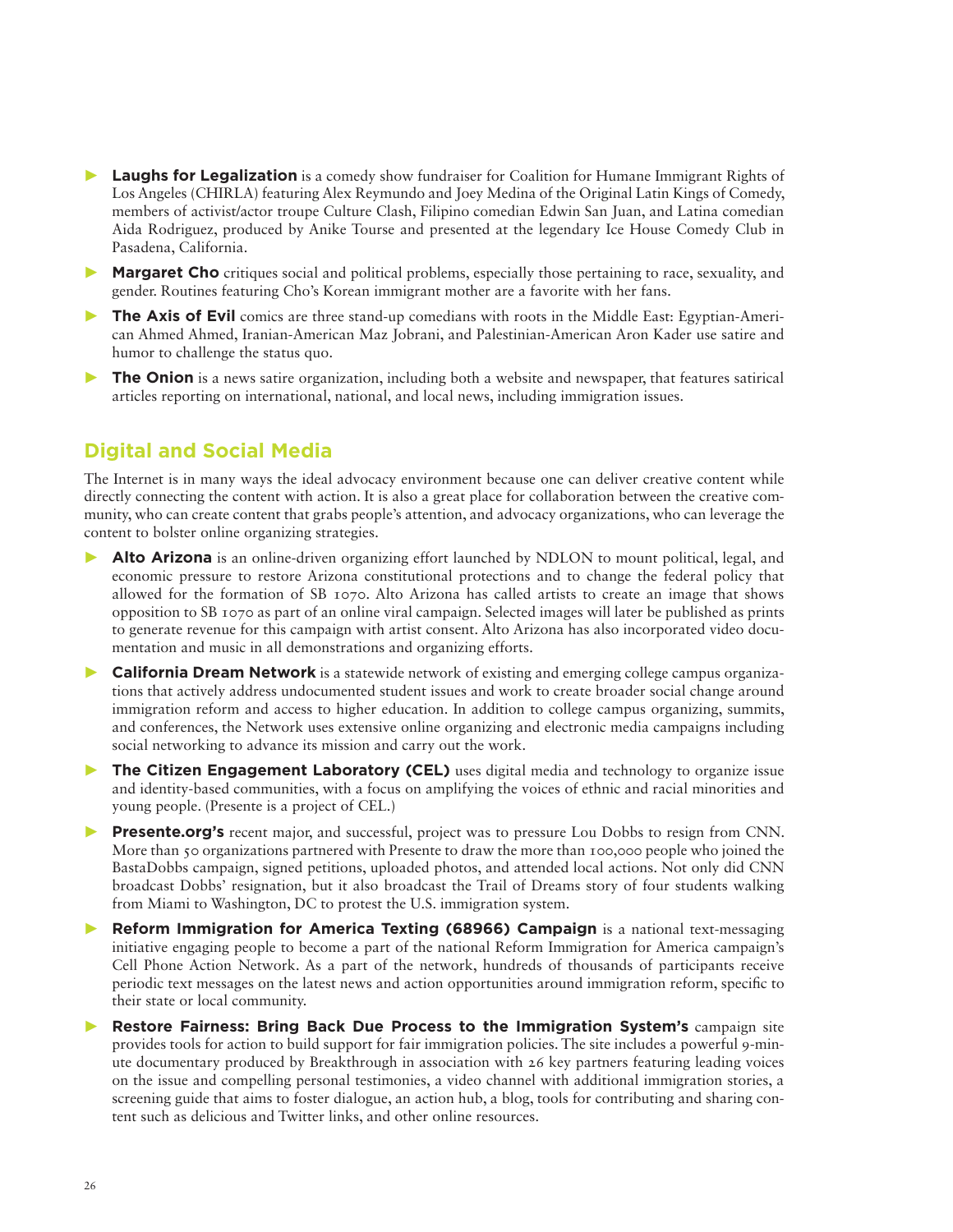- **Trail of Dreams** follows four students from Florida—Felipe Matos, Gaby Pacheco, Carlos Roa, and Juan Rodriguez—who left Miami on January 1, 2010 to walk 1,500 miles to Washington, DC, in support of the DREAM Act. Trail of Dreams is a project of Presente.
- **DEDIA is a national network of citizen journalists, independent filmmakers, and media profes**sionals working together to document voter suppression and disenfranchisement, including among Latino and immigrant voters.
- Voto Latino "Be Counted, Represent" Census Initiative launched a multiplatform census initiative to rally the undercounted Latino population to participate in the census. "Be Counted, Represent!" and the corresponding BeCountedRepresent.com URL comprises multiplatform web, mobile, direct, and traditional media initiatives that will elevate the census in the minds of Latinos, who were among the undercounted, by an estimated 700,000 in just Los Angeles County alone in the 2000 Census.
- **We Mix USA** is a music video competition celebrating pluralism and diversity in the United States. John Jackson, the head of MTV music videos, Malcolm Campbell, owner of *Spin*, and Mira Nair are collaborating with Breakthrough on this project, which is in the works.

## **Games**

By using video games to talk about critical issues, such as immigration, the dialogue becomes more mainstream and the audience is widened. Instead of just preaching to the choir, new people are brought into the conversation, from techies to gaming aficionados to youth.

- **Breakthrough** is creating a Facebook game in partnership with the Sites of Conscience about identifying cultural/historical artifacts. It's a game that can be used as a bridge-building tool.
- **ICED (I Can End Deportation)**, from Breakthrough, is a free, 3D, downloadable game designed to spark dialogue and create awareness of unfair U.S. immigration policies and to teach players about current immigration laws on detention and deportation that affect legal permanent residents, asylum seekers, students, and undocumented people by violating human rights and denying due process.

### **Music**

Music can reach a large number of people and a more diverse, crossover audience. It can include a community performance with 50 people or a nationally released album that reaches millions. With pop musicians the chances of reaching across multiple layers of identity are much greater. The audience is attracted by the music, but the message is ever present. In some cases, the concert context or the artist is more explicitly political or activist; in others, it's as simple as exposure to new cultures through the universal language of music that helps shift hearts and minds over time.

- **Afropop Worldwide** is a weekly public radio program that, since 1988, has introduced American listeners to the musical cultures of Africa, Latin America, and the Caribbean.
- **1 Concert of Colors** was established by New Detroit and ACCESS in 1993 as a 1-day festival to bring together world music and folk musicians.
- **2** Day Laborers Band, otherwise known as the Jornaleros del Norte, has produced three musical albums. The Band plays at schools, union halls, universities, churches, and day laborer corners and centers and has become one of the greatest educational tools within day laborer organizing. The songs are based on the daily living experiences of immigrant day laborers and lately they have become the soundtrack of major immigrant rights marches in Los Angeles and Arizona.
- **Detroit Symphony** recruits classical and nonclassical immigrant musicians to diversify their audience and break down barriers.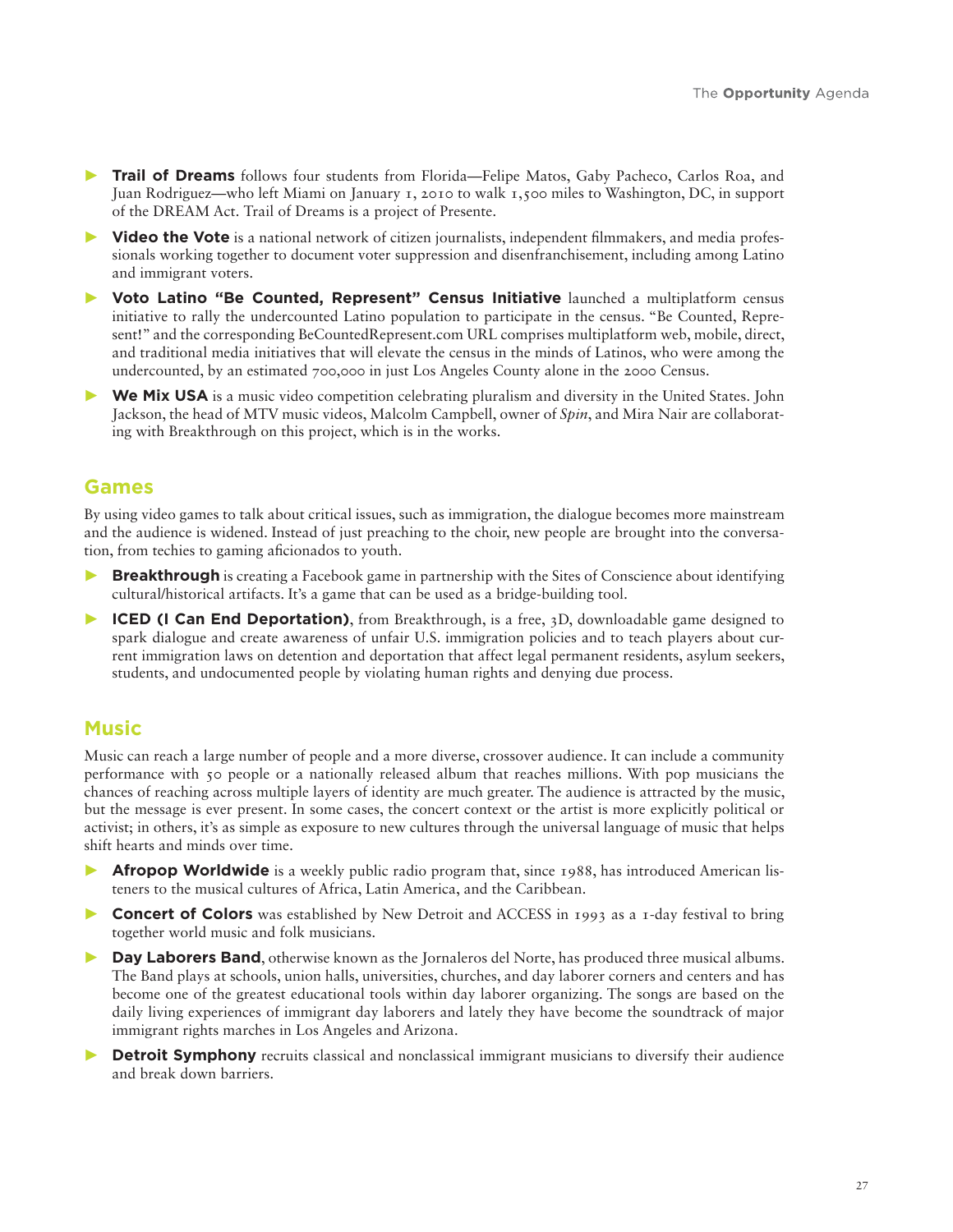- **Musicians without Immigrants,** a project from Citizen Engagement Lab, is a cultural campaign that seeks to reframe how Americans look at immigration by highlighting how our culture would be deeply affected if immigrants were removed from their favorite bands. The campaign is being piloted with Thievery Corporation, a popular electronic music act made up of numerous immigrant contributors. The pilot features an interactive video through which viewers can "remove" members of the band. If the pilot is successful, Citizen Engagement Lab will expand to include additional bands and other cultural areas including sports and movies.
- **Stop the Circus, Stop Arpaio** spotlights Joseph Arpaio, sheriff of Maricopa County, Arizona, who promotes himself as "America's Toughest Sheriff" and spent the past six years creating an environment of terror for immigrants and refugees in Arizona through raids, abuse of immigrants, and the creation of tent-city detention centers. *Stop the Circus, Stop Arpaio* (February 2009) worked with hip hop artists around the country to put together a free hip hop show in Phoenix, which brought together Latino, African-American, and Jewish hip hop artists to perform for around 3,000 young people who weren't already familiar with the issues. From the show, the Center was able to build a list of 1,100 young people between the ages of  $\tau$ 5 and  $\tau$ 5, who it successfully mobilized around different actions, including signing petitions against racial profiling.
- **Los Tigres del Norte** is a hugely popular norteño band of Mexican-Americans who immigrated to the United States as teenagers. Los Tigres have won five Latin Grammy Awards and have sold more than 30 million records, and many of their songs tell the stories of immigrants. Los Tigres were among several high-profile recording artists to join the boycott of Arizona in response to SB 1070.

### **Literature and Poetry**

Literature is a private experience that immerses readers and allows them to become enveloped in another world. Authors who write about the immigrant experience, whether in fiction or nonfiction, open the door to a foreign landscape that connects the reader to the alienation, isolation, and confusion that immigrants can feel living in a strange land.

- **Edwidge Danticat's** memoir *Brother, I'm Dying* is about Danticat's parents' immigration from Haiti to the United States and her uncle's death in the custody of U.S. Immigration. Her other books include *Krik? Krak!*, *Breath*, *Eyes*, *Memory*, *The Farming of Bones*, *Behind the Mountains*, *After the Dance: A Walk Through Carnival in Jacmel*, *Haiti*, *The Dew Breaker*, and *Anacaona: Golden Flower, Haiti, 1490*. (Danticat also testified in front of Congress on the issue of the detention of immigrants.)
- **Shumpa Lahiri's** best known books are the novel *The Namesake* and the short-story collection *Interpreter of Maladies.* Lahiri writes about Bengali characters coming to America and England in her stories and in her novel.
- **Naomi Shihab Nye** is a Palestinian-American poet, songwriter, and novelist whose work focuses on the similarities and differences among cultures. Her work includes the poetry collections *Different Ways to Pray, 19 Varieties of Gazelle: Poems of the Middle East, A Maze Me, Red Suitcase, Field Trip,* and *Fuel*; a collection of essays entitled *Never in a Hurry*; a young-adult novel called *Habibi* (the semi-autobiographical story of an Arab-American teenager who moves to Jerusalem in the 1990s), and picture book *Lullaby Raft,* which is also the title of one of her two albums of music.
- **Colm Tóibín** is a prolific Irish novelist whose award-winning book, *Brooklyn*, is about an Irish woman who comes to New York from Ireland in the 1950s.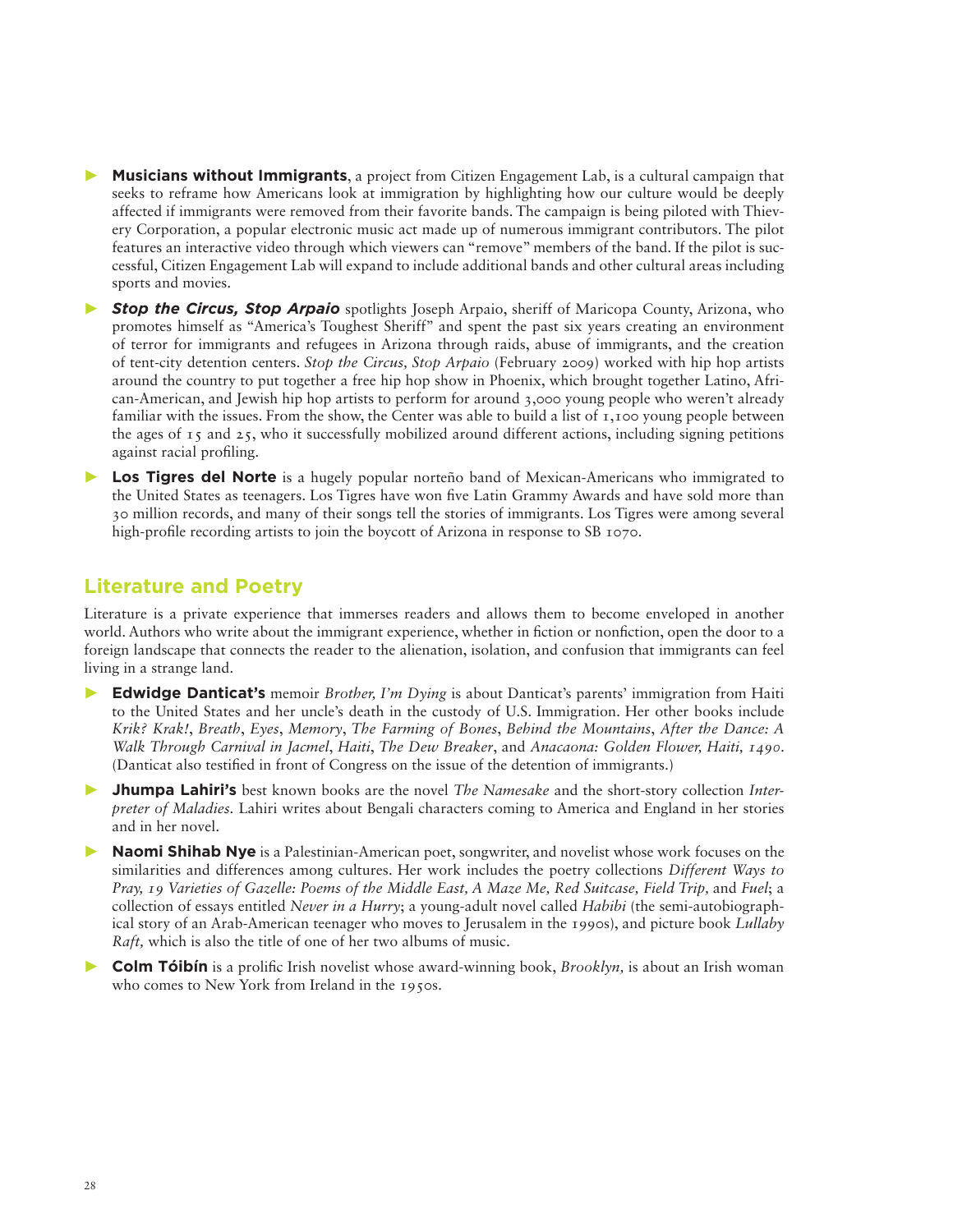## **Graphic Novels and Comics**

Comics and graphic novels are important if underutilized tools because the demographic that reads them includes kids and teens, an ideal age to decide one's stance on issues.

**Niki Singleton's** *Echoes of the Lost Boys of Sudan* is a graphic novel about the stories of Sudanese refugees in the United States.

### **Theater**

Theater's power stems from it being an immediate, in-person form of engagement, where the audience and the actors or storytellers are in a space together. Community-based theater can be even more intitmate because there is such a close relationship between actor and audience. When talking about theater, many interviewees mentioned Eve Ensler's *The Vagina Monologues* as an example of the way that theater can attract broad audiences and create conversations around taboo topics. Several spinoffs of *The Vagina Monologues* are in the works, including *The Mojado Monologues* and *The Hajibi Monologues,* as are other plays that touch on the theme of immigrants and immigration. A similar model to *The Vagina Monologues* is *The Laramie Project—*an example of a play that helped catalyze a movement and ultimately influenced policy with the passage of the Matthew Shepard and James Byrd, Jr. Hate Crimes Prevention Act.

- *Abundance* by Marty Pottenger is a community arts performance project gathering stories and exploring ways that people of different classes, races, and ages negotiate economics in their daily lives. The heart of *Abundance* is nationwide interviews with billionaires and minimum wage workers coupled with a year-long New York–based civic dialogue group that includes undocumented workers and millionaires.
- */> Anna Deveare Smith's* documentary theater plays include *Fires in the Mirror*, which dealt with the 1991 Crown Heights Riot, and *Twilight: Los Angeles,* which dealt with the 1992 Los Angeles riots and the conflicts between the Korean and African-American communities. Smith is currently artist-in-residence at the Center for American Progress.
- *Bridge & Tunnel by Sarah Jones, an outgrowth of <i>Waking the American Dream, originated as a* commission for the National Immigration Forum to raise awareness about immigrant rights issues. It's a humane, compelling play that tells diverse stories of many kinds of immigrants, from old to new.
- *De Novo* is a documentary theater piece by the Houses on the Moon Theater Company about undocumented youth in immigration custody. The piece uses real immigration court transcripts as source text, revealing the inner workings of the immigration system in a way that humanizes the many thousands in its hands.
- **FELA!**, perhaps the most critically acclaimed Broadway show of 2010 with 11 Tony nominations, is the true story of legendary Nigerian Afrobeat musician Fela Kuti, whose music and activism rocked his nation with reverberations around the world. The show features the transnational following and influence of Fela's music, his deep connection to the American Black Power movement, and his struggles with the possibility of migrating permanently to the United States.
- *In The Heights* tells the universal story of a community in Manhattan's Washington Heights that is on the brink of change and where the biggest struggles can be deciding which traditions you take with you and which ones you leave behind.
- **INTAR Theatre** is one of the United States's longest-running Latino theaters producing in English. Its mission is to nurture the professional development of Latino theater artists; produce bold, innovative, artistically significant plays that reflect diverse perspectives; and make accessible the diversity inherent in America's cultural heritage. In addition to their mainstage plays, INTAR has a host of development programs for emerging Latino playwrights and actors.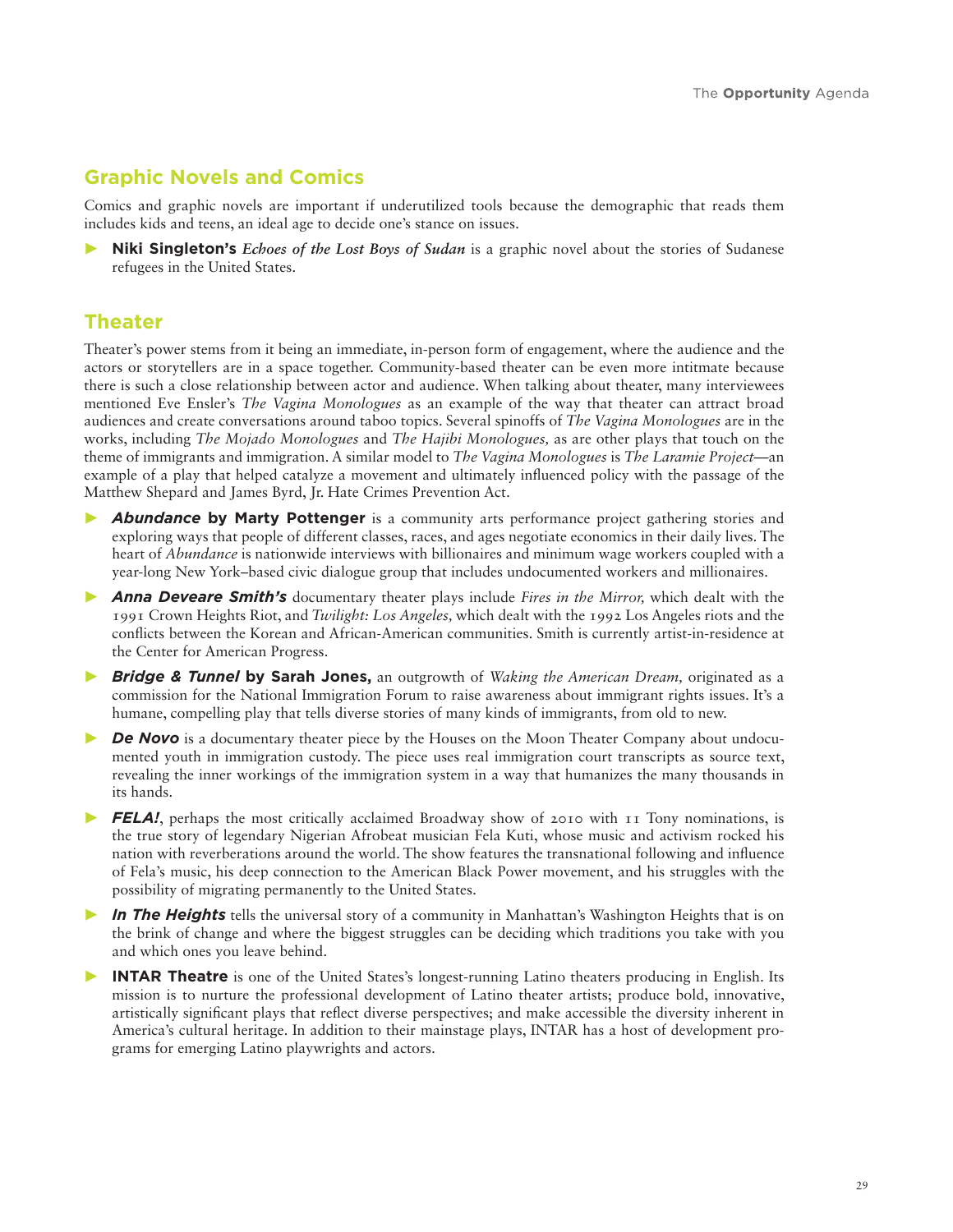- **Pangea World Theater**, in Minneapolis, MN, is a progressive space for transformation in which conversations about race, gender, ethnicity, human rights, politics, and social justice form an important backbone for the work. The theater collaborates with award-winning international artists and companies to create plays and performances that speak across geography and culture.
- **Teatro Jornalero**, a joint project of Cornerstone Theatre and National Day Laborer Organizing Network, performs at day laborer corners and centers and its mission is to educate workers regarding their rights, health and safety issues, immigration, and organizing. The theater group also performs at universities and schools in the greater L.A. metropolitan area.
- **CMidesirable Elements/Secret History** is an ongoing series of community-specific oral history theater works by theater director Ping Chong examining the lives of people born in one culture but currently living in another, either by choice or by circumstance. Each production is made in a specific host community, with local participants testifying to their real lives and experiences. The development process includes an extended residency during which Ping Chong and collaborators conduct intensive interviews with potential participants, which form the basis of a script that covers the historical and personal narratives of individuals who are in some way living between cultures.
- **EXABIGIVE IS EXABABICY** is the classic musical based on *Romeo and Juliet* and set in New York City in the mid-1950s. It explores the rivalry between the Jets and the Sharks. The Sharks are first-generation arrivals from Puerto Rico, who are challenged by the Jets, a working-class white group who consider themselves the true Americans.

## **Visual Art/Design/Iconography**

Visual art and iconographic imagery can run the gamut from in-your-face political posters to photography that forces viewers to formulate questions about the world around them. Visual art is not in-person, yet there is something personal about the act of making art that can be used in movement building.

- *Broken Landscape by Blane De St. Croix involved De St. Croix traveling the entire U.S./Mexican* border and documenting and speaking with people on all sides of the immigration issue. It already has been shown in New York City and an exhibition took place in Phoenix, AZ.
- **20 Dulce Pinzon** is a Mexico City–born photographer who recently had an exhibition entitled "The Real Story of the Superheroes" at the Montclair Museum of Art in New Jersey. She started the series of photographs in 2004 illustrating the realities of Latino immigrant life in the United States.
- **Ken Light** is a photographer whose new book depicts the plight of farm workers and other immigrants in California's Central Valley. This area's most prominent city, Fresno, has the highest per capita poverty rate in the United States. Once the book is published, Ken has extensive plans for distribution and outreach to generate real public discussion about the challenges and potential of immigrant integration.
- **Eiving Rooms at the Border** is a project of Teddy Cruz in collaborations with Casa Familiar, a community-based, nonprofit organization in the San Ysidro neighborhood. The project took the reality of how people are living and, instead of imposing a patriarchal, dictatorial sense of what architecture should be, it allows the community to help develop the space. This project connects the community, the architect, and the social service organizations to create a triangle of power that ultimately ends up evolving and changing the idea of municipal design and authority.
- **Maira Kalman**, Israel-born blogger, designer, and illustrator, writes "And the Pursuit of Happiness" for the *The New York Times* about American democracy. Her piece "I Lift My Lamp Beside the Golden Door" from August 2009 is about immigration.
- *Bisafie Precarious Museum by Thomas Hirschhorn* features a makeshift museum in a Paris suburb with a large North African immigrant population, set up in May 2004 by Hirschhorn. Run by local residents, it displayed a selection of modern masters borrowed from the prestigious collection housed at the Pompidou. Instead of bringing the immigrant community to the museum, Hirschorn brought the museum to the people, training local workers in art handling and installation, among other skills.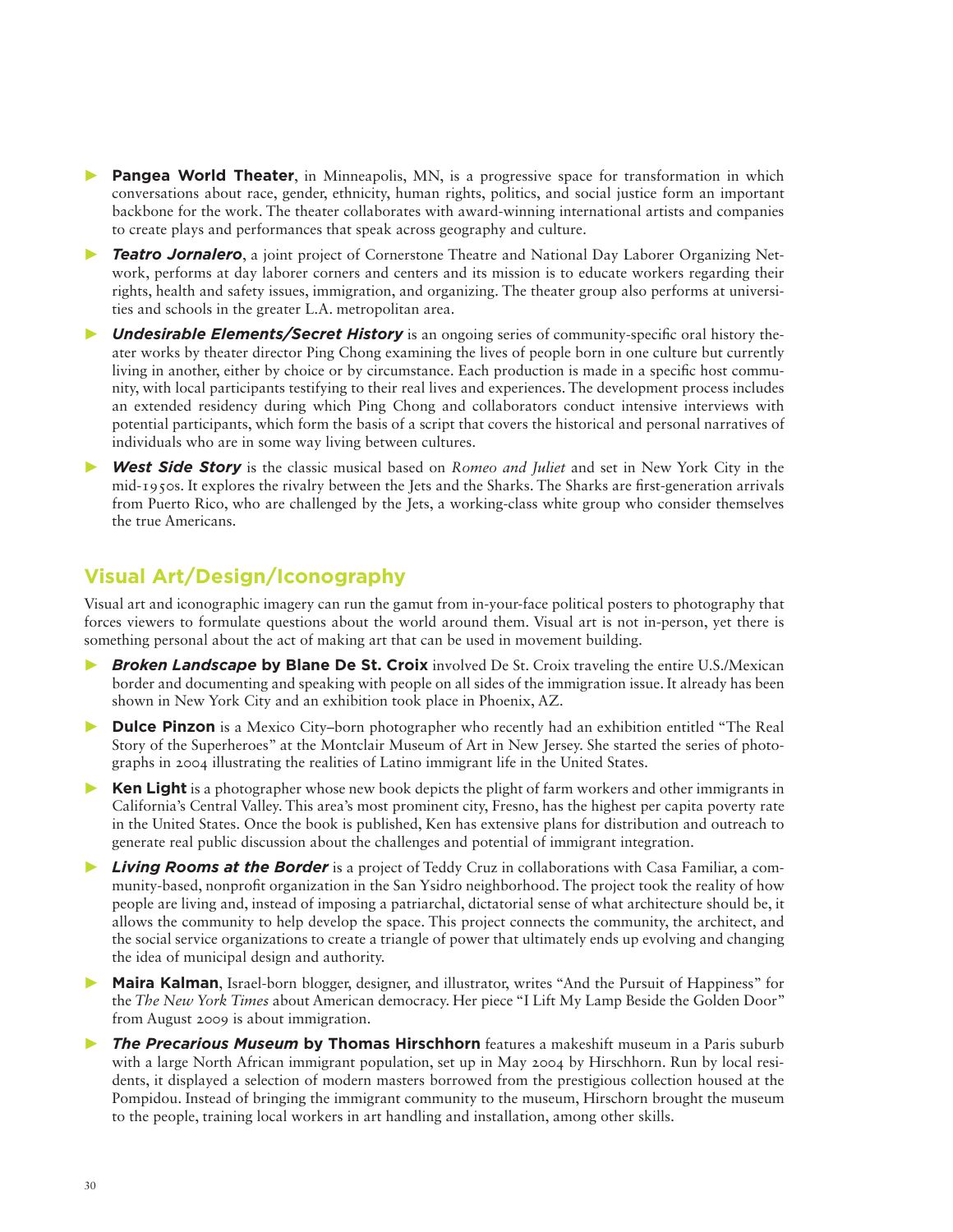**Who's the illegal alien, Pilgrim?**, Yolanda Lopez's famous 1978 political poster, features an angry young man in an Aztec headdress and traditional jewelry holding a crumpled-up paper titled "Immigration Plans<sup>"</sup>

### **Museums and Monuments**

Museums and monuments are tourist attractions that invite outsiders or those from other communities to experience the world that has been created inside the gallery space. Museums and monuments are permanent and authoritative, and they convey institutional legitimacy. They are also places of memory (commemorative) and respect for the past and the present.

- *•* Arab American Museum was created for a non-Arab audience and is highly interactive. Its mission focuses on Arab-American contributions in America and it is the locus of Arab-American art activity. One relevant exhibit, "Living in Three Worlds," shows three immigrant communities—the Mexican-American community, the Arab community, and the Pakistani community in Detroit—showing their commonalities and differences. The museum's great strength is that it tries to find a way for everyone to relate. The museum convenes and provides support for Arab-American artists.
- **International Coalition of Sites of Conscience**, which facilitates the Immigration Sites of Conscience network, is a group of museums, each remembering different immigration histories, committed to bringing together people to talk openly with each other about current immigration issues. The museums interpret a variety of immigrant and ethnic histories—from Arab American to Irish heritages—and are spread across the United States in urban, suburban, coastal, Midwestern, and borderland communities.
- **Jane Addams Hull-House Museum** is a Chicago-based memorial to social reformer and Nobel Peace Prize recipient Jane Addams and other reformers whose work influenced the lives of their immigrant neighbors and national and international policy. The museum offers tours and events that facilitate dialogue on immigration, social change, and how people can engage these issues in their communities.
- **32 El Museo del Barrio** is New York's leading Latino cultural institution whose mission is to present and preserve the art and culture of Puerto Ricans and all Latin Americans in the United States. The museum creates a historical perspective of how Latinos have contributed to the United States.
- **Museum of Chinese in America**, based in New York City and designed by Maya Lin, has a mission to preserve and present the history of people of Chinese descent in the United States.
- **National Museum of the American People** (in development) will tell the stories of every group that has migrated or immigrated to the United States. It would be a major national cultural institution in DC, and it would support museums and programs throughout the nation.
- **Statue of Liberty National Monument and Ellis Island's dialogue program "Speaking of Immigration**" explores how federal officials implemented immigration policy a century ago and invites participants to consider how values and assumptions shape U.S. immigration policy today. Visitors take part in special interactive tours of the Ellis Island Immigration Museum to learn about the immigration process during the island's heyday. The tour's historical narrative provides a starting point for facilitated dialogue to thoughtfully consider participants' own views about immigrants in their communities and about today's immigration policy issues.
- **The Lower East Side Tenement Museum** tells the stories of 97 Orchard Street, a tenement building that was built on Manhattan's Lower East Side in 1863 and was home to nearly 7,000 working class immigrants. These immigrants faced challenges that we understand today: making a new life, working for a better future, and starting a family with limited means.
- **U.S. Immigration Station, Angel Island tours** allow visitors to walk in the footsteps of immigrants that were not welcomed with open arms into America. Participants learn about the obstacles to the "American Dream" and hear directly from some of the people detained, sometimes for weeks or months, from poetry inscribed into the wooden walls between 1910 and 1940.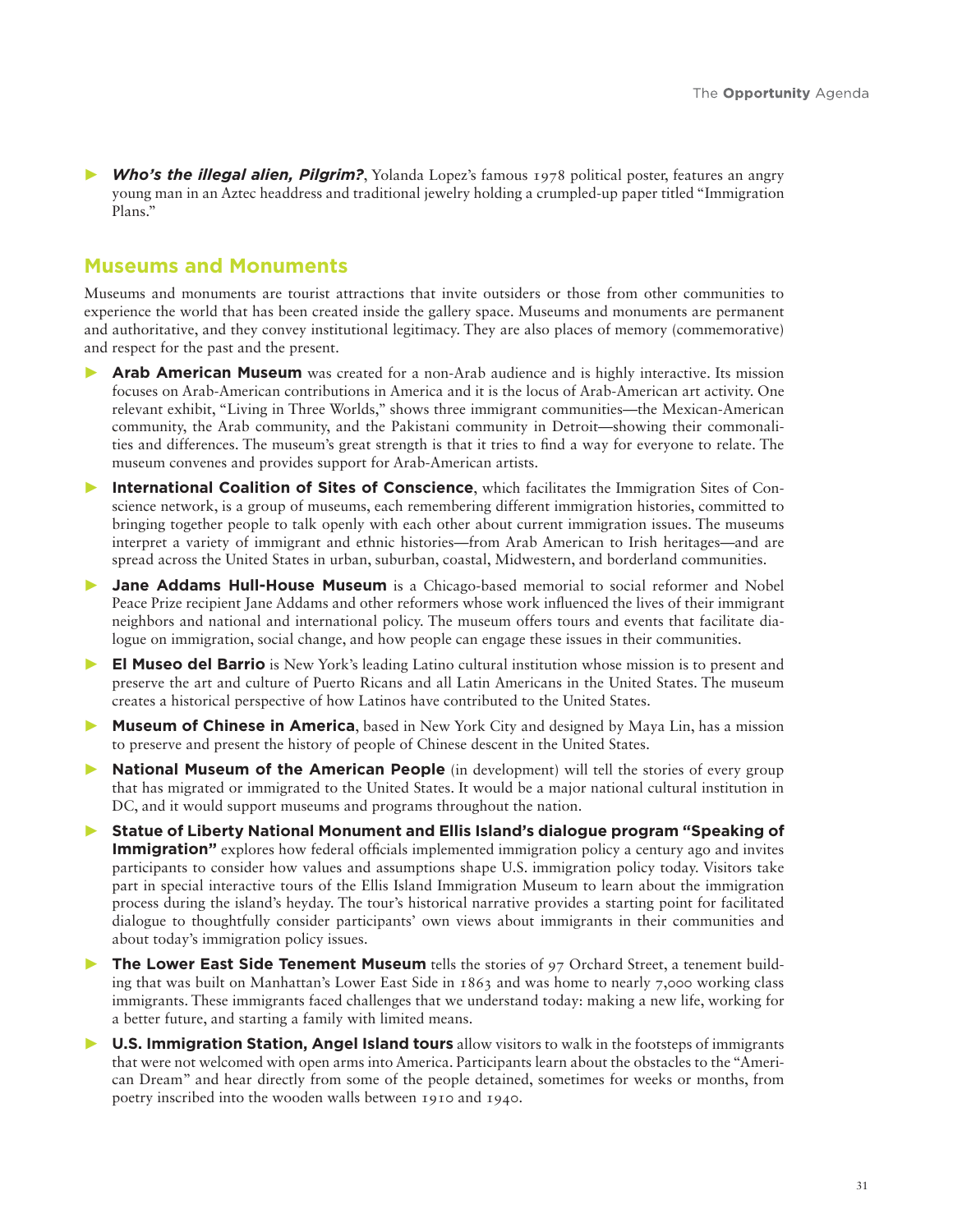## **4]]R**

We frequently heard that food is the easiest way for people to learn about each other and bridge cultural divides. Food is the gateway for people to accept each other because they are literally sitting at the same table. We believe food has been underestimated as a tool for social change.

- **7 Immigrant Heritage Week** is a week-long series of events, including film screenings, art exhibits, and walking tours, across New York City that promotes and reflects the diversity of immigrant communities in the city. It also includes the culinary traditions of the city's many immigrant populations.
- *Fastes Like Cuba: An Exile's Hunger for Home.* **a memoir by Eduardo Machado, a playwright** and professor who draws from his life in his work, tells the story of his family's escape from Cuba and their assimilation into the United States, including descriptions of Cuban delicacies, complete with recipes.

## **Sports**

Whether on a soccer field or a basketball court, playing a sport together not only teaches teamwork, but also forces teammates to confront challenges around race, ethnicity, and immigration status. Sports cut across gender, age, class, and political lines and provide opportunities for both formalized and informal community building and organizing.

- **The Day Laborer Soccer League** brings together day laborer soccer teams made up of workers from different ethnicities and nationalities. The league offers an opportunity for day laborer families to come together as a community and has become an essential part of day laborer organizing throughout the country. Day laborer soccer leagues have been established in cities including New York, San Francisco, and DC/MD/VA metropolitan areas.
- **Show Racism the Red Card** is a project seeking to raise awareness of bigotry in the professional soccer community, mainly in North America. (In soccer, a "red card" represents a serious foul and penalty.) The project works with soccer players, coaches, and supporters to educate the larger community around these issues. Soccer is a good place to look at these issues because it has its own international immigrant base and its own multiracial character in the United States.

## **Special Cases: Refugees, Exiles, and Modern-Day Slaves/Trafficked Persons**

In the immigration world, trafficking, slavery, refugees, and exiles are considered separate, although overlapping, categories, each with its own specific legal, humanitarian, and human rights needs.

A refugee is a person who, owing to a well-founded fear of being persecuted on account of race, religion, nationality, membership in a particular social group, or political opinion, has fled his or her country of origin and is unable to or, because of fear, unwilling to return to that country. Many refugees and asylum seekers are fleeing violence or war and are traumatized physically, psychologically, or both.

Slavery is defined as people forced to work against their will, under violence or threat of violence, for no pay beyond subsistence. According to Free the Slaves, the leading antislavery NGO in the United States, today there are 27 million slaves worldwide, the largest number in human history, and like the slaves of the past, they cannot walk away—they have lost control of their lives and are being exploited and brutalized in terrible ways. According to Free the Slaves, the U.S. government estimates that more than 15,000 people a year are brought into the United States to be used as slaves. They are often tricked into slavery through promises of work.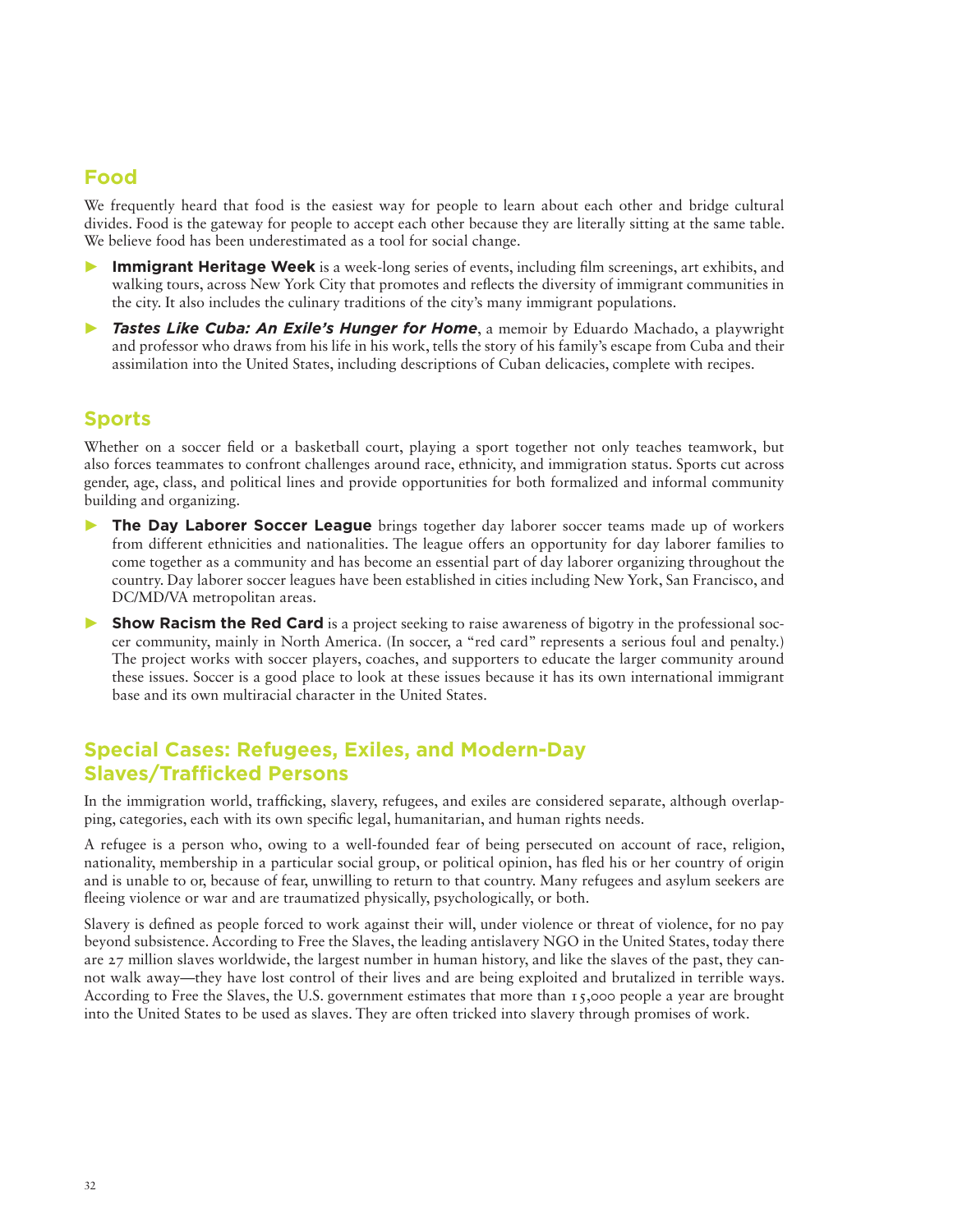Because of the trauma suffered, these individuals may have special health or educational needs. Here are some examples of creative collaborations addressing these particular communities:

**Ceasefire Liberia** is a multimedia blog project that teaches media (including blogging, photography, and video) to Liberian refugees living in the Park Hill neighborhood of Staten Island, NY. The goal of this project is to increase civic participation for Liberian refugees, who are known for not integrating into the larger community. Ceasefire Liberia gives the participants the opportunity to share stories about their lives and their community with the outside world. (Disclosure: This is a project of report co-author Ruthie Ackerman.)

- **MountainFilm at Telluride** produced a multidisciplinary program on modern-day slavery and human trafficking in 2008 in collaboration with the NGO Free the Slaves, including screenings of Bill Haney's *The Price of Sugar* (depicting modern-day slavery in the Dominican Republic) and Peggy Callahan's *Dreams Die Hard* (about Maria Suarez, who was trafficked from Mexico, enslaved in Los Angeles, and later jailed for immigration violations); a book reading by author Ben Skinner (*A Crime So Monstrous)*; a photo exhibit by *National Geographic* photographer Jodi Cobb; and a symposium with Skinner, representatives of Free the Slaves, and two freed slaves. Hundreds of thousands of dollars were raised for Free the Slaves and more than a thousand of Telluride's filmgoers, outdoor enthusiasts, and influencers were "turned on" to the issue of modern-day slavery. (Disclosure: This was a project of report co-author Liz Manne, who is a member of MountainFilm's board of directors.)
- **What Is the What** by Dave Eggers tells the story of refugee Valentino Deng's life after the Sudanese civil war hits his hometown in South Sudan, making him a "lost boy." Eggers and Deng have since created a foundation devoted to building a high school in Deng's hometown in Sudan.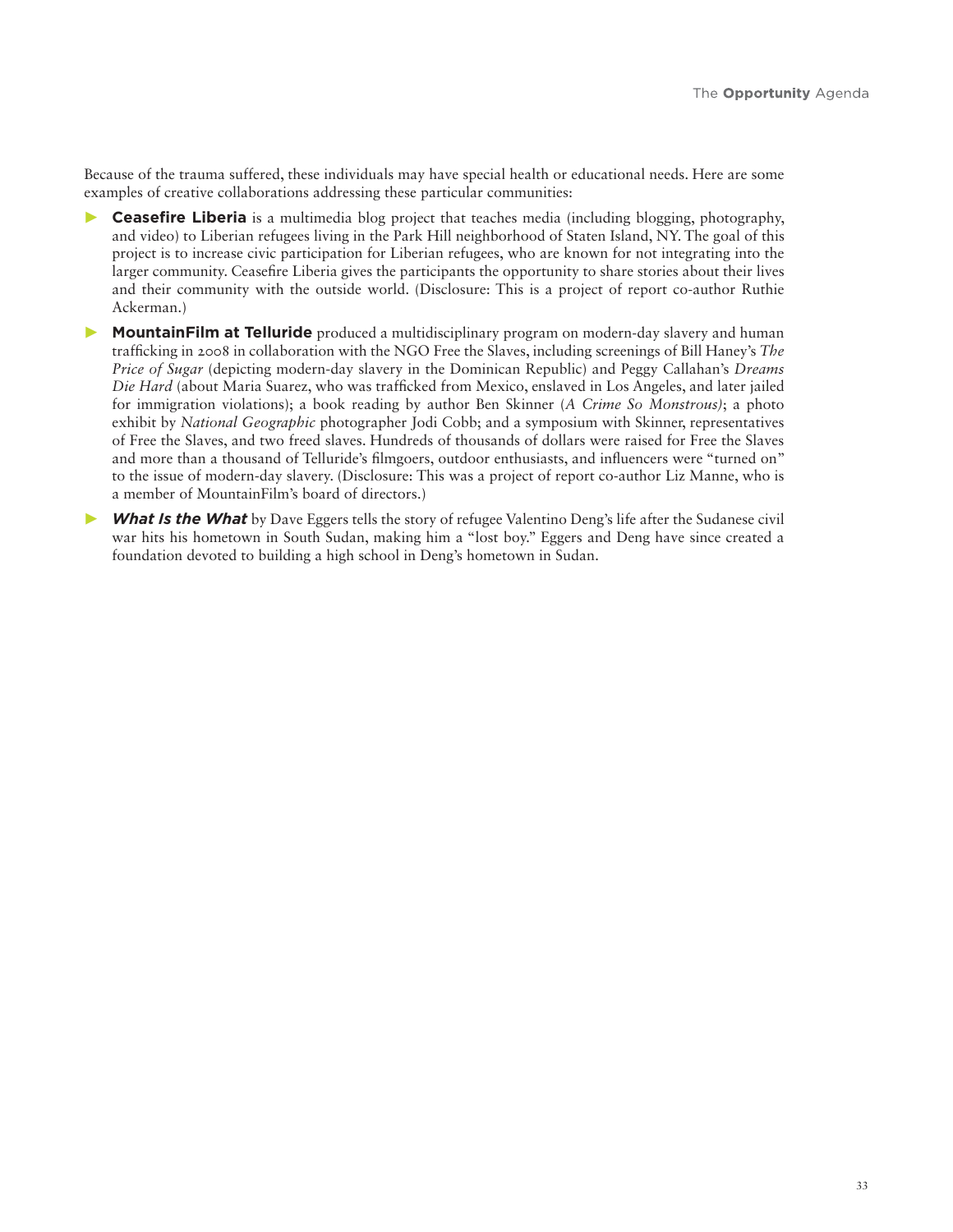## **VI. Recommendations**

Even without pursuing a comprehensive mapping of the field, we identified hundreds upon hundreds of immigration-themed creative projects and programs. We discovered a rich and robust trove of creative work, diverse in form, content, audience, and purpose, with some expressly activist in nature, and others more personally expressive or culturally celebratory. In contrast to some other social justice fields—health care reform, for example, or green jobs—immigration may be inherently culturally oriented. By virtue of the immigrant's path in life—moving from one culture to another and experiencing displacement—there is a compelling motivation to preserve, celebrate, and express one's story and heritage.

So the question moving forward is not so much how to encourage the quantity, breadth, or even quality of immigration-themed creative projects; like the proverbial blade of grass pushing up through the cracks in a sidewalk, art will not be suppressed. Rather, the question is how to encourage and enhance that work that is the most effective at moving hearts and minds, breaking down prejudice, inspiring community engagement, and encouraging public support for immigrants and positive immigration reform.

With that chief question top of mind—and guided by the thoughtful comments of our interview subjects—our recommendations for the various stakeholders in the immigrant rights community cluster into three sections: (a) general recommendations for working at the intersection of immigration arts and advocacy; (b) specific recommendations of projects to consider for future collaboration and possible funding; and (c) possible arenas for future research.

Particularly in the first category, many of our recommendations are applicable not just to the field of immigration, but also to the broader world of social justice and social change.

## A. General Recommendations for Working at the Intersection **of Immigration Arts and Advocacy**

#### **1. Embrace Contradiction**

A sophisticated and successful approach to immigration, arts, and culture will understand and respond to the differing strengths, tensions, and challenges that exist in the field. There were several points made by our subjects that seem contradictory, but in fact, we recommend taking a "both…and" rather than an "either…or" approach to cultural strategies. What is key is making the right match between medium, genre, and approach to the specific goals and context of the artists and the advocates. For example:

**Preaching to the Choir vs. Engaging New Audiences—The already-converted serve critical** roles in the movement as leaders and committed activists, but new and crossover audiences (i.e., "persuadables") must be brought into the fold to achieve the goals of breaking down prejudice and building broadbased public support for immigrants and positive immigration reform.

**Community-Based vs. Pop Culture**—Community-based work is considered by many in the social justice movement to be the bedrock of cultural strategies for social change and for good reason given its role in galvanizing community and grassroots operations. But pop culture has an unparalleled power and reach, in particular to youth and crossover audiences.

**Action-Oriented vs. Hearts and Minds**—Some of the interviewees said that for a creative project or program to be effective or indeed legitimate, it must be expressly tied to an action campaign (sign a petition, call a legislator, boycott a product, register to vote). Others felt that exposure to new cultures through the universal language of art makes the unfamiliar familiar and leads to a profound shift in hearts and minds over time, creating more welcoming communities and improved interpersonal relations. Music, food, literature, sports, and TV were felt to be particularly effective as soft power instruments of social change in the immigration space.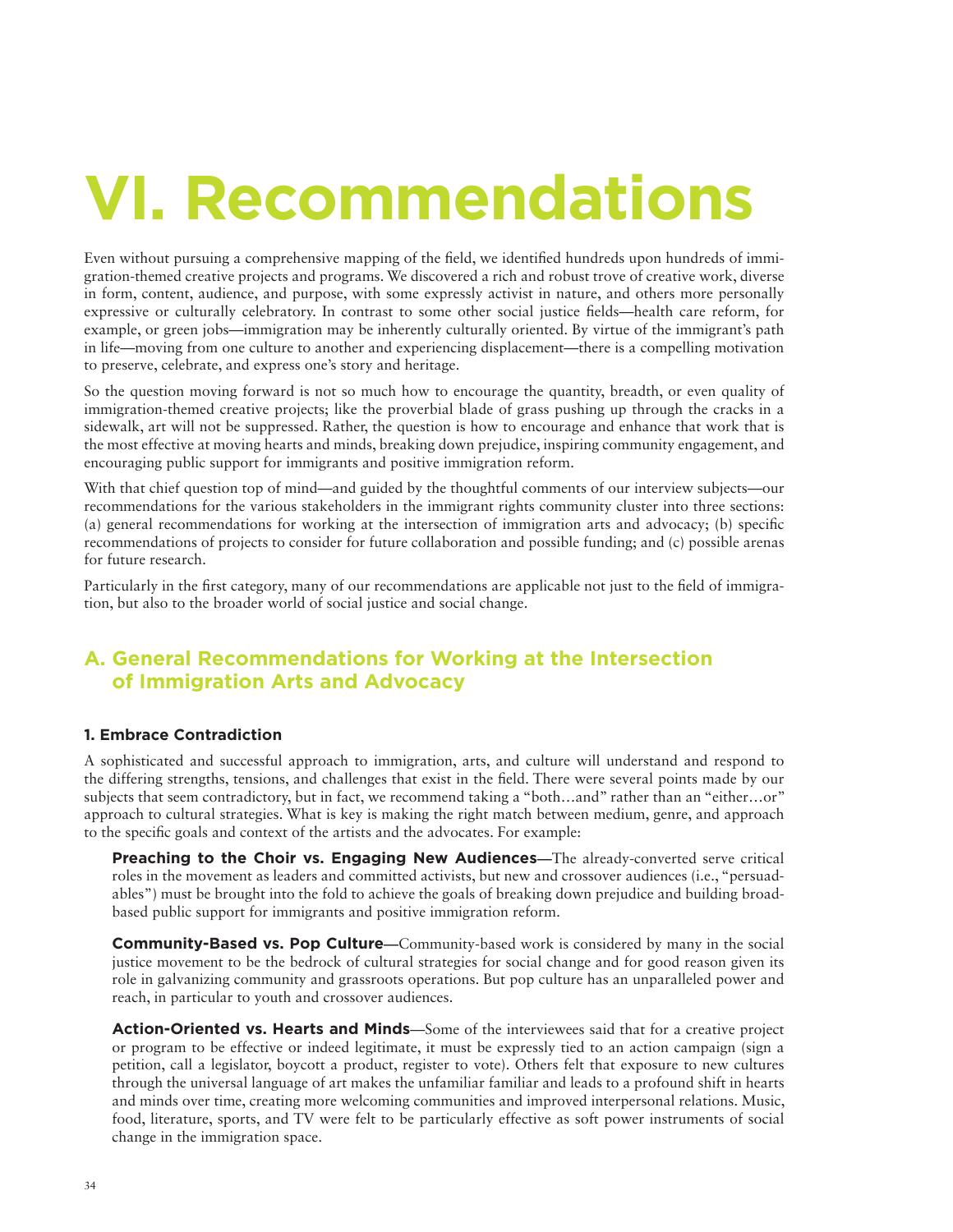**Top Down vs. Grass Roots**—Tension between DC-based, legislation-focused national organizations and the needs and perspectives of those on the ground exists throughout the field of social justice and is not unique to immigration cultural strategies. Although sometimes these efforts work best in tandem, they need not always do so.

**Art vs. Advertising—Although there was resistance to the concept of "propaganda," there was a broad** understanding of the role of and need for advertising (or PSAs) as instruments of persuasion. And although art is not the same as advertising—the former being individualistically created, the latter manifesting in express service to a campaign's message machine—there is room for both, a need for both, and plenty of gray area in between.

**The Sublime vs. The Ridiculous**—Our subjects' most oft-repeated and universal point was that the arts create an emotional connection with its audience and as such can cut through to the public in ways that policy talk and traditional advocacy cannot. Although comedy doesn't move or touch us in the same way that a Jhumpa Lahiri short story might or move us to action like an online video about the DREAM kids, it is a powerful instrument for expressing outrage and challenging the status quo.

**Artist as Activist vs. Artist as Outsider**—Much of the discussion centered on finding optimal ways for artists and advocacy organizations to partner effectively, but there remains an important role for the artist as outsider. First, a number of artists do not define themselves as political and yet create immigration-themed works that profoundly break down barriers of prejudice. Second, some artists treasure their freedom and flexibility and do not wish to be identified closely with and possibly appropriated by any one particular campaign or organizational perspective.

Any choice in these seeming dichotomies can be valid; each plays a critical role in the ecosystem for social change. Crucial, however, is understanding how each fits with the goals and aspirations of the participants and the issue.

## "Do I contradict myself? Very well then I contradict myself, (I am large, I contain multitudes.)"

**—Walt Whitman, excerpt from "Song of Myself" (***Leaves of Grass***, 1881)**

#### **2. Allow Artists to Lead in the Creative Process**

Artists have unique, individualistic voices and idiosyncratic processes. They're not going to think or act like organizers or policy experts—nor like advertising creatives—and the movement shouldn't want them to. Our interviewees described the failures of art projects that were driven or prescribed by institutions and, in contrast, the successes of artists when their creative vision is enhanced and supported. Our conclusion: although partnerships between artists and organizations are important, artists should lead when it comes to the creative concepts.

Another salient point is that artists are influencers, communicators, and advocates, but also often low-income constituents who have as much need for access to services and economic opportunity as any other disenfranchised group. When building partnerships with artists, it is vital to consider their career and economic needs.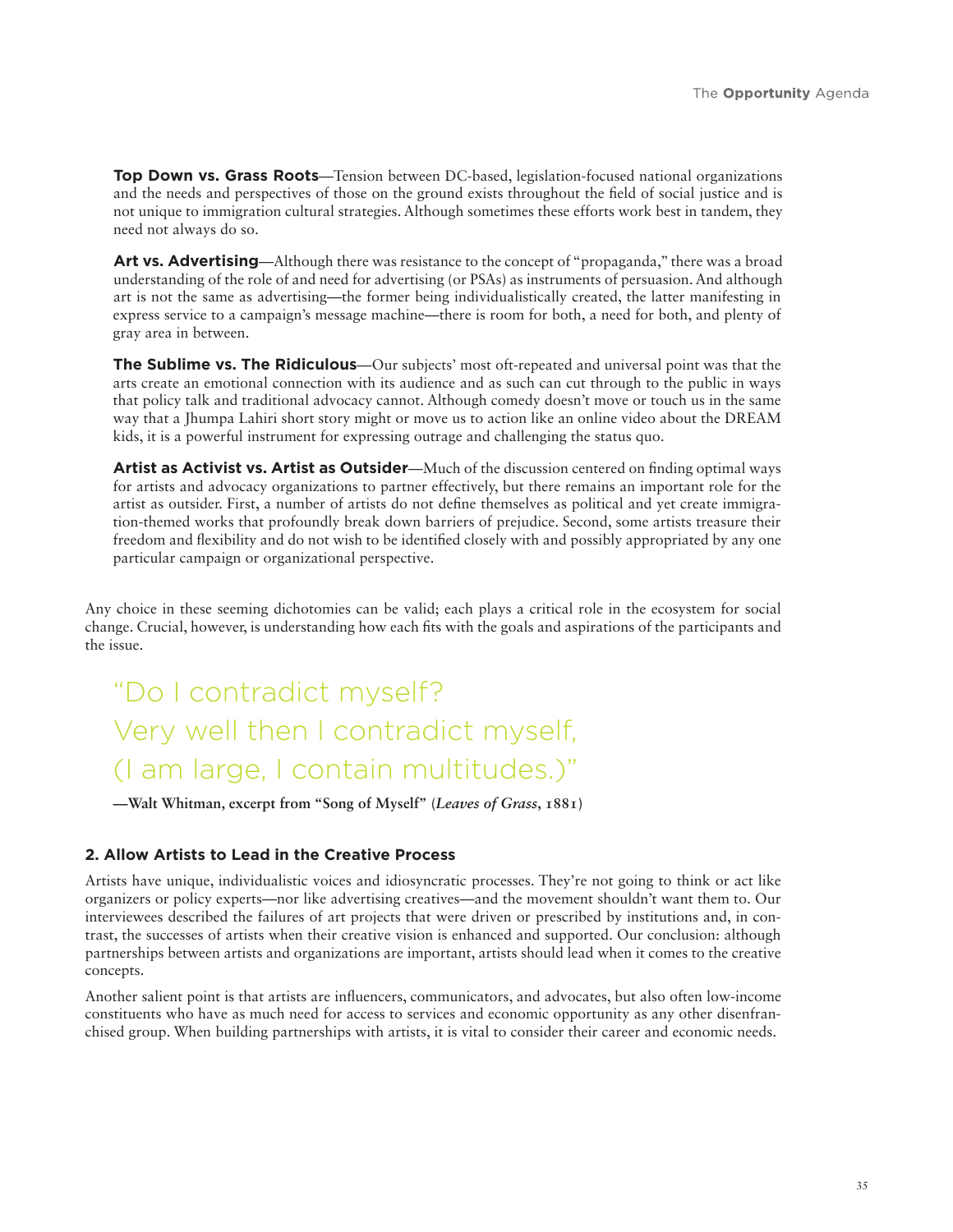#### **3. Develop Authentic Partnerships for Effective Collaborations**

For effective collaborations to flourish, it is critical to develop a culture of genuine partnership and reciprocity between advocacy organizations and artists, as opposed to the reflexive impulse to "use" or "harness" artists for campaign purposes. It is, of course, important for artists to understand advocacy goals and familiarize themselves with the available research and perspective of advocacy leaders. But it is neither realistic nor optimal to ask artists, after the fact, to parrot or echo boilerplate talking points. We are much better off when artists, who are uniquely skilled at "sideways thinking," are fully integrated into the process of developing strategy.

Possible ways to foster authentic partnerships include putting an artist on the board or staff of social change organizations or in residency (à la Anna Deveare Smith serving as artist-in-residence at Center for American Progress). The reverse—putting a social-change advocate on the board or staff of arts organizations—is also a concept worth experimenting with. Mostly it's a question of co-authorship, co-development of the big ideas, and collaborating from the ground up.

#### **4. Understand the Nuances of Working With Celebrities**

As a result of their public profile, celebrities such as actors and musicians have a unique ability to draw attention to, raise funds for, and shift public opinion on important issues. This magic touch can make them appear as irresistible, almost interchangeable, shiny objects to social change advocates, but they are as varied, unique, and human as any population. Some are more committed than others, some more effective advocates than others, some smarter and more impassioned than others, some more reliable than others, some leaders and some followers, some vulnerable and some ass-kickers. Partnerships with celebrities must be clearly defined, authentic to and customized for who they are as a person, and nurtured for the long term like any important stakeholder. The best celebrity advocates are personally impassioned about the issues, well informed, and committed to the long haul.

With specific regard to immigration advocacy, many immigrant actors and musicians are people of color and as such have a particularly steep climb in a competitive and unforgiving industry. The risks they take from speaking out on controversial issues are enormous and can be career defining. Another important point is that immigrant Olympic and All-Star athletes, Nobel laureate scientists, and household name entrepreneurs and business leaders can also play vital roles as high-profile advocates for immigrant rights and in most cases are less professionally vulnerable than performing artists, who are often told to "shut up and sing."

A final, related point regarding Hollywood involves lessons learned from the LGBTQ movement regarding the importance of representation in mainstream movies and TV shows. Imagine, for example, today's marriage equality conversation without the slow, unfolding influence of *Will and Grace* and Ellen DeGeneres.

#### **5. Connect the Dots**

Connectors are an important piece of the social change puzzle. Connectors can be individuals or organizations, commercial firms or nonprofit organizations, internal staff (or fellows) or external partners. These are the people and organizations that are "bilingual" in art and advocacy. They can connect the right artists with the right advocacy campaigns, and they can effect collaborations that make an impact.

Organizations should consider hosting a creative fellow, or hiring a consultant or creating a staff position, who can focus on integrating an arts and culture approach into the organization's work. Most of the national immigration organizations, such as National Immigration Forum, Welcoming America, Reform Immigration for America, America's Voice, and prominent state-based organizations, would benefit from having someone embedded in the organizations with a dedicated focus on cultural strategies. Based on our research, almost none of the organizations and leaders we spoke with had staffing in this area with the exception of National Council of La Raza (NCLR) and CHIRLA.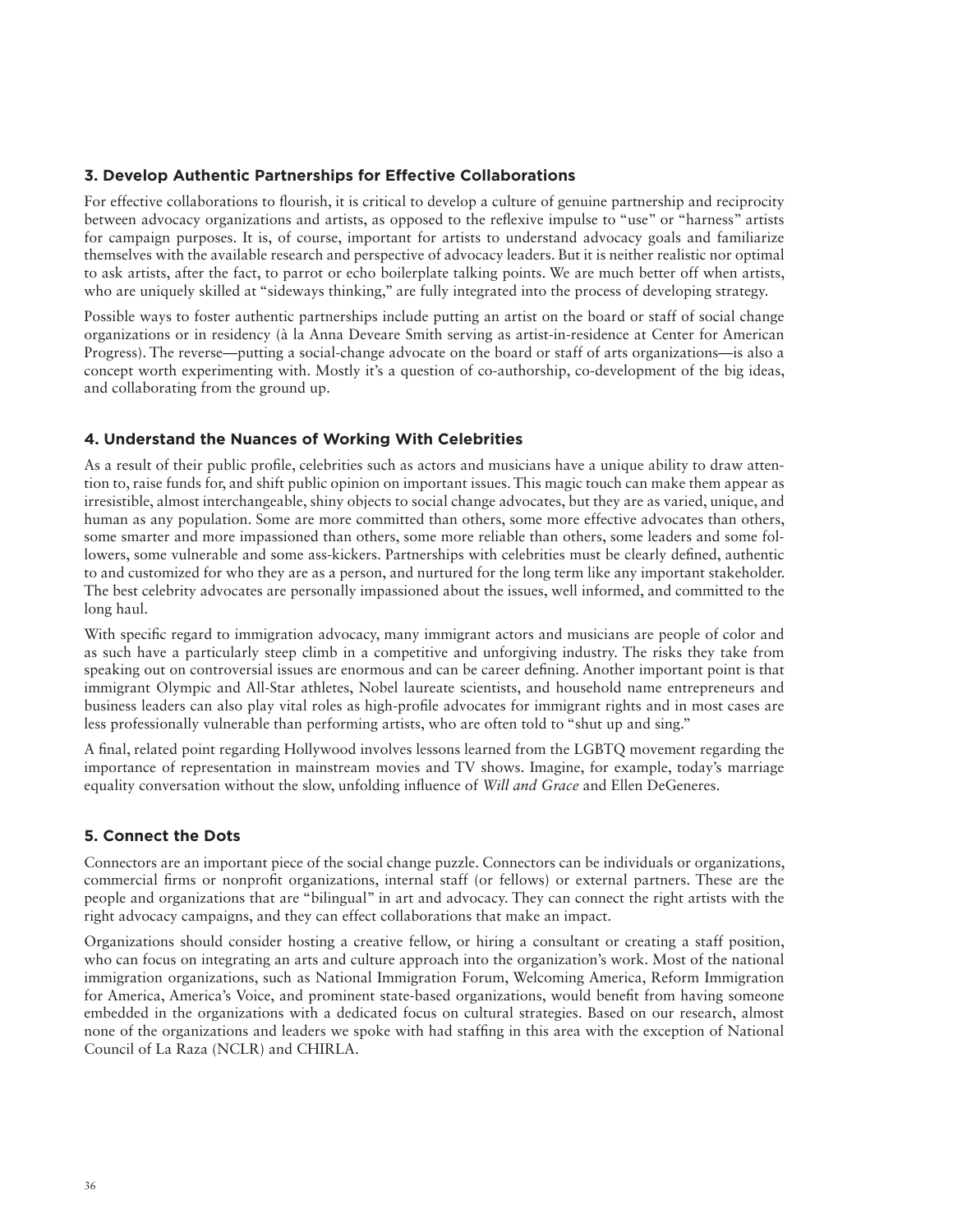### **6. Maximize Impact**

When getting down to the business of building art and advocacy partnerships, a priority is filling the gaps in the current landscape and applying resources to those projects that provide the greatest opportunities for impact. Our interview subjects identified the following as the most crucial elements of success:

- Reach the largest possible number of people (either via the ability to replicate or scale up the program or because the medium offers mass exposure).
- Amplify creative work that is already being done and that would exist without the support of funders or the collaboration of advocacy organizations because that work already has forward momentum.
- Target communities that are intrinsically diverse (music, sports).
- In addition to the base, open up the immigration movement to new, persuadable constituencies to enlist new allies. Youth, in particular, are essential because they play such an important role in influencing their peers, families, and the future.
- Some of the most effective efforts tie local events, outreach, and engagement to national advocacy efforts, transforming communities while building the nationwide constituency.
- **Build long-term engagements with audiences, old and new, by creating dialogue and providing them with** consistent in-person and digital media opportunities to stay involved, stay in touch, and take action if they are so inspired.

### **7. Match the Medium**

Different types of arts maximize different types of impacts—such as comedy, which can allow the safe exploration of taboo subjects, or film, which can humanize its subjects and create intense emotional connections. Understanding the strengths and weaknesses of different artistic expressions, and matching them appropriately to a specific strategic goal, is an important part of successful engagement.

# **B. Recommendations for Specific Projects**

With the previously listed general points in mind, following are some specific proposals for programs and projects we recommend be considered for further development, collaboration, and funding. We believe this portfolio includes the most compelling ideas from our research.

### **Theater Project**

*The Vagina Monologues* and *The Laramie Project* are prime examples of theater projects that (a) are very high quality; (b) have had incredible success in breaking down prejudice, galvanizing the community, creating crossover dialogue, shifting mainstream culture mores on taboo subjects, and moving legislation; and (c) are almost infinitely replicable in professional, community, high school, amateur, international, and filmed realms. These are plays that are in and of themselves movements. Every social justice cause could benefit greatly from a similar theater project, and there is a definite hunger for and experimentation with an immigration version of these plays; witness the explorations of *The Hijabi Monologues* and *The Mojado Monologues.*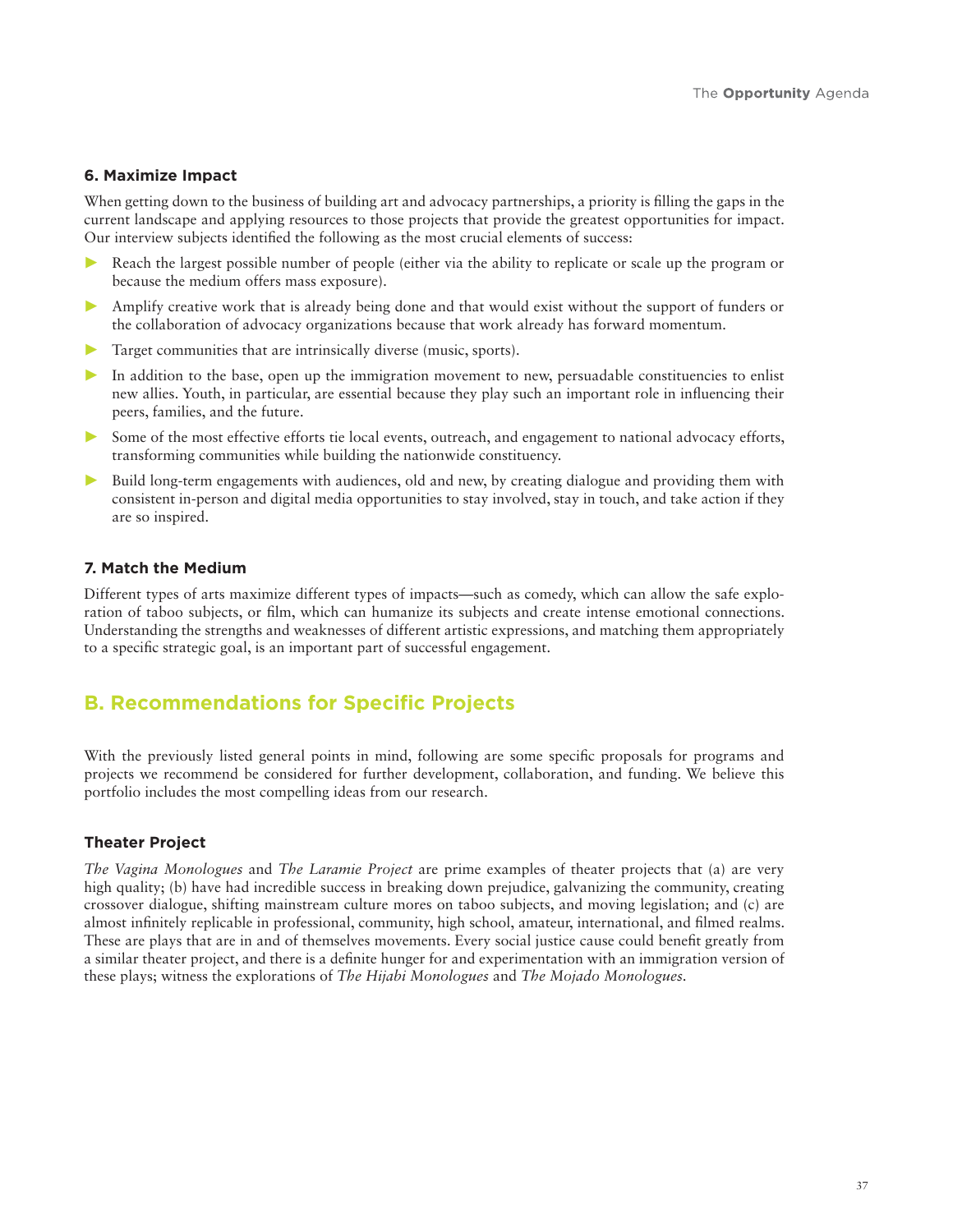A promising theater project proposal from the Florida Immigrant Coalition (FIC), for example, is specifically targeted at young and crossover audiences. FIC would like to develop an easily replicated, creative nonfiction, multidisciplinary storytelling participatory performance piece by those deemed unauthorized: "illegals, queer and criminal kids." They describe it as a *Vagina Monologues* for racial and class equity, where immigrant, poor, black, and queer families are coming under attack by hegemonic forces—police, poverty, and patriarchy (church). FIC believes these "unauthorized" youth communities have more in common than we think: sharing pain, hopes and dreams, and a sense of humor around our exclusion. As an advocacy organization, FIC would like to partner with theater professionals to develop this project, which could be replicated nationally by other state-based immigration coalitions. Relevant theater organizations who might collaborate on such a project—whether in partnership with FIC or not—include Pangea; Cornerstone; Hip-Hop Theatre Festival; Youth Speaks; and individual artists such as Sarah Jones, Stephanie Elizondo Griest (creator of *The Mojado Monologues)*, and others.

### **Movie Series**

Take the model currently being piloted with *Entre Nos* (the feature film collaboration with America's Voice, Reform Immigration for America, and Center for American Progress), improve upon it, and expand it into a year-round immigration film series. Program new feature films and documentaries, classics, and commercial hits; build house party screenings that function almost like a movie club meeting regularly to watch and discuss films; hold live event screenings and live streaming and telephonic conference call Q&As with filmmakers, stars, and advocacy experts; offer discussion guides; and solicit calls to action. Leverage the best immigration-themed films, and their filmmakers and stars, to engage audiences in discussions and activism around immigrant rights and immigration reform. Relevant organizations to be included here include the Center for American Progress, America's Voice, Reform Immigration for America Campaign, Active Voice, Good Pitch, Work in Progress, and Working Films.

### **231**/Comedy Tour

Breakthrough is proposing coordinating multicity public art and culture forums in such cities as New York City, Houston, Chicago, Los Angeles, Miami, and Atlanta using hip hop, comedy, and other forms of cultural expression to engage broad youth constituencies in dialogue around immigrant rights and reframe the immigration debate through a human rights lens. In partnership with organizations such as Hip-Hop Association and OneAmerica and artists such as DJ Spooky and Staten Island's breakout elementary school PS 22 chorus, Breakthrough will promote immigrant rights advocacy through captivating performances and high-profile artist advocates. Breakthrough will utilize their online network to draw large youth audiences to their events. These events will build on the success of Breakthrough's national youth initiatives—Speak Up! Act Up! For a New America and Why Can't America Have Human Rights?—which convened thousands of young people to promote civic engagement and raise awareness at events in New York City, Chicago, and Houston.

In addition to Breakthrough, other relevant organizations here include Voto Latino, Air Traffic Control, Work in Progress, and Citizen Engagement Lab, all of whom have extensive music experience; CHIRLA, who have goals to expand their Laughs for Legalization initiative; and the Center for New Community, whose project *Stop the Circus, Stop Arpaio* concert in 2009 accomplished similar goals.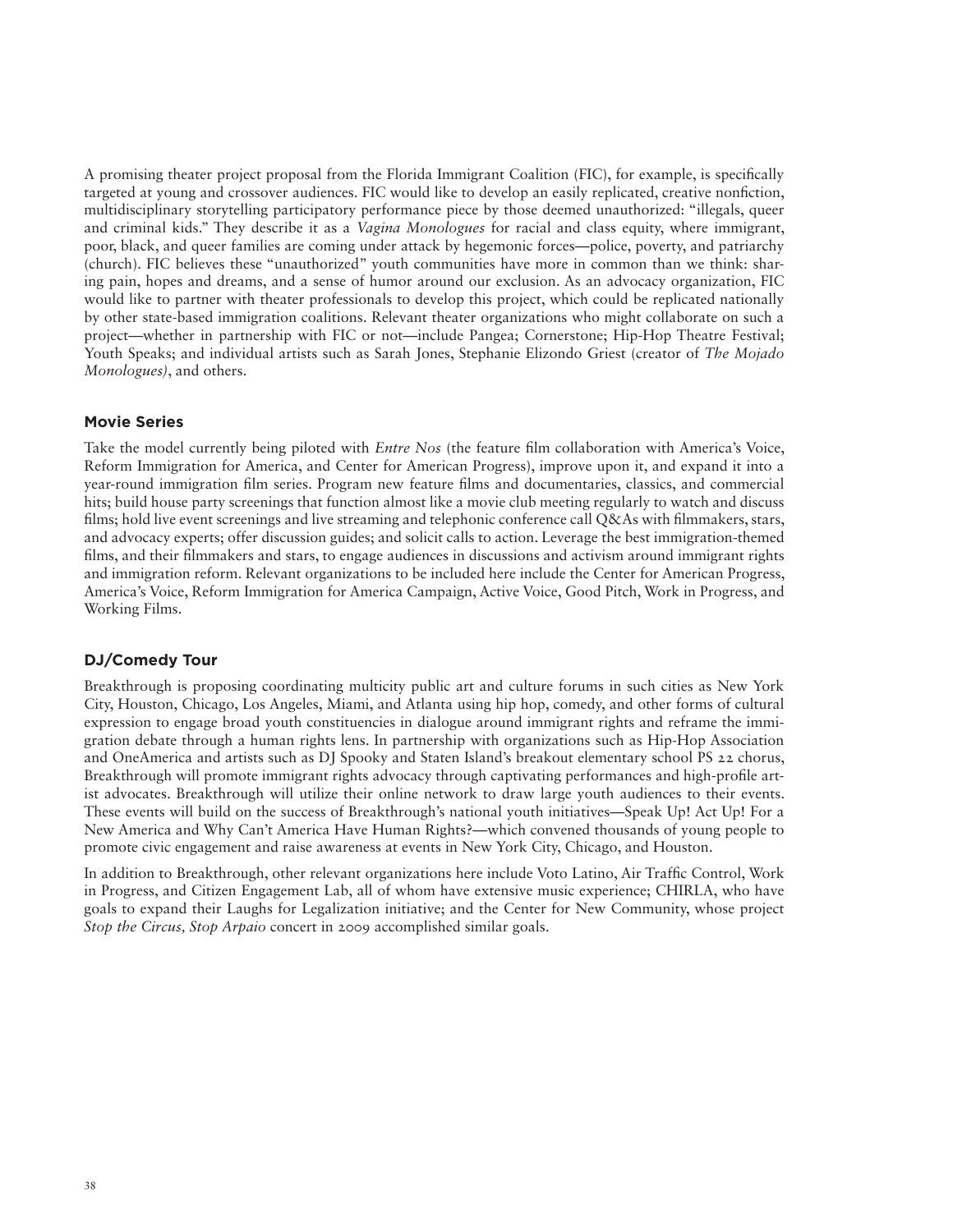### **Sports Project**

We were very impressed with Show Racism the Red Card, a project of Center for New Community that was launched six months ago and is seeking to raise awareness of racism, leveraging the naturally integrated and multinational world of professional soccer. The project works with soccer players, coaches, and supporters to educate the larger community around issues of hate and tolerance. The project could be expanded to bigotry in general, including anti-immigrant hate, homophobia, and sexism; it could be expanded to kids' and women's soccer leagues; and it could expand to other sports that are naturally multinational and multiracial, such as baseball. The arts and culture community does not often think about sports as a critically important element of culture—but it's deeply expressive of a community's identity and culture and we believe it is underexplored by the social justice world. Sports has an incredible ability to engage youth and mainstream audiences. Other relevant organizations include the National Day Laborer Organizing Network, which runs a robust soccer program, and the organizers behind Move the Game.

### **Hollywood and Celebrity Liaison**

The immigration rights movement needs help in scaling the walls of Hollywood, an exclusive, often impenetrable enclave. We recommend establishing one or two Los Angeles–based positions, either external consultants or internal campaign staffers, to take the lead on two important functions: (1) pitching writers and development executives immigrant-themed storylines, show ideas, and immigrant artists themselves (think about it like "product placement" for immigration and immigrant themes); and (2) serving as a point person to interface between Hollywood and the national immigration campaigns, introducing the issues and advocacy leaders to agents, publicists, managers, and executives in addition to actors and musicians who have the potential to be groomed as effective surrogates for the campaign.

With these Hollywood liaison positions in place, the following types of initiatives can be implemented: an award for the best portrayal of immigration issues in television and film; the recruitment, grooming, and training of celebrity surrogates; a booking service to feed those new surrogates into the news cycle both for proactive campaigns and for reactive, war-room type responses (e.g., Arizona); regular briefing sessions on immigration issues with executives, TV showrunners, and members of the Writers Guild and the Directors Guild; a collective statement of principals for the immigration rights movement that could be signed by celebrities and other immigrants in the fields of sports, science, and business (see Appendix B for a list of notable immigrants); and an honorary advisory council for the national immigration campaign made up of celebrity and notable immigrants. Relevant organizations and individuals here include America's Voice, CAA Foundation, National Immigration Forum, Air Traffic Control, National Hispanic Media Center, Work in Progress, and Voto Latino, along with celebrities such as Rosie Perez and consultants such as Sarah Ingersoll and Anike Tourse.

## **C. Recommendations for Future Research**

Following are some possible arenas to research and analyze in the future:

- **1St Central Hub—There was frequent mention of the need for a centralized hub to share information and** best practices and to explore and nurture new partnerships. What online hubs and in-person gatherings exist now and what purposes do they serve? Does the field need some kind of infrastructure for national coordination?
- **Case Study on Immigrant Heritage Week-Because of its incredible breadth, New York City's** Immigrant Heritage Week, a multidisciplinary, city-wide cultural celebration promoting and reflecting the diversity of immigrant communities throughout the city, is a rich candidate for a case study with an eye toward replicating the concept in major urban municipalities nationwide.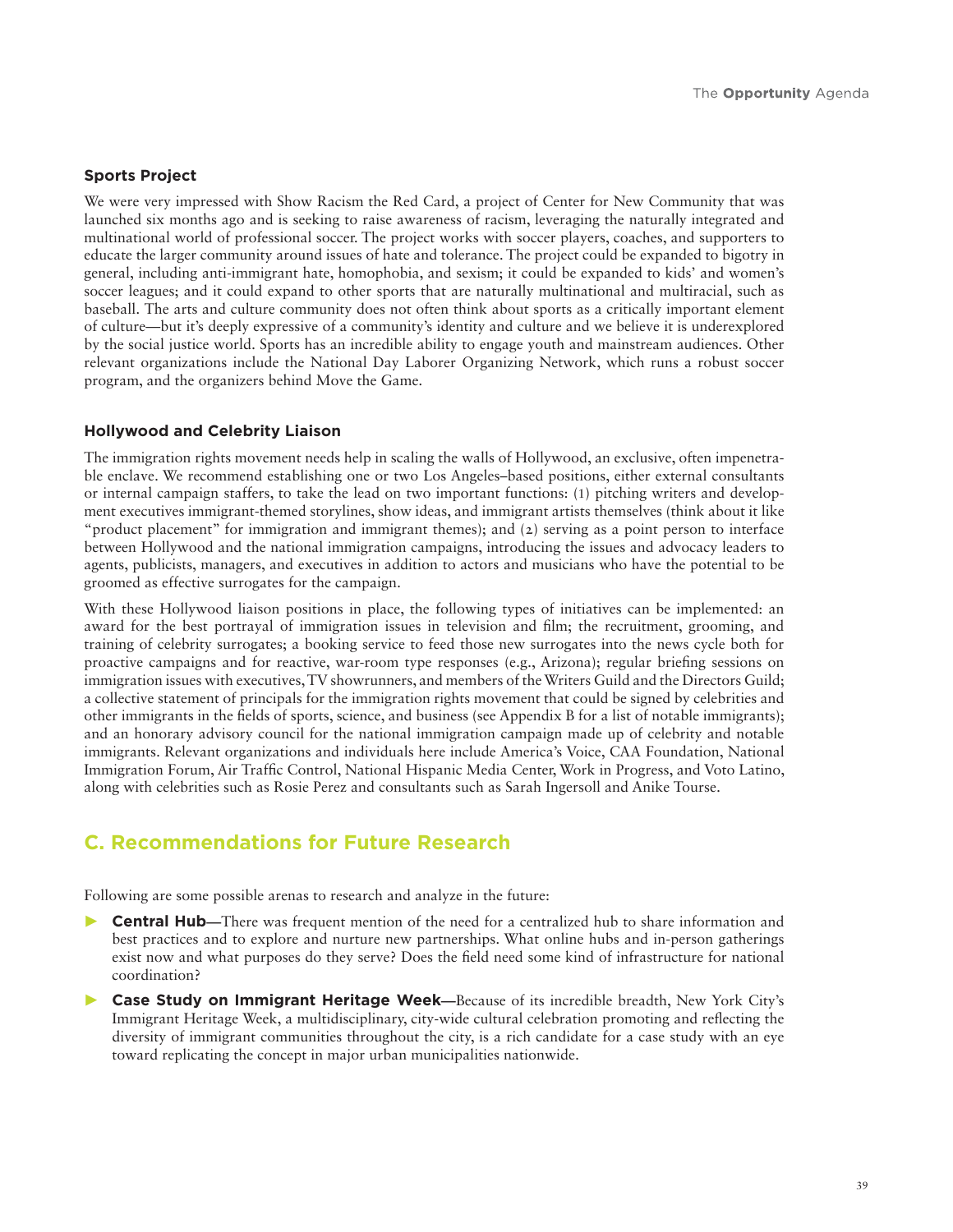- **DED** Visual Art—Visual art was underexplored in this report. Because this study was not designed to be exhaustive nor statistically significant, that gap may be random, but we believe there is something more elusive about visual art than other art forms by virtue of it typically being non-narrative.
- **2WU Digging Deeper—The landscape of immigration arts, media, and culture is varied, and we believe there** is a place for it all. But the practice of cultural strategies could be refined by digging deeper on the question of which types of projects best serve which types of functions and exploring further the points of tension around aesthetics, creative process, and access.
- **3D Evaluation—Aside from metrics such as audience size, the impact of arts and cultural projects is often** hard to measure or evaluate, at least in the short term. Yet evaluation is important in determining how to deploy resources and where to scale up or replicate. Additional research is needed to identify evaluation methods that incorporate the often subjective and nonlinear nature of arts and culture projects while capturing their power to move hearts, minds, and policy.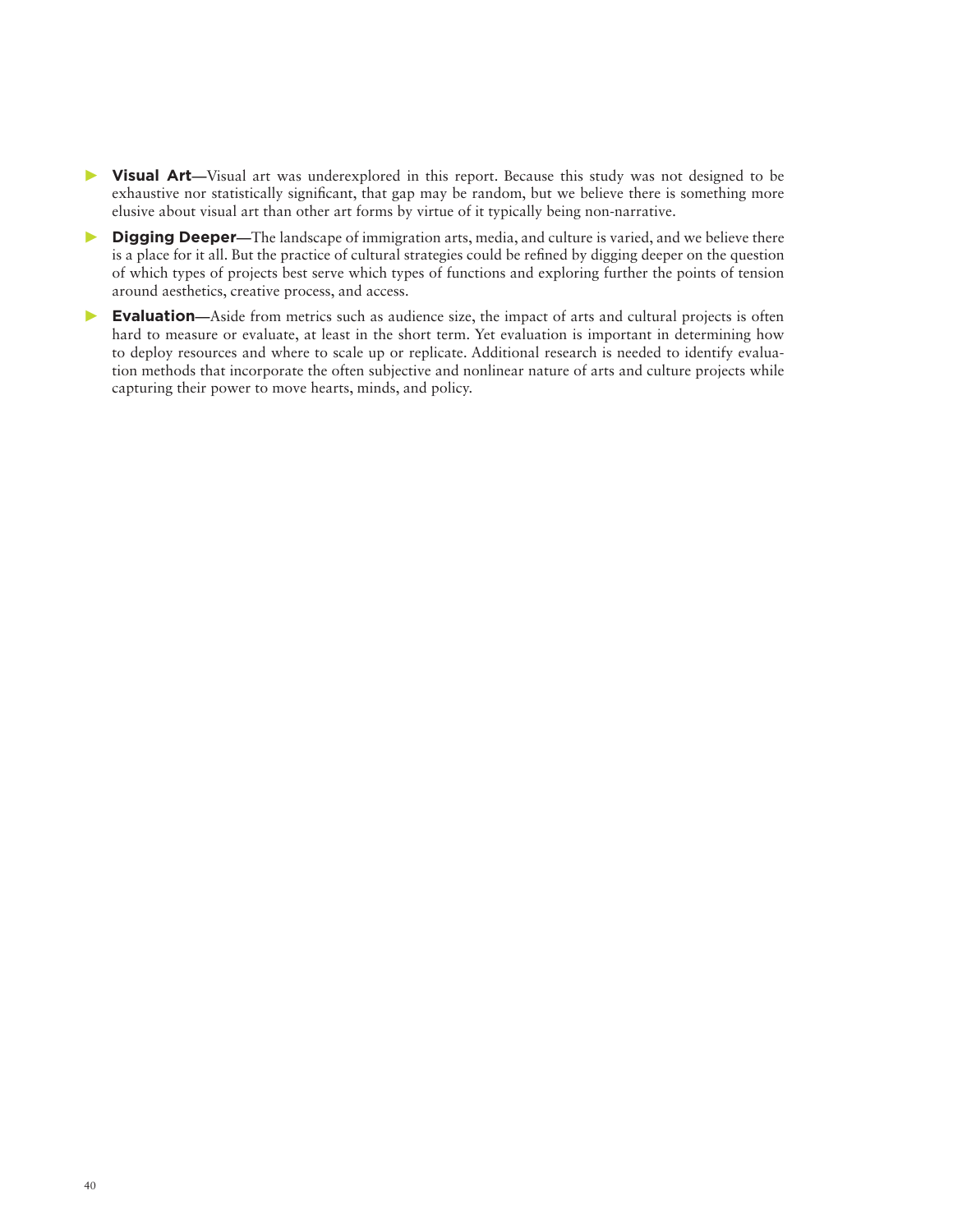

The Opportunity Agenda 568 Broadway Suite 302 New York, NY 10012 Tel: 212.334.5977 Fax: 212.334.2656

www.opportunityagenda.org

The Opportunity Agenda is a project of Tides Center.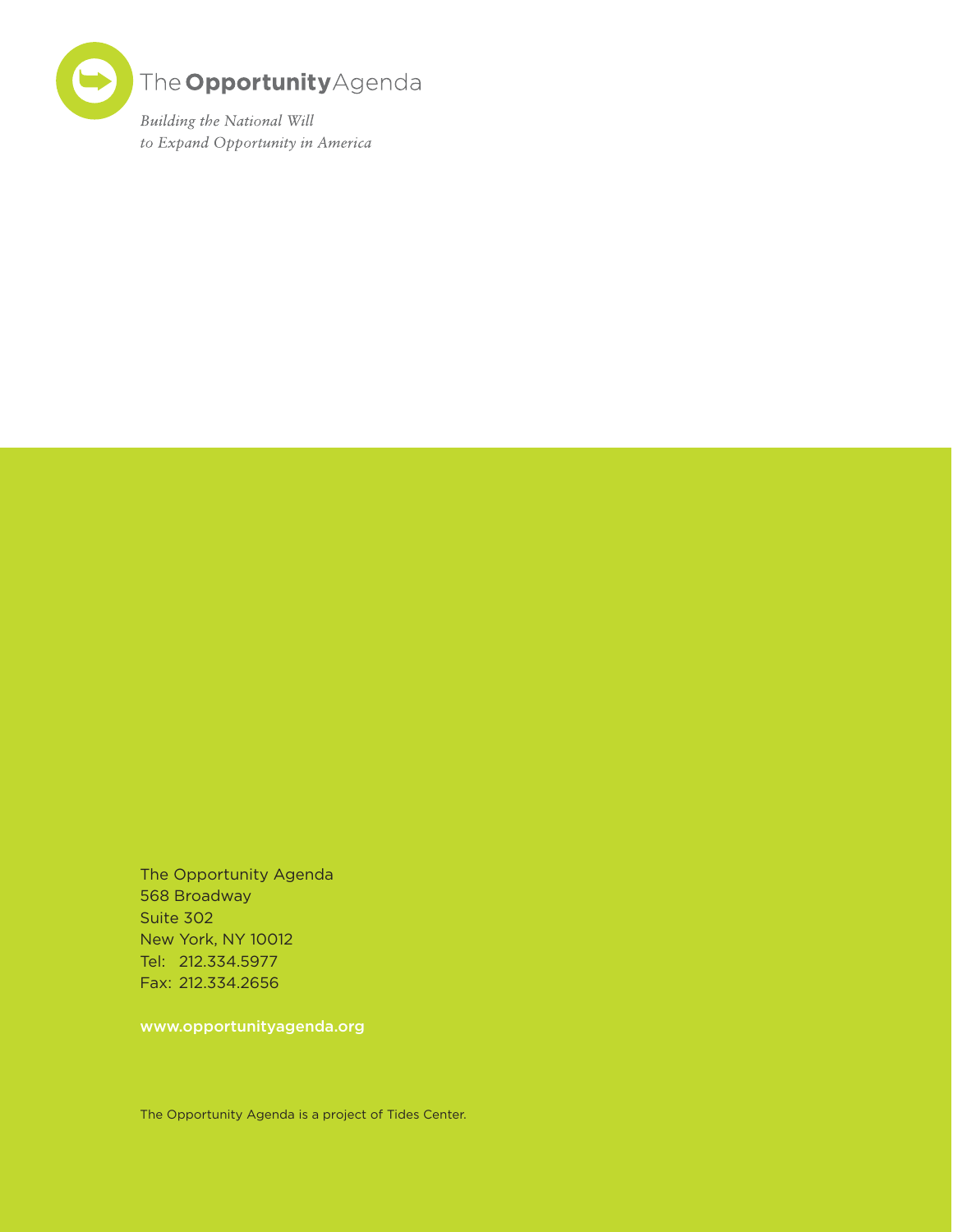# **Appendix A:<br>Master List of Projects & Programs Master List of Projects & Programs Appendix A:**

| Name                                     | Type      | <b>Description</b>                                                                                                                                                                                                                                                                                                                                                                                                                                                                                                                                    | Contact                                                                                                            |
|------------------------------------------|-----------|-------------------------------------------------------------------------------------------------------------------------------------------------------------------------------------------------------------------------------------------------------------------------------------------------------------------------------------------------------------------------------------------------------------------------------------------------------------------------------------------------------------------------------------------------------|--------------------------------------------------------------------------------------------------------------------|
| Axis of Evil<br>Comedy tour              | comedy    | The Axis of Evil Comedy Tour is a showcase for four Arab-American comedians telling jokes about<br>life for people of Middle Eastern descent in the United States in the aftermath of 9/11.<br>www.axisofevilcomedy.com                                                                                                                                                                                                                                                                                                                               | Aron Kader, Maz Jobrani, Ahmed<br>Ahmed                                                                            |
| Funny or die                             | comedy    | Sanchez Productions, and includes original and user-generated content. www.funnyordie.com<br>Comedy video website founded by Will Ferrell and Adam McKay's production company, Gary                                                                                                                                                                                                                                                                                                                                                                   |                                                                                                                    |
| Jobrani, Maz                             | comedy    | Iranian-born American comedian who is part of the "Axis of Evil" comedy group.<br>www.axisofevilcomedy.com                                                                                                                                                                                                                                                                                                                                                                                                                                            |                                                                                                                    |
| Johnson, Anjelah                         | comedy    | American and Native-American descent. A clip of Johnson portraying rude fast food employee Bon<br>Anjelah Johnson is an American actress, comedian, and former NFL cheerleader of Mexican-<br>Qui Qui on MADtv reached cult status on YouTube, earning more than 30 million views.<br>www.anjelahnicolejohnson.com                                                                                                                                                                                                                                    | Dave Rath, Management<br>310-255-0460                                                                              |
| Legalization<br>Laughs for               | comedy    | CHIRLA featuring Alex Reymundo and Joey Medina of the Original<br>Latin Kings of Comedy, members of activist/actor troupe Culture Clash, Filipino comedian Edwin<br>Aida Rodriguez, presented at the legendary ICE HOUSE, in<br>Pasadena, California. www.chirla.org<br>San Juan, and Latina comedian<br>A comedy show fundraiser for                                                                                                                                                                                                                 |                                                                                                                    |
| Onion (The)                              | comedy    | News satire organization, including both a website and newspaper, which features satirical articles<br>reporting on international, national, and local news. www.theonion.com                                                                                                                                                                                                                                                                                                                                                                         |                                                                                                                    |
| Peters, Russell                          | comedy    | Canadian-Indian comedian. www.russellpeters.com/Biography.aspx                                                                                                                                                                                                                                                                                                                                                                                                                                                                                        |                                                                                                                    |
| African Refuge                           | community | family and youth support programs, it identifies and serves basic needs of refugees and immigrants.<br>providers in Staten Island. Through community outreach, information and referral services, and<br>Cultural programs include Coming Home, an arts initiative that uses photography and film to<br>African Refuge develops crucial linkages between the African community and social service<br>Diaspora with friends and family at home.<br>This is a community-based program. www.itspnyc.org/african_refuge<br>connect older Liberians in the | info@africanrefuge.org                                                                                             |
| Friends Service<br>Committee<br>American | community | different ways to support immigrants to help them integrate. To their surprise, more than 50% of<br>the Central Valley in California. They created a mini grant program where people could apply for<br>American Friends Service Committee helps immigrants become more active in democracy in<br>the mini grants were for cultural programs. http://afsc.org                                                                                                                                                                                         | American Friends Service Committee<br>215-241-7000                                                                 |
| Asian American<br>Arts Alliance          | community | Asian American Arts Alliance is dedicated to strengthening Asian-American artists and arts/cultural<br>groups in New York City through funding, promotion, and community building.<br>http://aaartsalliance.org                                                                                                                                                                                                                                                                                                                                       | Janice Won, Interim Executive Director,<br>Asian American Arts Alliance<br>jwon@aaartsalliance.org<br>212-941-9208 |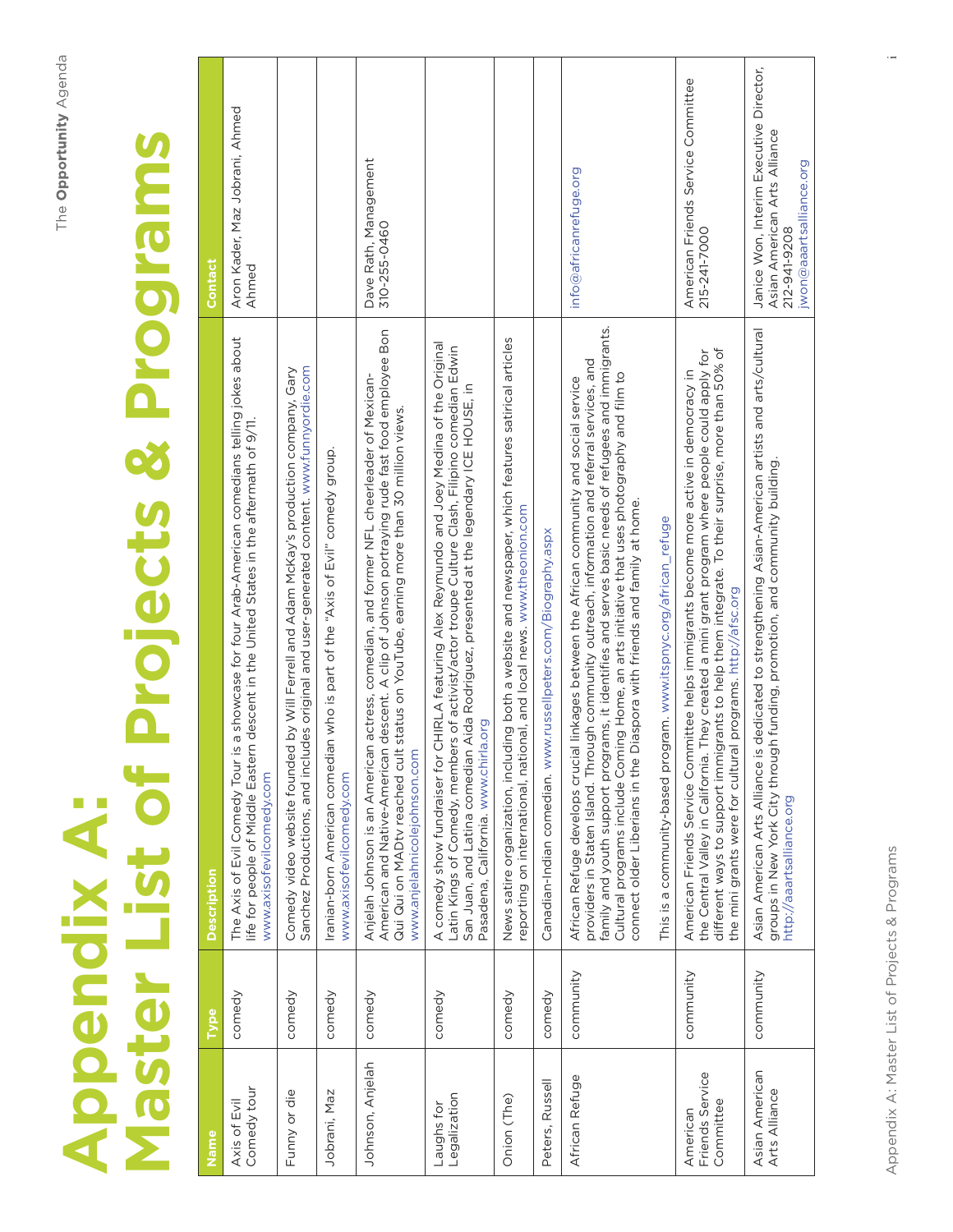| Name                                              | Type      | <b>Description</b>                                                                                                                                                                                                                                                                                                                                                                                                                                                                                                                                                                                                                                                                                                                                                                                                    | Contact                                                                   |
|---------------------------------------------------|-----------|-----------------------------------------------------------------------------------------------------------------------------------------------------------------------------------------------------------------------------------------------------------------------------------------------------------------------------------------------------------------------------------------------------------------------------------------------------------------------------------------------------------------------------------------------------------------------------------------------------------------------------------------------------------------------------------------------------------------------------------------------------------------------------------------------------------------------|---------------------------------------------------------------------------|
| Center for New<br>Community                       | community | for exploring policy and program decisions regarding the impact of anti-immigrant public policy on<br>organizer for Which Way Forward: African American, Immigration and Race, a national framework<br>civil rights organization whose mission is to build community, justice, and equality. Eric is the lead<br>Eric Ward is National Field Director with the Center for New Community. The Center is a national<br>the black community. www.newcomm.org                                                                                                                                                                                                                                                                                                                                                             | 312-266-0319                                                              |
| Traditional Music<br>and Dance<br>Center for      | community | Center for Traditional Music and Dance works to preserve and present the performing arts<br>traditions of New York's immigrant communities through research-based educational programming,<br>public performance, and community partnerships. www.ctmd.org                                                                                                                                                                                                                                                                                                                                                                                                                                                                                                                                                            |                                                                           |
| Clemente Soto<br>Velez                            | community | and promoting artists and performance events that fully reflect the<br>preservation of Puerto Rican/Latino Culture, it is equally determined to operate in a multi-cultural<br>collaborative philosophy. Although CSV's mission is focused on the cultivation, presentation, and<br>Cultural and Educational institution that has demonstrated a broad-minded cultural vision and a<br>East Side and the city as a whole. http://csvcenter.com/2005<br>The Clemente Soto Vélez Cultural and Educational Center (CSV) is a Puerto Rican/Latino<br>and inclusive manner, housing<br>cultural diversity of the Lower                                                                                                                                                                                                     | Jan Hanvik, Executive Director<br>jhanvik@csvcenter.net<br>646-548-4260   |
| Florida Immigrant<br>Coalition                    | community | Florida Immigrant Coalition seeks equal rights for immigrants and integration into the civic and<br>cultural life of our communities. The Coalition believes in the empowerment of immigrants and<br>the unification of immigrant communities to develop an amplified voice for immigrant rights.<br>The Coalition fulfils this vision by uniting urban, rural, religious, legal, and community-based<br>organizations. www.floridaimmigrant.org/default.asp?PageNum=224                                                                                                                                                                                                                                                                                                                                              | Florida Immigrant Coalition,<br>info@floridaimmigrant.org<br>305-571-7254 |
| Haiti Cultural<br>Exchange                        | community | organization established to develop, present, and promote the cultural expressions of the Haitian<br>Régine M. Roumain is Vice Chair of the board at the Haiti Cultural Exchange, a nonprofit<br>people. http://haiticulturalx.org                                                                                                                                                                                                                                                                                                                                                                                                                                                                                                                                                                                    | regine@haiticulturalx.org<br>Régine M. Roumain                            |
| EducationCenter<br>Research and<br>Highlander     | community | equality, and sustainability, supporting their efforts to take collective action to shape their own<br>Highlander Center in Newmarket, Tennessee serves as a catalyst for grassroots organizing and<br>movement building in Appalachia and the South. They work with people fighting for justice,<br>destiny. www.highlandercenter.org/about.asp                                                                                                                                                                                                                                                                                                                                                                                                                                                                      | hrec@highlandercenter.org<br>Highlander Center<br>865-933-3443            |
| Heritage Week<br>Immigrant                        | community | Declared an official, annual celebration by Mayor Bloomberg in 2004, Immigrant Heritage Week<br>honors the vibrant immigrant cultures, heritages, and communities found in every corner of the city.<br>imm_heritage/imm_heritage.shtml<br>www.nyc.gov/html/imm/html/                                                                                                                                                                                                                                                                                                                                                                                                                                                                                                                                                 |                                                                           |
| Creativity (LINC)<br>Investments in<br>Leveraging | community | Leveraging Investments in Creativity (LINC) is a 10-year national initiative to improve the conditions<br>resources, authority, and information necessary to pursue their creative work without jeopardizing<br>their basic living conditions. LINC believes that providing artists with a relevant system of support<br>for artists working in all disciplines. LINC realizes that the diverse talents artist possess are often<br>undervalued, and their contributions are considered to be inessential or unnecessary by most<br>sectors of our society. As a result, few nationwide programs exist to provide artists with the<br>and resources will enhance their creative output, enabling them to make greater and more<br>meaningful contributions to our communities and society as a whole. www.lincnet.net | 646-731-3275<br>info@linc.net<br>UNC                                      |
| Mayor's Office of<br>New Bostonians               | community | The Mayor's Office of New Bostonians aims to strengthen the ability of immigrants and the diverse<br>civic, social, and cultural life of the City of Boston and to promote the commemoration and public<br>cultural and linguistic communities of which they are a part to fully participate in the economic,<br>understanding of the contributions of immigrants. www.cityofboston.gov/newbostonians                                                                                                                                                                                                                                                                                                                                                                                                                 | New Bostonians@cityofboston.gov<br>Reverend Cheng Imm Tan<br>617-635-2980 |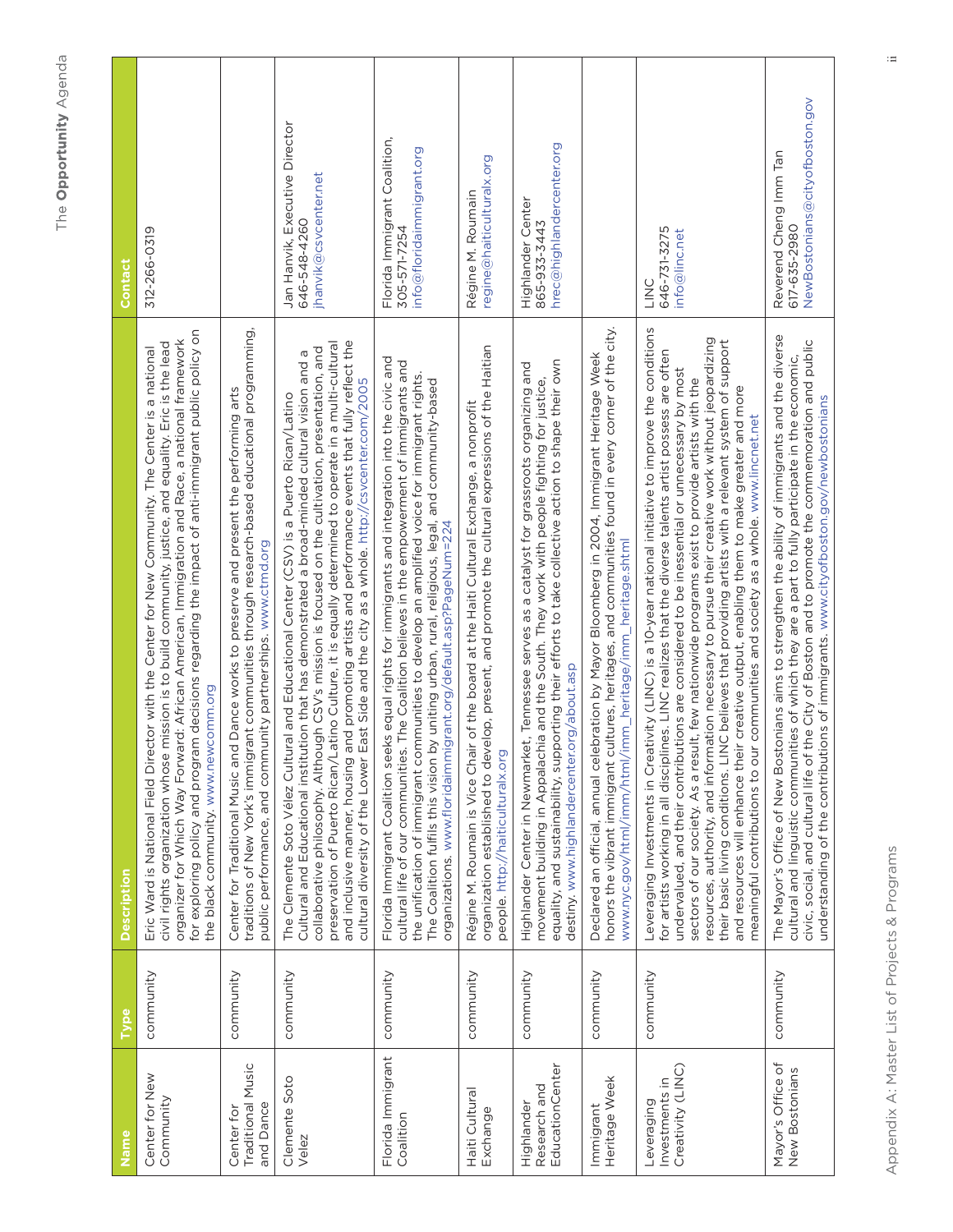| Name                                                                 | Type      | <b>Description</b>                                                                                                                                                                                                                                                                                                                                                                                                                                                                                                                                                                                              | Contact                                                                              |
|----------------------------------------------------------------------|-----------|-----------------------------------------------------------------------------------------------------------------------------------------------------------------------------------------------------------------------------------------------------------------------------------------------------------------------------------------------------------------------------------------------------------------------------------------------------------------------------------------------------------------------------------------------------------------------------------------------------------------|--------------------------------------------------------------------------------------|
| Media Action<br>Grassroots<br>Network                                | community | grassroots social justice, media, and cultural organizations working together to shift power relations<br>media justice that is effective, integrated, and sustainable and that<br>ustice, gender equity, and human rights. www.mediagrassroots.org<br>systems. Representing 10 regions and more than 100 organizations, MAG-Net's mission is to build<br>for social change through the critical use and transformation of media and communications<br>The Media Action Grassroots Network (MAG-Net) is a local-to-local advocacy network of<br>a transformative movement for<br>advances racial and economic j | 510-444-0640                                                                         |
| Manhattan Arts<br>Northern<br>Alliance                               | community | organizations in Northern Manhattan. It was launched in 2007 under the incubation of the Hispanic<br>ce cultivates, supports, and promotes the works of artists and arts<br>Federation and with the financial support of the Upper Manhattan Empowerment Zone. NoMAA<br>these communities and in developing partnerships with business<br>and other organizations to increase the visibility of this area of Manhattan.<br>Northern Manhattan Arts Allian<br>nurtures the works of artists in<br>www.nomaanyc.org/node                                                                                          | Northern Manhattan Arts Alliance<br>nfo@nomaanyc.org<br>212-568-4396                 |
| Organizing<br>Southwest<br>Project                                   | community | company went into the community first to do the community building and then SWOP could come<br>teamed with a theatre to go into small communities. The theatre<br>This is a community-based program. www.swop.net<br>in with campaigning as a second step.<br>SouthWest Organizing Project                                                                                                                                                                                                                                                                                                                      | SouthWest Organizing Project<br>swop@swop.net<br>505-247-8832                        |
| Trail of Dreams                                                      | community | and Presente.org, a group that works to promote the political empowerment of Latino communities.<br>Trail of Dreams are are four students from Florida who left Miami on January 1, 2010 to embark on a<br>1500-mile journey to the nation's capitol. The walk has four guiding goals: a pathway to citizenship,<br>campaign was launched by Students Working for Equal Rights, the Florida Immigration Coalition<br>greater access to education, workers' rights, and the end of the separation of families. The<br>http://trail2010.org                                                                       | media@trail2010.org                                                                  |
| Batoto Yetu                                                          | dance     | Julio Leitao is founder and artistic director of Batoto Yetu, an organization dedicated to fostering<br>the healthy creative and social development of children through the expressive medium of dance<br>for more than 20 years. Batoto Yetu brings traditional African dance and culture to underserved<br>youth, cultivating self-awareness and self-esteem through the performing arts.<br>www.batotoyetu.com                                                                                                                                                                                               | Julio Leitao                                                                         |
| Urban Bush<br>Women                                                  | dance     | Urban Bush Women (UBW) is a Brooklyn, New York-based nonprofit dance company who perform<br>the cultural influences of the African Diaspora and very<br>s experiences. www.urbanbushwomen.org/home.html<br>very diverse pieces dedicated t<br>strong works based on women'                                                                                                                                                                                                                                                                                                                                      | info@urbanbushwomen.org<br>Urban Bush Women<br>718-398-4537                          |
| (2006) Created<br>"Immigration"<br>by Morgan<br>Spurlock<br>30 Days, | film/TV   | days to see up close what their lives are like. www.hulu.com/watch/56908/30-days-immigration<br>lives with a family of undocumented Mexican immigrants for 30<br>A Cuban-American Minuteman                                                                                                                                                                                                                                                                                                                                                                                                                     | Morgan Spurlock                                                                      |
| Directed by John<br>800 Mile Wall,<br>Carlos Frey<br>The (2010)      | film/TV   | The 800 Mile Wall highlights the construction of the new border walls along the United States-<br>Mexico border and the effect on migrants trying to cross into the U.S. www.800milewall.org                                                                                                                                                                                                                                                                                                                                                                                                                    | Jack Lorenz, Gatekeeper Productions<br>ack@gatekeeperproductions.com<br>323-656-1619 |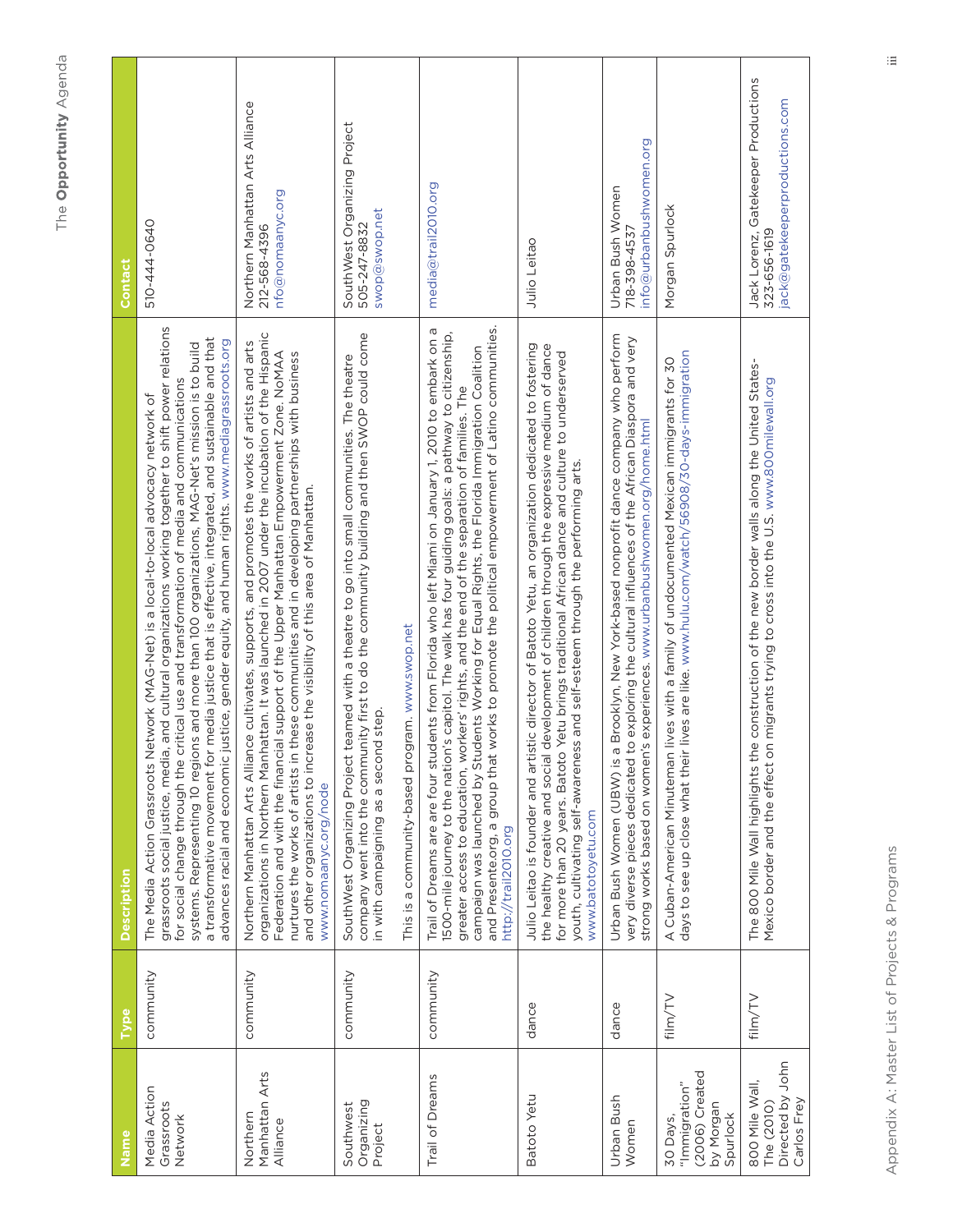| Name                                                                   | Type    | <b>Description</b>                                                                                                                                                                                                                                                                                                                                                                                                                                                                             | Contact                                                                                        |
|------------------------------------------------------------------------|---------|------------------------------------------------------------------------------------------------------------------------------------------------------------------------------------------------------------------------------------------------------------------------------------------------------------------------------------------------------------------------------------------------------------------------------------------------------------------------------------------------|------------------------------------------------------------------------------------------------|
| Directed by Juan<br>90 Miles (2001)<br>Carlos Zaldivar<br>Produced and | film/TV | Juan Carlos Zaldivar documents his emigration from Mariel as a<br>13-year-old loyalist of the Cuban Revolution. www.pbs.org/pov/90miles<br>In this video, Cuban-American                                                                                                                                                                                                                                                                                                                       | Juan Carlos Zaldívar, Producer<br>juancarlos@zaldivar.info                                     |
| 9500 Liberty                                                           | film/TV | Documentary about Prince William County, Virginia, which became ground zero in America's<br>explosive battle over immigration policy. www.9500liberty.com                                                                                                                                                                                                                                                                                                                                      | Annabel Park and Eric Byler<br>ericbyler52@gmail.com<br>703-944-9661                           |
| ABCD                                                                   | film/TV | Krutin Patel's film "ABCD" (the initials stand for American-born confused desi) explores the internal<br>tug of war affecting upwardly mobile young Indian Americans brought up in America.<br>www.abcd-themovie.com/press.html                                                                                                                                                                                                                                                                | P.O. Box 265<br>Naju Patel, Laxmi Pictures,<br>New York, NY 10156-0265<br>axmiPictures@aol.com |
| Adopted                                                                | film/TV | A documentary series and training tools regarding transracial adoption.<br>www.adoptedthemovie.com                                                                                                                                                                                                                                                                                                                                                                                             | info@pointmade.com<br>Point Made Films<br>212-724-6534                                         |
| American Adobo                                                         | film/TV | œ<br>harrowing and devastating; instead we see everyday people in familiar, relatable dramas that have<br>American Adobo shows how Filipino immigrants living in New York City are able to assimilate<br>successfully into American culture. The movie shows that not all immigrant stories have to be<br>universal appeal. www.americanadobo.com                                                                                                                                              | Vincent Nebrida, 310-869-5305<br>vincemagi@hotmail.com                                         |
| by Gregory Nava<br>American Family<br>(2002) Created                   | film/TV | The first Latino drama on broadcast television, "American Family" is the unforgettable saga of one<br>family's struggle to grab hold of the American Dream. www.pbs.org/americanfamily                                                                                                                                                                                                                                                                                                         |                                                                                                |
| Film Institute and<br>American Indian<br>Film Festival                 | film/TV | oldest and most recognized international film exposition dedicated to Native-American cinematic<br>American Indian Film Festival started in 1975 in Seattle. In 1977 the festival was relocated to San<br>Francisco, where it has been ever since. Today, the American Indian Film Institute is the major<br>Native American media and cultural arts presenter in California, and its festival is the world's<br>accomplishment. www.aifisf.com                                                |                                                                                                |
| Amreeka (2009)<br>Cherien Dabis<br>Written and<br>Directed by          | film/TV | Amreeka chronicles the adventures of a single mother who leaves the West Bank with her teenage<br>son with dreams of an exciting future in the promised land of small-town Illinois.<br>www.amreeka.com/index.html                                                                                                                                                                                                                                                                             | James Lewis, US Publicist<br>jlewispr@gmail.com<br>323-828-2424                                |
| Appalshop                                                              | film/TV | multimedia, and books. Our education and training programs support communities' efforts to solve<br>producing original films, video, theater, music, and spoken-word recordings, radio, photography,<br>Appalshop is a nonprofit multi-disciplinary arts and education center in the heart of Appalachia<br>their own problems in a just and equitable way. Each year, Appalshop productions and services<br>reach several million people nationally and internationally. http://appalshop.org | Beth Bingman, Managing Director<br>bbing man@appalshop.org<br>606-633-0108                     |
| International Film<br>Asian American<br>Festival                       | film/TV | country devoted to showcasing films created by media artists of Asian descent and about the Asian<br>The Asian American International Film Festival is the first and longest running festival in the<br>community. www.aaiff.org                                                                                                                                                                                                                                                               | bobby@asiancinevision.org<br>212-989-1422<br>AAIFF                                             |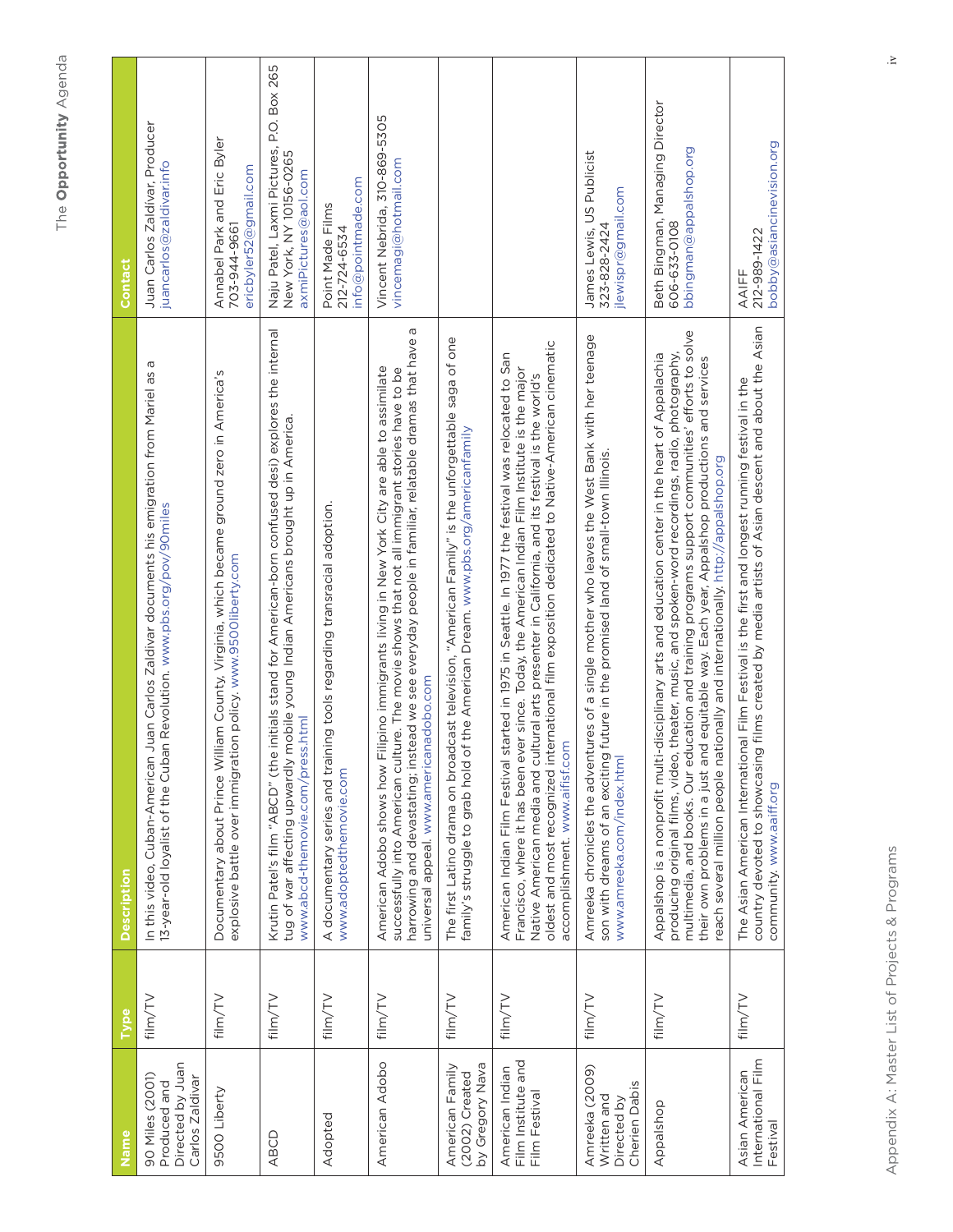| Name                                                                                                                           | <b>Type</b> | <b>Description</b>                                                                                                                                                                                                                                                                                                                                                                                                                                                                                                                          | Contact                                                         |
|--------------------------------------------------------------------------------------------------------------------------------|-------------|---------------------------------------------------------------------------------------------------------------------------------------------------------------------------------------------------------------------------------------------------------------------------------------------------------------------------------------------------------------------------------------------------------------------------------------------------------------------------------------------------------------------------------------------|-----------------------------------------------------------------|
| Asian Pacific<br>Media Coalition                                                                                               | film/TV     | diversity on behalf of Asian Americans. Through the Asian American Justice Center, Narasaki issues<br>an annual report card on the major networks-NBC, ABC, CBS, and Fox-on their diversity efforts.<br>These initiatives have led to more than a 20 percent increase for both regular and recurring roles,<br>As chair of the Asian Pacific American Media Coalition, Narasaki is an advocate for television<br>both on and off-camera, for Asian Pacific Americans on prime-time television shows.<br>www.advancingequality.org/en/rel/10 | Karen Narasaki                                                  |
| González Iñárritu<br><b>Babel</b> (2006)<br>Directed by<br>Alejandro                                                           | film/TV     | stories of characters in three different continents. www.paramount.com/movies/babel/details/dvd<br>The narrative of being a stranger/outsider and confronting language barriers weaves together the                                                                                                                                                                                                                                                                                                                                         |                                                                 |
| Gurinder Chadha<br>Beckham (2002)<br>Written and<br>Directed by<br>Bend it like                                                | film/TV     | A comedy about bending the rules to reach your goal, Bend It Like Beckham explores the world of<br>women's football (soccer) in West London. www.foxsearchlight.com/benditlikebeckham                                                                                                                                                                                                                                                                                                                                                       |                                                                 |
| Response<br>Call and                                                                                                           | film/TV     | brothels of Cambodia to the slave brick kilns of rural India to reveal that in 2007, slave traders made<br>Justin Dillion's CALL+RESPONSE goes deep undercover where slavery is thriving from the child<br>more money than Google, Nike, and Starbucks combined. www.callandresponse.com                                                                                                                                                                                                                                                    | info@callandresponse.com<br>Fair Trade Pictures<br>510-465-229C |
| Directed by David<br>Brad Lichenstein<br>Wartime (2002)<br>Crossfire: Arab-<br>Van Taylor and<br>Caught in the<br>Americans in | film/TV     | Centered in New York City, where September 11 directly affected Arab Americans from every walk<br>of life (including scores who were killed in the World Trade Center), Caught in the Crossfire puts<br>viewers in the shoes of three individuals, each of whom—because of their job and/or place in the<br>community-has had a particularly tricky road to navigate.<br>www.pbs.org/itvs/caughtinthecrossfire/index.html                                                                                                                   |                                                                 |
| Chan Is Missing                                                                                                                | film/TV     | ancisco's Chinatown for the man who ran off with their money.<br>Chan Is Missing is a 1982 film directed by Wayne Wang that tells the story of two taxi drivers<br>yww.youtube.com/watch?v=KFY_X_CjFbQ<br>searching the streets of San Fr                                                                                                                                                                                                                                                                                                   |                                                                 |
| Chaplin's The<br>Immigrant                                                                                                     | film/TV     | In this 1917 film, Charlie Chaplin plays an immigrant who endures a challenging voyage and gets into<br>America. www.youtube.com/watch?v=UhtLKpim-Uw<br>trouble as soon as he arrives in                                                                                                                                                                                                                                                                                                                                                    |                                                                 |
| Charlie Chan                                                                                                                   | film/TV     | Charlie Chan is a fictional Chinese-American detective created by Earl Derr Biggers in 1923 as an<br>the Honolulu police, although many stories feature Chan travelling the world as he investigates<br>alternative to "Yellow Peril" stereotypes, such as villains like Fu Manchu. Chan is a detective of<br>mysteries and solves crimes. www.youtube.com/watch?v=H3CTYnkplKO                                                                                                                                                              |                                                                 |
| Chicago Latino<br>Film Festival                                                                                                | film/TV     | The Chicago Latino Film Festival has grown from 500 attendees in 1985 to more than 35,000 in 25<br>years, which is clear evidence of the great demand for quality Latino art programming in Chicago.<br>As noted in Hispanic Magazine, "The Chicago Latino Film Festival is now the largest, oldest and<br>best Latino film festival in the country." www.latinoculturalcenter.org                                                                                                                                                          | Pepe Vargas, Festival Director                                  |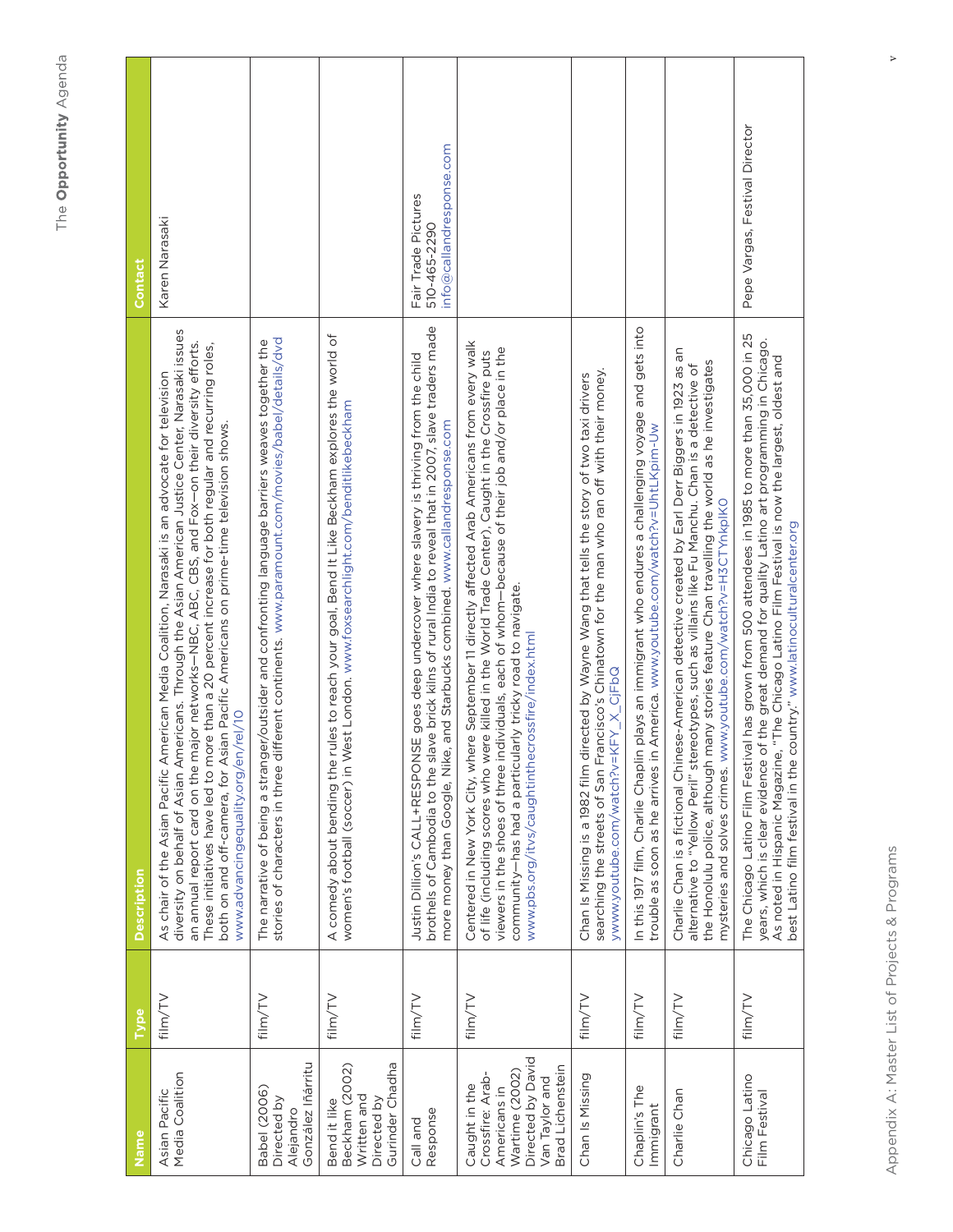|                                                                                    |                 | <b>Description</b>                                                                                                                                                                                                                                                                                                                                                                                                                                                                          |                                                                        |
|------------------------------------------------------------------------------------|-----------------|---------------------------------------------------------------------------------------------------------------------------------------------------------------------------------------------------------------------------------------------------------------------------------------------------------------------------------------------------------------------------------------------------------------------------------------------------------------------------------------------|------------------------------------------------------------------------|
| Cho, Margaret<br>Name                                                              | film/TV<br>Type | artist. Cho is best known for her stand-up routines, through which she critiques social and political<br>Margaret Cho is an American comedian, fashion designer, actress, author, gay icon, and recording<br>problems, especially those pertaining to race, sexuality, and sex. http://margaretcho.com                                                                                                                                                                                      | keri@whitesmithent.com<br>Keri Smith Esguia<br>310-479-6364<br>Contact |
| Chop Shop                                                                          | film/TV         | of adolescence who lives and works in an auto-body repair shop in a sprawling junkyard on the<br>Chop Shop (2007) tells the story of a tough and ambitious Latino street orphan on the verge<br>outskirts of Queens, New York. www.youtube.com/watch?v=MjL8NLanOeg                                                                                                                                                                                                                          |                                                                        |
| Clueless                                                                           | film/TV         | Clueless is a 1995 American comedy film set in a Beverly Hills high school.<br>www.youtube.com/watch?v=yHDcD_xhwAo                                                                                                                                                                                                                                                                                                                                                                          |                                                                        |
| Combination<br>Platter                                                             | film/TV         | Combination Platter tells the story of a Chinese restaurant in the New York City.<br>http://video.google.com/videoplay?docid=2908448894368192778#                                                                                                                                                                                                                                                                                                                                           |                                                                        |
| Crash                                                                              | film/TV         | Crash is a 2004 American/German drama film co-written, produced, and directed by Paul Haggis.<br>The film is about racial and social tensions in Los Angeles.<br>www.youtube.com/watch?v=dEQ_ftkpb18                                                                                                                                                                                                                                                                                        |                                                                        |
| Daily Show (The)<br>with Jon Stewart                                               | film/TV         | news correspondents, was born in India and raised in the United Kingdom. www.thedailyshow.com<br>A late-night, satirical television program hosted by Jon Stewart. Aasif Mandvi, one of the show's                                                                                                                                                                                                                                                                                          |                                                                        |
| Gail Dolgin and<br>Vicente Franco<br>Danang (2002)<br>Daughter from<br>Directed by | film/TV         | n seemingly traditional fashion as it traces a pleasant young woman's<br>overseas search for her long-lost birth mother, but it rapidly develops into a gut-wrenching<br>examination of the way cultural differences and emotional expectations collide.<br>www.daughterfromdanang.com<br>Daughter from Danang starts                                                                                                                                                                       | daughter_danang@igc.org                                                |
| Dimsum: A Little<br>Bit of Heart<br>(1985)                                         | film/TV         | In San Francisco, an immigrant Chinese widow welcomes the new year with some unhappiness:<br>She's 62 now, she wants to make a trip to China to pay last respects to her ancestors, a fortune<br>teller has told her this is the year she'll die, and her daughter Geraldine remains unmarried.<br>www.youtube.com/watch?v=SQUDe9fsff0                                                                                                                                                      |                                                                        |
| Dominga (2003)<br>Produced and<br>Patricia Flynn,<br>Directed by<br>Discovering    | film/TV         | political awakening and sheds light on what the United Nations termed genocide against one of this<br>discovers she is a survivor of one of the most horrific massacres in Guatemalan history, committed<br>in 1982 against Maya Indian villagers. The film follows her emotional odyssey of self-discovery and<br>Discovering Dominga chronicles Becker, a young lowa immigrant, born a Maya Indian, who<br>hemisphere's largest indigenous minorities. www.pbs.org/pov/discoveringdominga | pannflynn@aol.com<br>Patricia Flynn                                    |
| Dora the Explorer                                                                  | film/TV         | that airs on Nickelodeon cable television network. Dora is a young<br>adventures with her animated friends, teaches viewers Spanish.<br>Latina girl, who along with her<br>An animated children's series t<br>www.nickjr.co.uk/shows/dora                                                                                                                                                                                                                                                   |                                                                        |
| Eat A Bowl of Tea                                                                  | film/TV         | fathers, and lots of gender-related social bifurcations. www.youtube.com/watch?v=v8k4B8FFNhM<br>A study in culture bridging, including  a new U.S.-born husband trying to work within the<br>traditional ways, a new China-born wife eager to join the "dream" of America, two family-minded                                                                                                                                                                                                |                                                                        |
| El Norte                                                                           | film/TV         | head north and travel through Mexico to the United States, arriving in Los Angeles, California, after<br>the early 1980s as a result of ethnic and political persecution. They<br>and British film, directed by Gregory Nava, about two indigenous<br>an arduous journey. www.youtube.com/watch?v=RN9-8rwJ5OY<br>El Norte (1983) is an American<br>youths who flee Guatemala in                                                                                                             |                                                                        |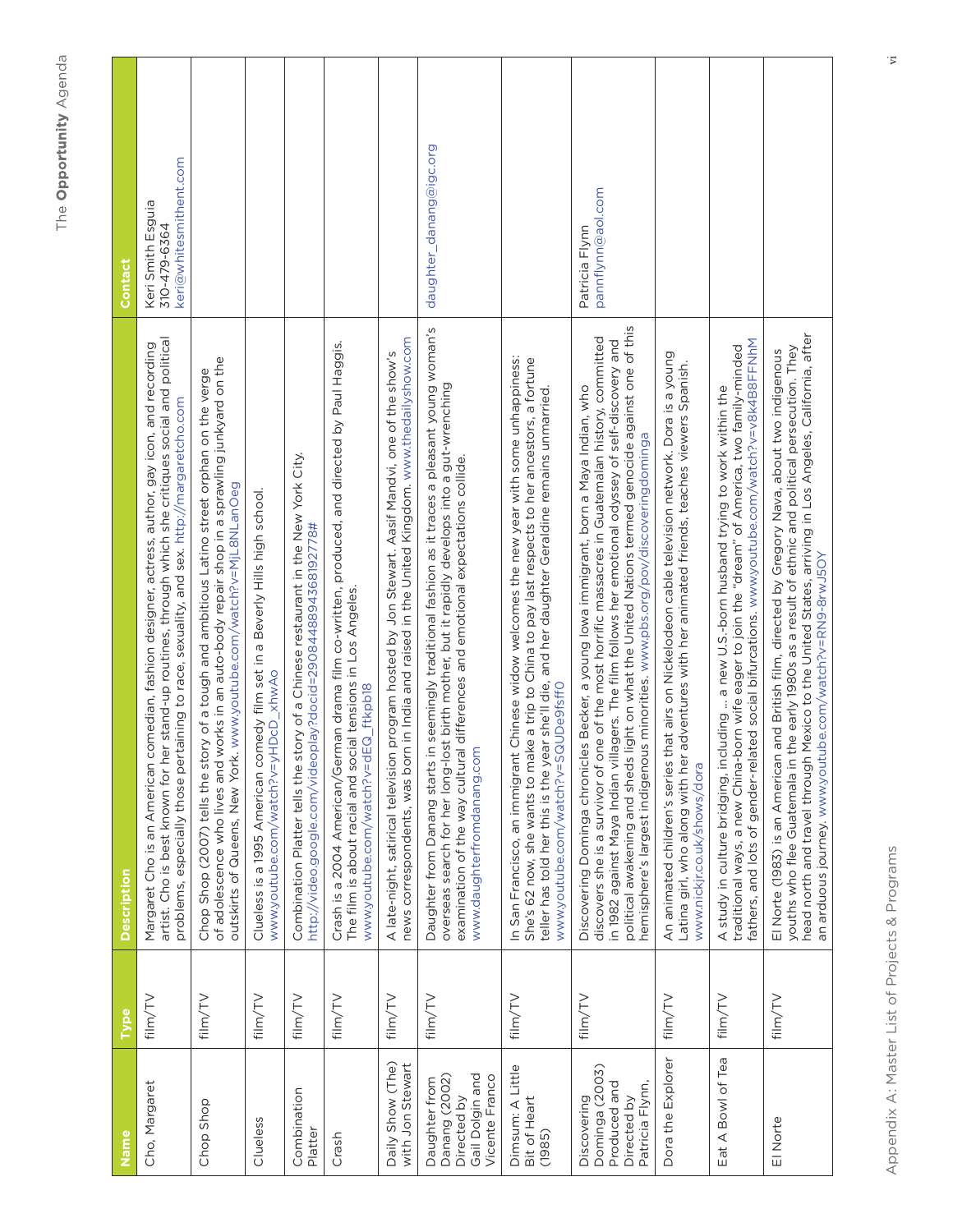| Name                                                                                              | Type    | <b>Description</b>                                                                                                                                                                                                                                                                                                                                                                                                                                                                                                                                                                                            | Contact                                                    |
|---------------------------------------------------------------------------------------------------|---------|---------------------------------------------------------------------------------------------------------------------------------------------------------------------------------------------------------------------------------------------------------------------------------------------------------------------------------------------------------------------------------------------------------------------------------------------------------------------------------------------------------------------------------------------------------------------------------------------------------------|------------------------------------------------------------|
| El Super (at the<br>Bronx Museum)                                                                 | film/TV | apartment building with his wife and teenage daughter. As part of the Bronx Museum viewing,<br>Film follows Cuban exile named Roberto who is working as a super in a Washington Heights<br>there were speeches and commentary from by the writer, director, and lovers of the film.<br>www.imdb.com/title/tt0079981                                                                                                                                                                                                                                                                                           | Leon Ichaso, Director                                      |
| Morte and Paola<br>(2009) Written<br>and Directed<br>by Gloria La<br>Entre Nos<br>Mendoza         | film/TV | A story based on facts that offers a fresh take on the issue of new immigrants in the United States.<br>Mariana totes her two children from Colombia to reunite with her husband in Queens, New York.<br>around when her husband abandons the family.<br>Her life is devastatingly turned<br>www.entrenosfilm.com                                                                                                                                                                                                                                                                                             | Paola Mendoza, Co-Director of Film<br>718-222-1442         |
| 臣                                                                                                 | film/TV | Michael Crichton's medical drama chronicling life and death in a Chicago hospital emergency room<br>and that, on a regular basis from the 1990s, had many episodes about undocumented immigrants.<br>www.imdb.com/title/tt0108757                                                                                                                                                                                                                                                                                                                                                                             |                                                            |
| Faces of America<br>(PBS 2010)                                                                    | film/TV | Faces of America uses the latest tools of genealogy and genetics to explore the family histories of<br>12 renowned Americans including Stephen Colbert, Henry Louis Gates, and Meryl Streep.<br>http://video.pbs.org/video/1409077251                                                                                                                                                                                                                                                                                                                                                                         |                                                            |
| (2004) Produced<br>and Directed by<br>Carlos Sandoval<br>and Catherine<br>Farmingville<br>Tambini | film/TV | mismanaged national policies that lead to fear, racism, and violence. www.farmingvillethemovie.com<br>Blending the stories of town residents and day laborers, Farmingville reveals the human impact of<br>of Farmingville into national headlines, unmasking a new frontline of the border wars-suburbia.<br>The hate-based attempted murder of two Mexican day laborers catapults the Long Island town                                                                                                                                                                                                      |                                                            |
| Sekou Sundiata's<br>America Project<br>Finding the 51st<br>(dream) state:                         | film/TV | through conversations in small-scale public gatherings, in classrooms, and in art centers—and in the<br>The 30-minute documentary film, directed by Stanley Nelson/Firelight Media, reveals how visionary<br>poet, performer, educator, and activist Sekou Sundiata found "a clearing" and "a way to see"<br>process created groundbreaking theater about democracy and citizenship.<br>www.mappinternational.org/blocks/view/293                                                                                                                                                                             | ann@mappinternational.org<br>646-602-9390<br>Ann Rosenthal |
| Flute Player, The<br>(2003) Directed<br>by Jocelyn<br>Glatzer                                     | film/TV | for his captors. Now, after being adopted and living in the United States for 20 years, Arn goes<br>back to Cambodia in The Flute Player, seeking out surviving "master musicians" and facing the dark<br>turned his country into a ghastly land of "killing fields." While most of Arn's family, and 90 percent<br>shadows of his war-torn past. http://video.google.com/videoplay?docid=-7174624255935808212#<br>of the country's musicians, were killed, Arn was kept alive to play propaganda songs on the flute<br>Arn Chorn-Pond was only a boy when the brutal Khmer Rouge regime overran Cambodia and |                                                            |
| Food, Inc. (2008)<br>Robert Kenner,<br>Directed by                                                | film/TV | An inside look at the various exploitative forces at work behind the American food industry, Food,<br>Inc. is a civilized horror movie for the socially conscious, the nutritionally curious, and the hungry.<br>http://robertkennerfilms.com/films/files/detail_current.php                                                                                                                                                                                                                                                                                                                                  | info@robertkennerfilms.com<br>Robert Kenner                |
| Frozen River<br>(2008)                                                                            | film/TV | money from smuggling presents a daily challenge to single moms who would otherwise be earning<br>Courtney Hunt's Frozen River takes place in the days before Christmas near a little-known border<br>crossing on the Mohawk reservation between New York State and Quebec. Here, the lure of fast<br>minimum wage. www.youtube.com/watch?v=nt7OTz2KFzA                                                                                                                                                                                                                                                        |                                                            |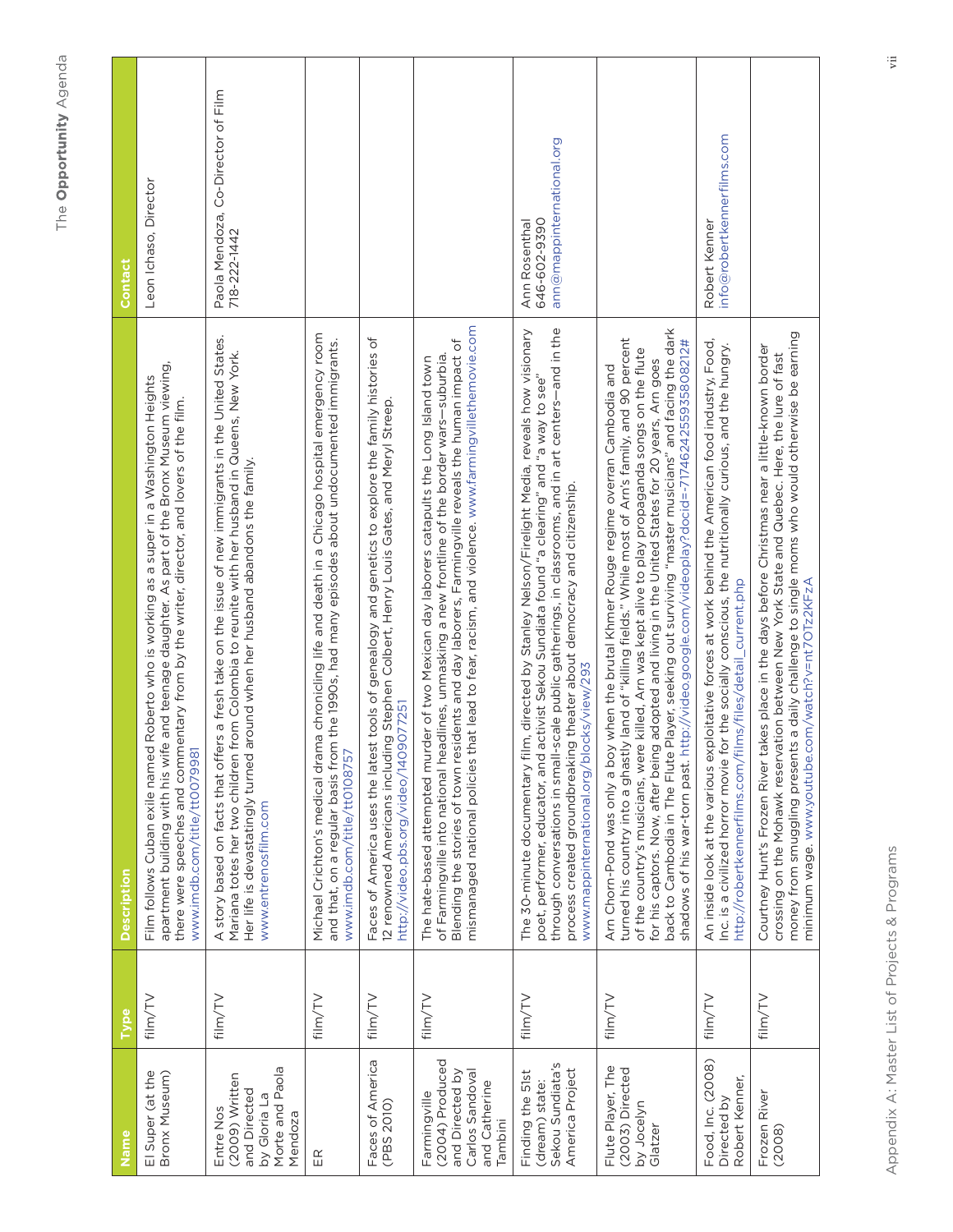| Name                                                                                                        | Type    | <b>Description</b>                                                                                                                                                                                                                                                                                                                                                                                                       | Contact                                                                                    |
|-------------------------------------------------------------------------------------------------------------|---------|--------------------------------------------------------------------------------------------------------------------------------------------------------------------------------------------------------------------------------------------------------------------------------------------------------------------------------------------------------------------------------------------------------------------------|--------------------------------------------------------------------------------------------|
| Robert Borden,<br>Bruce Helford,<br>George Lopez<br>Show (2002)<br>and George<br>Created by<br>Lopez        | film/TV | all-Latino cast with the exception of Albanian-American actress Masiela Lusha, who played George's<br>with his wacky family along with other random mishaps. For the first five seasons, the show had an<br>as a Los Angeles manufacturing plant manager attempting to deal<br>daughter Carmen. http://en.wikipedia.org/wiki/George_Lopez_(TV_series)<br>Comedian George Lopez stars                                     |                                                                                            |
| Directed by Marty<br>Callner, Starring<br>Chicano (2009)<br>George Lopez:<br>George Lopez<br>Tall, Dark and | film/TV | www.youtube.com/watch?v=dvcrLtFnnjk<br>George Lopez comedy special.                                                                                                                                                                                                                                                                                                                                                      |                                                                                            |
| Ghobadia,<br>Bhaman                                                                                         | film/TV | Bhaman Ghobadia's-director of the new wave of Iranian cinema-films include A Time for Drunken<br>Turtles Can Fly. www.imdb.com/name/nm0315842<br>Horses, Marooned in Iraq, and                                                                                                                                                                                                                                           |                                                                                            |
| Breaking Borders<br>Project's Youth<br>Global Action<br>program                                             | film/TV | Youth Breaking Borders (1) builds a caring community of immigrant youth and artists; (2) engages<br>youth in documentary media practices to facilitate their stories; and (3) enables youth to create<br>media that fosters awareness, dialogue, and education about the immigrant condition.<br>www.global-action.org                                                                                                   | Meghan McDermott, Executive<br>Director, Global Action Project<br>meghan@global-action.org |
| Goal! (2005)                                                                                                | film/TV | footballer. However, living in the Barrios section of Los Angeles, he thinks it is only that—a dream—<br>turn of events has him trying out for Premiership club Newcastle<br>world, Santiago harbors the dream of being a professional<br>21588.html<br>Like millions of kids around the<br>United. www.feedio.net/21588/<br>until one day an extraordinary                                                              |                                                                                            |
| Golden Child, The                                                                                           | film/TV | save The Golden Child, the saviour of all mankind, from the clutches<br>Chandler Jarrell, a social worker who is confronted by a young Asian woman who tells him that he<br>The Golden Child is a 1986 American mystical comedy film starring Eddie Murphy. Murphy plays<br>of the demon Sardo Numspa. The film was directed by Michael Ritchie.<br>www.youtube.com/watch?v=nPLmYcQaVVE<br>is the Chosen One destined to |                                                                                            |
| Goodbye Solo<br>(2008)                                                                                      | film/TV | On the lonely roads of Winston-Salem, North Carolina, two men forge an improbable friendship that<br>will change both of their lives forever. Solo is a Senegalese cab driver working to provide a better<br>life for his young family. William is a tough Southern good ol' boy with a lifetime of regrets.<br>www.youtube.com/watch?v=U5IGC59Q9y8                                                                      |                                                                                            |
| Goodman,<br>Hazelle                                                                                         | film/TV | from Trinidad and Tobago. www.hazelle.com<br>Hazelle Goodman is an actress                                                                                                                                                                                                                                                                                                                                               |                                                                                            |
| (2008) Directed<br>Gran Torino<br>Eastwood<br>by Clint                                                      | film/TV | Disgruntled Korean War vet Walt Kowalski sets out to reform his neighbor, a young Hmong<br>teenager, who tried to steal Kowalski's prized possession: his 1972 Gran Torino.<br>www.youtube.com/watch?v=c8Z2n534q1Q                                                                                                                                                                                                       |                                                                                            |
| Green Card<br>(1990)                                                                                        | film/TV | A man wanting to stay in the United States enters into a marriage of convenience, but it turns into<br>more than that. www.youtube.com/watch?v=mERvwOqsQsQ                                                                                                                                                                                                                                                               |                                                                                            |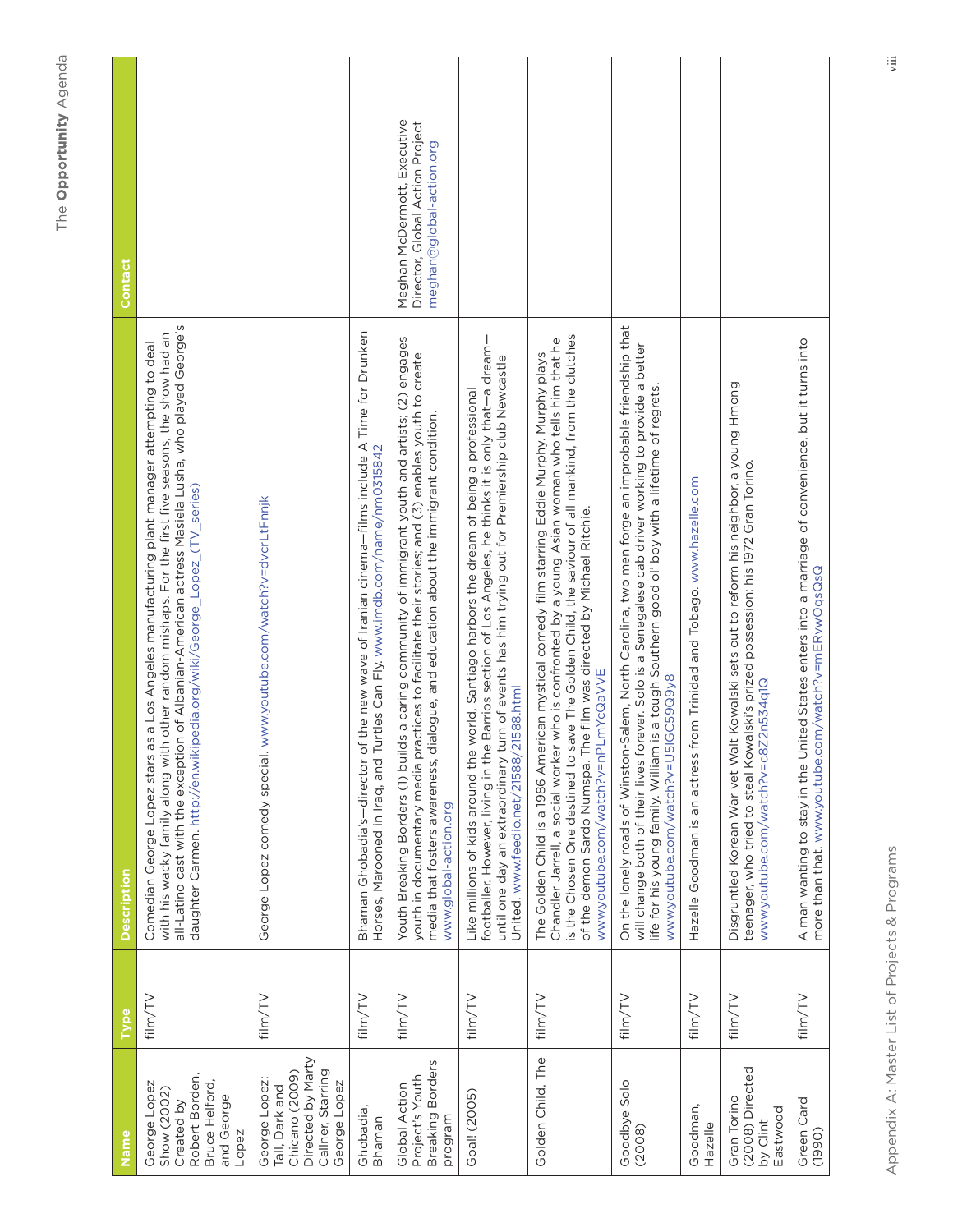| Name                                                                             | Type    | <b>Description</b>                                                                                                                                                                                                                                                                                                                                                                                                                                                                                                                                                                                                                                                                          | Contact                                                                                                  |
|----------------------------------------------------------------------------------|---------|---------------------------------------------------------------------------------------------------------------------------------------------------------------------------------------------------------------------------------------------------------------------------------------------------------------------------------------------------------------------------------------------------------------------------------------------------------------------------------------------------------------------------------------------------------------------------------------------------------------------------------------------------------------------------------------------|----------------------------------------------------------------------------------------------------------|
| Havana                                                                           | film/TV | "shot while trying to escape," but Jack manages to get Roberta free again. He can't, however, keep<br>Cuba, December 1958: The professional gambler Jack visits Havana to organize a big poker game.<br>On the ship he meets Roberta and falls in love with her. Shortly after they arrive in Cuba, Roberta<br>and her Cuban husband, the revolutionary Arturo, are arrested and tortured. Arturo is reported<br>her from continuing to support the revolution. www.youtube.com/watch?v=ARDANNrppOc                                                                                                                                                                                         |                                                                                                          |
| Senator's Bargain<br>How Democracy<br>Works Now/The                              | film/TV | eral dozen fascinating people in all kinds of places, each connected<br>by a commitment to change the way that the United States handles the bedrock national identity<br>issue of immigration. Together, the 12 films make up one very big story, and although we surely<br>didn't realize it at that point, it's exactly the story we would have wanted to find in 2001.<br>www.howdemocracyworksnow.com/home<br>Twelve discrete films about sev                                                                                                                                                                                                                                          | Michael Camerini and Shari Robertson<br>mcsr@howdemocracyworksnow.com<br>212-594-2127                    |
| I Love Lucy                                                                      | film/TV | Cuban bandleader Ricky Ricardo would be happy if his wife Lucy would just be a housewife. Instead<br>the apartment building they share with landlords Fred and Ethel Mertz. The first major show to be<br>at the Tropicana where he works and make life comically frantic in<br>put on film rather than kinescope. www.youtube.com/watch?v=twOD-Rv_vro<br>she tries constantly to perform                                                                                                                                                                                                                                                                                                   |                                                                                                          |
| In America<br>(2002)                                                             | film/TV | family illegally immigrate in the United States with the dreams of the<br>into a flop house and try to make it truly their home. While they struggle to fit in their new country,<br>father breaking into the New York City theatrical scene. Once they arrive in the big city, they move<br>the family finds new friends like the reclusive neighbor, Mateo, who provides help in the most<br>unexpected ways in America. www.youtube.com/watch?v=JNrrLO_Pus8<br>An aspiring Irish actor and his i                                                                                                                                                                                         |                                                                                                          |
| Battle/Segunda<br>Boots:Second<br>In Their<br>Batalla                            | film/TV | immigration issues and military spouses. This webisode has helped activate public awareness of the<br>Afghanistan veterans and their families. This is the 1% of America that is bearing 99% of the burden<br>and was instrumental in changing the immigration status of the two military wives featured in the<br>need for changes in immigration laws to protect the spouses of servicepeople from deportation<br>of our wars in Iraq and Afghanistan. The webisode "Second Battle/Segunda Batalla" focuses on<br>This 3-year groundbreaking online documentary series tells the heartbreaking stories of Iraq,<br>segment. www.intheirboots.com/itb/episodes/season-2/second-battle.html | Rick Perez, Executive Producer, Brave<br>rperez@bravenewfoundation.org<br>New Foundation<br>310-204-0448 |
| Joy Luck Club,<br>The                                                            | film/TV | mothers born in feudal China explore their past. This search will help them understand their difficult<br>Through a series of flashbacks, four young Chinese women born in America and their respective<br>mother/daughter relationship. www.youtube.com/watch?v=gjpgeCKL2hg                                                                                                                                                                                                                                                                                                                                                                                                                |                                                                                                          |
| (2008) Directed<br>Bruckman and<br>John Mattiuzzi<br>La Americana<br>by Nicholas | film/TV | daughter. Her unforgettable story is woven into the current immigration crisis in the United States,<br>a journey from Bolivia to New York City and back, as she struggles to save the life of her alling<br>La Americana is an intimate documentary following Carmen, an undocumented immigrant, on<br>putting a human face on this timely and controversial issue. www.unaff.org/2008/f_la.html                                                                                                                                                                                                                                                                                           |                                                                                                          |
| La Ciudad (1998)                                                                 | film/TV | ove, frustration, and hope as four people recently arrived in a large<br>city struggle to build their lives, their communities, and their dreams. www.pbs.org/itvs/thecity<br>La Ciudad tells stories of loss, I                                                                                                                                                                                                                                                                                                                                                                                                                                                                            |                                                                                                          |
| "Promote This"<br>Law & Order,<br>(2009)                                         | film/TV | The detectives try to find out who's behind a rash of Hispanic bias beatings.<br>www.casttv.com/shows/law-order/promote-this/i4pyj7                                                                                                                                                                                                                                                                                                                                                                                                                                                                                                                                                         |                                                                                                          |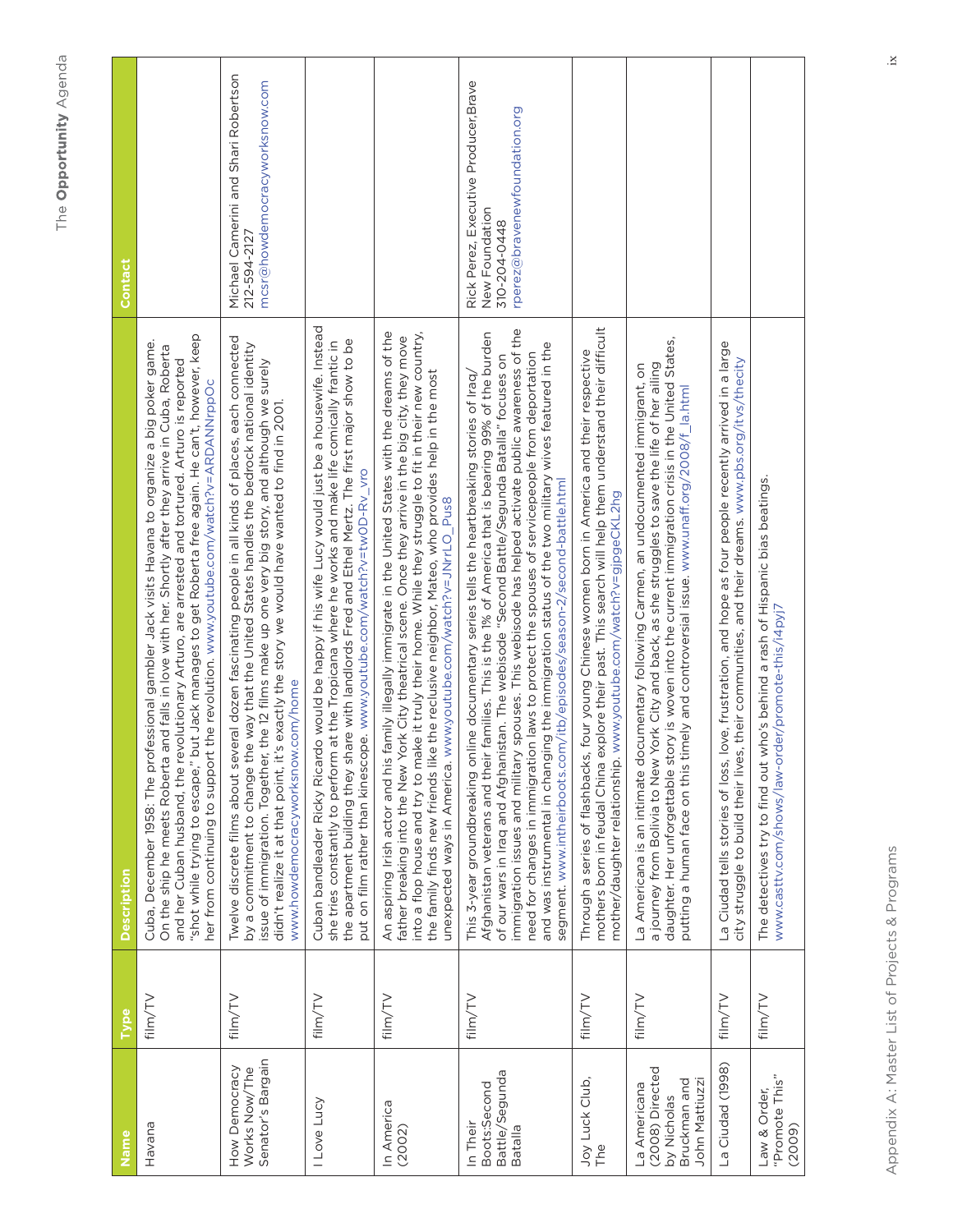| Name                                                                                       | Type    | <b>Description</b>                                                                                                                                                                                                                                                                                                                                                                                                                                                                                      | Contact                                                      |
|--------------------------------------------------------------------------------------------|---------|---------------------------------------------------------------------------------------------------------------------------------------------------------------------------------------------------------------------------------------------------------------------------------------------------------------------------------------------------------------------------------------------------------------------------------------------------------------------------------------------------------|--------------------------------------------------------------|
| Special Victims<br>Unit, "Anchor"<br>Law & Order:<br>(2009)                                | film/TV | A killer is targeting "anchor babies," the children of undocumented immigrants. SVU detectives visit<br>an immigrant rights center to investigate. www.casttv.com/shows/law-order-svu/anchor/8fa8yb1                                                                                                                                                                                                                                                                                                    |                                                              |
| Liberty 9500                                                                               | film/TV | σ<br>government, targeted by national anti-immigration networks using<br>racial division, residents form a resistance using YouTube videos and virtual townhalls, setting up<br>the Internet to frighten and intimidate lawmakers and citizens. Alarmed by a climate of fear and<br>ntary feature film and an online action campaign. It reveals the<br>real-life showdown in the seat of county government. www.9500liberty.com<br>9500 Liberty is both a docume<br>startling vulnerability of a local |                                                              |
| Lilya 4-Ever                                                                               | film/TV | an unremittingly brutal and realistic story of the downward spiral of<br>Lilya, a girl in the former Soviet Union whose mother abandons her to move to the United States.<br>The story is loosely based on a true case and examines the issue of human trafficking and sexual<br>slavery.www.youtube.com/watch?v=lkHFc8-DzOU<br>Lucas Morrison's Lilya 4-ever is                                                                                                                                        |                                                              |
| Heather Courtney<br>(2000) Produced<br>Los Trabajadores<br>and Directed by                 | film/TV | Los Trabajadores is the senior thesis project of filmmaker Heather Courtney, who received her MFA<br>Austin. In 1999 Austin is seen as one of America's fastest-growing<br>cities. This documentary follows a year in the lives of two illegal immigrants who have greatly<br>contributed to the booming Texas construction industry despite their own personal risks.<br>www.pbs.org/independentlens/theworkers/more.html<br>from the University of Texas at                                           |                                                              |
| Megan Myan and<br>Produced and<br>Sudan (2003)<br>Lost Boys of<br>Directed by<br>Jon Shenk | film/TV | Lost Boys of Sudan is a feature-length documentary that follows two Sudanese refugees on an<br>extraordinary journey from Africa to America. www.lostboysfilm.com                                                                                                                                                                                                                                                                                                                                       |                                                              |
| (2007) Directed<br>by Almudena<br>Made in L.A.<br>Carracedo                                | film/TV | n LA has been called "a rousing true story of solidarity, perseverance<br>and triumph." It's a moving story of three immigrant women who stand up for their rights and win<br>with a comprehensive distribution plan that is the model for others to adapt. www.madeinla.com<br>This is my top, top pick! Made i                                                                                                                                                                                        | Robert Bahar, Producer<br>rbahar10@yahoo.com<br>718-499-5020 |
| (2009) Produced<br>and Directed by<br>Mai's America<br>Marlo Poras                         | film/TV | rednecks, cliquish teenagers, South Vietnamese exiles, and transvestite soulmates. As she tries to fit<br>discovers that America is both less and far more than she bargained<br>A spunky Vietnamese teenager named Mai gets the chance of a lifetime—to study in the United<br>States. Expecting Hollywood, she instead lands in rural Mississippi, a crazy quilt of self-proclaimed<br>for. www.youtube.com/watch?v=TGatRS68jWw<br>in and to make ends meet, Mai                                      |                                                              |
| (2005) Directed<br>Maid in America<br>by Anayansi<br>Prado                                 | film/TV | immigrant women in Los Angeles who have left their own families behind to earn a living cleaning<br>ig for other people's children. www.imdb.com/title/tt0447272<br>This documentary takes an intimate and emotional look at the lives of three Latin-American<br>other people's homes and carin                                                                                                                                                                                                        |                                                              |
| Mail Order Wife<br>(2004)                                                                  | film/TV | filmmaker become involved. Twists and turns are plentiful in this tragi-comic love triangle where all<br>film the experience. But when Lichi arrives in America, she finds herself married to a recluse with<br>a penchant for sadistic sexual role-playing. Objectivity flies out the window when she and the<br>doorman's Asian mail-order bride in exchange for the right to<br>is not what it seems. www.imdb.com/title/tt0377088<br>A documentarian funds a NYC                                    |                                                              |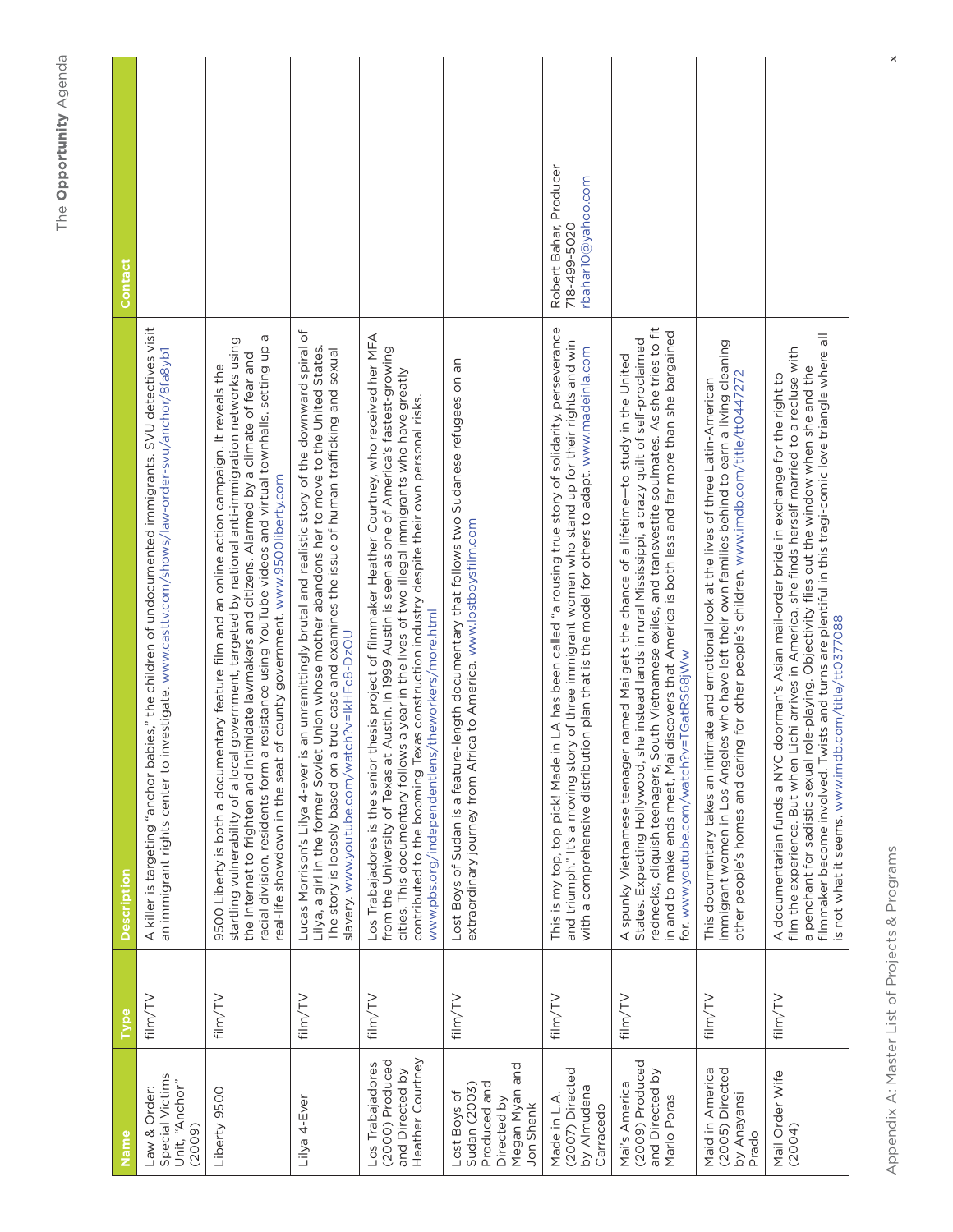| <u>Jame</u>                                        | <b>Type</b> | <b>Description</b>                                                                                                                                                                                                                                                                                                                                                                                                                                                                                                                                                                                                                                                                                                                                                                                                                                                                                                                                       | Contact                  |
|----------------------------------------------------|-------------|----------------------------------------------------------------------------------------------------------------------------------------------------------------------------------------------------------------------------------------------------------------------------------------------------------------------------------------------------------------------------------------------------------------------------------------------------------------------------------------------------------------------------------------------------------------------------------------------------------------------------------------------------------------------------------------------------------------------------------------------------------------------------------------------------------------------------------------------------------------------------------------------------------------------------------------------------------|--------------------------|
| Mambo Kings,<br>The (1992)                         | film/TV     | estor leave Cuba for America in the 1950s, hoping to hit the top of<br>the Latin music scene. http://en.wikipedia.org/wiki/The_Mambo_Kings<br>Musician brothers Cesar and N                                                                                                                                                                                                                                                                                                                                                                                                                                                                                                                                                                                                                                                                                                                                                                              |                          |
| Grace (2004)<br>Maria Full of                      | film/TV     | working in a floriculture. She is fired, and with a total lack of perspective of finding a new job she<br>decides to accept the offer to work as a drug mule, flying to the United States with 62 pellets of<br>the pregnant 17-year-old Maria supports her family with her salary<br>in New York, things do not happen as planned.<br>www.youtube.com/watch?v=Y3aW_FjX9o0<br>cocaine in her stomach. Once<br>In a small village in Colombia,                                                                                                                                                                                                                                                                                                                                                                                                                                                                                                            |                          |
| Matters of Race,<br>"The Divide"<br>(2003)         | film/TV     | John Valadez, this episode explores power and identity in small-town<br>dominate? What visions of the future do residents have? Does the future more closely resemble<br>Asian: Notes of a Native Speaker) and Ruben Martinez (Crossing Over: A Mexican Family on the<br>The program addresses the following questions: How does rapid change in racial demographics<br>nation seeing the declining significance of race? Utilizing the writing of Eric Liu (The Accidental<br>the country's racialized and segregated past? Is America going back to the future? Or is the<br>affect small-town America? What happens when white people and white culture no longer<br>America. www.pbs.org/mattersofrace<br>Migrant Trail) and directed by                                                                                                                                                                                                             |                          |
| Mi Familia/ My<br>Family (1995)                    | film/TV     | adults in the 60s, the focus shifts to Jimmy, his marriage to Isabel (a Salvadorian refugee), their son,<br>the 1930s. They establish their family in East LA, and their children Chucho, Paco, Memo, Irene, Toni,<br>and Jimmy deal with youth culture and the LA police in the 50s. As the second generation become<br>and Jimmy's journey to becoming a responsible parent. www.youtube.com/watch?v=SzrrWJe_PvY<br>Maria and Jose, the first generation, come to Los Angeles, meet, marry, and face deportation all in<br>an immigrant family's trials, tribulations, tragedies, and triumphs.<br>Traces over three generations                                                                                                                                                                                                                                                                                                                       |                          |
| Mi Vida Loca<br>(1993)                             | film/TV     | Ernesto, the two become bitter enemies. While their dispute escalates toward violence, the violence<br>of the world around them soon also affects their lives. www.youtube.com/watch?v=plPhYgEdOvs<br>neighborhood. But when Sad Girl becomes pregnant by Mousie's boyfriend, a drug dealer named<br>Mousie and Sad Girl are childhood best friends in a contemporary Los Angeles poor Hispanic                                                                                                                                                                                                                                                                                                                                                                                                                                                                                                                                                          |                          |
| Mississippi Masala                                 | film/TV     | Mississippi Masala (1991) is a film by Mira Nair that explores interracial romance between African<br>Americans and Indian Americans in the United States. www.imdb.com/title/tt0102456                                                                                                                                                                                                                                                                                                                                                                                                                                                                                                                                                                                                                                                                                                                                                                  |                          |
| Modern Family,<br>"Starry Night"<br>(2010)         | film/TV     | The quirky tales of a slightly dysfunctional suburban family that intertwine age, race, and sexual<br>orientation. www.casttv.com/shows/modern-family/pilot/dhwtwu                                                                                                                                                                                                                                                                                                                                                                                                                                                                                                                                                                                                                                                                                                                                                                                       |                          |
| MountainFilm in<br>Telluride                       | film/TV     | MountainFilm produced a multi-disciplinary program on modern-day slavery and human trafficking<br>Hard (about Maria Suarez, who was trafficked from Mexico, enslaved in Los Angeles, and jailed for<br>in collaboration with NGO Free the Slaves, including screenings of Bill Haney's The Price of Sugar<br>for other nonprofit organizations aligned with Mountainfilm's mission and programming. In 2008<br>photographer Jodi Cobb; and a symposium with Skinner, representatives of Free the Slaves, and<br>immigration violations); a book reading by Ben Skinner; a photo exhibit by National Geographic<br>and speakers, the festival includes art exhibits, book signings, student workshops, and a forum<br>MountainFilm is America's leading independent documentary film festival. In addition to films<br>(depicting modern-day slavery in the Dominican Republic) and Peggy Callahan's Dreams Die<br>two freed slaves. www.mountainfilm.org | contact@mountainfilm.org |
| Honk If You Love<br>My America or<br>Buddha (1997) | film/TV     | documentary odyssey My America ( or honk if you love Buddha) recaptures the spirit of Jack<br>Kerouac's novel, On The Road, Asian-American style. www.imdb.com/title/tt0123181<br>A rollicking ride across the changing terrain of American culture, Renee Tajima-Peña's new                                                                                                                                                                                                                                                                                                                                                                                                                                                                                                                                                                                                                                                                             |                          |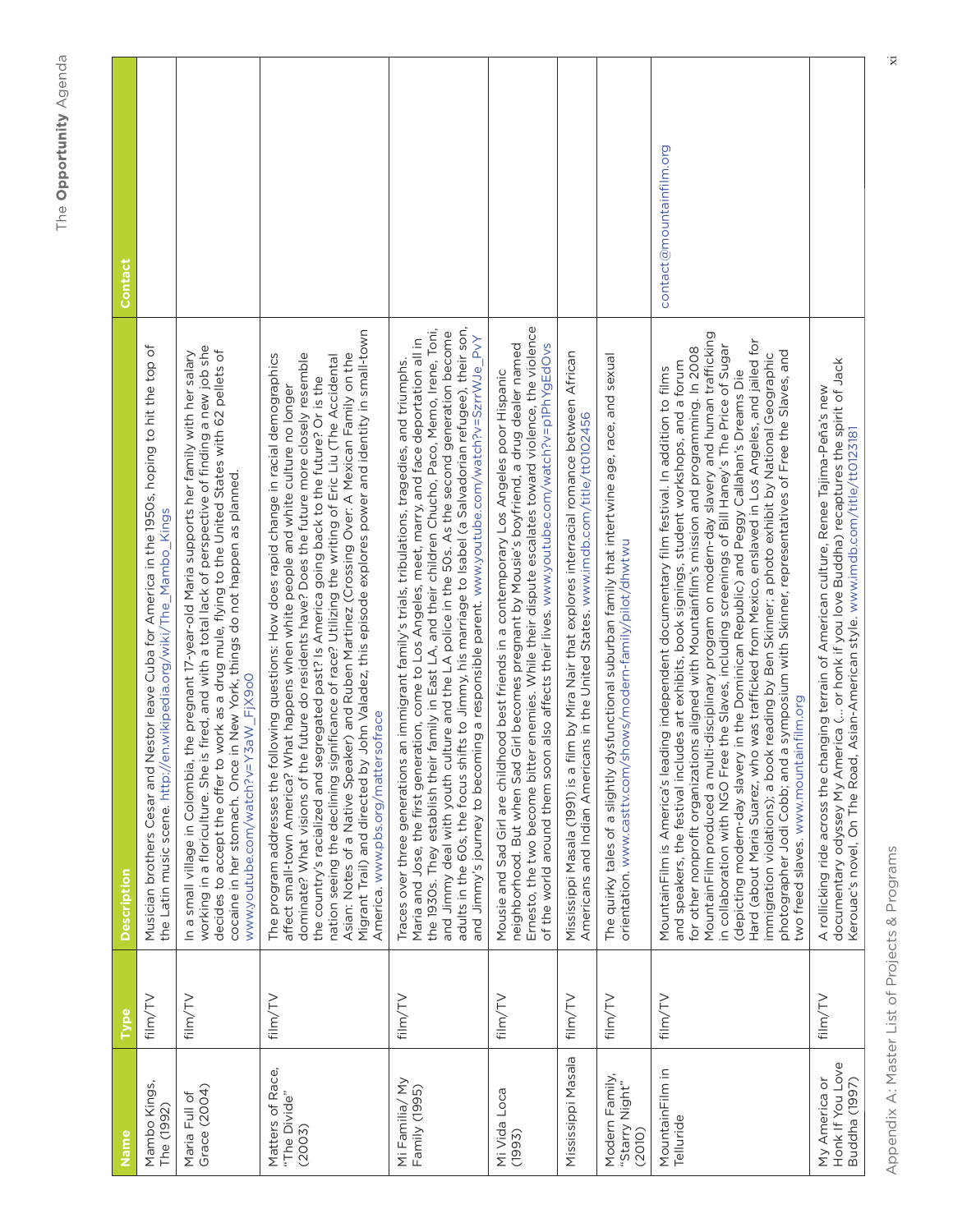| Name                                                                                      | Type    | <b>Description</b>                                                                                                                                                                                                                                                                                                                                                                                                                                                                                                                                                                                                                                                                                                                                                                                                                                                                                                                                                       | Contact                                                                            |
|-------------------------------------------------------------------------------------------|---------|--------------------------------------------------------------------------------------------------------------------------------------------------------------------------------------------------------------------------------------------------------------------------------------------------------------------------------------------------------------------------------------------------------------------------------------------------------------------------------------------------------------------------------------------------------------------------------------------------------------------------------------------------------------------------------------------------------------------------------------------------------------------------------------------------------------------------------------------------------------------------------------------------------------------------------------------------------------------------|------------------------------------------------------------------------------------|
| My Big Fat Greek<br>Wedding                                                               | film/TV | A romantic comedy about a middle-class Greek-American woman (Nia Vardalos, who also wrote<br>the script), who falls in love with a non-Greek upper middle class WASP man played by John<br>Corbett. http://en.wikipedia.org/wiki/My_Big_Fat_Greek_Wedding                                                                                                                                                                                                                                                                                                                                                                                                                                                                                                                                                                                                                                                                                                                |                                                                                    |
| Pena and Lourdes<br>Renee Tajima-<br>Home (2004)<br>Produced by<br>My Journey<br>Portillo | film/TV | The program follows Adiele, Lam, and Peña as they travel to their ancestral homelands. Their stories<br>are deeply personal, revealing biographies at turns thought-provoking, humorous, and emotionally<br>devastating. My Journey Home probes America's diversity through Adiele, Lam, and Peña's<br>personal histories of buried pasts, mixed heritages, missing fathers, and broken dreams.<br>www.pbs.org/weta/myjourneyhome/about                                                                                                                                                                                                                                                                                                                                                                                                                                                                                                                                  |                                                                                    |
| My Life in China                                                                          | film/TV | of four ordinary Chinese people who struggle to hold on to their<br>www.projectilearts.org/mylifeinchina/movies/MYLIFE_NEWCUT_042308.mov<br>identity in the midst of radical change.<br>My Life in China tells the stories                                                                                                                                                                                                                                                                                                                                                                                                                                                                                                                                                                                                                                                                                                                                               | mylifeinchina@gmail.com<br>Kenneth Eng                                             |
| Nair, Mira                                                                                | film/TV | Mississippi Masala, The Namesake, and other immigrant-themed<br>films. www.mirabaifilms.com/bio.html<br>Filmmaker of Salaam Bombay!,                                                                                                                                                                                                                                                                                                                                                                                                                                                                                                                                                                                                                                                                                                                                                                                                                                     |                                                                                    |
| (2006) Directed<br>Namesake, The<br>by Mira Nair,                                         | film/TV | first-generation immigrants from West Bengal, India to the United States, and their American-born<br>The Namesake depicts the struggles of Ashoke and Ashima Ganguli (Irrfan Khan and Tabu), two<br>children Gogol (Kal Penn) and Sonia (Sahira Nair). www.foxsearchlight.com/thenamesake                                                                                                                                                                                                                                                                                                                                                                                                                                                                                                                                                                                                                                                                                |                                                                                    |
| New Americans,<br>The (2004)                                                              | film/TV | their use of the programs. When the participants identified particularly helpful scenes, Active Voice<br>tapestry. Active Voice used the compelling stories of this landmark PBS miniseries to help longtime<br>edited them into VHS and DVD modules and provided Discussion Guides that guided them in using<br>residents and immigrants understand and address issues arising from these recent unprecedented<br>soaked up the cultures of its immigrant populations and has spun them into a uniquely American<br>The New Americans, a documentary series by Kartemquin Films: When immigrants and refugees<br>demographic changes. Active Voice helped partners in seven sites across the country customize<br>sometimes become part of to the cultural fabric of their new countries. Over time, America has<br>leave their homelands, they take with them a way of life-rich customs and traditions that<br>the material. www.pbs.org/independentlens/newamericans |                                                                                    |
| Not in Our Town                                                                           | film/TV | efforts because of its landmark Not In Our Town PBS specials, which sparked an ongoing national<br>Not In Our Town, makes television shows designed to get people<br>to talk to each other. The Working Group has been recognized as a leader in television outreach<br>dialogue about how communities are grappling with hate violence and intolerance.<br>www.theworkinggroup.org/niotvideo.html<br>The Working Group, creators of                                                                                                                                                                                                                                                                                                                                                                                                                                                                                                                                     | Executive Director<br>info@theworkinggroup.org<br>Patrice O'Neill,<br>510-268-9675 |
| Papers Project<br>(2009)<br>Papers-The                                                    | film/TV | The Papers Project—which includes a feature-length documentary now touring nationwide and<br>mentoring and youth leadership development were integral to the project, with more than 500<br>Papers began as a film about undocumented youth and the challenges they face as they turn<br>18 without legal status. But it became much more than a film very quickly. From its inception,<br>a forthcoming book and curriculum-involved youth in every aspect of production. Intensive<br>young people around the country now involved in El Grupo Juvenil, the Papers Youth crew.<br>www.papersthemovie.com                                                                                                                                                                                                                                                                                                                                                               | anne@grahamstreetproductions.com<br># Telephone: 612-822-0015, x3                  |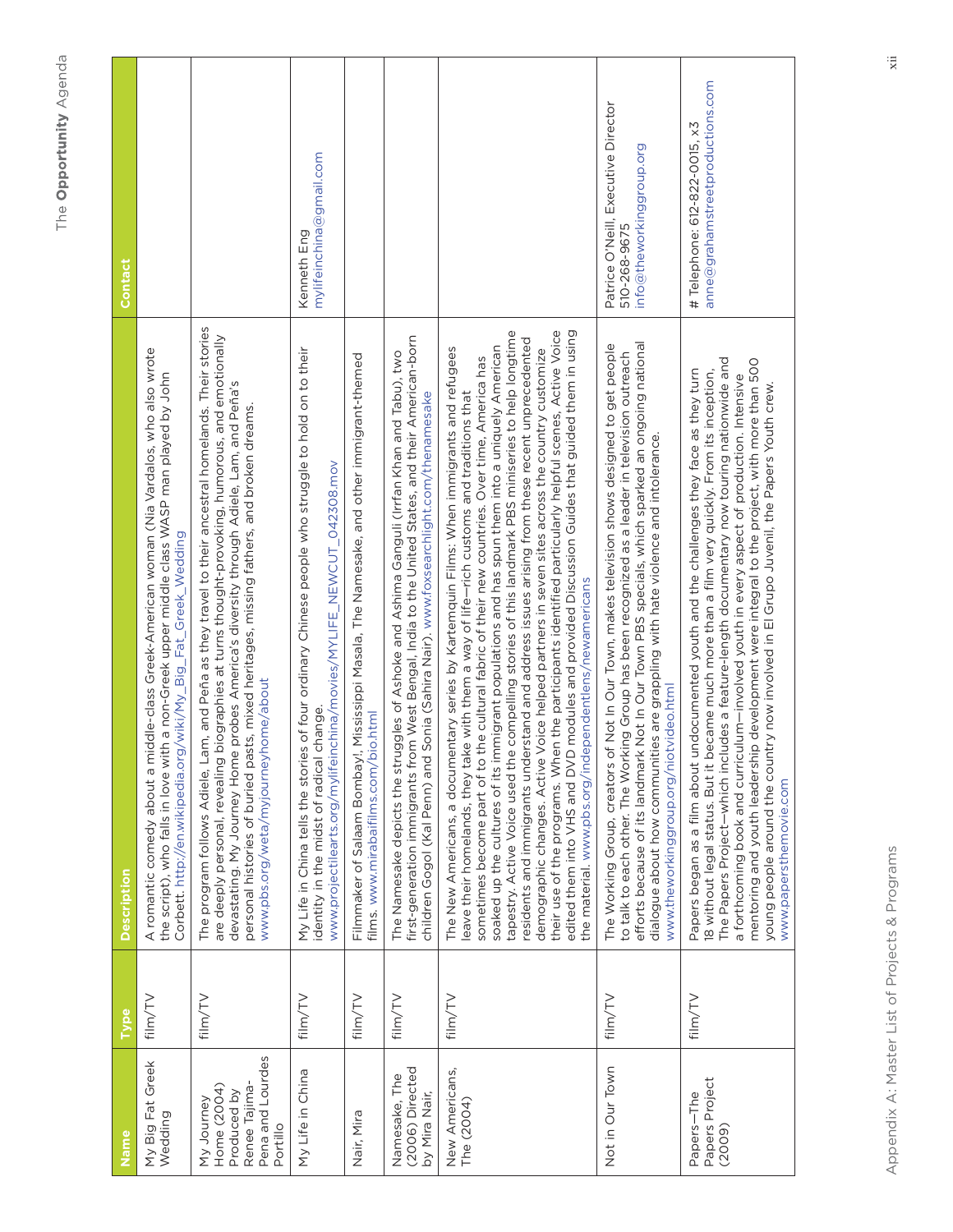| Name                                                                                     | Type    | <b>Description</b>                                                                                                                                                                                                                                                                                                                                                                                                                                                                                                                                                | Contact                              |
|------------------------------------------------------------------------------------------|---------|-------------------------------------------------------------------------------------------------------------------------------------------------------------------------------------------------------------------------------------------------------------------------------------------------------------------------------------------------------------------------------------------------------------------------------------------------------------------------------------------------------------------------------------------------------------------|--------------------------------------|
| Ricardo Braojos,<br>Pasajero (2007)<br>Directed by<br>by Eugene<br>Rodriguez<br>Produced | film/TV | Pasajero: A Journey of Time and Memory, a 1-hour documentary, is an authentic and uplifting story<br>that follows a group of young inner-city Mexican-American musicians to Mexico where they seek a<br>deeper meaning of its traditions. www.pasajero.info/html/about/index.html                                                                                                                                                                                                                                                                                 |                                      |
| Perez Family<br>(The)                                                                    | film/TV | Directed by Mira Nair, The Perez Family is a comedy film released in 1995 about a group of Cuban<br>http://en.wikipedia.org/wiki/The_Perez_Family_(film)<br>refugees in America who pretend to be a family                                                                                                                                                                                                                                                                                                                                                        |                                      |
| Perez, Rosie                                                                             | film/TV | community activist. She is on the Presidential Advisory Council on HIV/AIDS. Perez is an activist for<br>Puerto Rican rights. Her film Yo Soy Boricual Pa' Que Tú Lo Sepas! (I'm Puerto Rican, Just So You<br>Rosie Pérez is an Academy Award-nominated actress, dancer, choreographer, director, and<br>Know!) documents her activism. http://en.wikipedia.org/wiki/Rosie_Perez                                                                                                                                                                                  |                                      |
| Picture Bride<br>(The)                                                                   | film/TV | matchmakers in their homelands to find wives. http://n.wikipedia.org/wiki/Picture_Bride_(film)<br>of (mostly) Japanese and Korean immigrant laborers in the United States using long-distance<br>met before. The story is based on the historical practice, due to U.S. anti-miscegenation laws,<br>arrives in Hawaii as a "picture bride" for a man she has never<br>Picture Bride follows Riyo, who                                                                                                                                                             |                                      |
| Price of Sugar<br>(The)                                                                  | film/TV | he organizes some of this hemisphere's poorest people, challenging the powerful interests profiting<br>from their work. This film raises key questions about where the products we consume originate; at<br>Bill Haney's The Price of Sugar follows a charismatic Spanish priest, Father Christopher Hartley, as<br>what human cost they are produced; and, ultimately, where our responsibility lies.<br>www.youtube.com/watch?v=NRU35rHYZko                                                                                                                     | Uncommon Productions<br>781-647-4470 |
| Quinceanera                                                                              | film/TV | and Carlos because of his homosexuality. The third issue introduced by the film is the gentrification<br>who become estranged from their families: Magdalena because of her unwed teenage pregnancy<br>the film follows the lives of two young Mexican-American cousins<br>of a populous district of Los Angeles and the resultant culture clash.<br>http://en.wikipedia.org/wiki/Quinceañera_(film)<br>Set in Echo Park, Los Angeles,                                                                                                                            |                                      |
| Have Curves<br>(2002) Directed<br>Real Women<br>by Patricia<br>Cardoso                   | film/TV | Betty star America Ferara, Real Women Have Curves is the coming-<br>of-age story of Ana Garcia, a Mexican-American teenager living in an East Los Angeles barrio.<br>www.imdb.com/title/tt0296166<br>The debut feature film of Ugly                                                                                                                                                                                                                                                                                                                               |                                      |
| Refugee (2003)<br>and Directed<br>by Spencer<br>Produced<br>Nakasako                     | film/TV | time since they fled with their families as young children. But after their journey, they will never be<br>to Cambodia. We'll see the sights, visit family, have some fun." In Refugee, these three young men,<br>raised on the streets of San Francisco's tough Tenderloin district, return to Cambodia for the first<br>For Mike Siv, the trip begins innocently enough: "Me and my homies, David and Paul, we're going<br>the same. www.pbs.org/independentlens/refugee/film.html                                                                              |                                      |
| Rivera, Alex                                                                             | film/TV | years he's been making work that illuminates two massive and parallel realities: the globalization of<br>information through the Internet, and the globalization of families, and communities, through mass<br>Alex Rivera is a New York-based digital media artist and filmmaker, born to a native of Peru and<br>a native of New Jersey. Growing up in a bicultural channel surfing tract home led him to rethink<br>immigration, identity, and the global economy. Over the past 10<br>migration. www.alexrivera.com/BIOS.html<br>some assumptions about race, |                                      |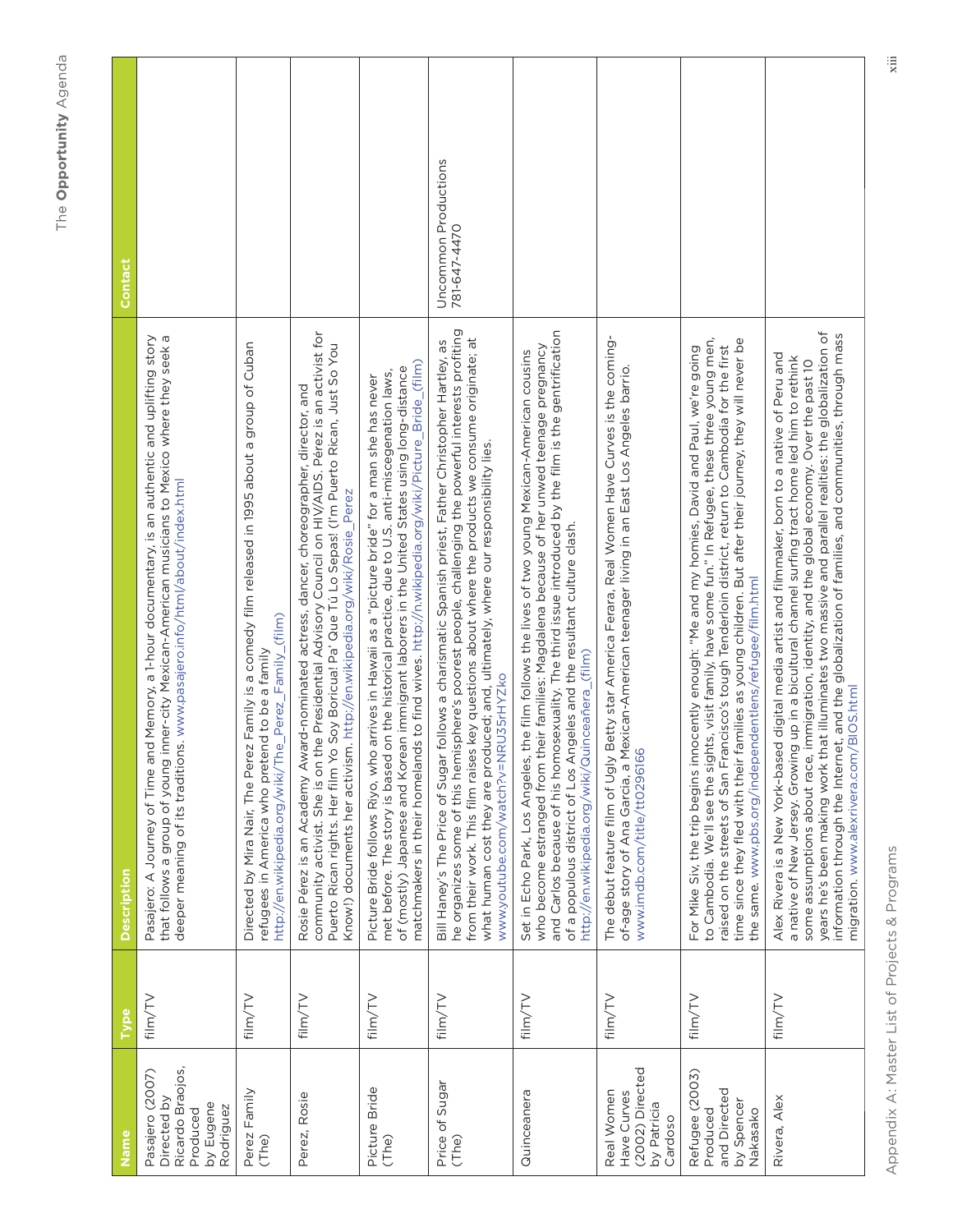| I                        |
|--------------------------|
|                          |
|                          |
| ۹<br>ï                   |
| I                        |
|                          |
| $\overline{a}$<br>ï<br>ı |
| ľ<br>š                   |
|                          |
|                          |
| ı                        |
| í                        |
| ֠                        |
|                          |
|                          |
|                          |
|                          |

| Name                                                                    | Type    | <b>Description</b>                                                                                                                                                                                                                                                                                                                                                                                                                                                                                                                                                                                                                                                                               | Contact                                                                                                                                              |
|-------------------------------------------------------------------------|---------|--------------------------------------------------------------------------------------------------------------------------------------------------------------------------------------------------------------------------------------------------------------------------------------------------------------------------------------------------------------------------------------------------------------------------------------------------------------------------------------------------------------------------------------------------------------------------------------------------------------------------------------------------------------------------------------------------|------------------------------------------------------------------------------------------------------------------------------------------------------|
| Rose & Nangabire<br>(working title)                                     | film/TV | works to mend the ties between Tutsis and Hutus, seeking peace for her country. As a woman and<br>emphasizing peace over adversity. (This project is still in the planning stages but will be ready for<br>a newcomer to the United States, Rose presents us with a story that is empowering and positive,<br>Democratic Republic of Congo. She and her family currently live in Phoenix, Arizona, where she<br>the perspective of a strong and resourceful mother named Rose who survived violence in the<br>often-ignored story of refugee life in the United States from<br>the public by June 2010.) www.artsengine.net/rose_and_nangabire<br>Rose & Nangabire portrays an                   | Angela Tucker, Katy Chevigny, Enrico<br>Beth Davenport, Elizabeth Mandel,<br>Cullen, Arts Engine, Inc<br>enrico@artsengine.net<br>646-230-6368, x219 |
| Sammy and Rosie<br>Get Laid                                             | film/TV | former Indian government minister, comes to London for a visit. Sammy, Rosie, and Raffi try to find<br>everybody—except each other. Things become interesting when Sammy's father, Raffi, who is a<br>Sammy and Rosie are an unconventional middle-class London married couple. They live in the<br>midst of inner-city chaos, surround themselves with intellectual street people, and sleep with<br>http://movies.nytimes.com/movie/42711/Sammy-and-Rosie-Get-Laid/overview<br>meaning through their lives and loves.                                                                                                                                                                          |                                                                                                                                                      |
| (2004) Produced<br>by Donald Young<br>Asian America<br>Searching for    | film/TV | program serves up a genuine taste of what it's like to be Asian American in today's ever-changing<br>Through intimate profiles of individuals and communities from across the country, this 90-minute<br>United States. www.pbs.org/searching                                                                                                                                                                                                                                                                                                                                                                                                                                                    |                                                                                                                                                      |
| Sierra Leone's<br>Refugee All Stars                                     | film/TV | Guinea. A brutal civil war (1991-2002) forced them from their homes in Sierra Leone. Through music<br>Leonean musicians who came together to form a band while living as refugees in the Republic of<br>Sierra Leone's Refugee All Stars tells the remarkable and uplifting story of a group of six Sierra<br>they find a place of refuge, a sense of purpose, and a source of power. www.refugeeallstars.org                                                                                                                                                                                                                                                                                    | zachniles@mac.com<br>415-531-8861<br>Zach Niles                                                                                                      |
| The "Coming<br>to Homerica"<br>Simpsons,<br>(2009)                      | film/TV | Springfield welcomes immigrants from a poverty-stricken neighboring town but soon grows tired of<br>them. www.megavideo.com/?v=2TMNO1ZT                                                                                                                                                                                                                                                                                                                                                                                                                                                                                                                                                          |                                                                                                                                                      |
| and Directed by<br>(2009) Written<br>Cary Fukunaga<br>Sin Nombre        | film/TV | unforgiving former associates. Together they must rely on faith, trust, and street smarts if they are<br>member, El Casper (Edgar M. Flores), who is maneuvering to outrun his violent past and elude his<br>joins her father and uncle on an odyssey to cross the gauntlet of the Latin American countryside<br>Along the way she crosses paths with a teenaged Mexican gang<br>Seeking the promise of America, a beautiful young Honduran woman, Sayra (Paulina Gaytan),<br>to survive their increasingly perilous journey toward the hope of new lives.<br>www.filminfocus.com/focusfeatures/film/sin_nombre<br>en route to the United States.                                                |                                                                                                                                                      |
| Sixth Section, The<br>(2003) Produced<br>and Directed by<br>Alex Rivera | film/TV | by Mexican immigrants in the United States, and they are beginning to have a major impact in the<br>Mexican immigrants in New York. The men profiled in the film form an organization called "Grupo<br>Unión," which is devoted to raising money in the United States to rebuild the Mexican town that<br>they've left behind. Grupo Unión is one of at least a thousand "hometown associations" formed<br>The Sixth Section is a groundbreaking documentary that blends digital animation, home video,<br>cinema verité, and interview footage to depict the transnational organizing of a community of<br>politics and economics of both the U.S. and Mexico. www.sixthsection.com/index2.html |                                                                                                                                                      |
| South Park, "Pee"<br>(2009)                                             | film/TV | The local water park has become "overrun" with "minorities" and the situation could soon turn<br>deadly.www.southparkstudios.com/episodes/251891                                                                                                                                                                                                                                                                                                                                                                                                                                                                                                                                                 |                                                                                                                                                      |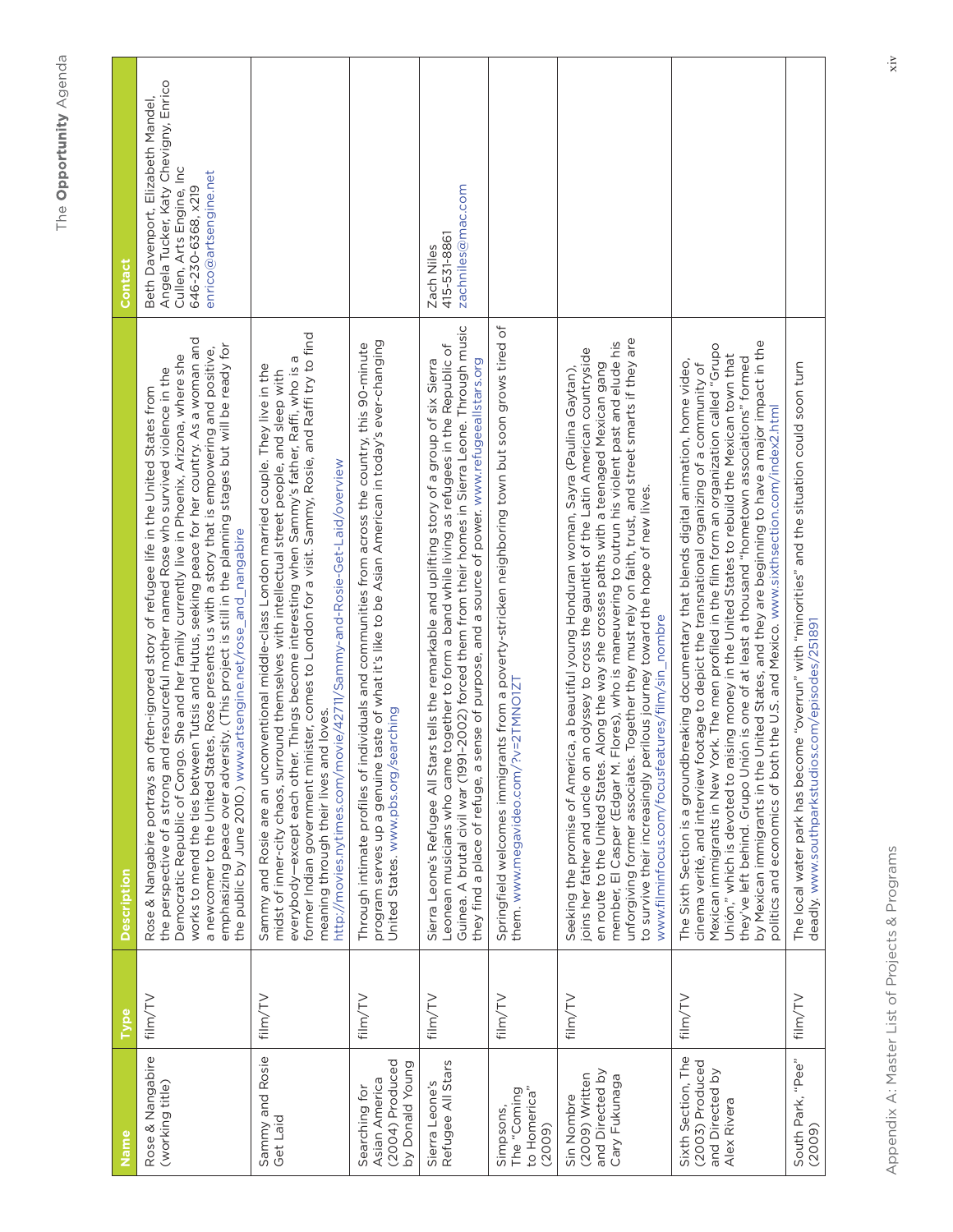| ne<br>Same                                                               | Type    | <b>Description</b>                                                                                                                                                                                                                                                                                                                                                                                                                                                                                                                                                                                                                                                                                                                                                                                                         | Contact                                       |
|--------------------------------------------------------------------------|---------|----------------------------------------------------------------------------------------------------------------------------------------------------------------------------------------------------------------------------------------------------------------------------------------------------------------------------------------------------------------------------------------------------------------------------------------------------------------------------------------------------------------------------------------------------------------------------------------------------------------------------------------------------------------------------------------------------------------------------------------------------------------------------------------------------------------------------|-----------------------------------------------|
| Southland (2009)                                                         | film/TV | authentic look at a police unit in Los Angeles. From the beaches of Malibu to the streets of East Los<br>Angeles, Southland is a fast-moving drama that will take viewers inside the lives of cops, criminals,<br>From Emmy Award winners John Wells, Ann Biderman, and Chris Chulack comes a raw and<br>victims, and their families. www.tnt.tv/series/southland/display/?contentId=53849                                                                                                                                                                                                                                                                                                                                                                                                                                 |                                               |
| Stand and Deliver                                                        | film/TV | members and no-hopers into some of the country's top algebra and<br>his students have potential, he adopts unconventional teaching<br>Jaime Escalante (Edward James Olmos) is a mathematics teacher in a school in a Hispanic<br>calculus students. www.imdb.com/title/tt0094027<br>neighborhood. Convinced that<br>methods to try and turn gang                                                                                                                                                                                                                                                                                                                                                                                                                                                                           |                                               |
| Sun Behind the<br>Clouds (The)                                           | film/TV | unsuccessful in getting the Chinese to accept, while supporters of Tibetan independence who are<br>March 2008 demonstration against Chinese rule, the largest ever since the 1959 takeover of that<br>devoted to the Dalai Lama, but who nonetheless feel "the middle way" is an ineffective solution,<br>nation. The Dalai Lama explicates his "middle way," a compromise position he has to date been<br>The Sun Behind the Clouds updates the struggle for Tibetan independence, focusing on the<br>appear in the film detailing their more militant position. http://thesunbehindtheclouds.com                                                                                                                                                                                                                         | info@whitecranefilms.com<br>White Crane Films |
| Sykes, Wanda:<br>I'ma Be Me<br>(2009)                                    | film/TV | www.hbo.com/comedy/wanda-sykes-ima-be-me/index.html<br>Wanda Sykes comedy special.                                                                                                                                                                                                                                                                                                                                                                                                                                                                                                                                                                                                                                                                                                                                         |                                               |
| Teens in Between<br>(2002) Produced<br>and Directed by<br>Debbie Brodsky | film/TV | Teens in Between is an 84-minute documentary that follows five recent immigrant teenagers<br>through a year in their lives at Annandale High School in Northern Virginia.<br>www.mhznetworks.org/education/teensinbetween                                                                                                                                                                                                                                                                                                                                                                                                                                                                                                                                                                                                  |                                               |
| Tony & Janina's<br>American<br>Wedding                                   | film/TV | Tony & Janina's American Wedding is a feature length verite' documentary that gets to the heart of<br>the broken U.S. immigration system. After 18 years in America, Tony and Janina Wasilewski's family<br>of the immigration reform movement, this film follows the Wasilewski's struggle to be reunited, as<br>their senator, Barack Obama, rises to the Presidency. With a fresh perspective on the immigration<br>their 6-year-old son Brian are deported back to Poland. Set on the<br>conversation, this film tells the untold human rights story of post-9/11, that every undocumented<br>backdrop of the Chicago political scene, and featuring Congressman Luis Gutierrez at the heart<br>immigrant in America faces today, with the power to open the conversation for change.<br>is torn apart when Janina and | ruth@ruthlessfilms.com<br>Ruth Leitman        |
| Tortilla Soup                                                            | film/TV | still cooks elaborate, multi-course meals for his family and friends. The women humor their father's<br>three adult daughters. Although he has lost the senses of taste and smell since his wife's death, he<br>Semi-retired Mexican-American chef Martin Naranjo shares a suburban Los Angeles home with his<br>old-fashioned ways, but each is searching for fulfillment outside the family circle.<br>http://en.wikipedia.org/wiki/Tortilla_Soup                                                                                                                                                                                                                                                                                                                                                                        |                                               |
| "Punch Out"<br>Ugly Betty,<br>(2007)                                     | film/TV | gnacio's caseworker attempts to force marriage onto Ignacio to help him gain legal status.<br>www.casttv.com/shows/ugly-betty/punch-out/fwvt1i1                                                                                                                                                                                                                                                                                                                                                                                                                                                                                                                                                                                                                                                                            |                                               |
| Under the Same<br>Patricia Riggen<br>Moon (2008)<br>Directed by          | film/TV | both Rosario and Carlitos to embark on their own journeys in a desperate attempt to reunite. Along<br>the way, mother and son face challenges and obstacles but never lose hope that they will one day<br>United States while her mother cares for Carlitos back in Mexico. Unexpected circumstances drive<br>mother, Rosario. In the hopes of providing a better life for her son, Rosario works illegally in the<br>Under the Same Moon (La Misma Luna) tells the parallel stories of 9-year-old Carlitos and his<br>be together again. www.imdb.com/title/tt0796307                                                                                                                                                                                                                                                     |                                               |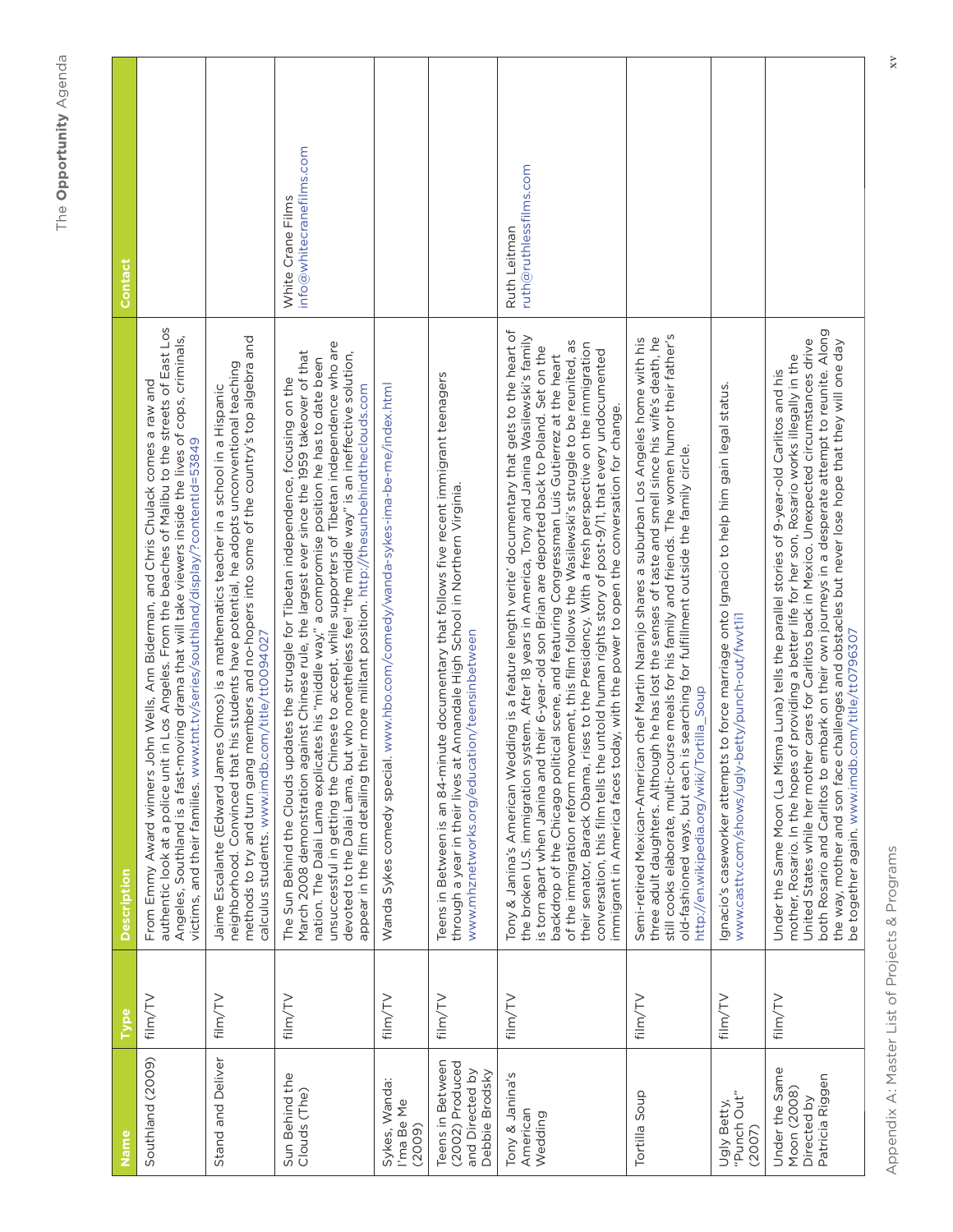| τ<br>ነ                                |
|---------------------------------------|
| ۹<br>ĺ<br>I.<br>٦<br>s.<br>ı          |
| Ļ<br>ľ<br>ı<br>y.<br>ı<br>ı<br>ŀ<br>١ |

| Name                                                                    | Type    | <b>Description</b>                                                                                                                                                                                                                                                                                                                                                                                                                                                                                                                                                                                                                                                                                                                          | <b>Contact</b>                                                                                                          |
|-------------------------------------------------------------------------|---------|---------------------------------------------------------------------------------------------------------------------------------------------------------------------------------------------------------------------------------------------------------------------------------------------------------------------------------------------------------------------------------------------------------------------------------------------------------------------------------------------------------------------------------------------------------------------------------------------------------------------------------------------------------------------------------------------------------------------------------------------|-------------------------------------------------------------------------------------------------------------------------|
| Global Economy<br>Refugees of the<br>Uprooted:                          | film/TV | Includes an original music track. Was shown on public television and distributed as VHS, DVD with a<br>globalization on migration, and captures it through the lives of immigrants from three countries.<br>This is a short (26 mins) and interesting video that takes a complex issue, the impact of<br>bilingual (Spanish) version as well. www.nnirr.org                                                                                                                                                                                                                                                                                                                                                                                 | Catherine Tactaquin, National Network<br>for Immigrant and Refugee Rights<br>ctactaquin@nnirr.org<br>510-465-1984, x302 |
| Valentina                                                               | film/TV | parents from immigration fraud and deportation as her dream of<br>becoming a Hollywood actress begins to come true. (In development)<br>Valentina struggles to save her                                                                                                                                                                                                                                                                                                                                                                                                                                                                                                                                                                     | anikes@juno.com<br>310-622-3637<br>Anike Tourse                                                                         |
| (2007) Written<br>and Directed<br>Visitor, The<br>by Thomas<br>McCarthy | film/TV | A lonely college professor unexpectedly befriends a pair of illegal immigrants and aids them in their<br>struggle to stay in America.                                                                                                                                                                                                                                                                                                                                                                                                                                                                                                                                                                                                       |                                                                                                                         |
| War Within, The                                                         | film/TV | Hassan, a Pakistani engineering student in Paris who is apprehended<br>by American intelligence services for suspected terrorist activities. After his interrogation, Hassan<br>undergoes a radical transformation and embarks upon a terrorist mission, surreptitiously entering<br>based in New York City. After meticulous planning for an event of<br>maximum devastation, all the members of the cell are arrested, except for Hassan and one other.<br>the United States to join a cell<br>The War Within is the story of<br>www.warwithinmovie.com                                                                                                                                                                                   |                                                                                                                         |
| We Are New York                                                         | film/TV | It's a creative way to help immigrants learn English and an amazing way to build community among<br>immigrants in New York City. They have volunteer led conversation groups and are using ESL<br>students as leaders and facilitators. www.nyc.gov/LearnEnglish                                                                                                                                                                                                                                                                                                                                                                                                                                                                            | Anthony Tassi, Mayor's Office of Adult<br>atassi@cityhall.nyc.gov<br>212-788-9561<br>Education                          |
| We Mix USA                                                              | film/TV | A music video competition that celebrates pluralism and diversity in the United States, developed<br>by Breakthrough in conjunction with John Jackson, the head of MTV music videos, Malcolm<br>Campbell, owner of Spin, and Mira Nair. www.breakthrough.tv                                                                                                                                                                                                                                                                                                                                                                                                                                                                                 | Mallika Dutt, 4 West 37th Street, 4th<br>Floor, New York, NY 10018<br>contact@breakthrough.tv<br>212-868-6500           |
| Wedding<br>Banquet, The                                                 | film/TV | marries a mainland Chinese woman to placate his parents and get her a green card. His plan<br>The Wedding Banquet is a 1993 film by Ang Lee about a gay Taiwanese immigrant man who<br>backfires when his parents arrive in the United States to plan his wedding banquet.<br>http://en.wikipedia.org/wiki/The_Wedding_Banquet                                                                                                                                                                                                                                                                                                                                                                                                              |                                                                                                                         |
| (2009) Directed<br>by Kim Snyder<br>Welcome to<br>Shelbyville           | film/TV | Voice, the film is set in America's Bible Belt and follows a small southern town as they grapple with<br>integration and replicate the Welcoming America model in communities across the United States.<br>rapid demographic change and issues of immigrant integration. This film, and its accompanying<br>Snyder of the BeCause Foundation in partnership with Active<br>multimedia project, will be part of a coordinated effort to foster dialogue about immigration<br>Campaign elements will include screenings, webisodes, a microsite, and tailored modules to<br>address the needs of specific communities and stakeholders in the field.<br>www.becausefoundation.org/films/shelbyville/index.php<br>Produced and directed by Kim |                                                                                                                         |
| Well Founded<br>Fear                                                    | film/TV | corridors of the INS to reveal the dramatic real-life stage where human rights and American ideals<br>With unprecedented access, filmmakers Michael Camerini and Shari Robertson enter the closed<br>collide with the nearly impossible task of trying to know the truth.<br>www.pbs.org/pov/archive/wellfoundedfear/home.html                                                                                                                                                                                                                                                                                                                                                                                                              | Michael Camerini and Shari Robertson<br>mcsr@howdemocracyworksnow.com<br>212-594-2127                                   |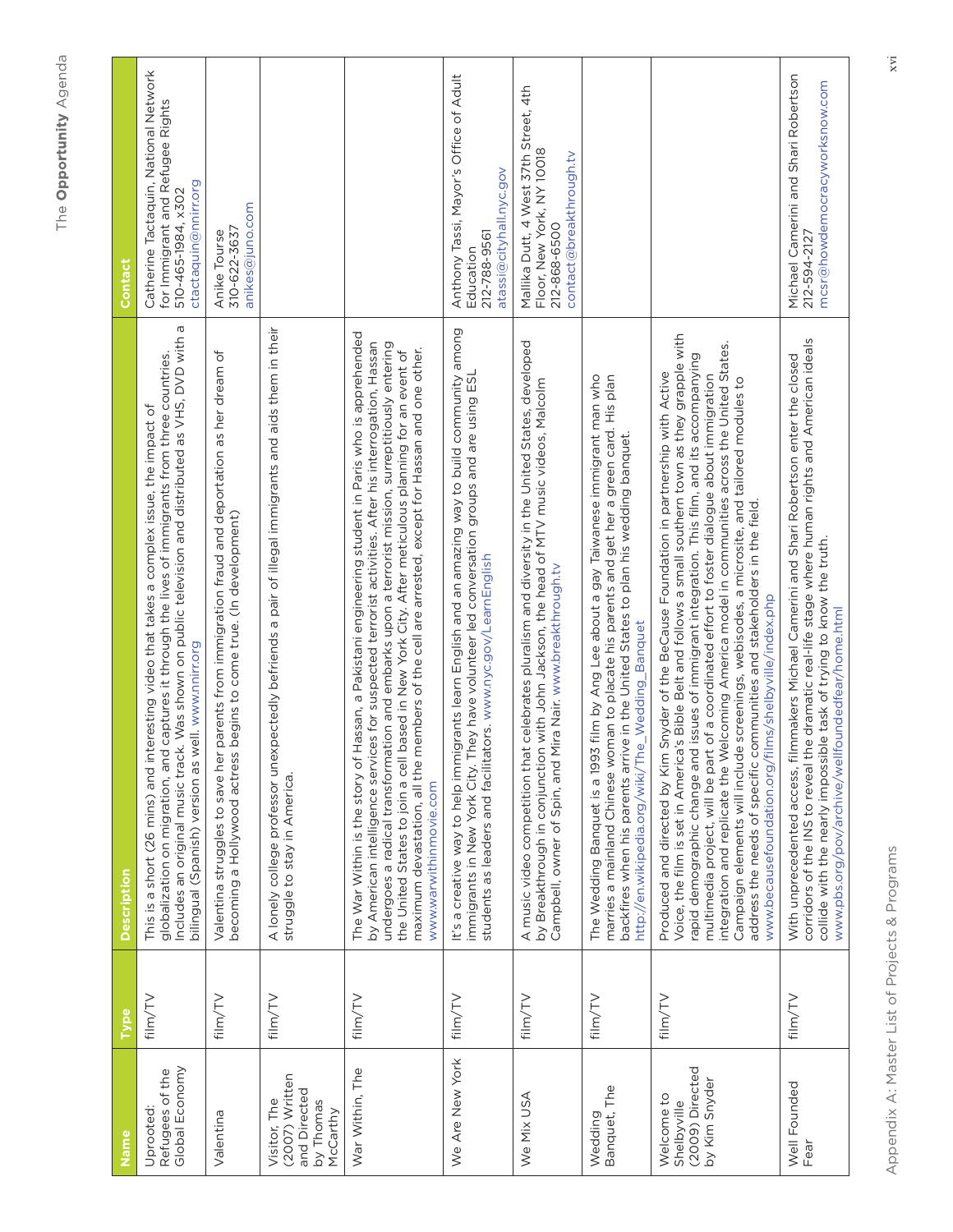| Name                                                                        | Type             | <b>Description</b>                                                                                                                                                                                                                                                                                                                                                                                                                                                                                                                                                                                                                                                                                    | Contact                                                                                    |
|-----------------------------------------------------------------------------|------------------|-------------------------------------------------------------------------------------------------------------------------------------------------------------------------------------------------------------------------------------------------------------------------------------------------------------------------------------------------------------------------------------------------------------------------------------------------------------------------------------------------------------------------------------------------------------------------------------------------------------------------------------------------------------------------------------------------------|--------------------------------------------------------------------------------------------|
| Well Founded<br>Fear (2000)                                                 | film/TV          | up to the officer's expectation of a "well-founded fear," it is referred to an immigration judge for a<br>immigration officer approves his or her asylum application. If a person's case does not quite meet<br>Service (INS). Foreigners who are already in the United States,<br>having fled their home countries, have the opportunity to apply for asylum through the INS. If<br>a person's case establishes a "well-founded fear" of his or her home country, the adjudicating<br>to an in-depth look at the asylum process of the federal U.S.<br>decision. www.pbs.org/pov/archive/wellfoundedfear<br>This documentary film takes us<br>Immigration and Naturalization                         |                                                                                            |
| Wetback                                                                     | film/TV          | Wetback, a quietly commanding documentary, follows in the footsteps of immigrants traveling from<br>Nicaragua to the United States. www.opencityworks.com/wetback                                                                                                                                                                                                                                                                                                                                                                                                                                                                                                                                     |                                                                                            |
| Which Way Home<br>(2009) Directed<br>by Rebecca<br>Cammisa                  | film/TV          | Which Way Home deals with the difficulties of immigration through the stories of children.<br>www.hbo.com/documentaries/which-way-home/index.html                                                                                                                                                                                                                                                                                                                                                                                                                                                                                                                                                     | Rebecca Camisa, Director, HBO<br>rcammisa@earthlink.net                                    |
| Vincent Chin?<br>Who Killed                                                 | film/TV          | Academy Award-nominated film relentlessly probes the implications of the murder in the streets of<br>Detroit, for the families of those involved and for the American justice system.<br>On a hot summer night in Detroit, Ronald Ebens, an autoworker, killed a young Chinese-American<br>engineer with a baseball bat. Although he confessed, he never spent a day in jail. This gripping<br>www.pbs.org/pov/whokilledvincentchin                                                                                                                                                                                                                                                                   |                                                                                            |
| Immigrant Rights<br>Freedom Seder                                           | cooking<br>food/ | multiple immigrant communities who use the Passover story to see<br>This is a community-based program. www.jewishcommunityaction.org<br>their common interests and concerns and sing and pray together.<br>It brings people together from                                                                                                                                                                                                                                                                                                                                                                                                                                                             | Vic Rosenthal, Jewish Community<br>vic@jewishcommunityaction.org<br>651-632-2184<br>Action |
| Hunger for Home<br>Cuba: An Exile's<br>by Eduardo<br>Tastes Like<br>Machado | cooking<br>food/ | Part memoir, part cookbook from Cuban exile and playwright Eduardo Machado                                                                                                                                                                                                                                                                                                                                                                                                                                                                                                                                                                                                                            | Gotham Books                                                                               |
| Guantanamos<br>Homeland                                                     | game             | Times investigative piece showed the awful treatment meted out to Mr. Bah, along with efforts by<br>of detainee Boubacar Bah, who died under questionable circumstances in 2007. (Recently a NY<br>Department of Homeland Security (DHS) policies. Visitors to the website assume the role of an<br>undercover journalist doing an investigative series on Immigration Detention and the true story<br>conditions being faced by nearly 300,000 people in immigrant detention as a result of unfair<br>End Homeland Guantanamos is an interactive website designed to spotlight the inhumane<br>government officials to hide the facts of his and many other peoples cases.)<br>www.homelandgitmo.com | Heidi j. Boisvert, Breakthrough<br>heidi@breakthrough.tv<br>212-868-6500, x311             |
| ICED: I Can End<br>Deportation                                              | game             | Designed to spark dialogue and create awareness of unfair U.S. immigration policies, ICED: I Can<br>End Deportation (a play on the Immigration and Customs Enforcement Department), is a free, 3D<br>game.com<br>downloadable game. www.iced                                                                                                                                                                                                                                                                                                                                                                                                                                                          | Heidi j. Boisvert, Breakthrough<br>heidi@breakthrough.tv<br>212-868-6500, x311             |
| Ahmed, Saladin                                                              | literature       | Saladin was born in Detroit and lives in Brooklyn. In addition to his fantasy fiction he has published<br>poetry in more than a dozen journals and anthologies, including, most recently, Callaloo and<br>Inclined to Speak: An Anthology of Contemporary Arab American Poetry. www.saladinahmed.com                                                                                                                                                                                                                                                                                                                                                                                                  | saladinahmed@hotmail.com<br>Saladin Ahmed                                                  |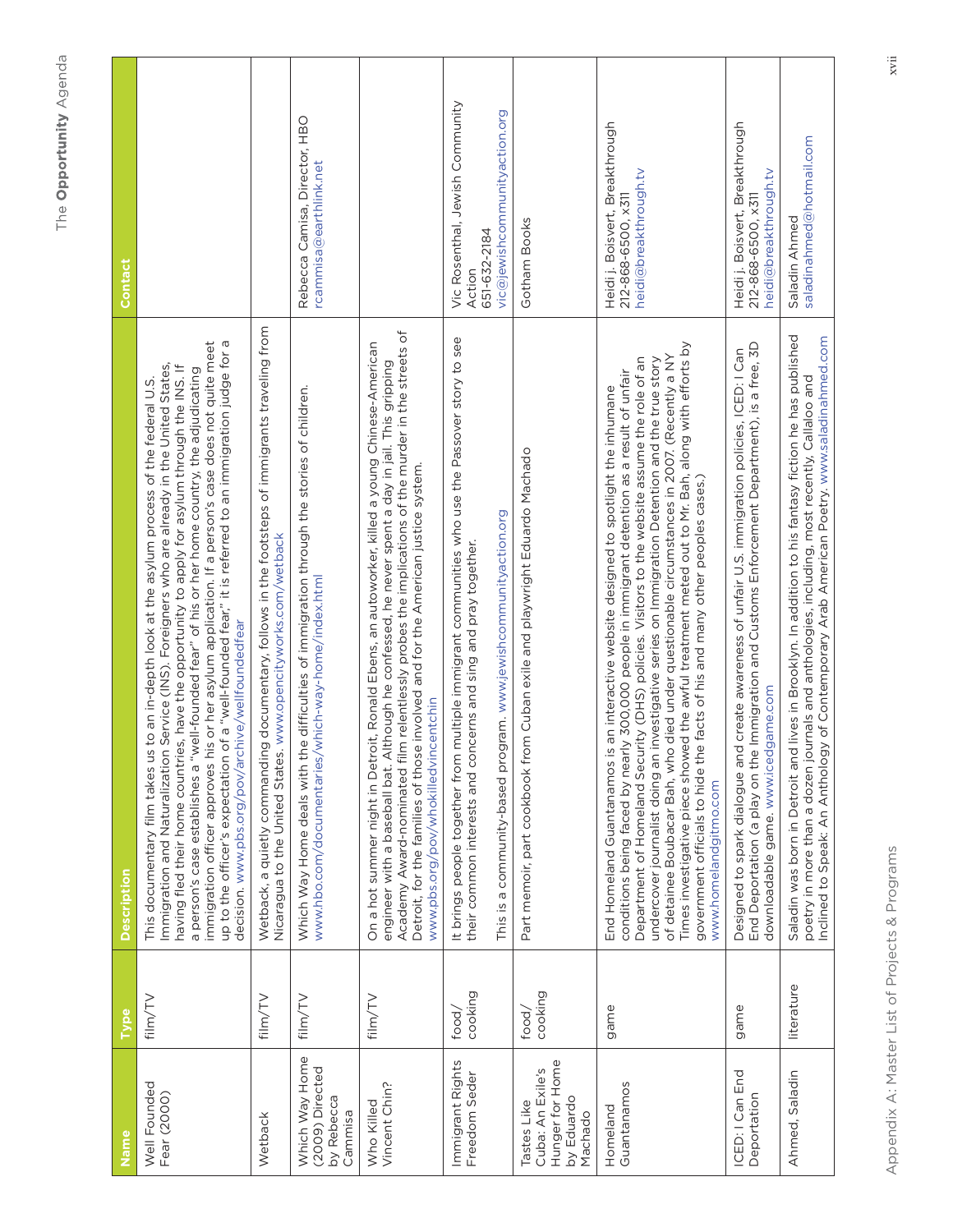| ecus<br>Name                                                                                | Type       | <b>Description</b>                                                                                                                                                                                                                                                                                                                                                                                                                                                                                                                                                                                                                               | Contact                                         |
|---------------------------------------------------------------------------------------------|------------|--------------------------------------------------------------------------------------------------------------------------------------------------------------------------------------------------------------------------------------------------------------------------------------------------------------------------------------------------------------------------------------------------------------------------------------------------------------------------------------------------------------------------------------------------------------------------------------------------------------------------------------------------|-------------------------------------------------|
| Allende, Isabel                                                                             | literature | the story of four generations of the Trueba family and the post-<br>colonial social and political upheavals of the Latin American country they live in.<br>frame.htm<br>Author of The House of Spirits,<br>www.isabelallende.com/roots_                                                                                                                                                                                                                                                                                                                                                                                                          | assistant@isabelallende.com<br>Isabel Allende   |
| Brooklyn by Colm<br>Tóibín                                                                  | literature | A novel about immigration, Colm Tóibín's sixth novel, Brooklyn, is set in Brooklyn and Ireland in the<br>early 1950s, when one young woman crosses the ocean to make a new life for herself.<br>www.nytimes.com/2009/05/03/books/review/Schillinger-t.html?pagewanted=all                                                                                                                                                                                                                                                                                                                                                                        |                                                 |
| Brother, I'm Dying<br>by Edwidge<br>Danticat                                                | literature | immigration from Haiti to the United States and her uncle's death in<br>Edwidge Danticat's fiction is set between the United States and Haiti; her nonfiction book, Brother<br>the custody of U.S. Immigration. Danticat has also testified in front of Congress on the issue of the<br>detention of immigrants. www.nytimes.com/2007/09/09/books/review/Row-t.html<br>I'm Dying, is about her parents'                                                                                                                                                                                                                                          |                                                 |
| Children's Book<br>Press                                                                    | literature | the country focused on publishing first-voice literature for children by and about people from the<br>culture, history, and importance. Children's Book Press is the only nonprofit, independent press in<br>understanding through multicultural and bilingual literature, offering children a sense of their<br>Children's Book Press is a nonprofit independent publisher that promotes cooperation and<br>Latino, African American, Asian/Pacific Islander, and Native American communities.<br>www.childrensbookpress.org                                                                                                                    | Children's Book Press<br>866-935-2665           |
| Monstrous (A)<br>Crime So                                                                   | literature | pay beyond subsistence. Skinner's research has included infiltrating trafficking networks and slave<br>By Benjamin Skinner, A Crime So Monstrous Face-to-Face with Modern-Day Slavery portrays case<br>slavery as people forced to work, under threat of violence, for no<br>quarries, urban child markets, and illegal brothels. In the course of his career he has become the<br>total number of modern-day slaves is greater today than at any<br>e the sale of human beings on four continents.<br>studies on the premise that the<br>point in history. Skinner defines<br>first person in history to observ<br>http://acrimesomonstrous.com | Ben Skinner<br>benjamin.skinner@gmail.com       |
| Cutting for Stone<br>by Abraham<br>Verghese                                                 | literature | Cutting for Stone is a magnificent, sweeping novel that moves from India to Ethiopia to an inner-<br>city hospital in New York City over decades and generations.<br>www.nytimes.com/2009/02/08/books/review/Wagner-t.html                                                                                                                                                                                                                                                                                                                                                                                                                       |                                                 |
| Enrique's Journey                                                                           | literature | odyssey of a Honduran boy who braves unimaginable hardship and peril to reach his mother in the<br>In this astonishing true story, award-winning journalist Sonia Nazario recounts the unforgettable<br>United States. www.enriquesjourney.com/index.html                                                                                                                                                                                                                                                                                                                                                                                        | sonia@sonianazario.com<br>Sonia Nazario, author |
| Half of a Yellow<br>Ngozi Adichie<br>Thing Around<br>Chimamanda<br>your Neck by<br>Sun, The | literature | Chimamanda Ngozi Adichie (Orange Prize winning author of HALF OF A YELLOW SUN, a novel<br>about Biafra; Nigeria to the US in the stories of THE THING AROUND YOUR NECK and her<br>forthcoming novel; she is a MacArthur genius                                                                                                                                                                                                                                                                                                                                                                                                                   |                                                 |
| House on Mango<br>Street (The) and<br>Sandra Cisneros<br>Caramelo by                        | literature | Mexico to the United States.                                                                                                                                                                                                                                                                                                                                                                                                                                                                                                                                                                                                                     |                                                 |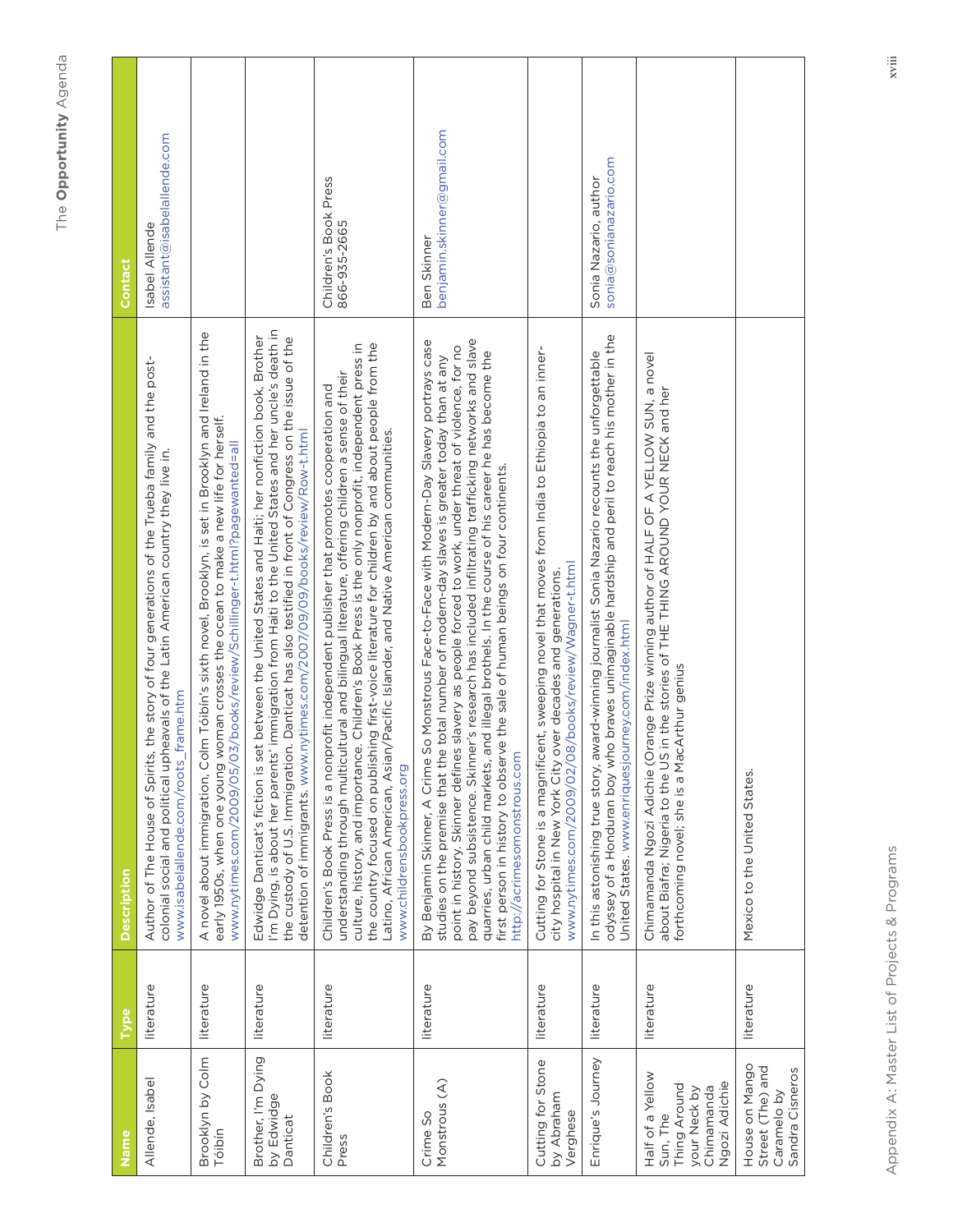| Name                                        | Type                   | <b>Description</b>                                                                                                                                                                                                                                                                                                                                                                                                                                                                                                                                                                                                                         | Contact                                                                        |
|---------------------------------------------|------------------------|--------------------------------------------------------------------------------------------------------------------------------------------------------------------------------------------------------------------------------------------------------------------------------------------------------------------------------------------------------------------------------------------------------------------------------------------------------------------------------------------------------------------------------------------------------------------------------------------------------------------------------------------|--------------------------------------------------------------------------------|
| Muslims of<br>Metropolis                    | literature             | photo essays of green-card stories meant to engage the business community on why the immigrant<br>formation in three Muslim families in the West. Currently Rajagapolan is putting together a book of<br>Rajagopalan's first book, Muslims of Metropolis, deals with migration, integration, and identity<br>population is important to the future of American business. http://kaviraj.typepad.com                                                                                                                                                                                                                                        | Kavitha Rajagopalan<br>kxraja@hotmail.com                                      |
| by Jhumpa Lahiri<br>Namesake, The           | literature             | hope). www.amazon.com/Namesake-Novel-Jhumpa-Lahiri/dp/0618485228/ref=sr_1_1?ie=UTF8&s=<br>Jhumpa Lahiri (who writes about Bengali characters coming to America and England in her stories<br>and in her novel, The Namesake, and in her forthcoming novel, which will be published next year l<br>books&qid=1274135552&sr=8-1                                                                                                                                                                                                                                                                                                              |                                                                                |
| Nye, Naomi<br>Shihab                        | literature             | that overflow with a humanitarian spirit. She has traveled to the Middle East and Asia for the United<br>Nye gives voice to her experience as an Arab American through poems about heritage and peace<br>States Information Agency three times, promoting international goodwill through the arts.<br>www.barclayagency.com/nye.html                                                                                                                                                                                                                                                                                                       | Steven Barclay, Director, Steven Barclay<br>Steven@barclayagency.com<br>Agency |
| Sen, Rinku                                  | literature             | of ColorLines magazine. Sen has written extensively about immigration, community organizing, and<br>women's lives for a wide variety of publications including The Huffington Post, Jack and Jill Politics,<br>Rinku Sen is President and Executive Director of the Applied Research Center (ARC) and Publisher<br>the Age of Globalization, which won the Nautilus Book Award Silver<br>The San Francisco Chronicle, and Forbes.com. Her books include Stir It Up: Lessons in Community<br>Organizing, commissioned by the Ms. Foundation for Women, and The Accidental American:<br>Immigration and Citizenship in<br>Medal. www.arc.org | rsen@arc.org<br>Rinku Sen                                                      |
| Tan, Amy                                    | literature             | relationships. Her best-selling novel The Joy Luck Club (1989) focuses on four Chinese-American<br>immigrant families who start a club known as "the Joy Luck Club," playing the Chinese game of<br>Amy Tan is is an American writer of Chinese descent whose works explore mother-daughter<br>Mahjong for money while feasting on a variety of foods. www.amytan.net                                                                                                                                                                                                                                                                      |                                                                                |
| Train to Trieste<br>by Domnica<br>Radulescu | literature             | thrilling debut novel-that moves from Romania to America, from the<br>Carpathian Mountains to Chicago, from totalitarianism to freedom, and from passionate infatuation<br>to profound understanding. www.randomhouse.com/catalog/display.pperl?isbn=9780307268235<br>An incandescent love story-at                                                                                                                                                                                                                                                                                                                                        |                                                                                |
| What is the What<br>by Dave Eggers          | literature             | Book tells the story of Valentino Deng's life after the Sudanese Civil war hits his hometown in South<br>Eggers and Deng have since created a foundation devoted to<br>building a high school in Deng's hometown in Sudan.<br>Sudan, making him a "lost boy."                                                                                                                                                                                                                                                                                                                                                                              |                                                                                |
| World Policy<br>Institute                   | literature             | Why America Keeps Getting Immigration Wrong When Our Prosperity Depends on Getting It Right<br>rector of the World Policy Institute and the author of LOCKOUT:<br>and Why the Cocks Fight: Dominicans, Haitians and the Struggle For Hispaniola.<br>Michele Wucker is Executive Dii<br>www.worldpolicy.org                                                                                                                                                                                                                                                                                                                                 | wpi@worldpolicy.org<br>212-481-5009                                            |
| Project of NNIRR<br>100 Stories             | disciplinary<br>multi- | be used to inform and sway people on the fence regarding immigration procedures and policies as<br>The project is about storytelling and tactical placement of critical and untold narratives that can<br>they are carried out in practice and often against the stated values of the country.<br>http://nnirr.org/index.php                                                                                                                                                                                                                                                                                                               | Arnoldo García, NNIRR<br>510-465-1984, x305<br>agarcia@nnirr.org               |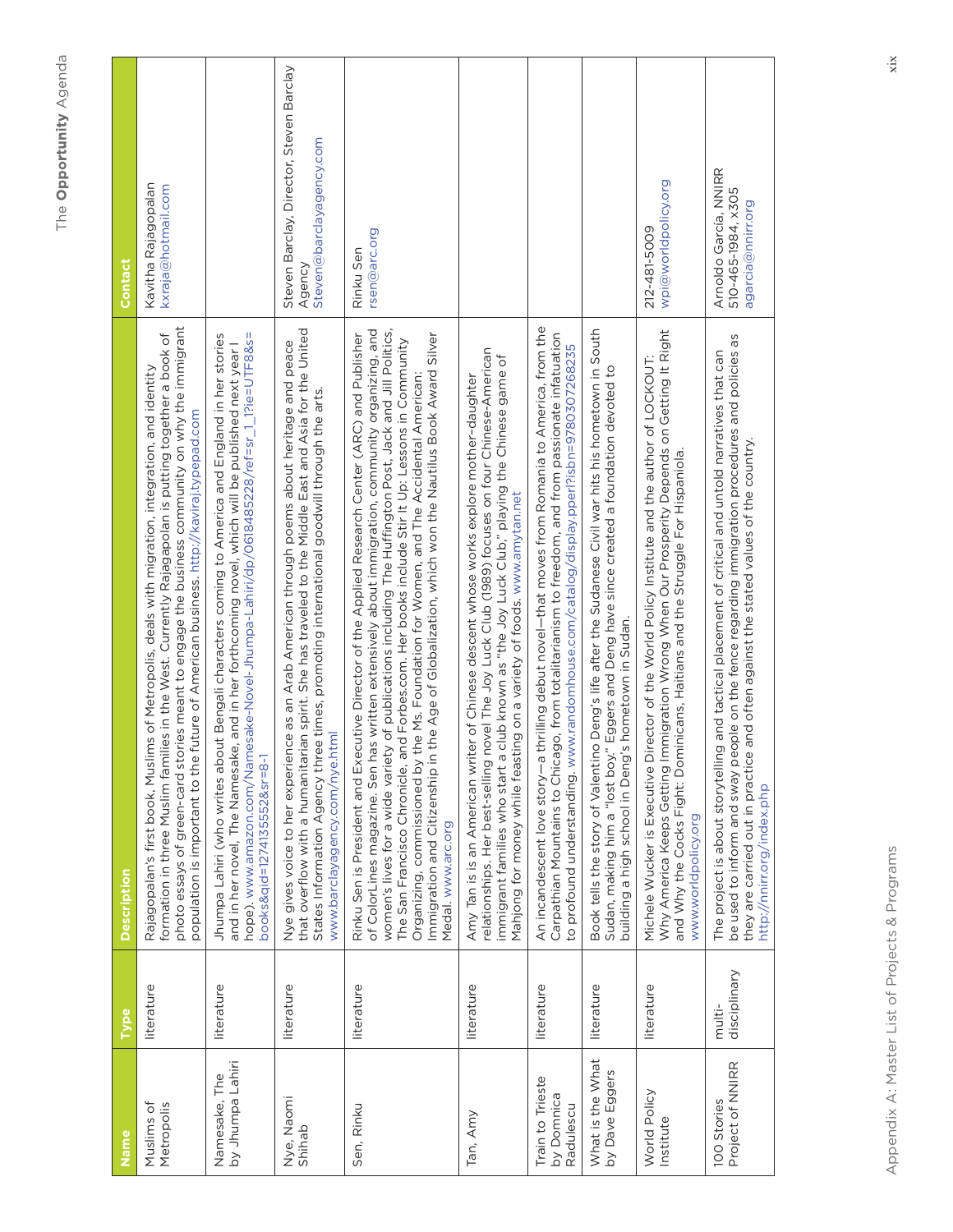| Jame                                                                               | <b>Type</b>            | <b>Description</b>                                                                                                                                                                                                                                                                                                                                                                                                                                                                                                                                                                                                                                                                                                                                                                        | Contact                                                                                                                                                        |
|------------------------------------------------------------------------------------|------------------------|-------------------------------------------------------------------------------------------------------------------------------------------------------------------------------------------------------------------------------------------------------------------------------------------------------------------------------------------------------------------------------------------------------------------------------------------------------------------------------------------------------------------------------------------------------------------------------------------------------------------------------------------------------------------------------------------------------------------------------------------------------------------------------------------|----------------------------------------------------------------------------------------------------------------------------------------------------------------|
| Abundance                                                                          | disciplinary<br>multi- | is nationwide interviews with billionaires and minimum wage workers<br>organizations, arts presenters, and communities across the United States in exploring the intimate<br>exploring ways that people of different classes, races, and ages negotiate economics in their daily<br>Abundance by Marty Pottenger is a community arts performance project gathering stories and<br>coupled with a year-long New York-based civic dialogue group that includes undocumented<br>workers and millionaires. A collaborative project with The Working Theatre and Snug Harbor<br>Cultural Center in New York City, the dialogues and performances also engage a host of<br>and collective impact of money and economics on our lives. www.abundanceproject.net<br>lives. The heart of Abundance | info@theworkingtheater.org<br>The Working Theater<br>212-539-5675                                                                                              |
| Stories, Creating<br>Activating Our<br>our Home                                    | disciplinary<br>multi- | communities, they utilize the powerful relationship between arts and effective cultural integration<br>to help build strong newcomer communities in diaspora from within and connect refugees and<br>The Institute for Cultural Partnerships (ICP) facilitates opportunities for understanding among<br>diverse cultures and communities. Through their ongoing work with newcomer artists and<br>ICP is a community-based organization. www.culturalpartnerships.org<br>mmigrants with their host communities.                                                                                                                                                                                                                                                                           | Director of Arts and Heritage, Institute<br>skillman@culturalpartnerships.org<br>Amy E. Skillman, Vice President,<br>for Cultural Partnerships<br>717-238-1770 |
| Alvarez, Maribel                                                                   | disciplinary<br>multi- | teaches courses on methods of cultural analysis with particular emphasis on objects, oral narratives,<br>and visual cultures of the United States-Mexico border. Through her work as Public Folklorist at The<br>includes an e-newsletter, a Blog, and several community-based partnerships to record and interpret<br>Southwest Center, Maribel is the Animator of BorderLore, a cultural documentation initiative that<br>Department and as Research Social Scientist at the Southwest Center, University of Arizona. She<br>vernacular knowledge in the borderlands. http://swctr.web.arizona.edu/folklore/dr-m-alvarez<br>Maribel Alvarez holds a dual appointment as Assistant Research Professor in the English                                                                     |                                                                                                                                                                |
| America's Voice                                                                    | disciplinary<br>multi- | Communications strategy for national immigration reform campaign. In addition to social media<br>culture initiatives for the national immigration reform campaign. http://americasvoiceonline.org<br>and other interactive media and communications activities, America's Voice works on arts and                                                                                                                                                                                                                                                                                                                                                                                                                                                                                         | mclifton@americasvoiceonline.org<br>Marjorie Clifton                                                                                                           |
| Station Poetry<br>Angel Island<br>Immigration<br>and Policy<br>Dialogue<br>Program | disciplinary<br>multi- | Angel Island Immigration Station uses poetry to explore the history and experience of immigrants<br>on Angel Island and open dialogue around contemporary U.S. immigration policies and detention.<br>are encouraged to reflect and share their opinions and experiences of contemporary immigration<br>Based on the poems that prisoners have carved into the barracks' walls during their stay, visitors<br>issues and explore how they can be involved in ensuring fair treatment for all in their own<br>This is a school and community-based program. www.cetel.org/angel_poetry.html<br>communities.                                                                                                                                                                                | Casey Lee, Angel Island State Park<br>Calee@parks.ca.gov<br>415-789-1384                                                                                       |
| Community<br>Artist in                                                             | disciplinary<br>multi- | artists, activists, and community organizers to a site-specific community to give a fresh perspective<br>Artist in Community uses the tried and tested model of Artist Residency, inviting international<br>on issues common to cities and communities around the world. www.artincommunity.org                                                                                                                                                                                                                                                                                                                                                                                                                                                                                           | Todd Lester, freeDimensional<br>todd@freedimensional.org<br>917-952-4933                                                                                       |
| Bigotry Coalition<br>Anti-immigrant<br>Artists Against                             | disciplinary<br>multi- | The Artists Against Anti-immigrant Bigotry Coalition gives artist communities from across the<br>country the opportunity to stand up and renounce hate and bigotry.<br>http://imagine2050.newcomm.org/artists-against-bigotry                                                                                                                                                                                                                                                                                                                                                                                                                                                                                                                                                             |                                                                                                                                                                |
| Bamuthi Joseph,<br>Marc                                                            | disciplinary<br>multi- | winner, and inaugural recipient of the United States Artists Rockefeller Fellowship, which annually<br>Marc Bamuthi Joseph is a National Poetry Slam champion, Broadway veteran, GOLDIE award<br>www.speakoutnow.org/userdata_display.php?modin=50&uid=165<br>recognizes 50 of the country's "greatest living artists."                                                                                                                                                                                                                                                                                                                                                                                                                                                                   | Marc Bamuthi Joseph<br>bamuthi@gmail.com                                                                                                                       |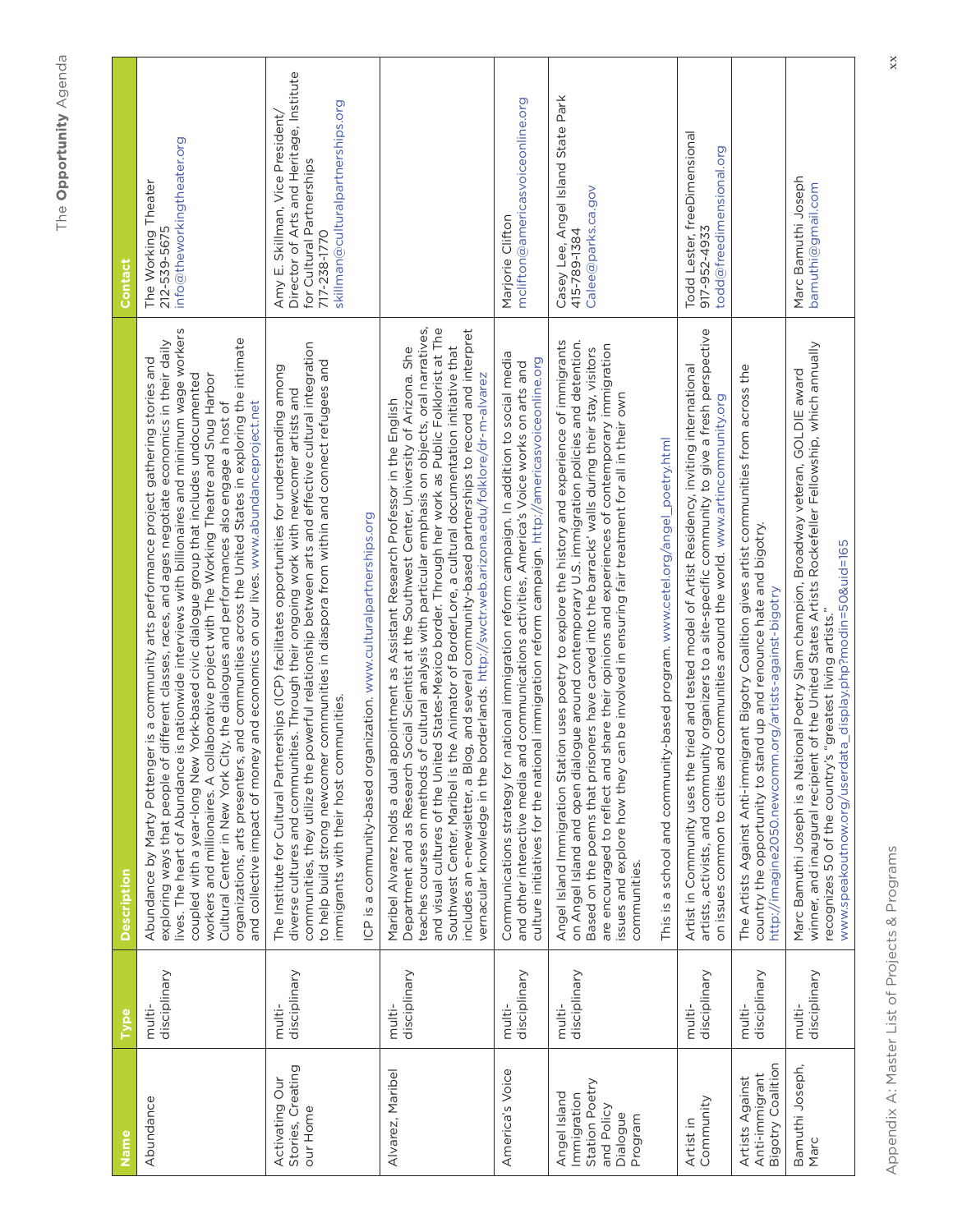| Í<br>i                          |
|---------------------------------|
| ï<br>r<br>p<br>ĺ<br>ı<br>٠<br>i |
| ı.<br>J.<br>1                   |

| Name                                                                                                   | Type                   | <b>Description</b>                                                                                                                                                                                                                                                                                                                                                                                                                                                                                                                                                    | Contact                                                                                                  |
|--------------------------------------------------------------------------------------------------------|------------------------|-----------------------------------------------------------------------------------------------------------------------------------------------------------------------------------------------------------------------------------------------------------------------------------------------------------------------------------------------------------------------------------------------------------------------------------------------------------------------------------------------------------------------------------------------------------------------|----------------------------------------------------------------------------------------------------------|
| Culture and Art<br>Cambodian                                                                           | disciplinary<br>multi- | project helps elders to release their stress and have fun and helps<br>youth learn more about their roots and culture. www.ucaminc.org<br>The Cambodian Culture and Art                                                                                                                                                                                                                                                                                                                                                                                               | Yorn Yan, United Cambodian<br>Association of Minnesota<br>yornyan@comcast.net<br>651-255-0724            |
| Im/migration<br>Cambodian<br>Dialogues                                                                 | disciplinary<br>multi- | students in dialogues on the immigration experience, why people move, political asylum, and the<br>immigration experience in Chicago and the United States by engaging high school and college<br>Cambodian Im/migration Dialogues use the Cambodian refugee experience to explore the<br>changing face of the immigration debate. www.cambodian-association.org                                                                                                                                                                                                      | charles@cambodian-association.org<br>Charles Daas, Cambodian American<br>Heritage Museum<br>773-878-7090 |
| Casa de Unidad                                                                                         | disciplinary<br>multi- | Casa de Unidad is a Hispanic/Latino cultural and arts education center located in southwest Detroit.<br>www.linkedin.com/ppl/webprofile?vmi=&id=5765518&pvs=pp&authToken=4FXS&authType=name&l<br>It offers art exhibits, films, dance classes, and workshops and holds a summer Latino arts program<br>ocale=en_US&trk=ppro_viewmore&lnk=vw_pprofile<br>for children ages 8 to 11.                                                                                                                                                                                    | Veronica Paiz, Executive Director                                                                        |
| Ceasefire Liberia                                                                                      | disciplinary<br>multi- | for reconciliation and rebuilding. Through video, blogs, photography, and poetry Liberians are<br>site helps break down myths about those who stayed and those who fled by creating a space<br>The Ceasefire Liberia project gives Liberians the space to dialogue across the diaspora. The<br>reconnecting with long-lost family and friends and forging new relationships.                                                                                                                                                                                          | Ruthie Ackerman, Ceasefire Liberia<br>ruackerman@yahoo.com<br>617-513-2613                               |
|                                                                                                        |                        | This is a community-based program. www.ceasefireliberia.com                                                                                                                                                                                                                                                                                                                                                                                                                                                                                                           |                                                                                                          |
| of the New South<br>Changing Places:<br>Levine Museum<br>Technicolor, at<br>and White to<br>from Black | disciplinary<br>multi- | The Changing Places exhibit examines the experience of living in Charlotte by asking key questions<br>churches, nonprofits, corporate departments) and experience a 2.5-hour facilitated dialogue after<br>about the immigration experience from other parts of North Carolina, other parts of the country,<br>e from the community to bring their intact groups (book clubs,<br>and other parts of the world. The most effective program within this project is the dialogic<br>viewing the exhibit. www.changingplacesproject.org<br>component, which invites peopl | ezimmern@museumofthenewsouth.org<br>Emily Zimmern, Levine Museum of the<br>704-333-1887<br>New South     |
| Colorful Dialogue                                                                                      | disciplinary<br>multi- | community members that builds understanding and relationships and helps immigrants connect to<br>Colorful Dialogue is a monthly cross-cultural dialogue between immigrants and long-standing<br>This is a community-based program. www.mankatoywca.org<br>the community.                                                                                                                                                                                                                                                                                              | Anne Ganey, Executive Director, YWCA<br>executivedirector@ywcamanakto.org<br>507-345-4629<br>Mankato     |
| Culture for<br>Change                                                                                  | disciplinary<br>multi- | working for social change and hopes to encourage leadership, self-expression, and self-discovery<br>Resources in Action that promotes youth engagement and social justice through the creation of<br>art. CfC endorses authentic inquiry and youth voice as critical components of youth programs<br>Culture for Change (CfC) is an initiative of the Barr Foundation in collaboration with Health<br>for children and teens of all races and ethnicities in Boston. http://cfc.barrexternal.org                                                                      | Christine Lamas Weinberg, Culture for<br>cweinberg@hria.org<br>617-461-5461<br>Change                    |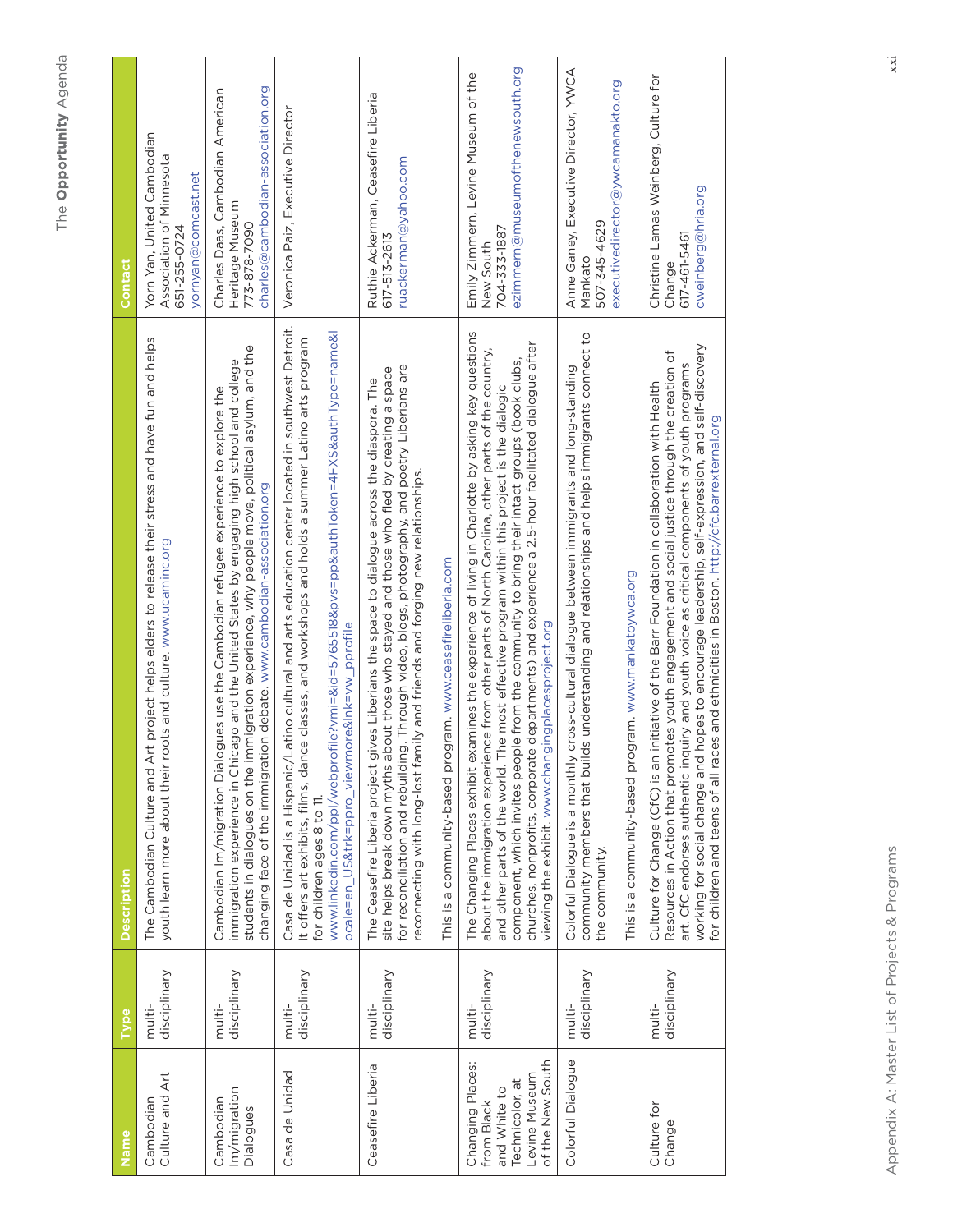| Name                                     | Type                   | <b>Description</b>                                                                                                                                                                                                                                                                                                                                                                                                                                                                                                                                                                                                                                                                                           | Contact                                                                                                               |
|------------------------------------------|------------------------|--------------------------------------------------------------------------------------------------------------------------------------------------------------------------------------------------------------------------------------------------------------------------------------------------------------------------------------------------------------------------------------------------------------------------------------------------------------------------------------------------------------------------------------------------------------------------------------------------------------------------------------------------------------------------------------------------------------|-----------------------------------------------------------------------------------------------------------------------|
| Day Laborer Arts<br>and Culture          | disciplinary<br>multi- | base their songs on the daily living experiences of immigrant day laborers. The Day Laborer Theater<br>workers from different ethnicities and nationalities, offering an opportunity for day laborer families<br>organizing. The Day Laborer Soccer League brings together day laborer soccer teams made up of<br>The Day Laborer Band, otherwise known as the Jornaleros del Norte, was established in 1996 and<br>Troupe, otherwise known as Teatro Jornalero, performs at day laborer corners and centers with<br>a mission to educate workers regarding their rights, health and safety issues, immigration, and<br>This is a community-based program. www.ndlon.org<br>to come together as a community. | Pablo Alvarado, National Day Laborer<br>pabloalvarado@ndlon.org<br>Organizing Network<br>213-353-1336<br>213-210-7124 |
| Colombiano, San<br>Desayuno<br>Francisco | disciplinary<br>multi- | Desayuno Colombiano use food as way of getting together to present and discuss social issues<br>happening in Colombia and the immigrants here.<br>This is a community-based program.                                                                                                                                                                                                                                                                                                                                                                                                                                                                                                                         | Casa Cultural Colombiana<br>luisvasgoz@yahoo.com<br>415-310-5173<br>Luis Vasgoz,                                      |
| Diversity Youth<br>Quest                 | disciplinary<br>multi- | benefit of parents' knowledge about American culture and society. They are vulnerable to negative<br>influences and need to learn how to make well-informed decisions. Diversity Youth Quest focuses<br>The children in newly arrived families face the extraordinary challenge of growing up without the<br>on middle school and high school students from diverse backgrounds. It helps them build self-<br>This is a school and community-based program. www.projectfine.org<br>esteem and prepare for a positive future.                                                                                                                                                                                 | Fatima Said, Project FINE<br>Fsaid@co.winona.mn.us<br>507-452-4100                                                    |
| El Puente                                | disciplinary<br>multi- | Community-based center that joins culture, environmental organizing, and health seamlessly to<br>build a healthy community in south Williamsburg, Brooklyn. With a strong, consistent, holistic<br>approach they are creating a "Green Light District." www.elpuente.us                                                                                                                                                                                                                                                                                                                                                                                                                                      | Frances Lucerna, el Puente<br>flucerna@elpuente.us<br>718-387-0404                                                    |
| Ella Turenne                             | disciplinary<br>multi- | Ella Turenne is an artist, activist, and educator. Her creative work spans more than 20 years as an<br>artist. She has been described as a "one-woman army of culture." www.blackwomyn.com                                                                                                                                                                                                                                                                                                                                                                                                                                                                                                                   |                                                                                                                       |
| Finding Voice                            | disciplinary<br>multi- | helping refugee and immigrant youth in LEARN Center English as a Second Language (ESL) classes<br>photographing, writing, and speaking out about critical social issues in their lives and communities.<br>at Catalina Magnet High School develop their literacy and second language skills by researching,<br>literacy and visual arts program in Tucson, Arizona dedicated to<br>This is a school and community-based program. www.findingvoiceproject.org<br>Finding Voice is an innovative                                                                                                                                                                                                               | Josh Schacter, Finding Voice<br>joshsch@cox.net<br>520-622-8194                                                       |
| freeDimensional                          | disciplinary<br>multi- | art spaces by providing surplus bedrooms to the human rights community for individual activists in<br>resources to strengthen their work. FD has a network of 400 art spaces in 70 countries. FD creates<br>a link between human rights spaces, such as Human Rights Watch and Amnesty International, and<br>freeDimensional (FD) advances social justice by hosting activists in art spaces and using cultural<br>distress. www.freedimensional.org                                                                                                                                                                                                                                                         |                                                                                                                       |
| Fulana                                   | disciplinary<br>multi- | Fulana's mock commercials, music videos, and direct action pieces explore themes that are relevant<br>to Latino cultures in the United States, experimenting with strategies to make visible what we're so<br>a critical gaze, a bilingual sense of humor, and-most of all-a shared desire to create art within<br>a collaborative onda. Focusing on popular culture and using parody and satire as a critical tool,<br>Fulana is a collective of four New York-based Latina artists joined by a love of video and satire,<br>often made to read between the lines. www.fulana.org/projects.html                                                                                                             | booking@fulana.org<br>Soldanela Rivera<br>917-627-9097                                                                |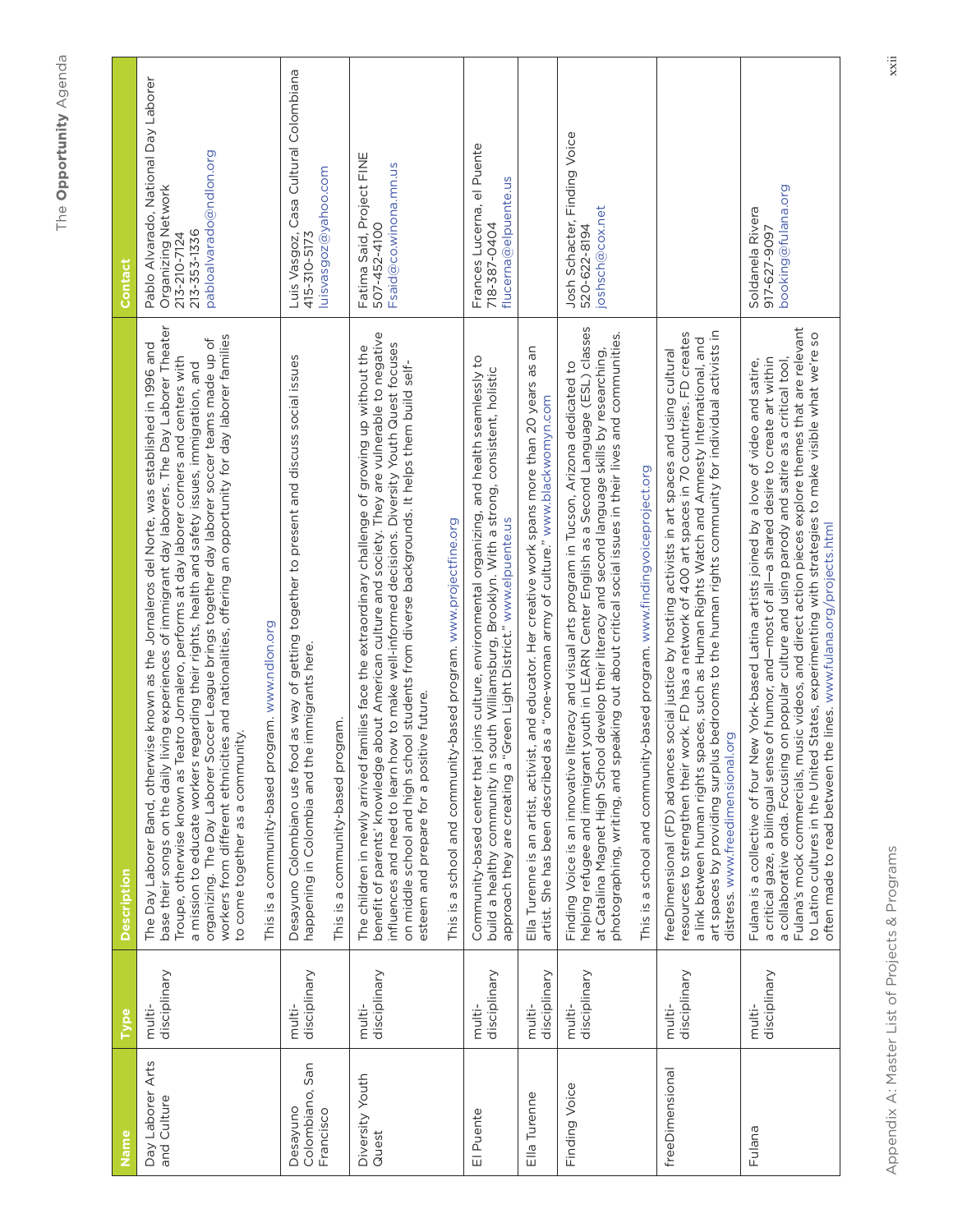| )              |
|----------------|
| i)             |
|                |
|                |
| ۹              |
| ۱              |
|                |
| í.             |
| l              |
| ٠              |
|                |
| ı              |
| ١              |
| ı              |
| y.<br>ı.       |
| Í<br>J.        |
|                |
| $\circledcirc$ |
|                |
|                |
|                |

| Name                                                                        | Type                   | <b>Description</b>                                                                                                                                                                                                                                                                                                                                                                                                                                                                                                                                                                                                                                                                                                                                  | Contact                                                                                                                     |
|-----------------------------------------------------------------------------|------------------------|-----------------------------------------------------------------------------------------------------------------------------------------------------------------------------------------------------------------------------------------------------------------------------------------------------------------------------------------------------------------------------------------------------------------------------------------------------------------------------------------------------------------------------------------------------------------------------------------------------------------------------------------------------------------------------------------------------------------------------------------------------|-----------------------------------------------------------------------------------------------------------------------------|
| Creative Works<br>Genryu Arts                                               | disciplinary<br>multi- | and shamisen played by first-generation immigrants of songs that speaks of our connection to art,<br>Integrating Individual experiences related to immigration through stories, pictures, taiko (drums),<br>culture, aesthetics, and the enduring human nature.<br>www.facebook.com/group.php?gid=54671145059                                                                                                                                                                                                                                                                                                                                                                                                                                       | Melody Takata, Genryu Arts<br>gentaiko@yahoo.com<br>415-420-3151                                                            |
| Immersion School<br>Golestan Persian<br>Language                            | disciplinary<br>multi- | Golestan school instills love for Iranian culture and the Persian language in young children born and<br>raised in the United States. They value generosity, respect, and collaboration.<br>This is a school-based program. www.golestankids.com                                                                                                                                                                                                                                                                                                                                                                                                                                                                                                    | Yalda, Golestan Kids<br>510-704-8541                                                                                        |
| Gómez-Peña<br>Guillermo                                                     | disciplinary<br>multi- | and installation art. Most of his artistic and intellectual work concerns the interface between North<br>multiple media, including performance art, experimental radio, video, performance photography,<br>Guillermo Gómez-Peña is a performance artist, writer, activist, and educator. He has pioneered<br>and South (Mexico and the United States), border culture, and the politics of the brown body.<br>http://hemisphericinstitute.org/journal/3.2/artistspresentation/guillermogomezpena/eng/<br>disobedience/ggp_disobedience_01.html                                                                                                                                                                                                      | naftaztc@aol.com                                                                                                            |
| Hatuey Ramos                                                                | disciplinary<br>multi- | investigate issues related to the urban space. Immigration, globalization, past and present history of<br>Hatuey Ramos uses photography, video, installation, graphics, performance, and text to creatively<br>buildings, and shared-public city spaces are among the themes that inform his work.<br>www.hatmax.net/index.php                                                                                                                                                                                                                                                                                                                                                                                                                      | hatmax@gmail.com<br>Hatuey Ramos                                                                                            |
| ICU intercultural<br>communities<br>uniting                                 | disciplinary<br>multi- | I love this project because it works with older adults in a nursing home. www.sjlhome.com                                                                                                                                                                                                                                                                                                                                                                                                                                                                                                                                                                                                                                                           | Terri Holman, St. John Lutheran Home/<br>holman@newulmtel.net<br>507-723-6794<br><b>CU</b>                                  |
| Communities<br>Intercultural<br>Uniting                                     | disciplinary<br>multi- | welcoming to new immigrants. www.immotions.org/About-ICU<br>Intercultural Communities Uniting is a public art project that unites six towns in Minnesota<br>committed to becoming more                                                                                                                                                                                                                                                                                                                                                                                                                                                                                                                                                              | Director, Business Arts & Recreation<br>Cathy Peterson, Education/Events<br>barc.ed@windomnet.com<br>507-831-2375<br>Center |
| Heritage Museum<br>Arts Education-<br>Khmer Spirit<br>Cambodian<br>American | disciplinary<br>multi- | arts (sculpture, dance, music, folklore, maskmaking) by placing Cambodian master artists (genocide<br>The museum, the only one of its kind in the United States, offers hands-on instruction in the Khmer<br>education credits and a path to meet Illinois arts, language, and social learning standards. Khmer<br>Chicago Public schoolteachers to develop learning capsules that they can use in the classroom<br>survivors) for classroom instruction. In addition, we offer professional teacher training allowing<br>to teach about the various Cambodian arts. In addition, the training offers teachers continuing<br>Spirit offers arts enrichment for approximately 200 children of low-income each year.<br>www.cambodian-association.org | charles@cambodian-association.org<br>Charles Daas, Cambodian American<br>Heritage Museum<br>773-878-7090                    |
| Conversations<br>Kitchen                                                    | disciplinary<br>multi- | Lower Eastside Tenement Museum has launched this awesome dialogue program in which you truly<br>get to deeply examine your stereotypes and misconceptions about immigrants.<br>http://caliber.ucpress.net/doi/abs/10.1525/tph.2007.29.1.59?journalCode=tph<br>This is a community-based program.                                                                                                                                                                                                                                                                                                                                                                                                                                                    | Sarah Pharaon, Lower Eastside<br>spharaon@tenement.org<br>Tenement Museum                                                   |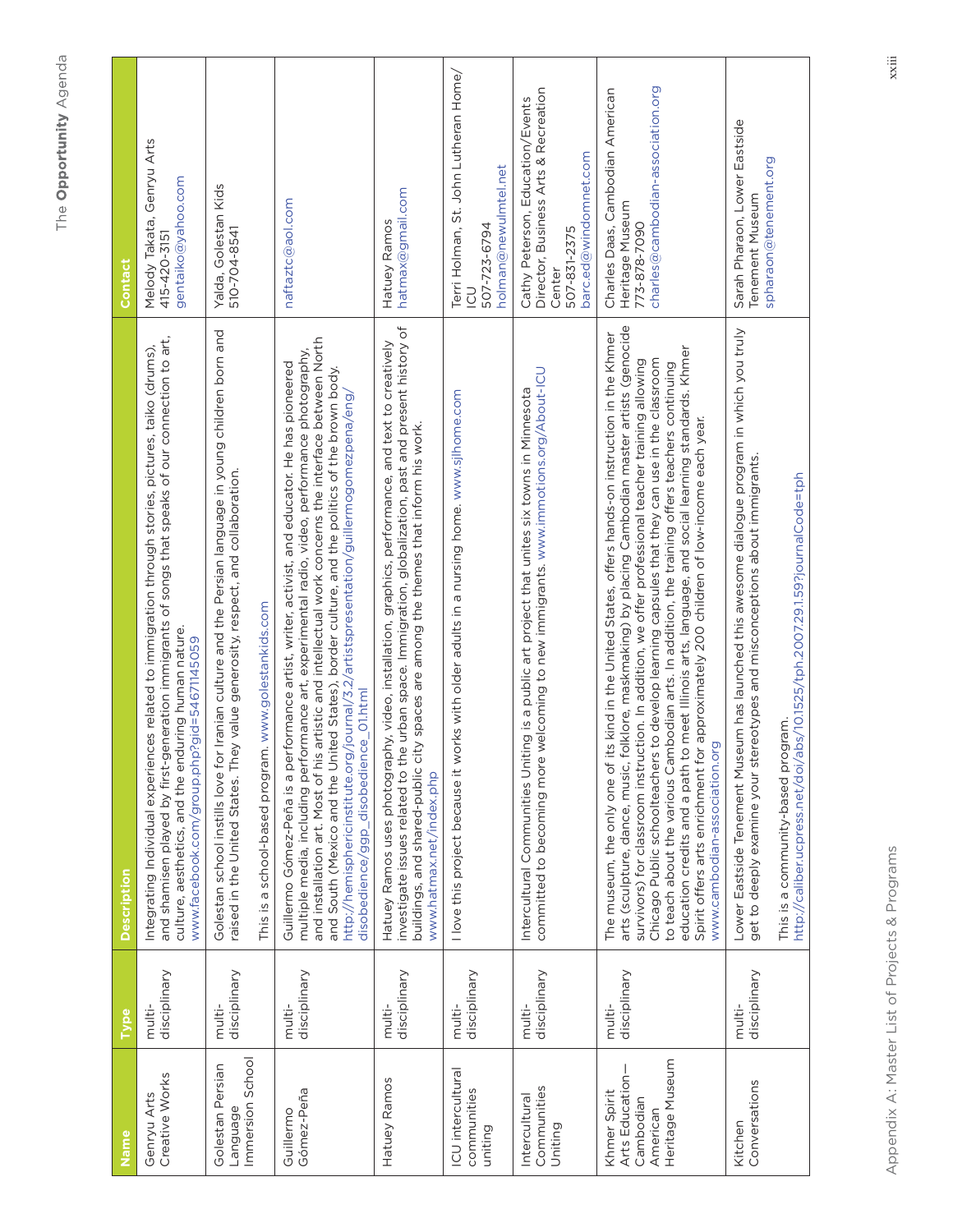| Vane                                                                | <b>Type</b>            | <b>Description</b>                                                                                                                                                                                                                                                                                                                                                                                                                                                                                                                                                                                                                                                                                                                                                                                                    | Contact                                                                                                    |
|---------------------------------------------------------------------|------------------------|-----------------------------------------------------------------------------------------------------------------------------------------------------------------------------------------------------------------------------------------------------------------------------------------------------------------------------------------------------------------------------------------------------------------------------------------------------------------------------------------------------------------------------------------------------------------------------------------------------------------------------------------------------------------------------------------------------------------------------------------------------------------------------------------------------------------------|------------------------------------------------------------------------------------------------------------|
| La Mujer Obrera                                                     | disciplinary<br>multi- | market with Mexico. The organization was created after NAFTA, and all the garment industries went<br>across the border and Levi Strauss and other companies abandoned its U.S. work force.<br>La Mujer Obrera is a migrant women's organization that has an ongoing cultural plaza and fair trade<br>www.mujerobrera.org/mission.html                                                                                                                                                                                                                                                                                                                                                                                                                                                                                 |                                                                                                            |
| La Peña                                                             | disciplinary<br>multi- | A vibrant community cultural center in Berkeley, California with a national reputation and a global<br>vision that promotes peace, social justice, and cultural understanding through the arts, education,<br>and social action. www.lapena.org                                                                                                                                                                                                                                                                                                                                                                                                                                                                                                                                                                       |                                                                                                            |
| of the New South<br>Levine Museum                                   | disciplinary<br>multi- | Speaking of Change and Turning the Tables: A 2001 study of 40 U.S. localities by Harvard's Robert<br>Putnam ranked Charlotte second-to-last in interracial trust. The Putnam report sparked city-wide<br>efforts to build bridges between old residents and new, blacks and whites, natives and immigrants.<br>Playing a leading role in helping the community make sense of a changing city: Levine Museum of<br>the New South's exhibit Changing Places: From Black and White to Technicolor.<br>www.museumofthenewsouth.org                                                                                                                                                                                                                                                                                        | ezimmern@museumofthenewsouth.org<br>Emily Zimmern, Levine Museum of the<br>704-333-1887, x223<br>New South |
| Make the Road<br>New York<br>(MRNY)                                 | disciplinary<br>multi- | through community and electoral organizing, strategic policy advocacy, leadership development,<br>Make the Road New York promotes economic justice, equity, and opportunity for all New Yorkers<br>youth and adult education, and high-quality legal and support services.<br>www.maketheroadny.org/index.php                                                                                                                                                                                                                                                                                                                                                                                                                                                                                                         | 718-418-7690                                                                                               |
| Mano a Mano                                                         | disciplinary<br>multi- | celebrating Mexican culture in the United States and promoting the understanding of Mexican<br>Mano a Mano: Mexican Culture Without Borders is a New York-based nonprofit dedicated to<br>artists, educators, and the general public.<br>www.manoamano.us/en/index.html<br>traditions among immigrants,                                                                                                                                                                                                                                                                                                                                                                                                                                                                                                               |                                                                                                            |
| Art Performance<br><b>MAPP(Mission</b><br>Project) San<br>Francisco | disciplinary<br>multi- | and it's a place where well-known artists and new artists participate<br>together. It's based in the community and free. www.sfmapp.com<br>It brings art to the street level,                                                                                                                                                                                                                                                                                                                                                                                                                                                                                                                                                                                                                                         | Luis Vasquez-Gomez, La Casa de los<br>luisvasgoz@yahoo.com<br>415-310-5173<br>Sentidos                     |
| Leadership Series<br>Multicultural                                  | disciplinary<br>multi- | index.php?option=com_content&view=article&id=177&Itemid=124<br>Multicultural Leadership Series identifies and builds a network of leaders around cultural<br>exchange<br>competency and intercultural<br>www.newdetroit.org/obscms/                                                                                                                                                                                                                                                                                                                                                                                                                                                                                                                                                                                   |                                                                                                            |
| Culture (NALAC)<br>Latino Arts and<br>Association of<br>National    | disciplinary<br>multi- | organization exclusively dedicated to the promotion, advancement, development, and cultivation<br>opportunities, and delivering administrative instruction that ensures the health and sustainability<br>fostering understanding, providing advocacy, conducting original research, creating networking<br>the annual NALAC Leadership Institute, Regional Arts Training Workshops, the NALAC National<br>of the national Latino arts field. NALAC's core programs include the NALAC Fund for the Arts,<br>The National Association of Latino Arts and Culture (NALAC) is the nation's leading nonprofit<br>of the Latino arts field. Headquartered in San Antonio, Texas, NALAC plays a vital role in<br>ts magazine, and the monthly eBoletin online newsletter.<br>Conference, El Aviso Latino ar<br>www.nalac.org |                                                                                                            |
| Not in Our Town<br>III                                              | disciplinary<br>multi- | communities share stories and strategies about how to foster safety, inclusion, and acceptance.<br>Developed by The Working Group, Not In Our Town began with a PBS documentary that told the<br>story of how people in Billings, Montana joined together to respond to a series of hate crimes in<br>Not In Our Town uses the power of media, grassroots events, educational outreach,and online<br>activities to help communities talk to and learn from each other. Together, Not In Our Town<br>their town. http://gershpost.com/clips/twg/niot3trailer_050909.mov                                                                                                                                                                                                                                                |                                                                                                            |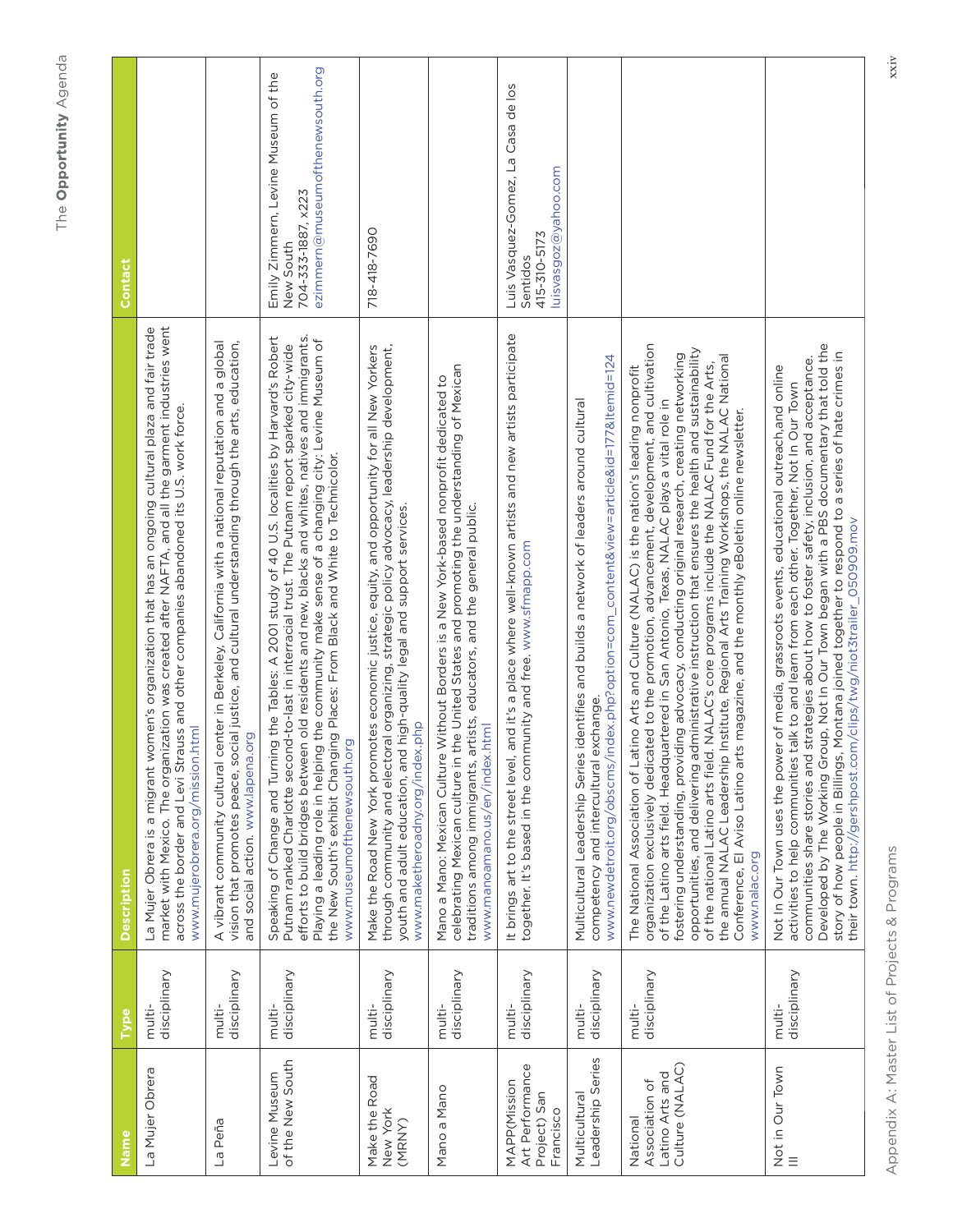| Vame                                                      | <b>Type</b>            | <b>Description</b>                                                                                                                                                                                                                                                                                                                                                                                                                                                                                                                                                                                                                                                                                                                                                                                               | Contact                                                                                                                          |
|-----------------------------------------------------------|------------------------|------------------------------------------------------------------------------------------------------------------------------------------------------------------------------------------------------------------------------------------------------------------------------------------------------------------------------------------------------------------------------------------------------------------------------------------------------------------------------------------------------------------------------------------------------------------------------------------------------------------------------------------------------------------------------------------------------------------------------------------------------------------------------------------------------------------|----------------------------------------------------------------------------------------------------------------------------------|
| Immigrant Artist<br>Project<br>NYFA                       | disciplinary<br>multi- | exposure for their work. This is done through a bi-weekly newsletter,<br>one-on-one mentoring, an online resource database, and workshops on themes responsive to the<br>The NYFA Immigrant Artist Project builds a community of artists with diverse backgrounds who<br>share the experience of immigration and connects them with the resources to foster creative<br>expressed needs of immigrant artists. www.nyfa.org<br>careers and gain support and                                                                                                                                                                                                                                                                                                                                                       | Michael Royce, New York Foundation<br>212-366-6900, x201<br>for the Arts (NYFA)<br>mroyce@nyfa.org                               |
| Performing<br>Diaspora                                    | disciplinary<br>multi- | and symposium featuring dance, music, theater, media, and interdisciplinary artists who are using<br>CounterPULSE's Performing Diaspora is a festival, residency program, commissioning program,<br>performance. Despite this abundance, few opportunities exist for artists who wish to challenge,<br>is home to many diverse and talented practitioners of traditional<br>traditional forms as a basis for experimentation and innovation. From Kathak to Flamenco and<br>expand, or experiment with their own traditional art forms. Many of these artists have begun<br>to flock to CounterPULSE, an organization with a long-standing reputation for nurturing<br>experimentation. http://counterpulse.org/performing-diaspora<br>from Tabla to Taiko, California                                           | Jessica Robinson Love, CounterPULSE<br>jessica@counterpulse.org<br>415-626-2060                                                  |
| _ibrary/Floating<br>ab Collective<br>Provisions           | disciplinary<br>multi- | Opportunity for creative learning and collaboration between artists and community members/<br>issues. www.provisionslibrary.org                                                                                                                                                                                                                                                                                                                                                                                                                                                                                                                                                                                                                                                                                  | Donald Russell, Provisions Library<br>drussell@provisionslibrary.org<br>cell: 202-213-6272                                       |
| Red Poppy Art<br>House                                    | disciplinary<br>multi- | to economic pressures and instead remains artist-centered and community focused. While rooted<br>It is a space of "encuentro," encounter, between many diverse communities. It does not conform<br>locally, it reaches outward, internationally, to form broader relationships and dialogue.<br>www.redpoppyarthouse.org                                                                                                                                                                                                                                                                                                                                                                                                                                                                                         | Todd T. Brown, red poppy art house<br>todd@redpoppyarthouse.org<br>415-846-2369                                                  |
| Collective (BAC)<br>Sassy Sisters of<br>Blackout Arts     | disciplinary<br>multi- | action around the critical issues that affect communities of color. They believe in the power of the<br>BAC is a national network of artists and activists committed to raising awareness and catalyzing<br>creative process to transform lives, mobilize communities, and build a more just society.<br>http://blackoutartscollective.eventbrite.com                                                                                                                                                                                                                                                                                                                                                                                                                                                            | Taij Kumarie Moteelall<br>taij23@gmail.com<br>917-548-5116                                                                       |
| Immigration<br>Speaking of                                | multi-<br>disciplinary | tour of the Ellis Island Immigration Museum, followed by facilitated discussion. I think the program<br>and attitudes in Ellis Island's day vs. today. Students and adult visitors participate in an interactive<br>view. Second, the program uses participants' respect/nostalgia for<br>This program, now in the pilot stage, encourages participants to compare immigration policies<br>experience of immigrants today. Third, it uses primary sources that make people think, such as<br>the Ellis Island era of immigration as a means of promoting understanding and respect for the<br>is effective because, first, participants put themselves in the immigrants' shoes to understand<br>political cartoons and the stories of individual immigrants. www.nps.gov/elis<br>the issues from their point of | Danelle Simonelli, National Park Service<br>- Ellis Island Immigration Museum<br>danelle_simonelli@nps.gov<br>212-363-3206, x134 |
| Refugee Rights<br>Immigrant and<br>Tennessee<br>Coalition | disciplinary<br>multi- | TIRRC's Welcoming Tennessee Initiative strategically combines cultural appreciation with southern<br>traditions of hospitality to reframe what it means to welcome and integrate immigrants into the<br>nimmigrant.org<br>American social fabric. www.t                                                                                                                                                                                                                                                                                                                                                                                                                                                                                                                                                          | Amelia@tnimmigrant.org<br>615-833-0384, x108<br>Amelia Post, TIRRC                                                               |
| Unauthorized<br>(The)                                     | disciplinary<br>multi- | participatory performance piece by those deemed unauthorized: "illegals, queer and criminal kids."<br>A Vagina Monologues for racial/class equity.<br>replicated, creative nonfiction, multi-disciplinary, story-telling<br>The Unauthorized is an easily                                                                                                                                                                                                                                                                                                                                                                                                                                                                                                                                                        | maria@floridaimmigrant.org<br>Maria Rodriguez                                                                                    |

The Opportunity Agenda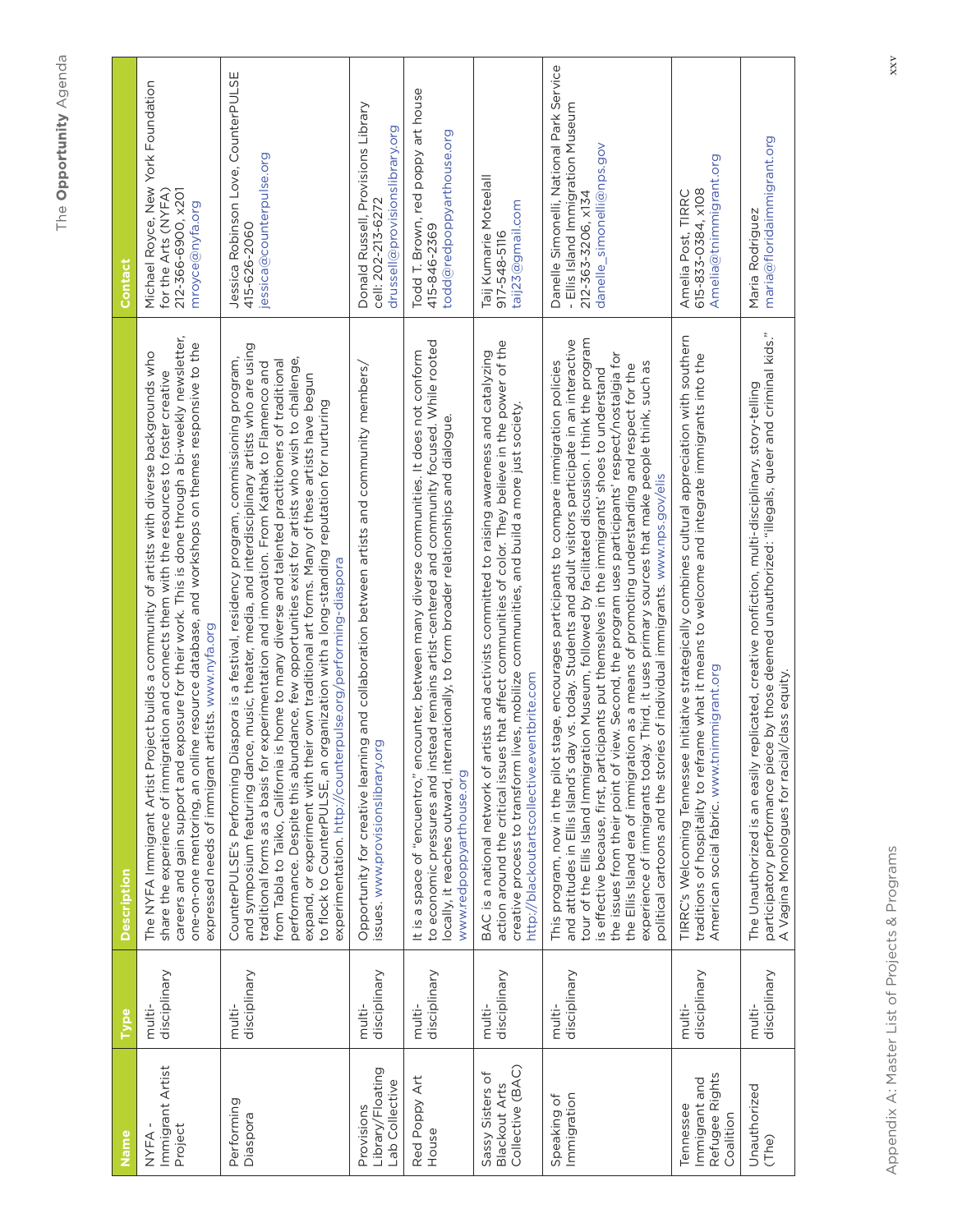| ۱                           |
|-----------------------------|
| r.<br>í<br>ı<br>٦<br>í<br>í |
| ı.<br>ı<br>I.               |

| Name                                                                     | Type                   | <b>Description</b>                                                                                                                                                                                                                                                                                                                                                                                                                                                                                                                                                                                                                                                                                                                                                                                                                           | Contact                                                                                                                  |
|--------------------------------------------------------------------------|------------------------|----------------------------------------------------------------------------------------------------------------------------------------------------------------------------------------------------------------------------------------------------------------------------------------------------------------------------------------------------------------------------------------------------------------------------------------------------------------------------------------------------------------------------------------------------------------------------------------------------------------------------------------------------------------------------------------------------------------------------------------------------------------------------------------------------------------------------------------------|--------------------------------------------------------------------------------------------------------------------------|
| Dream Coalition -<br>DREAM Camps<br>United We                            | disciplinary<br>multi- | Although at first glance it might not seem that these trainings are arts and culture projects, I would<br>The United We Dream Coalition has started to do organizing trainings all across the United States.<br>in a way that moves people. The trainings are often rife with visual<br>art and singing, too. These trainings are founding the migrant youth movement of tomorrow and<br>at the center of what they do. One of the first thing people learn<br>they're extremely inspirational. www.dreamactivist.org/dream-graduations-coast-coast<br>argue that arts and culture are<br>is the art of telling their stories                                                                                                                                                                                                                | Carlos Saavedra, United We Dream<br>carlos@unitedwedream.org<br>617-459-1935<br>Coalition                                |
| Partnership<br><b>Urban Arts</b>                                         | disciplinary<br>multi- | strengthen public schools by providing arts-based solutions to<br>urbanarts.org<br>Urban Arts Partnership aims to<br>urban educational issues. www                                                                                                                                                                                                                                                                                                                                                                                                                                                                                                                                                                                                                                                                                           | Philip Courtney, Executive Director,<br>Urban Arts Partnership<br>Philip@urbanarts.org<br>212-966-5881                   |
| Video the Vote                                                           | disciplinary<br>multi- | Video the Vote is a national network of citizen journalists, independent filmmakers, and media<br>professionals working together to document voter suppression and disenfranchisement.<br>http://videothevote.org                                                                                                                                                                                                                                                                                                                                                                                                                                                                                                                                                                                                                            | Video the Vote, 2887 College Ave<br>#369, Berkeley, CA 94705<br>info@videothevote.org                                    |
| Harmony<br>Voices in                                                     | disciplinary<br>multi- | p development. Immigrants are here to stay. They have the skills and<br>ideas, but because of culture reasons, some tend to shy away from engaging in community events,<br>I think it is important to have a voice in the community as an immigrant. It is a great program for<br>clubs, boards, or committees. www.projectfine.org<br>social interaction and leadershi                                                                                                                                                                                                                                                                                                                                                                                                                                                                      | Fatima Said, Project FINE<br>507-452-4100<br>FSaid@co.winona.mn.us                                                       |
| <b>XOLAGRAFIK</b><br>Media                                               | disciplinary<br>multi- | issues web show videos (xolagrafik.com/mira/category/vids/news-with-nezua/)-the company that<br>springs (theunapologeticmexican.org) and the XOLAGRAFIK Theater (xolagrafik.com/mira), where<br>development. Pro-migrant games are part of our plans; games will be sold through Apple's iPhone<br>This is my art company. This is the undergirding entity from which The Unapologetic Mexican blog<br>I do racial analysis and feminist critique-type reviews of film and promote videos important to the<br>began largely in web design specifically catering to sites like LatinaLista.net and CitizenOrange.<br>com and other pro-migrant sites. XOLAGRAFIK as such is also involved currently in videogame<br>post all my News With Nezua immigration/commentary/Latino<br>Latino community and where I<br>store. http://xolagrafik.com | Nezua (Joaquín Ramón Herrera),<br>nezua@xolagrafik.com<br><b>XOLAGRAFIK Media</b><br>541-954-5212                        |
| Youth Speaks                                                             | disciplinary<br>multi- | Youth Speaks is the leading nonprofit presenter of spoken-word performance, education, and youth<br>development programs in the country. Many of its participants are immigrant youth.<br>http://youthspeaks.org/word                                                                                                                                                                                                                                                                                                                                                                                                                                                                                                                                                                                                                        |                                                                                                                          |
| National Museum<br>Arab American                                         | museum                 | deeply engage Arab immigrant communities. The museum is part of ACCESS, a very strong social<br>Their many programs-conferences that link Arab American performers, concerts and exhibitions<br>service, civic participation organization. www.arabamericanmuseum.org                                                                                                                                                                                                                                                                                                                                                                                                                                                                                                                                                                        | Anan Ameri, Arab American National<br>aameri@accesscommunity.org<br>313-624-0200<br>Museum                               |
| National Museum<br>Arab American<br>Communities<br>Connecting<br>Exhibit | museum                 | cell phone, visitors can listen in on conversations with Arab, Latino, Southeast Asian, and Eastern<br>tell their own stories, which often contradict broadly held stereotypes and misconceptions. Via<br>Communities uses metro Detroit as a microcosm of American immigration and lets immigrants<br>diverse backgrounds and neighborhoods, AANM's Connecting<br>European immigrants while photos, personal objects, and writings further illuminate these<br>immigrants' experiences. www.arabamericanmuseum.org<br>Developed with students from                                                                                                                                                                                                                                                                                          | Arnoldo Garcia, National Network for<br>Immigrant and Refugee Rights<br>jfreij@accesscommunity.org<br>510-465-1984, x305 |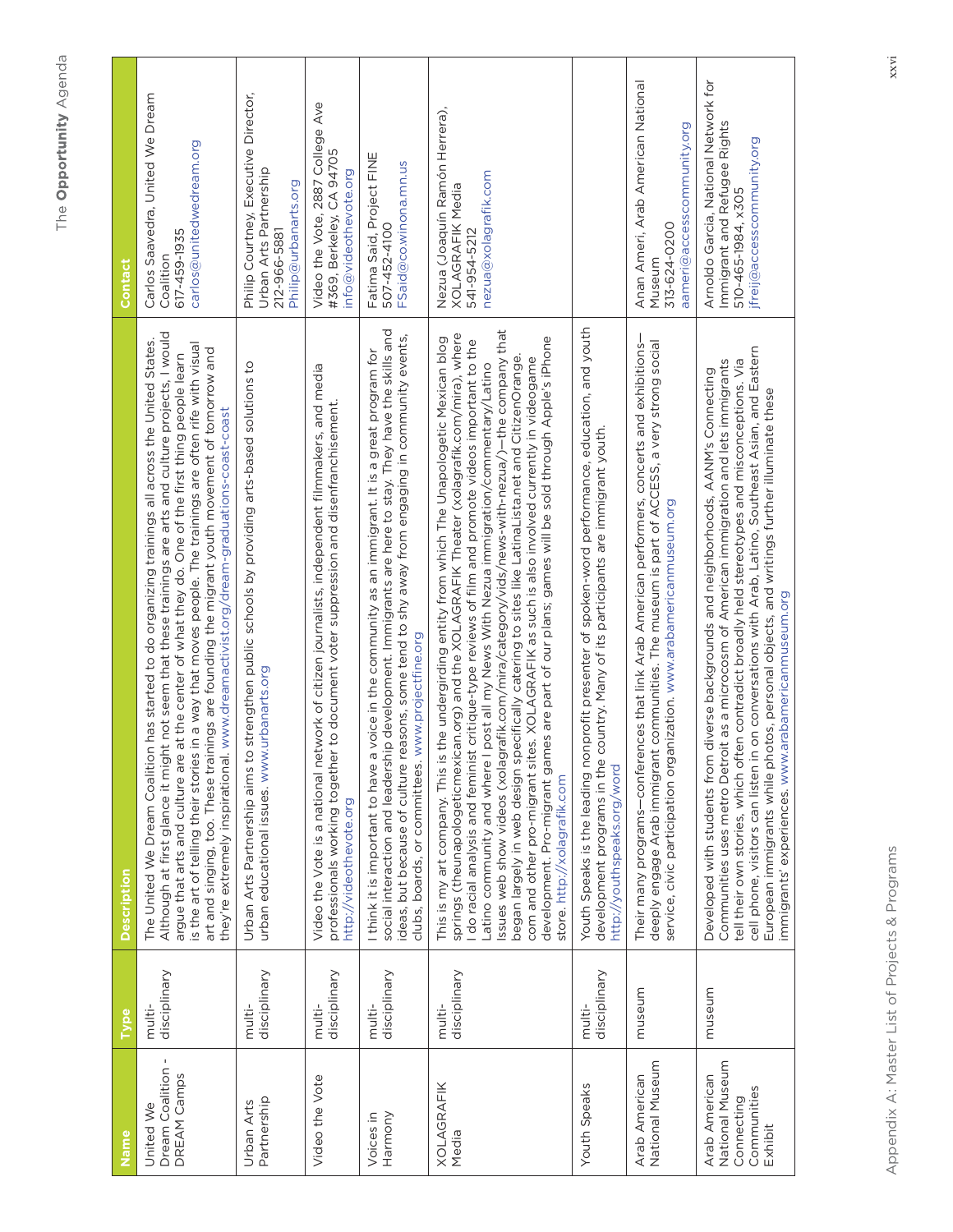| Name                                                 | Polo   | <b>Description</b>                                                                                                                                                                                                                                                                                                                                                                                                                                                                                                                                                                                                                                                                                                                                                                                                                                                                                                                                                                                                                                                                                                                                     | Contact                                                                                                                          |
|------------------------------------------------------|--------|--------------------------------------------------------------------------------------------------------------------------------------------------------------------------------------------------------------------------------------------------------------------------------------------------------------------------------------------------------------------------------------------------------------------------------------------------------------------------------------------------------------------------------------------------------------------------------------------------------------------------------------------------------------------------------------------------------------------------------------------------------------------------------------------------------------------------------------------------------------------------------------------------------------------------------------------------------------------------------------------------------------------------------------------------------------------------------------------------------------------------------------------------------|----------------------------------------------------------------------------------------------------------------------------------|
| Chicago Cultural<br>Alliance (CCA)                   | museum | first-voice perspective. The Alliance increases the visibility and impact of Chicago's ethnic assets by<br>s a consortium of Chicago-area ethnic museums and cultural centers<br>whose mission is to effect social change and public understanding of cultural diversity through<br>leveraging partnerships between member organizations and major institutions.<br>www.chicagoculturalalliance.org<br>The Chicago Cultural Alliance                                                                                                                                                                                                                                                                                                                                                                                                                                                                                                                                                                                                                                                                                                                   | Rebeccah Sanders, Executive Director,<br>rsanders@chicagoculturalalliance.org<br>Chicago Cultural Alliance (CCA)<br>773-275-7004 |
| El Museo del<br>Barrio                               | museum | New York's leading Latino cultural institution welcomes visitors of all backgrounds to discover the<br>artistic and cultural landscape of the Caribbean and Latin America. www.elmuseo.org                                                                                                                                                                                                                                                                                                                                                                                                                                                                                                                                                                                                                                                                                                                                                                                                                                                                                                                                                             | info@elmuseo.org<br>212-831-7272                                                                                                 |
| Ellis Island and<br>Save Ellis Island                | museum | reform efforts and reinforce stereotypes. Ellis Island's dialogue program, "Speaking of Immigration,"<br>participants to consider how values and assumptions shape U.S. immigration policy today. Visitors<br>discussion about U.S. immigration policy and the values that shape<br>Competing values and assumptions about immigrants are framing today's immigration debate in<br>immigration process during the island's heyday. The tour's historical narrative provides a starting<br>point for facilitated dialogue to thoughtfully consider participants' own views about immigrants<br>the United States, often based on emotional rhetoric and misinformation, serving to undermine<br>formulate their own ideas on how they can help their friends, colleagues, or community have a<br>take part in special interactive tours of the Ellis Island Immigration Museum to learn about the<br>in their communities and about today's immigration policy issues. Visitors are encouraged to<br>explores how federal officials implemented immigration policy a century ago and invites<br>more informed and thoughtful<br>it. www.ellisisland.org |                                                                                                                                  |
| Ellis Island<br>Museum                               | museum | their historical origins, print out a certificate, and have their grandparents' names inscribed in a wall.<br>people from different parts of this country to come to NY and trace<br>That makes people reflect about stories. www.ellisisland.org<br>The Ellis Island Museum allows                                                                                                                                                                                                                                                                                                                                                                                                                                                                                                                                                                                                                                                                                                                                                                                                                                                                    | The Statue of Liberty-Ellis Island<br>historycenter@ellisisland.org<br>212-561-4588<br>Foundation                                |
| Coalition of Sites<br>of Conscience<br>International | museum | borderland communities. The museums' specially designed public programs bring together diverse<br>Conscience-is a group of museums, each remembering different immigration histories, committed<br>The Immigration Sites of Conscience network-facilitated by the International Coalition of Sites of<br>heritages—and are spread across the United States in urban, suburban, coastal, Midwestern, and<br>The museums interpret a variety of immigrant and ethnic histories-from Arab American to Irish<br>to bringing together people to talk openly with each other about current immigration issues.<br>groups of people to share their perspectives and experiences on local immigration concerns.<br>www.sitesofconscience.org                                                                                                                                                                                                                                                                                                                                                                                                                   | Liz Sevcenko, International Coalition of<br>Isevcenko@sitesofconscience.org<br>Sites of Conscience<br>646-755-6181               |
| Jane Addams<br>Hull-House<br>Museum                  | museum | resident social reformers, the Museum, and its programs make connections between the work the<br>reformer and Nobel Peace Prize recipient Jane Addams and other<br>Hull-House residents and important contemporary social issues, especially immigration.<br>A dynamic memorial to social<br>www.uic.edu/jaddams/hull                                                                                                                                                                                                                                                                                                                                                                                                                                                                                                                                                                                                                                                                                                                                                                                                                                  | Lisa Yun Lee, Jane Addams Hull-House<br>lisalee@uic.edu<br>312-413-5358<br>Museum                                                |
| National Museum<br>Japanese<br>American              | museum | program for high school students to help dispel stereotypes, prejudice, fears, and other motivators<br>already living in the area. This fall, the Japanese American National Museum will launch a dialogue<br>experience racial and ethnic tension, often among immigrant groups and communities who are<br>'s Historic Building: In many Los Angeles high schools, students<br>of potential hate crimes. www.janm.org<br>Tour Reflection at the Museum                                                                                                                                                                                                                                                                                                                                                                                                                                                                                                                                                                                                                                                                                                | Lisa Sasaki, Japanese American<br>National Museum<br>sasaki@janm.org<br>213-830-5678                                             |
| Side Tenement<br>Lower East<br>Museum                | museum | The Tenement Museum tells the stories of immigrants who lived in 97 Orchard Street, a tenement<br>built in 1863 on Manhattan's Lower East Side. www.tenement.org                                                                                                                                                                                                                                                                                                                                                                                                                                                                                                                                                                                                                                                                                                                                                                                                                                                                                                                                                                                       | laura@tenement.org<br>212-982-8420                                                                                               |

The Opportunity Agenda

Appendix A: Master List of Projects & Programs Appendix A: Master List of Projects & Programs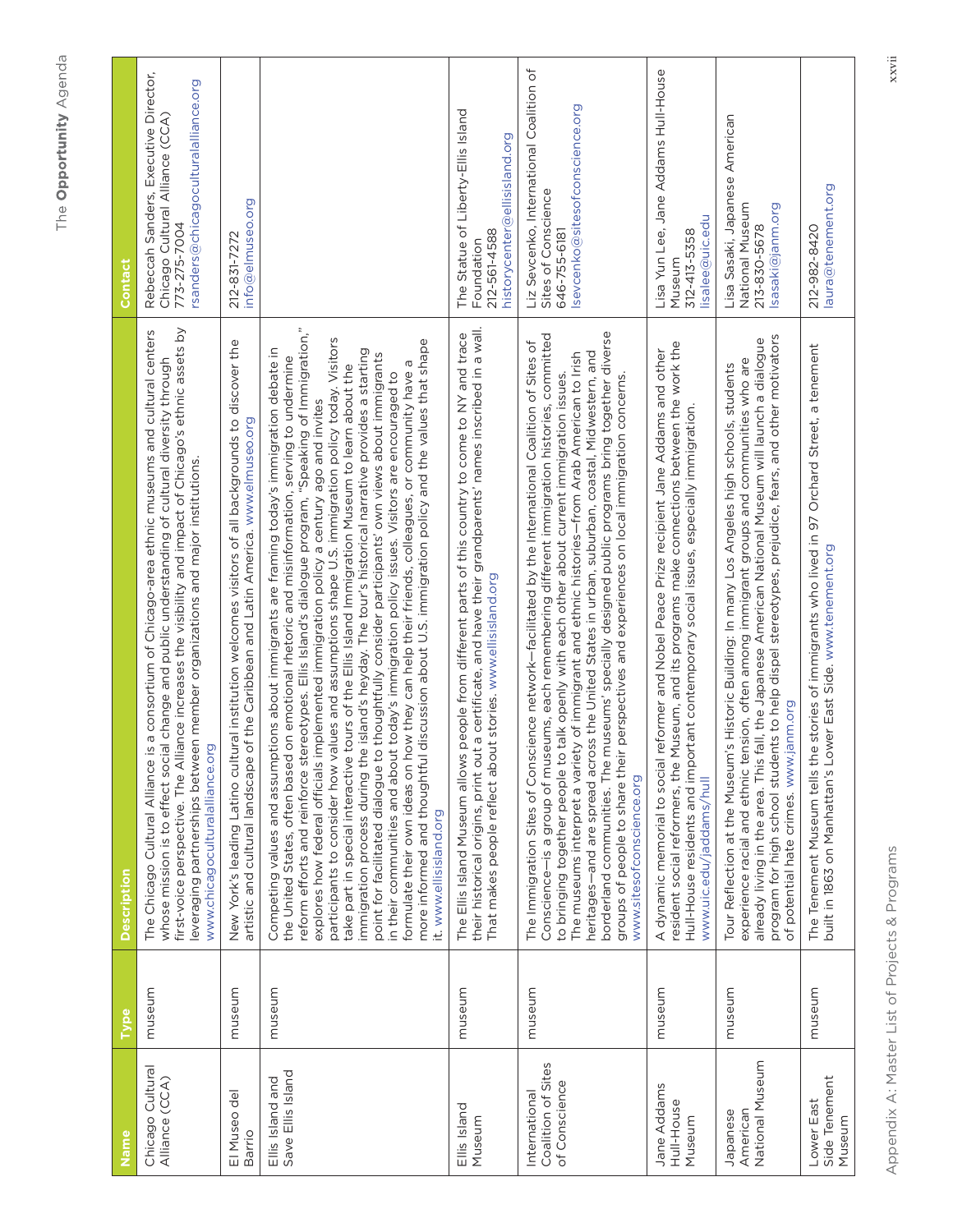| λ           |
|-------------|
|             |
| ٦<br>1<br>ı |
| L<br>î<br>I |
| 1<br>п      |

| Name                                                 | Type   | <b>Description</b>                                                                                                                                                                                                                                                                                                                                                                                                                                                                                                                                                                                                                                                                                                                                                                                                                                                                                                                                                                                                                                  | Contact                                                                                                                  |
|------------------------------------------------------|--------|-----------------------------------------------------------------------------------------------------------------------------------------------------------------------------------------------------------------------------------------------------------------------------------------------------------------------------------------------------------------------------------------------------------------------------------------------------------------------------------------------------------------------------------------------------------------------------------------------------------------------------------------------------------------------------------------------------------------------------------------------------------------------------------------------------------------------------------------------------------------------------------------------------------------------------------------------------------------------------------------------------------------------------------------------------|--------------------------------------------------------------------------------------------------------------------------|
| National Museum<br>of the American<br>People         | museum | The museum would tell the stories of EVERY group that has migrated or immigrated to the United<br>States. It would be a major national cultural institution in DC and it would support museums and<br>programs throughout the nation. www.nmap2015.com                                                                                                                                                                                                                                                                                                                                                                                                                                                                                                                                                                                                                                                                                                                                                                                              | the National Museum of the American<br>Sam Eskenazi, Director, Coalition for<br>samesk@aol.com<br>212-663-3073<br>People |
| Liberty National<br>Monument<br>Statue of            | museum | The Statue of Liberty Enlightening the World was a gift of friendship from the people of France to<br>the people of the United States and is a universal symbol of freedom and democracy.<br>www.nps.gov/stli/index.htm                                                                                                                                                                                                                                                                                                                                                                                                                                                                                                                                                                                                                                                                                                                                                                                                                             |                                                                                                                          |
| U.S. Immigration<br>Station, Angel<br>Island         | museum | America. Participants learn about the obstacles to the "American<br>Dream" and hear directly from some the people detained, sometimes for weeks or months, from<br>poetry inscribed into the wooden walls between 1910 and 1940. www.parks.ca.gov/angelisland<br>visitors to walk in the footsteps of immigrants that were not<br>welcomed with open arms into<br>Tours of this historic site allow                                                                                                                                                                                                                                                                                                                                                                                                                                                                                                                                                                                                                                                 | Angel Island State Park, California<br>aiusis@parks.ca.gov<br>415-435-5537<br>State Parks                                |
| Wing Luke Asian<br>Museum                            | museum | Deporting Cambodians: How Immigration Policy Shapes Our Communities: The recent deportations<br>Now because of changes in immigration policy after 9/11, Cambodian nationals convicted of crimes<br>the lives of immigrants to the United States. Decades after fleeing the brutal Khmer Rouge regime,<br>that they were "permanent" residents and unaware of the implications for them and their children.<br>of Cambodian refugees are just one point in a long line of immigration policies that have shaped<br>in the United States never became naturalized citizens, believing<br>impact of these policies on families and the community in Seattle forms the basis for Wing Luke<br>in the United States are being deported and forced to return to Cambodia, a country that many<br>hardly remember. Home to one of the largest Cambodian populations in the United States, the<br>Asian Museum's poignant exhibit Deporting Cambodians: How Immigration Policy Shapes Our<br>Communities. www.wingluke.org<br>many Cambodians that settled | Cassie Chinn, Wing Luke Asian<br>cchinn@wingluke.org<br>206-623-5124, x131<br>Museum                                     |
| Worldwide<br>Afropop                                 | music  | Afropop Worldwide is a weekly public radio program that, since 1988, has introduced American<br>listeners to the musical cultures of Africa, Latin America, and the Caribbean. www.afropop.org                                                                                                                                                                                                                                                                                                                                                                                                                                                                                                                                                                                                                                                                                                                                                                                                                                                      |                                                                                                                          |
| Activism Retreats<br>Control: Artist-<br>Air Traffic | music  | justice, build a support network, and gain personal connections to the issues. www.atctower.net<br>provide a space for musicians to learn how to be allies to social<br>ATC's Artist-Activism Retreats                                                                                                                                                                                                                                                                                                                                                                                                                                                                                                                                                                                                                                                                                                                                                                                                                                              | Erin Potts, Air Traffic Control<br>erin@atcotwer.net<br>415-255-0331                                                     |
| American<br>Horizon                                  | music  | Mexican music, tapping deep roots as it flowers into something completely new, and distinctly<br>Album by Mexican-American folk-roots group Los Cenzoltes. "Honors and upends traditional<br>American." www.themockingbirds.info                                                                                                                                                                                                                                                                                                                                                                                                                                                                                                                                                                                                                                                                                                                                                                                                                    |                                                                                                                          |
| Angel Voices                                         | music  | Pays tribute mostly to the Chinese immigrants who were detained on Angel Island in the San<br>Francisco Bay Area. The work will also pay tribute to Karl Yoneda, Japanese-American labor<br>activist, and Russian Jewish immigrants who also were detained. www.jonjang.com                                                                                                                                                                                                                                                                                                                                                                                                                                                                                                                                                                                                                                                                                                                                                                         | 415-292-5264<br>jjang@igc.org<br>Jon Jang                                                                                |
| Orchetsra and<br>Aswat Arabic<br>Choir               | music  | The Aswat Arabic Orchestra and Choir is a very dynamic ensemble of singers and musicians who<br>States, not just the Bay Area. www.zawaya.org<br>should tour around the United                                                                                                                                                                                                                                                                                                                                                                                                                                                                                                                                                                                                                                                                                                                                                                                                                                                                      | Nabila Mango, Aswat/Zawaya<br>nabilamango@hotmail.com<br>650-341-3697                                                    |
| Symphony<br>American<br>Chinese                      | music  | 2008 at the Paramount Theatre as part of Oakland East Bay Symphony's concert Sounds of China:<br>transcontinental railroad. The piece, with erhu master Jiebing Chen, was featured on February 22,<br>www.chsa.org/events/art.php?event_id=214&PHPSESSID=8d4afec7e7e5c047f4583e9df040dee2<br>Chinese American Symphony pays tribute to the Chinese laborers who built the first<br>Celebrating Chinese New Year.                                                                                                                                                                                                                                                                                                                                                                                                                                                                                                                                                                                                                                    | 415-292-5264<br>jjang@igc.org<br>Jon Jang                                                                                |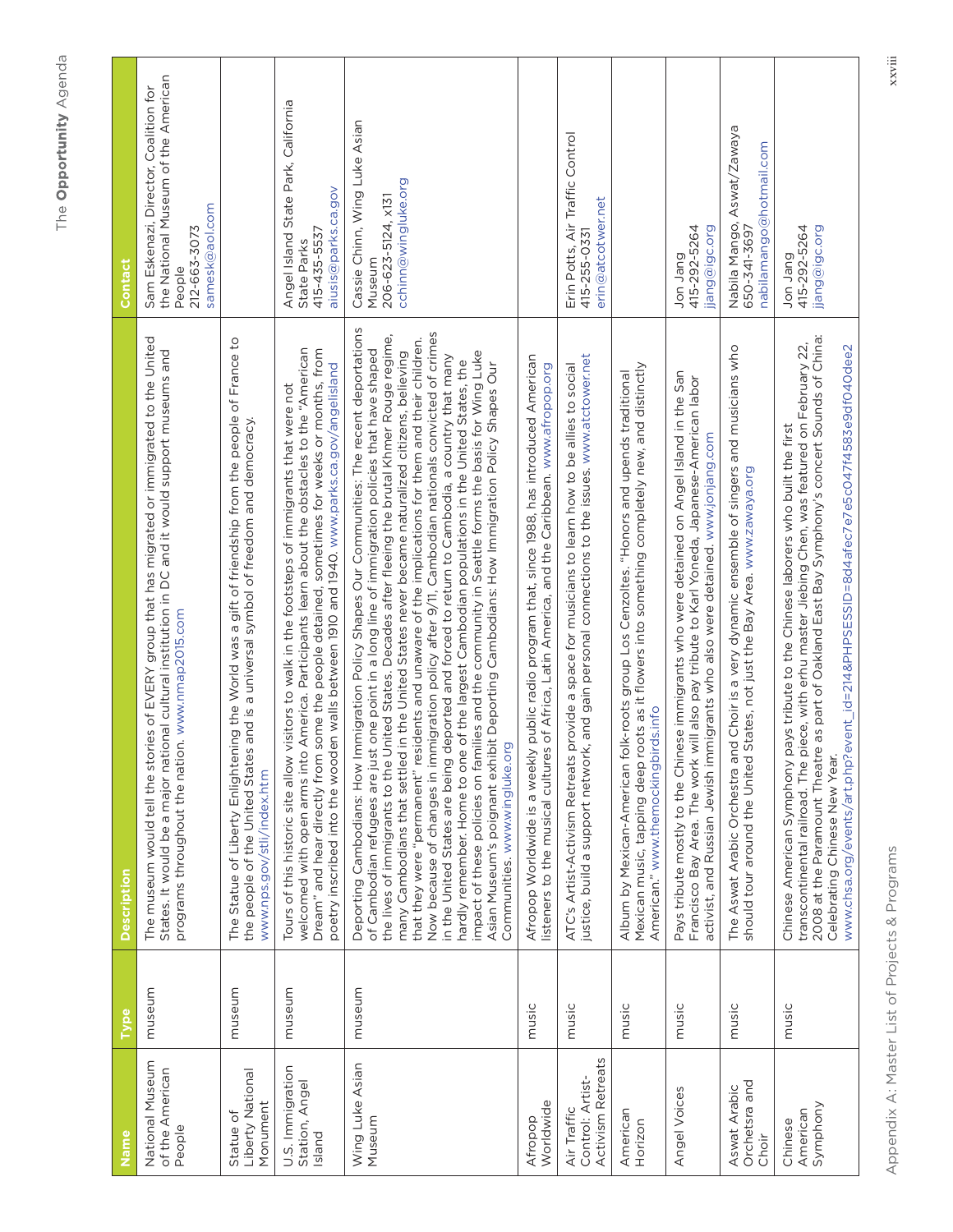| Name                                                                       | Type  | <b>Description</b>                                                                                                                                                                                                                                                                                                                                                                                                                                                                                                                                                                                                                                                                                                                                                                                                                                                                                                                                      | Contact                                                                                                                                                               |
|----------------------------------------------------------------------------|-------|---------------------------------------------------------------------------------------------------------------------------------------------------------------------------------------------------------------------------------------------------------------------------------------------------------------------------------------------------------------------------------------------------------------------------------------------------------------------------------------------------------------------------------------------------------------------------------------------------------------------------------------------------------------------------------------------------------------------------------------------------------------------------------------------------------------------------------------------------------------------------------------------------------------------------------------------------------|-----------------------------------------------------------------------------------------------------------------------------------------------------------------------|
| the Time I Get to<br>Chuck D: "By<br>Arizona"                              | music | reworked the classic Public Enemy track "By The Time I Get To<br>Arizona" as a response to Republican Governor Jan Brewer's anti-immigrant law.<br>www.publicenemy.com/index.php?page=page5&item=10#=34<br>Chuck D and DJ Spooky have                                                                                                                                                                                                                                                                                                                                                                                                                                                                                                                                                                                                                                                                                                                   |                                                                                                                                                                       |
| Concert of Colors                                                          | music | Concert of Colors was established by New Detroit and ACCESS in 1993 as a 1-day annual music<br>festival to bring together world music and folk musicians. www.concertofcolors.com                                                                                                                                                                                                                                                                                                                                                                                                                                                                                                                                                                                                                                                                                                                                                                       |                                                                                                                                                                       |
| Symphony<br>Detroit                                                        | music | Detroit Symphony recruits classical and nonclassical immigrant musicians to diversify their<br>audience and break down barriers. www.detroitsymphony.com                                                                                                                                                                                                                                                                                                                                                                                                                                                                                                                                                                                                                                                                                                                                                                                                |                                                                                                                                                                       |
| Basement<br>DJ Rekha<br>Presents<br>Bhangra                                | music | meeting ground for the South Asian diaspora and those who love Bhangra music (a meld of hip hop<br>and panjabi folk music). Both an entertainment hotspot and a social/political community, Basement<br>Bhangra consistently interrogates the unique new world that young South Asians in America are<br>For 13 years, DJ Rekha, originally from India, has presented this popular dance club and cultural<br>forging as individuals and as a growing community. http://djrekha.com                                                                                                                                                                                                                                                                                                                                                                                                                                                                     | Rekha Malhotra<br>507-452-4100                                                                                                                                        |
| Elder, Dawn                                                                | music | Music and TV producer who has brought together Arab artists. www.demgmt.com/main.php                                                                                                                                                                                                                                                                                                                                                                                                                                                                                                                                                                                                                                                                                                                                                                                                                                                                    |                                                                                                                                                                       |
| canto popular<br>Encuentro del                                             | music | The Encuentro del Canto Popular is an annual concert that celebrates and promotes nueva canción,<br>Latin-American music with a social justice message. www.accionlatina.org                                                                                                                                                                                                                                                                                                                                                                                                                                                                                                                                                                                                                                                                                                                                                                            | Accion Latina/El Tecolote Newspaper                                                                                                                                   |
| Hip Hop Against<br>Arpaio                                                  | music | The Chicago-based Center for New Community and Windy City hip-hop artist Verbal Kent put<br>together the Hip Hop Against Arpaio show to protest what they call the "anti-Latino bigotry<br>http://imagine2050.newcomm.org/2009/02/08/stop-the-circus-hip-hop-against-arpaio<br>perpetrated by Sheriff Joe Arpaio."                                                                                                                                                                                                                                                                                                                                                                                                                                                                                                                                                                                                                                      |                                                                                                                                                                       |
| on immigration<br>with musicians<br>viral videos<br>Interviews/<br>stories | music | Immigration is an important backstory to the music we love. This project gives musicians the<br>opportunity to talk about it with their fans to reframe the conversation on immigration.<br>www.atctower.net                                                                                                                                                                                                                                                                                                                                                                                                                                                                                                                                                                                                                                                                                                                                            | Perna, the musician who came up with<br>Citizen Engagement Labs and Martin<br>Erin Potts, Air Traffic Control (with<br>erin@atctower.net<br>415-255-0331<br>the idea) |
| Los Cenzontles<br>Mexican Arts<br>Center                                   | music | Founded by Mexican-American Eugene Rodriguez, a classical guitarist who wanted to create a safe<br>community. Now known for "reinvigorating musical traditions long<br>eft for dead in their home countries."<br>place for young people in the                                                                                                                                                                                                                                                                                                                                                                                                                                                                                                                                                                                                                                                                                                          |                                                                                                                                                                       |
| Los Jornaleros<br>del Norte                                                | music | fight for justice for all. The band's mission is as follows: When a community celebrates their struggle<br>band offers music with a social justice message. The music reflects many of the popular genres that<br>people love throughout Latin America such as cumbia, bachata, punta, ranchera, and salsa. While<br>the rhythm gets the people dancing the lyrics provide words of encouragement to keep up the<br>with music and poetry a culture is created as a tool for peace, resistance, justice, and liberation.<br>del Rocka of Rage Against in the Machine at a National Day of Action in Phoenix Arizona to call<br>The Jornaleros del Norte is a band comprising day laborers and immigrant rights activists. The<br>Most recently, the band shared a stage with Linda Rondstadt, Little Joe y La Familia, and Zack<br>attention to the injustices perpetuated by their local Sheriff, Joe Arpaio.<br>www.myspace.com/losjornalerosdelnorte | Joaquin Calderon, UCLA Downtown<br>Labor Center/National Day Laborer<br>jcalderon@irle.ucla.edu<br>213-480-4155, x203<br>Organizing Network                           |
| Los Zontels                                                                | music | Los Zontels are musicians working between San Pablo, California and Veracruz, Mexico, but they<br>also have an ongoing arts storefront in a very poor neighborhood in El Paso, Texas.                                                                                                                                                                                                                                                                                                                                                                                                                                                                                                                                                                                                                                                                                                                                                                   |                                                                                                                                                                       |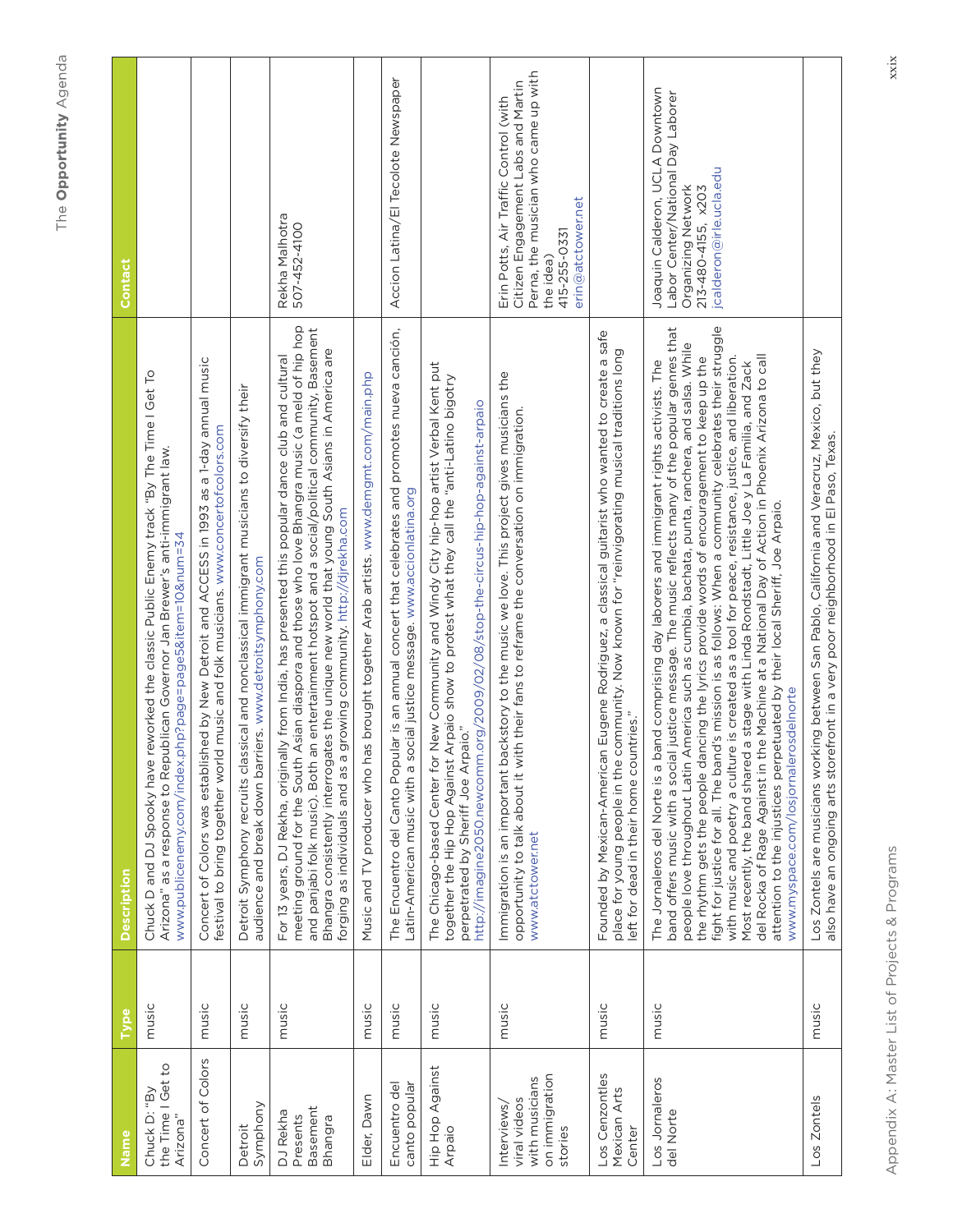| Name                            | Type  | <b>Description</b>                                                                                                                                                                                                                                                                                                                                                                                                                                                                                                                                                                                                                                                                                                                                                                                                                                                                                                                                                                                                                                              | Contact                                                      |
|---------------------------------|-------|-----------------------------------------------------------------------------------------------------------------------------------------------------------------------------------------------------------------------------------------------------------------------------------------------------------------------------------------------------------------------------------------------------------------------------------------------------------------------------------------------------------------------------------------------------------------------------------------------------------------------------------------------------------------------------------------------------------------------------------------------------------------------------------------------------------------------------------------------------------------------------------------------------------------------------------------------------------------------------------------------------------------------------------------------------------------|--------------------------------------------------------------|
| Ma, Yo Yo                       | music | and in 1998 founded The Silk Road Project, a not-for-profit artistic,<br>Road trading route as a modern metaphor for multicultural and<br>cultural, and educational organization with a vision of connecting the world's neighborhoods<br>by bringing together artists and audiences around the globe. The Silk Road Project takes<br>interdisciplinary exchange. http://en.wikipedia.org/wiki/Yo-Yo_Ma<br>inspiration from the historic Silk<br>Cello master and arts educator                                                                                                                                                                                                                                                                                                                                                                                                                                                                                                                                                                                 |                                                              |
| Musicians without<br>Immigrants | music | electronic music act made up of numerous immigrant contributors. The pilot features an interactive<br>immigration by highlighting how our culture would be deeply affected if immigrants were removed<br>A cultural campaign from Citizen's Engagement Lab that seeks to reframe how Americans look at<br>video through which viewers can "remove" members of the band. If the pilot is successful, we'll<br>from their favorite bands. The campaign is being piloted with Thievery Corporation—a popular<br>expand to include additional bands and other cultural areas including sports and movies<br>http://engagementlab.org                                                                                                                                                                                                                                                                                                                                                                                                                                | info@engagementlab.org                                       |
| Orlove, Mike                    | music | Mike Orlove works for Chicago's Department of Cultural Affairs and is the person behind the World<br>Music Festival. www.worldmusiccentral.org/article.php/20060625114239555                                                                                                                                                                                                                                                                                                                                                                                                                                                                                                                                                                                                                                                                                                                                                                                                                                                                                    |                                                              |
| Santana, Carlos                 | music | Grammy-winning guitarist. www.biography.com/articles/Carlos-Santana-9542276                                                                                                                                                                                                                                                                                                                                                                                                                                                                                                                                                                                                                                                                                                                                                                                                                                                                                                                                                                                     |                                                              |
| Shakira                         | music | how the law will be implemented if it goes into effect this summer.<br>concern about the impact of the state's new immigration law. She met with Phoenix's police chief<br>Spanish, and Italian descent, who visited Phoenix to express<br>and mayor to learn more about<br>Colombian singer of Lebanese,<br>www.shakira.com                                                                                                                                                                                                                                                                                                                                                                                                                                                                                                                                                                                                                                                                                                                                    |                                                              |
| Stop the Circus,<br>Stop Arpaio | music | profiling." From the show the center was able to build a list of 1,100 young people between the ages<br>around the country to put together a free hip-hop show in Phoenix, which brought together Latino,<br>Symbolically the show said, "Look we all stand united against racial<br>African-American, and Jewish hip-hop artists to perform for around 3,000 young kids who weren't<br>Arizona through spontaneous raids, abuse of immigrants, and the<br>Circus, Stop Arpaio (February 2009) worked with hip-hop artists<br>Stop the Circus, Stop Arpaio: Joseph Arpaio, sheriff of Maricopa County, Arizona, who promotes<br>Sheriff," spent the past 6 years creating an environment of terror<br>of 15 and 25, who it successfully mobilized around different actions, including signing petitions.<br>w ww.imagine2050.new.comm.org/2009/02/04/stop-arizona-stop-arpaio-stop-the-circus,<br>creation of tent cities. Stop the<br>already familiar with the issues.<br>himself as "America's Toughest<br>for immigrants and refugees in<br>comment-page-1, |                                                              |
| Unbroken Thread                 | music | The work pays tribute to Chinese women garment workers in San Francisco during 1930s. They also<br>are known as sewing women. www.jonjang.com                                                                                                                                                                                                                                                                                                                                                                                                                                                                                                                                                                                                                                                                                                                                                                                                                                                                                                                   | 415-292-5264<br>jjang@igc.org<br>Jon Jang                    |
| Welcome Project<br>(The)        | music | nonprofit organizations, and community businesses together to celebrate and appreciate diverse<br>The Welcome Project, an immigrant-led arts-based environmental project, brings adults, youth,<br>cultures. www.welcomeproject.org                                                                                                                                                                                                                                                                                                                                                                                                                                                                                                                                                                                                                                                                                                                                                                                                                             | Waren Goldstein-Gelb, the welcome<br>617.623.6633<br>project |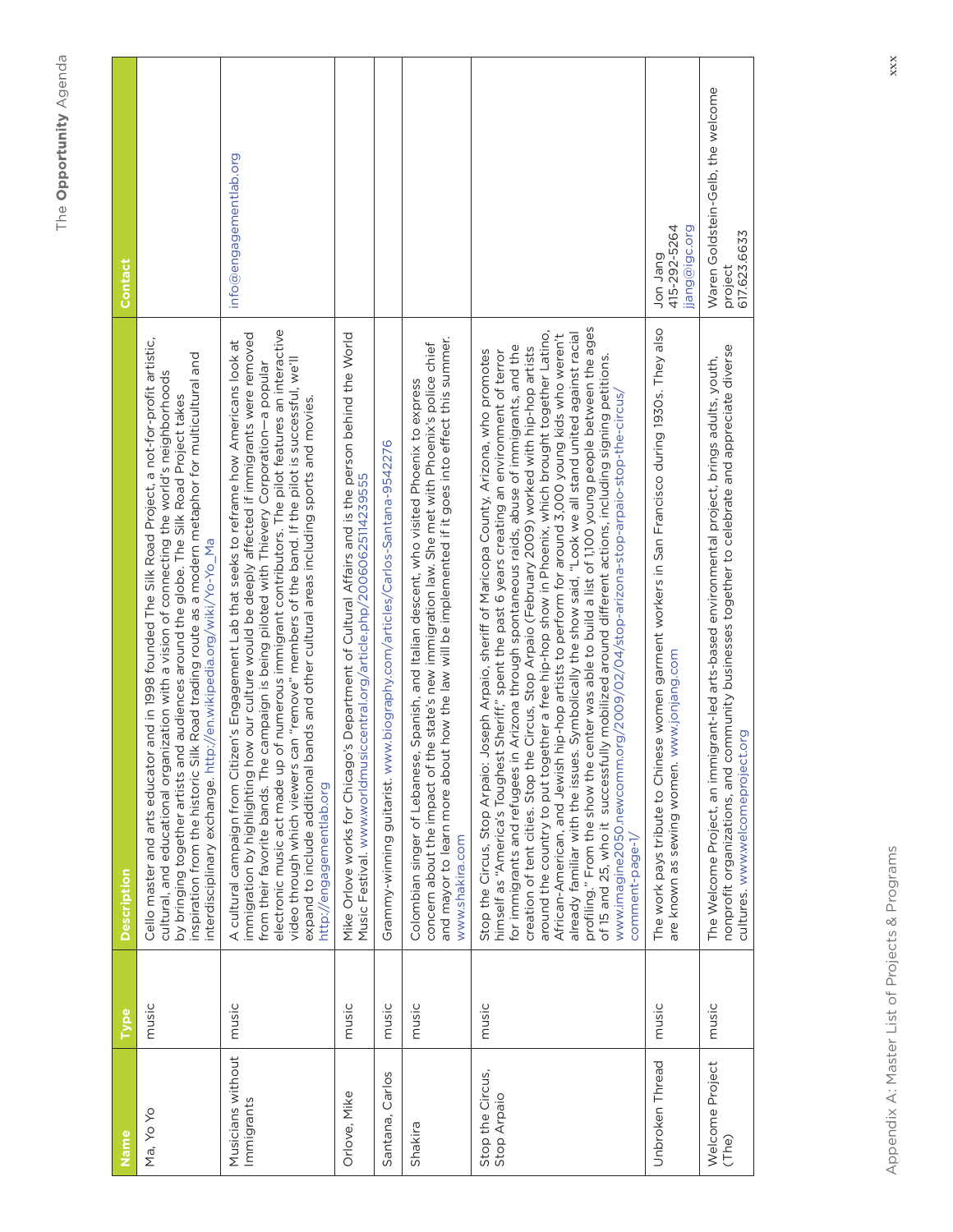| Name                                   | Type         | <b>Description</b>                                                                                                                                                                                                                                                                                                                                                                                                                                                                                                                                                                                                                                                | Contact                                                                                                                             |
|----------------------------------------|--------------|-------------------------------------------------------------------------------------------------------------------------------------------------------------------------------------------------------------------------------------------------------------------------------------------------------------------------------------------------------------------------------------------------------------------------------------------------------------------------------------------------------------------------------------------------------------------------------------------------------------------------------------------------------------------|-------------------------------------------------------------------------------------------------------------------------------------|
| Welcome Table<br>(The)                 | music        | created by Grammy Award-winning family artists Dan Zanes and Friends. A portion of the proceeds<br>their faith to respond actively and publicly to the suffering of their immigrant brothers and sisters<br>of artful and celebratory music-making among family and friends<br>Movement, a coalition of interfaith religious leaders and participating congregations, called by<br>from this collection of new and previously released recordings will benefit The New Sanctuary<br>The Welcome Table is an album of inspirational music mainly from North American gospel<br>residing in the United States. www.danzanes.com<br>traditions, capturing the spirit | Robert Krevolin, Festival Five Records<br>robert@danzanes.com<br>718.222.2442                                                       |
| Wyclef Jean                            | music        | Multi-platinum musician, rapper, and record producer. http://en.wikipedia.org/wiki/Wyclef_Jean                                                                                                                                                                                                                                                                                                                                                                                                                                                                                                                                                                    |                                                                                                                                     |
| Zanes, Dan                             | music        | has been having a rocking time with new musical friends from the Latino world, celebrating some of<br>immigration CD." While the debate about who is eligible to live in the United States rages on, Zanes<br>the vibrant culture that comes with immigration. The result: a collection of songs from Puerto Rico,<br>One of Zanes' favorite recording projects is iNueva York!, or what he is often heard calling his "pro-<br>Mexico, Colombia, the Dominican Republic, and other parts of the Spanish-speaking Americas that<br>2008. www.danzanes.com<br>was released in the summer of                                                                        |                                                                                                                                     |
| CubaCaribe                             | music/dance  | and across the nation, supporting artists who recently immigrated to the United States by providing<br>performance opportunities, a supportive artistic community, and an artistic and cultural connection<br>together diverse emerging and established Caribbean Diaspora artists from around the Bay Area<br>through a variety of projects including an annual festival of dance and music. CubaCaribe brings<br>CubaCaribe aids the preservation of time-honored, sometimes rarely seen, Caribbean arts forms<br>to their homeland/roots. www.cubacaribe.org                                                                                                   | Ramon Ramos Alayo, CubaCaribe<br>cuba.caribe@yahoo.com<br>510-220-0629                                                              |
| Don't Deport Me,<br>Scotty             | online video | This hilarious animation is a spoof on Star Trek. Spock is a permanent member of a popular space<br>jobs and destroying our security," Spock being one such alien finds his status is in question and is<br>crew, but when a directive comes in that speaks of a national emergency where "aliens are taking<br>tele-deported. www.breakthrough.tv/video/don-t-deport-me-scotty                                                                                                                                                                                                                                                                                   | Madhuri Mohindar, Breakthrough<br>madhuri@breakthrough.tv<br>212-868-6500, x310                                                     |
| Go Vote                                | online video | PSA by CHIRLA featuring Salma Hayek to encourage voter participation. www.chirla.org<br>$\prec$                                                                                                                                                                                                                                                                                                                                                                                                                                                                                                                                                                   |                                                                                                                                     |
| Know Your Rights<br>DVD                | online video | country on television networks like Univision and Telemundo and to tens of thousands more online<br>strategically to interactions with ICE agents in response to newly aggressive immigration control<br>A DVD produced by CHIRLA for immigrant communities designed to empower them to respond<br>tactics. The cast and crew of the production was a combination of professionals and immigrant<br>members of CHIRLA. Know Your Rights has been shown to millions of people throughout the<br>www.youtube.com/results?search_query=CHIRLA+videos,+Know+Your+Rights+DVD&search_<br>and via DVD distribution.<br>$type = \&$ aq=f                                  | Producer), Represented CHIRLA and<br>Anike Tourse (Lead Writer and<br>hired Cinetico Productions<br>anikes@juno.com<br>310-622-3637 |
| News With Nezua                        | online video | http://theunapologeticmexican.org/elmachete/2010/02/03/news-with-nezua-the-thirty-eight-<br>my feeing there were no consistent fun, creative, newscasts on<br>Latino-related news topics or on immigration.<br>News With Nezua grew out of<br>words                                                                                                                                                                                                                                                                                                                                                                                                               | Nezua (Joaquín Ramón Herrera),<br><b>XOLAGRAFIK Media</b><br>nwn@nezua.net<br>541-954-5212                                          |
| Public Matters/<br>Makeovers<br>Market | online video | Public Matters does interesting work about public health in South LA with youth through media-<br>making. They've also created some interesting projects with the Pilipino Worker's Center.<br>www.publicmattersgroup.com                                                                                                                                                                                                                                                                                                                                                                                                                                         | Mike Blockstein/ Reane Estrada, Public<br>reanne_estrada@yahoo.com<br>323-953-0691<br>Matters                                       |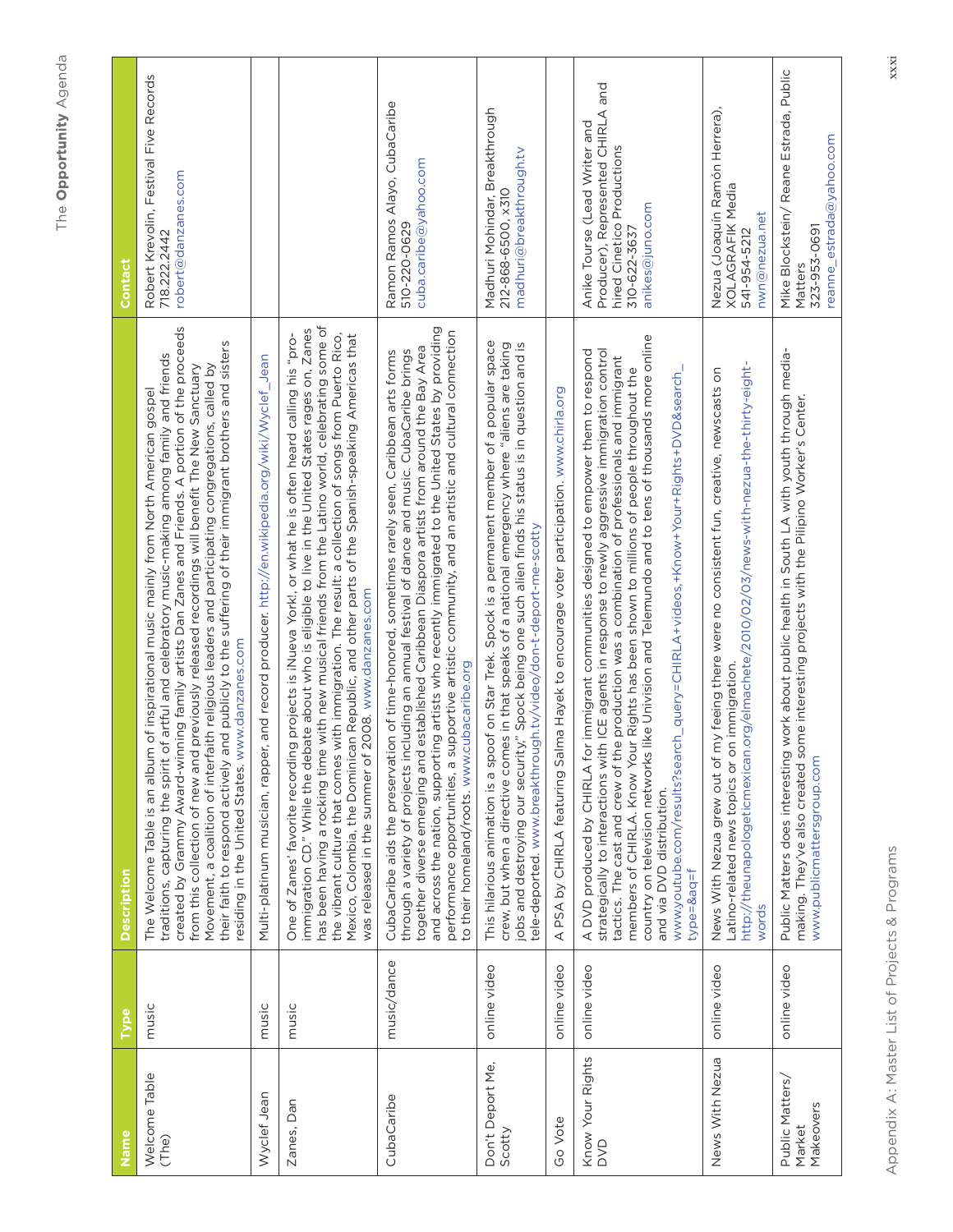| I.           |
|--------------|
|              |
|              |
| ۰            |
|              |
|              |
| ١<br>I.<br>I |
| ı<br>I.      |
| š            |
|              |
|              |
| ı            |
|              |
| I            |
|              |
| 11           |
|              |
|              |

| lame                                                                           | <b>Type</b>                     | <b>Description</b>                                                                                                                                                                                                                                                                                                                                                                                                                                                                                                                                                                                                                                                                                                                                                                                                                                                                                                                                                                                                                                                                   | Contact                                                                         |
|--------------------------------------------------------------------------------|---------------------------------|--------------------------------------------------------------------------------------------------------------------------------------------------------------------------------------------------------------------------------------------------------------------------------------------------------------------------------------------------------------------------------------------------------------------------------------------------------------------------------------------------------------------------------------------------------------------------------------------------------------------------------------------------------------------------------------------------------------------------------------------------------------------------------------------------------------------------------------------------------------------------------------------------------------------------------------------------------------------------------------------------------------------------------------------------------------------------------------|---------------------------------------------------------------------------------|
| Remix Our Land                                                                 | online video                    | Fairness campaign. Users will create a music video by downloading a track inspired by "This Land Is<br>the contest, the rules, messaging around the issue, a list of prominent judges (filmmakers, directors,<br>et al), prize incentives, and the ability to both upload and rate videos. Because we hope the project<br>home page and provide us ample promotion, the project will capture a broad, diverse, and younger<br>target audience and serve to mainstream and celebrate the issue, thereby building broader support<br>Our Land," which they can remix, add new lyrics to, and overlay visual imagery. Both the YouTube-<br>sponsored page and our Restore Fairness site will house a trailer with a celeb or celebs promoting<br>will be sponsored by YouTube's Video for Change program, which will feature the contest on the<br>contest on YouTube (April-May 2010) to advance our Restore<br>We're launching a music video<br>for CIR. www.breakthrough.tv                                                                                                          | Heidi j. Boisvert, Breakthrough<br>heidi@breakthrough.tv<br>212-868-6500, x311  |
| Restore Fairness:<br>bring back due<br>process to the<br>immigration<br>system | online video                    | immigration stories, a screening guide that aims to foster dialogue, an action hub, a blog for voicing<br>and sharing content such as Delicious and Twitter links, and online<br>government allowing raids and arrests without warrants, holding<br>documentary produced by Breakthrough in association with 26 key partners featuring leading<br>campaign site provides you with tools for action, so you can join us in building broad support<br>fairness to our immigration system. In the aftermath of 9-11, immigrants have borne the brunt<br>The Restore Fairness campaign is calling on the U.S. government to restore due process and<br>for fair immigration policies that respect due process. The site includes a powerful 9-minute<br>thousands in inhumane detention conditions, and deporting people without a fair trial. This<br>voices on the issue and compelling personal testimonies, a video channel with additional<br>resources to keep you up on the issue. www.restorefairness.org<br>opinion, tools for contributing<br>of harsh policies, with the U.S. | madhuri@breakthrough.tv                                                         |
| Restoring the<br>Right to Due<br>Process                                       | online video                    | documentary video stories, animations and PSAs, that advocate for awareness and action around<br>directly affected by detention and deportation policies-including a pregnant Latina women who<br>was shackled while detained, a legal permanent resident army war veteran who spent 3 years in<br>unfair immigration policies and uphold the beliefs that America should be a place that respects<br>detention, a Trinidadian legal permanent resident teenager who detained for smoking a joint, a<br>egal permanent resident HIV-positive Pakistani man denied medical treatment in detention, a<br>due process and basic human rights. The main focus of the videos are people who have been<br>Restoring the Right to Due Process campaign contains multimedia products including short<br>transgender Latina woman who was sexually abused in detention and many others.<br>www.breakthrough.tv/learn/campaign/restore-the-right-to-due-process                                                                                                                                | Madhuri Mohindar, Breakthrough<br>madhuri@breakthrough.tv<br>212 868 6500, x310 |
| Census Initiative<br>"Be Counted<br>Voto Latino<br>Represent"                  | online video                    | "Be Counted, Represent!" is comprised of multi-platform web, mobile, direct, and traditional media<br>initiatives that will elevate the census in the minds of Latinos, who were among the undercounted,<br>by an estimated 700,000 in just Los Angeles County alone in the 2000 Census.<br>www.BeCountedRepresent.com                                                                                                                                                                                                                                                                                                                                                                                                                                                                                                                                                                                                                                                                                                                                                               | Josh Norek, Voto Latino<br>josh@votolatino.org<br>323-496-9662                  |
| US Citizenship<br>Classes                                                      | other                           | Preparing and assisting individuals to be ready for the U.S. Naturalizaion process and exam. Giving<br>individuals a sense of belonging to the United States and the pride of being an American citizen.<br>www.projectfine.org                                                                                                                                                                                                                                                                                                                                                                                                                                                                                                                                                                                                                                                                                                                                                                                                                                                      | Fatima Said, Project FINE<br>FSaid@co.winona.mn.us<br>507-452-4100              |
| Alto Arizona                                                                   | interactive<br>social/<br>media | allowed for the formation of SB 1070. Alto Arizona has called artists to create an image that shows<br>later as prints to generate revenue for this campaign with artist consent. Alto Arizona has also<br>An online-driven organizing effort launched by NDLON to mount political, legal, and economic<br>pressure to restore Arizona's constitutional protections and to change the federal policy that<br>opposition to SB 1070 as part of an online viral campaign. Selected images will be published<br>incorporated video documentation and music in all demonstrations and organizing efforts.<br>http://altoarizona.com                                                                                                                                                                                                                                                                                                                                                                                                                                                      |                                                                                 |

Appendix A: Master List of Projects & Programs Appendix A: Master List of Projects & Programs

xxxii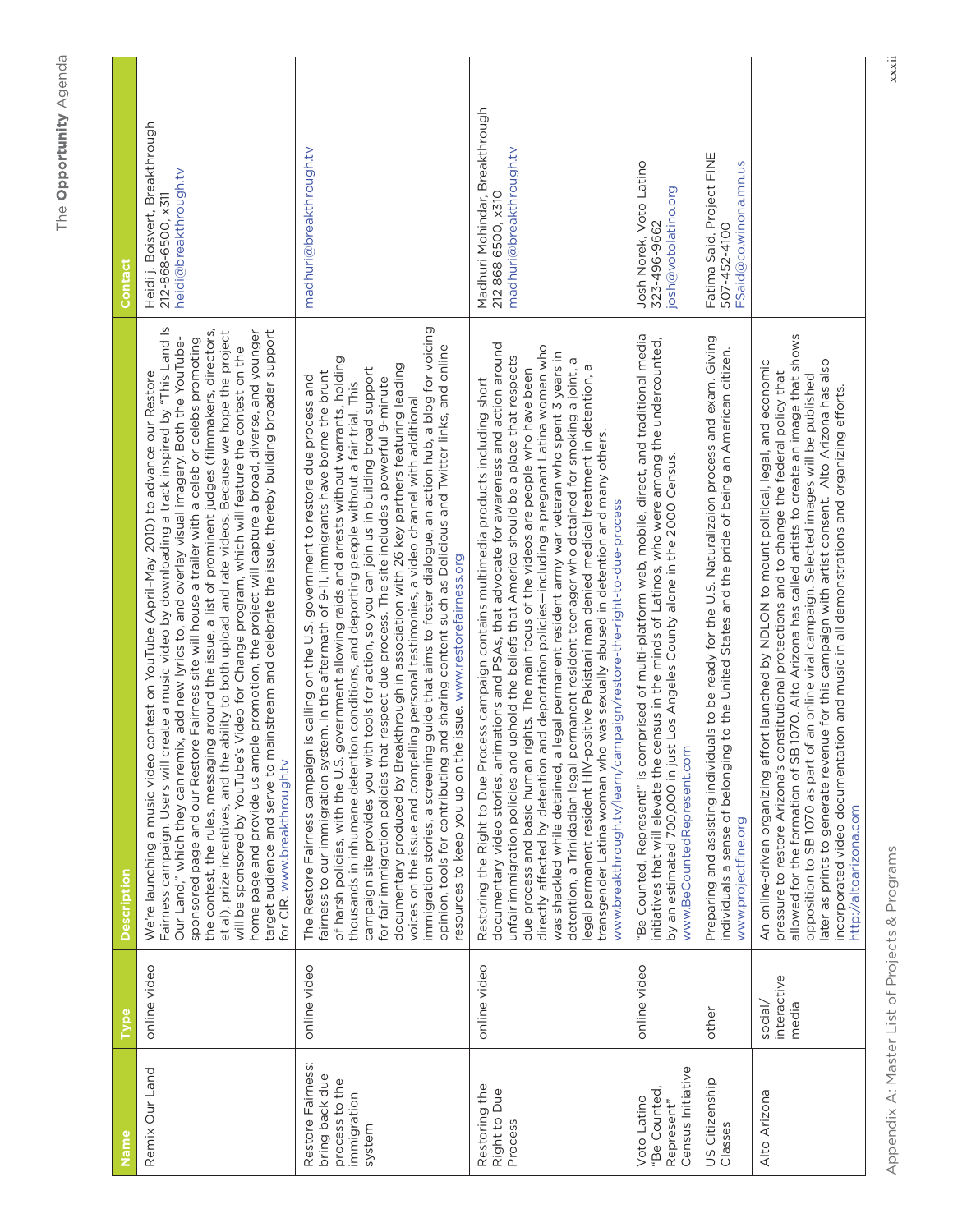| Name                                                    | Type                                        | <b>Description</b>                                                                                                                                                                                                                                                                                                                                                                                                                                                                                                                                                                                                                                                                      | Contact                                                                                    |
|---------------------------------------------------------|---------------------------------------------|-----------------------------------------------------------------------------------------------------------------------------------------------------------------------------------------------------------------------------------------------------------------------------------------------------------------------------------------------------------------------------------------------------------------------------------------------------------------------------------------------------------------------------------------------------------------------------------------------------------------------------------------------------------------------------------------|--------------------------------------------------------------------------------------------|
| Breakthrough                                            | interactive<br>media<br>social/             | popular culture, media, and community mobilization to transform public attitudes and advance<br>international human rights organization that uses the power of<br>equality, justice, and dignity in India and the United States. www.breakthrough.tv<br>Breakthrough is an innovative,                                                                                                                                                                                                                                                                                                                                                                                                  | Mallika Dutt, Breakthrough<br>contact@breakthrough.tv<br>212-868-6500                      |
| California Dream<br>Network                             | social/<br>interactive<br>media             | organizations who actively address undocumented student issues and who work to create broader<br>The California Dream Network is a statewide network of existing and emerging college campus<br>social change around immigration reform and access to higher education.<br>www.cadreamnetwork.org                                                                                                                                                                                                                                                                                                                                                                                       | Maria Rodriguez, CHIRLA<br>mrodriguez@chirla.org                                           |
| Engagement<br>Laboratory<br>Citizen                     | social/<br>interactive<br>media             | Its mission is to create a network of overlapping constituencies that<br>issue- and identity-based communities, with a focus on amplifying the voices of ethnic and racial<br>chairman of the board and co-founder of the Citizen Engagement<br>lan Inaba is an American film and music video director, producer, and journalist for the Guerrilla<br>Laboratory (CEL), an umbrella organization that uses digital media and technology to organize<br>for calls to action and key progressive messages.<br>serve as distribution channels<br>News Network. He is also the<br>minorities and young people.<br>http://engagementlab.org                                                  | info@engagementlab.org<br>510-875-2135<br>lan Inaba                                        |
| Citizen Orange                                          | interactive<br>social/<br>media             | eradicating a host of global injustices and generating respect for peoples born on a different piece<br>the principle that the pro-migrant movement in the United States has the greatest potential for<br>Citizen Orange is a U.S.-based, Guatemala-inspired blog founded for the explicit purpose of<br>organizing around global justice. It is the successor to Immigration Orange and operates on<br>of the earth. www.citizenorange.com/orange                                                                                                                                                                                                                                     |                                                                                            |
| Cuentame                                                | interactive<br>media<br>social/             | Brave New Foundation reinvents online programming by platforming<br>the bilingual, multi-cultural Cuentame on the social media network FaceBook. This media and<br>community site look at the world through the prism of Latino culture and politics.<br>www.facebook.com/cuentame?ref=ts<br>This groundbreaking effort of                                                                                                                                                                                                                                                                                                                                                              | Ofelia Yanez, Brave New Foundation<br>oyanez@bravenewfoundation.org<br>310-204-0448, x255  |
| Deaf Community<br>Health Project                        | social/<br>interactive<br>media             | This is a community-based program.                                                                                                                                                                                                                                                                                                                                                                                                                                                                                                                                                                                                                                                      | Greater Los Angeles Council on<br>213-478-8000<br>Deafness                                 |
| freedomQuest                                            | interactive<br>media<br>social <sub>/</sub> | dialogue; reframe attitudes around immigration; and build bridges among diverse racial, ethnic,<br>freedomQuest is a highly innovative online multi-player game on Facebook aiming to spark<br>religious, and gender communities in America. http://breakthrough.tv                                                                                                                                                                                                                                                                                                                                                                                                                     | Heidi j. Boisvert, Breakthrough<br>heidi@breakthrough.tv<br>212-868-6500, x311             |
| Global Action<br>Project                                | interactive<br>social/<br>media             | thousands of youth living in underserved communities across New York City and the country. Their<br>thinking, and community engagement through collaborative social-issue media production and<br>core program, Urban Voices, annually develops up to 100 youths' leadership, creativity, critical<br>Founded in 1991, Global Action Project has provided media-arts and leadership education for<br>higher learning through college awareness and preparation.<br>This is a community-based program. www.global-action.org<br>supports their aspirations for                                                                                                                           | Meghan McDermott, Executive<br>Director, Global Action Project<br>meghan@global-action.org |
| Project's Media In<br>Action Institute<br>Global Action | interactive<br>social/<br>media             | Institute is for organizers, activists, educators, and youth leaders who<br>disrupt dominant narratives, tell untold stories, shift public debate, and inspire popular action. The<br>in working toward justice. When used effectively by those fighting for change, it has the power to<br>Global Action Project believes that media is a strategic tool for creatively engaging young people<br>want to gain analytical, technical, and creative skills to make and use media for immigrant justice.<br>It provides an opportunity for local and national organizations to strategize to use media to scale<br>national impact. www.global-action.org<br>annual Media In Action (MIA) | gaurav@global-action.org                                                                   |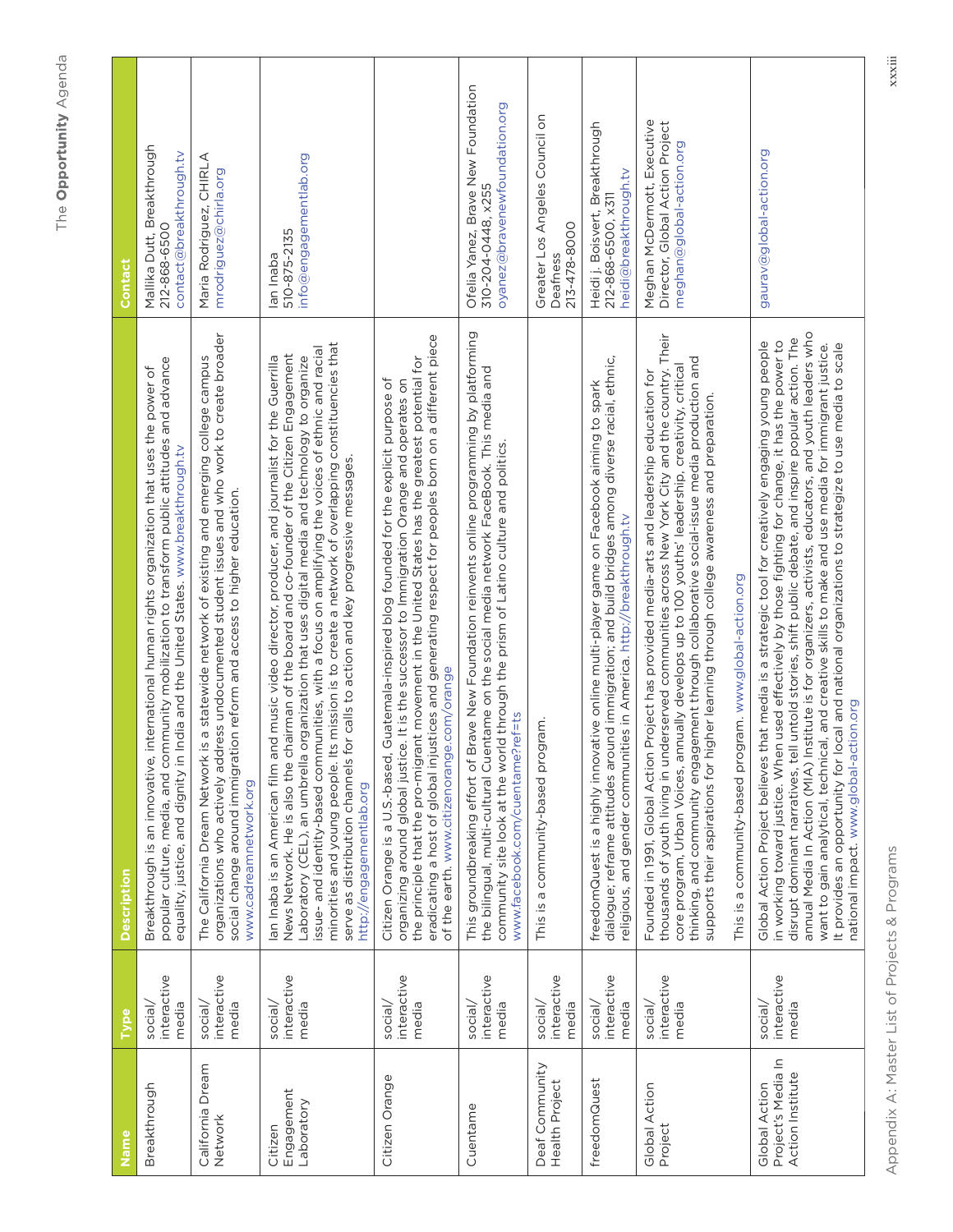| Name                        | Type                            | <b>Description</b>                                                                                                                                                                                                                                                                                                                                                                                                                                                                                                                                                                                                                                                                                 | Contact                                                                                  |
|-----------------------------|---------------------------------|----------------------------------------------------------------------------------------------------------------------------------------------------------------------------------------------------------------------------------------------------------------------------------------------------------------------------------------------------------------------------------------------------------------------------------------------------------------------------------------------------------------------------------------------------------------------------------------------------------------------------------------------------------------------------------------------------|------------------------------------------------------------------------------------------|
| La Pasion de la<br>Decision | interactive<br>media<br>social, | and Wilmer Valderama and written by the comedy writers of the hit sitcom "The Office." The series<br>This PSA series is a parody of Spanish language telenovelas featuring celebrities Rosario Dawson<br>received millions of views online and was featured on CNN, MSNBC, and Fox News.<br>www.youtube.com/watch?v=9pcBzK14VrU                                                                                                                                                                                                                                                                                                                                                                    |                                                                                          |
| Moms Rising                 | interactive<br>social/<br>media | completed a video with a goal of increasing citizen empathy for immigrant families. The video will<br>serve as a central component in launching an online action campaign that motivates mothers and<br>others to advocate for immigration reforms that truly respect the bonds of love that tie families<br>The MomsRising blog is a soapbox where people across our nation can talk politics, policy, and<br>parenting. Recently MomsRising and the National Day Laborers Organizing Network (NDLON)<br>together. www.momsrising.org                                                                                                                                                             | Kristin Rowe-Finkbeiner, Executive<br>kristin@momsrising.org<br>206-226-4126<br>Director |
| Moving Lives                | interactive<br>social/<br>media | increase understanding of the history and context of human rights by using art to explore human<br>schools and communities through the artwork and stories of immigrant artists. Our goals are (1)<br>to share stories, experiences, and expertise of immigrants in Minnesota with other communities<br>Intermedia Arts in partnership with The Advocates for Human Rights created The Moving Lives<br>in order to build understanding and a greater sense of inter-cultural connectedness, and (2) to<br>Speakers Bureau to foster dialogues about human rights and immigration issues in Twin Cities<br>This is a community-based program. www.intermediaarts.org/moving-lives<br>rights themes. | Theresa Sweetland, IntermediaArts<br>Theresa@IntermediaArts.org<br>612-871-4444          |
| New Americans<br>Museum     | interactive<br>media<br>social, | programs for high school students to address misconceptions of immigration and combat negative<br>Caricature: Ethnic Images from the Appel Collection from Michigan State University Museum and<br>A Community between Two Worlds: Arab Americans in Greater Detroit from the Arab American<br>National Museum. In conjunction with these exhibits, New Americans Museum hosted dialogue<br>Stereotypes and Immigration: The Museum recently hosted two exhibitions: Immigration and<br>propaganda in San Diego. www.newamericansmuseum.org<br>stereotypes and anti-immigrant                                                                                                                      |                                                                                          |
| Presente.org                | interactive<br>media<br>social/ | goal is to unite Latinos of all generations, nationalities, and regions, together with allies from other<br>Presente gives members ongoing opportunities for action on the issues they care about. Their<br>Presente.org seeks to strengthen the political voice of Latino communities. Using the Internet,<br>communities. www.presente.org                                                                                                                                                                                                                                                                                                                                                       | info@presente.org                                                                        |
| Pro-Migrant Blog<br>Squad   | interactive<br>social/<br>media | (PMBS). The Pro-Migrant Blog Squad is a list of 1,200 people who are committed to pushing back<br>lead to similar projects all across the United States. The challenges of making PMBS effective are<br>against hate online. It's guidelines have been created and are enforced democratically, and it has<br>I would be remiss if I didn't mention the Pro-Migrant Blog Squad<br>many, but this list is definitely leading the way in anti-hate work online. NOTE: PMBS is off-the-<br>record and should not be mentioned in public. www.citizenorange.com/orange<br>As one of the people leading it,                                                                                             | Kyle de Beausset, Citizen Orange<br>kyle@citizenorange.com<br>339-226-0761               |
| StoryCorps<br>Historias     | interactive<br>social/<br>media | the true spirit of our community. It will also ensure that the voices of Latinos will be preserved and<br>StoryCorps Historias is an initiative to record the diverse stories and life experiences of Latinos in<br>the United States. Sharing these stories celebrates our history, honors our heritage, and captures<br>come. www.storycorps.org/historias-en<br>remembered for generations to                                                                                                                                                                                                                                                                                                   | west@storycorps.org<br>646-723-7020, x73                                                 |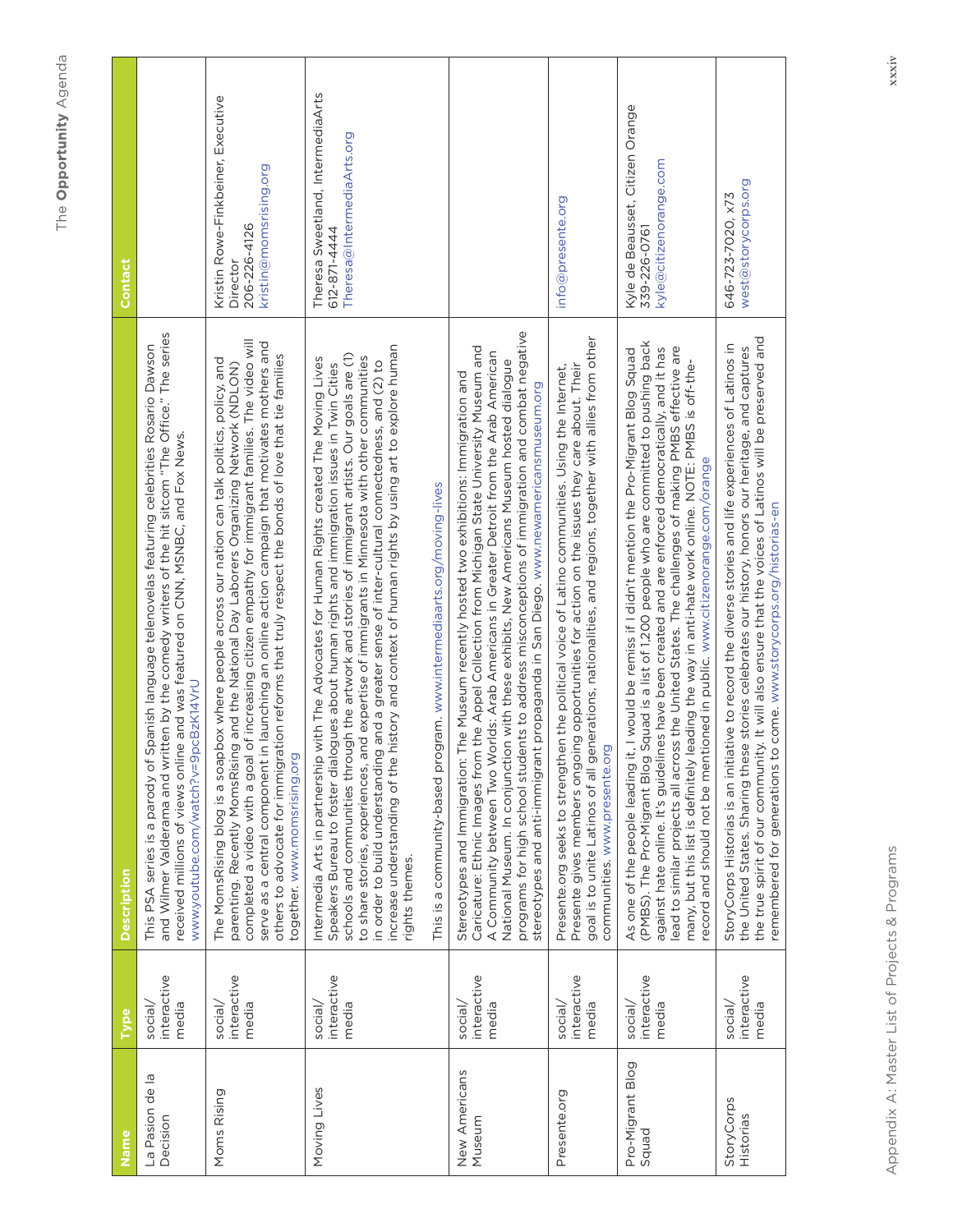| lame                                        | <b>Type</b>                                 | <b>Description</b>                                                                                                                                                                                                                                                                                                                                                                                                                                                                                                                                                                                                                                                                                                                                                                                                   | <b>Contact</b>                                                                                                                          |
|---------------------------------------------|---------------------------------------------|----------------------------------------------------------------------------------------------------------------------------------------------------------------------------------------------------------------------------------------------------------------------------------------------------------------------------------------------------------------------------------------------------------------------------------------------------------------------------------------------------------------------------------------------------------------------------------------------------------------------------------------------------------------------------------------------------------------------------------------------------------------------------------------------------------------------|-----------------------------------------------------------------------------------------------------------------------------------------|
| Movement<br>Immigrant<br>Student            | interactive<br>media<br>social/             | Coalition, but it is now emerging stronger then ever, despite little to no funding. www.simforus.com<br>been supportive in creating video of events and of people's stories.<br>cut off from its parent organization, the Massachusetts Immigrant and Refugee Advocacy (MIRA)<br>Drew Faust to come out in support of the DREAM Act. SIM went through hard times when it was<br>how to tell my story, and how to record SIM's story for others to follow. I've filmed countless SIM<br>The Student Immigrant Movement (SIM) in Massachusetts has influenced me beyond almost any<br>It was through SIM that I was able to use the stories of undocumented youth at Harvard to get<br>other migrant rights organization in the United States. Through SIM I learned how to organize,<br>gatherings and they've always | Mario Rodas, Student Immigrant<br>mrodas@fas.harvard.edu<br>617-461-2846<br>Movement                                                    |
| Text2Represent                              | interactive<br>media<br>social <sub>/</sub> | From Voto Latino, Text2Represent was the first national texting initiative of its kind instituting SMS<br>cell phone texting technology to facilitate voter registration and participation via cell phone text<br>reminders. www.votolatino.org                                                                                                                                                                                                                                                                                                                                                                                                                                                                                                                                                                      |                                                                                                                                         |
| Unapologetic<br>Mexican Blog<br>(The) (UMX) | interactive<br>media<br>social/             | issues and Immigration issues since 2006. It is recognized by media makers as an important blog in<br>the "brown blogosphere" (mediachannel.org/blog/2010/02/why-'legacy'-progressive-media-must-<br>reinvent-themselves-to-remain-relevant/) and has been praised by brownviews.net as "one of the<br>better, hard-hitting xicano blogs" online. XOLAGRAFIK-produced videos (such as the video I shot<br>This is the blog that has served as my connection with the online communities involved in Latino<br>grain-and-periphery/) are now in libraries and classrooms used as teaching aids by teachers and<br>on the DNCO8 convention xolagrafik.com/mira/2009/01/12/veneer-and-loathing-the-pollatix-of-<br>professors. http://theunapologeticmexican.org/elmachete                                              | nlxj@theunapologeticmexican.org<br>(The Unapologetic Mexican.org)<br>Herrera), XOLAGRAFIK Media<br>Nezua (Joaquín Ramón<br>541-954-5212 |
| Voto Latino                                 | interactive<br>media<br>social/             | Voto Latino is a nonprofit, nonpartisan organization founded in 2004 by actress Rosario Dawson<br>and spearheaded by Executive Director Maria-Teresa Kumar. Voto Latino's vision is to increase<br>American Latino youth's civic participation by both increasing voter turnout and political<br>involvement among this group. www.votolatino.org                                                                                                                                                                                                                                                                                                                                                                                                                                                                    | info@votolatino.org<br>202-386-6374<br>Voto Latino                                                                                      |
| VozMob                                      | interactive<br>social <sub>/</sub><br>media | a Los Angeles-based citizen media project, is a collaboration between<br>the Annenberg School for Communication at the University of Southern California and the Institute<br>immigrant workers in Los Angeles to create stories about their lives and communities directly from<br>cell phones. VozMob helps people with limited computer access gain greater participation in the<br>of Popular Education of Southern California. In its own words, Mobile Voices is "a platform for<br>digital public sphere." http://vozmob.net<br>Voces Móviles/Mobile Voices,                                                                                                                                                                                                                                                  | Sasha Constanza-Chock, VozMob<br>schock@riseup.net<br>607-351-5559                                                                      |
| Move the Game                               | sports                                      | League Baseball shouldn't give Arizona the honor of hosting prestigious baseball events and can in<br>Change the Law or Move the Game is a project of Fenton and Presente.org. who believe that Major<br>fact help to be a part of the solution by making clear to Arizona that they do not deserve to profit<br>from discrimination. http://movethegame.org                                                                                                                                                                                                                                                                                                                                                                                                                                                         | makecontact@movethegame.org                                                                                                             |
| Show Raciscm<br>the Red Card                | sports                                      | project seeking to raise awareness of bigotry in the professional soccer community, mainly in North<br>community around these issues. Soccer is a good place to look at these issues because it has its<br>America. The project works with soccer players, coaches, and supporters to educate the larger<br>In soccer, a "red card" represents a serious foul and penalty. "Show Racism the Red Card" is a<br>own international immigrant base and its own multiracial character in the United States.<br>www.theredcardna.org                                                                                                                                                                                                                                                                                       |                                                                                                                                         |
| 18 Mighty<br>Mountain<br>Warriors           | theater                                     | original collaborations with Culture Clash, Campo Santo, and Latina Theatre Lab. Inspired by groups<br>such as Monty Python's Flying Circus, Culture Clash, SNL, and Kids in the Hall, their irreverent style<br>Since 1994, this Asian American Theatrical Comedy group has created 12 feature shows and 3<br>of skit comedy ranges from slapstick to political and takes no prisoners. www.18mmw.com                                                                                                                                                                                                                                                                                                                                                                                                               | 18 Mighty Mountain Warriors<br>18mmw.mail@gmail.com<br>818-754-4500                                                                     |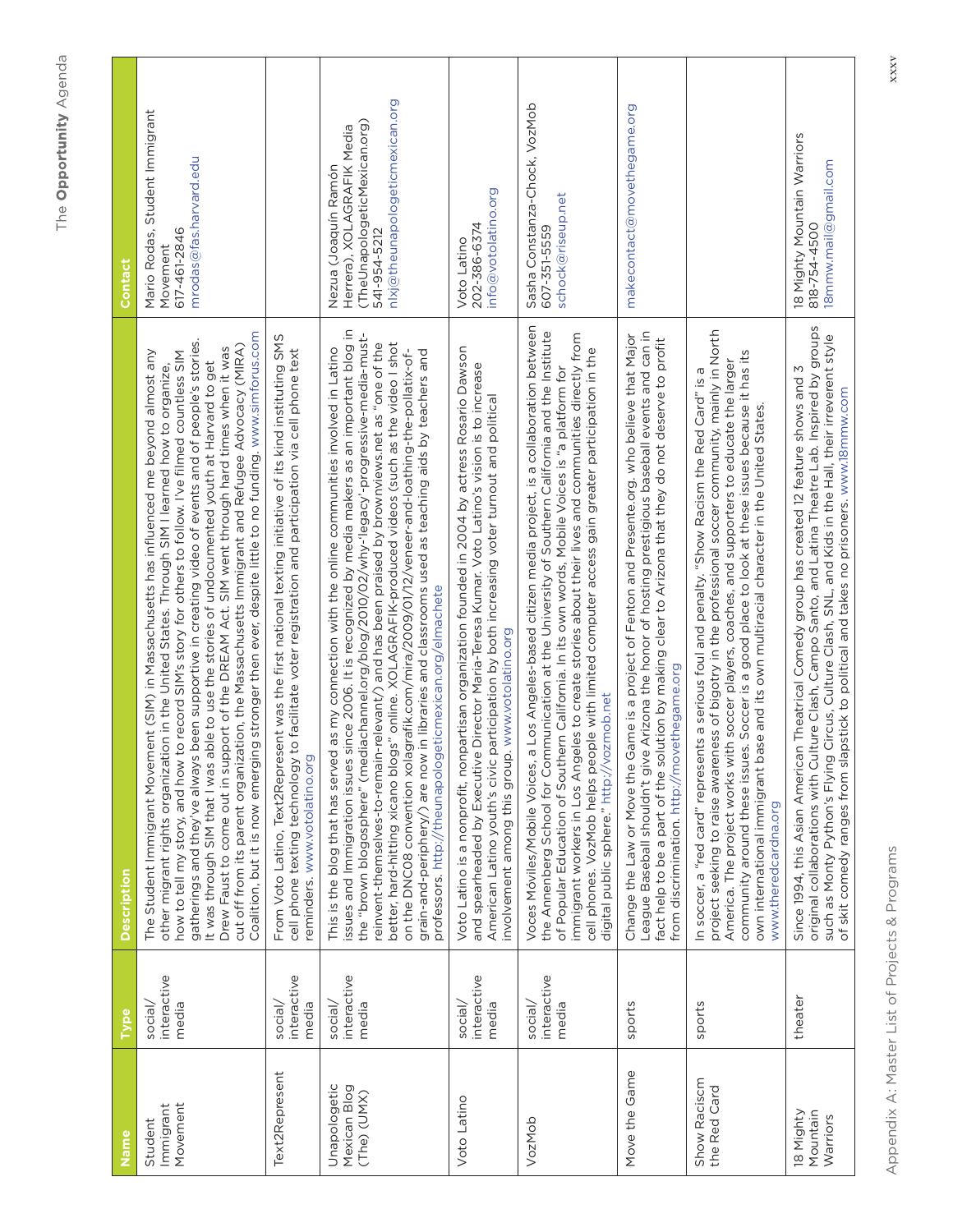| Name                                                    | Type    | <b>Description</b>                                                                                                                                                                                                                                                                                                                                                                                                                                                                                                                                                                                                                                                                                                                                                                                                                                                                     | Contact                                                                               |
|---------------------------------------------------------|---------|----------------------------------------------------------------------------------------------------------------------------------------------------------------------------------------------------------------------------------------------------------------------------------------------------------------------------------------------------------------------------------------------------------------------------------------------------------------------------------------------------------------------------------------------------------------------------------------------------------------------------------------------------------------------------------------------------------------------------------------------------------------------------------------------------------------------------------------------------------------------------------------|---------------------------------------------------------------------------------------|
| Adelina Anthony                                         | theater | Adelina Anthony is a Xicana-Indígena lesbian multi-disciplinary artist, hailing originally from San<br>Antonio, Texas. www.adelinaanthony.com                                                                                                                                                                                                                                                                                                                                                                                                                                                                                                                                                                                                                                                                                                                                          | booking_adelina@yahoo.com<br>Adelina Anthony                                          |
| Albany Park<br>Theater Project                          | theater | mostly young (8th-12th graders) immigrants or first-generation Americans. www.aptpchicago.org<br>Chicago neighborhood. It has been making original theater from the stories of the neighborhood<br>for a dozen years at a level that rivals the best professional theaters in Chicago. Its members are<br>Albany Park Theater Project (APTP) is a youth theater ensemble in a low-income, port-of-entry                                                                                                                                                                                                                                                                                                                                                                                                                                                                                | David Feiner, Albany Park Theater<br>david@aptpchicago.org<br>773-866-0875<br>Project |
| Beau, Sia                                               | theater | American slam-poet of Chinese and Filipino descent. www.myspace.com/iambeausia                                                                                                                                                                                                                                                                                                                                                                                                                                                                                                                                                                                                                                                                                                                                                                                                         | Beau Sia                                                                              |
| Bridge & Tunnel<br>by Sarah Jones                       | theater | the National Immigration Forum to raise awareness about immigrant rights issues. It is a humane,<br>Bridge & Tunnel is an outgrowth of Waking the American Dream, originated as a commission for<br>compelling play that tells diverse stories of many kinds of immigrants, from old to new.<br>www.sarahjonesonline.com                                                                                                                                                                                                                                                                                                                                                                                                                                                                                                                                                               | assistant@sarahjonesonline.com<br>Sarah Jones                                         |
| Building Houses<br>on the Moon                          | theater | gives a full sense of what it's like to be Igbtqai and how the world<br>views this population, their struggles, and the inequities they face in life.<br>www.housesonthemoon.org/about-houses-on-the-moon.html<br>Building Houses on the Moon                                                                                                                                                                                                                                                                                                                                                                                                                                                                                                                                                                                                                                          |                                                                                       |
| Company of<br>Angels                                    | theater | complexity that is Los Angeles. Company of Angels' diverse theater artists foster mutual learning<br>partnerships with the residents of Los Angeles through artistic development opportunities and<br>Company of Angels produces theater that reflects and responds to the richness, diversity, and<br>community-building enterprises. www.companyofangels.org                                                                                                                                                                                                                                                                                                                                                                                                                                                                                                                         | Eileen Galindo, Company of Angels<br>eileengalindo@gmail.com                          |
| Cook, Susana                                            | theater | based in NYC. www.susanacook.com<br>Argentine performance artist                                                                                                                                                                                                                                                                                                                                                                                                                                                                                                                                                                                                                                                                                                                                                                                                                       | tango.cook@gmail.com                                                                  |
| Cornerstone<br>Theater                                  | theater | shopping malls, factories, schools, and subway stations. Cornerstone strives to include people who<br>have never seen or been involved in theater. Cornerstone takes residence in urban neighborhoods<br>and small towns, collaborating with community members from start to finish and giving them the<br>new works, trained more than 2000 students in their unique methodology, and worked with tens<br>of thousands of community members across the country. Their plays are staged in parking lots,<br>between diverse communities through theater. With the help of a small yet dedicated staff and<br>For 24 years, Cornerstone Theater Company has been transforming lives and building bridges<br>ensemble, Cornerstone has commissioned more than 50 playwrights, produced more than 75<br>opportunity to tell their own stories through theater. www.cornerstonetheater.org | mgarces@cornerstonetheater.org<br>Michael John Garces                                 |
| Cruz, Nilo                                              | theater | Nilo Cruz is an Cuban-American playwright and pedagogue. He became the first Latino to be<br>awarded a Pulitzer Prize for Drama in 2003 for his play Anna in the Tropics.<br>http://en.wikipedia.org/wiki/Nilo_Cruz                                                                                                                                                                                                                                                                                                                                                                                                                                                                                                                                                                                                                                                                    |                                                                                       |
| Culture Clash                                           | theater | sketches to full-length plays and screenplays, all of which feature political satire and social satire.<br>Richard Montoya, Ric Salinas, and Herbert Sigüenza. Culture Clash's works range from comedic<br>Culture Clash is a Chicano-American performance troupe composed of the writer-comedians<br>http://cultureclash.com                                                                                                                                                                                                                                                                                                                                                                                                                                                                                                                                                          |                                                                                       |
| Dawns Light:<br>The Journey<br>Hirabayashi<br>of Gordon | theater | and legally challenged U.S. government orders to mass incarcerate all<br>Dawns Light: The Journey of Gordon Hirabayashi is a one-person show about Gordon Hirabayashi,<br>who was only a 24-year-old college student at the University of Washington in Seattle during<br>people of Japanese ancestry on the West Coast. www.youtube.com/watch?v=wtMKd6kHfsg<br>WWII, when he openly defied                                                                                                                                                                                                                                                                                                                                                                                                                                                                                            | JeanneSak@aol.com<br>Jeanne Saketa                                                    |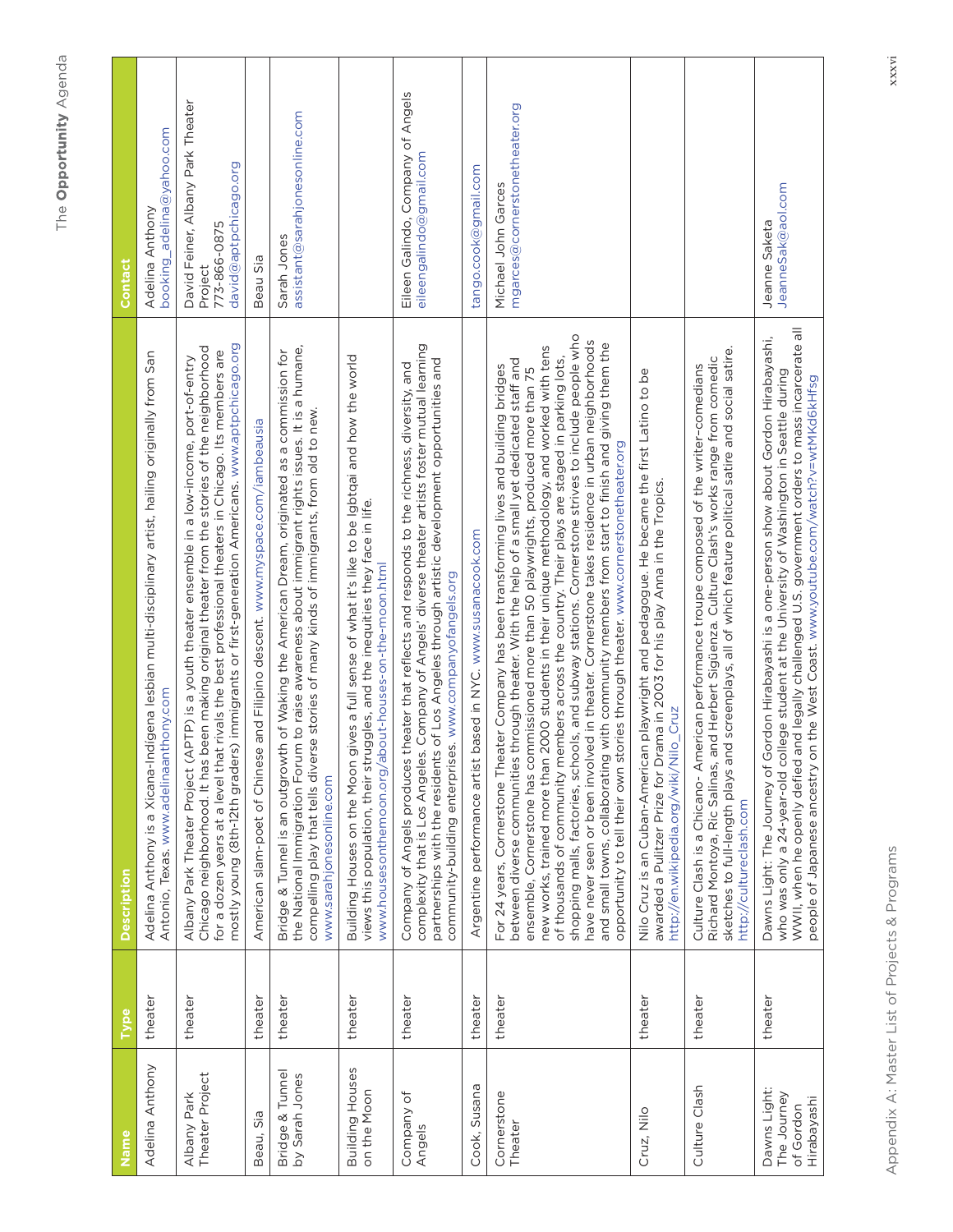| )                           |
|-----------------------------|
| ۹<br>l<br>I<br>I.<br>ī      |
| ١<br>ı.<br>ì<br>ł<br>١<br>U |

| Name                                                      | Type    | <b>Description</b>                                                                                                                                                                                                                                                                                                                                                                                                                                                                                                                                  | Contact                                                                                                 |
|-----------------------------------------------------------|---------|-----------------------------------------------------------------------------------------------------------------------------------------------------------------------------------------------------------------------------------------------------------------------------------------------------------------------------------------------------------------------------------------------------------------------------------------------------------------------------------------------------------------------------------------------------|---------------------------------------------------------------------------------------------------------|
| De Novo                                                   | theater | erful acting and has the power to change the public's stereotypical<br>that uses real immigration court transcripts as source text and reveals the inner workings of the<br>at humanizes the many thousands in its hands. The play mixes<br>De Novo is a documentary theater piece about undocumented youth in immigration custody<br>view of the undocumented. www.housesonthemoon.org<br>immigration system in a way th<br>authentic documents with pow                                                                                           | Emily Weiner, Houses on the Moon<br>emily@housesonthemoon.org<br>Theater Company<br>646-228-2292        |
| East/West/East:<br>Immigrants Out<br>Vietnamese<br>of War | theater | Trilingual, binational play, creating a play from interviews with Vietnamese from the United States<br>productions; 3 cities; 2-year project. Comparison of immigrants<br>of same ethnicity (different regions) and their experiences under two systems of government<br>This is a community-based program. www.immigrantstheat.org<br>and Czech Republic. Binational<br>(democracy, communism).                                                                                                                                                    | Marcy Arlin and Aurorae Khoo,<br>Immigrants' Theatre Project<br>immigrantstheat@aol.com<br>718-237-4545 |
| El Vagon                                                  | theater | because of the heat and the fact that they were locked in. It opened my eyes to some of the things<br>It's the true story of eight immigrant men riding in a boxcar through Arizona who suffocated<br>to seek a better life. www.repertorioespanol.org<br>these men go through in order                                                                                                                                                                                                                                                             | Fernando Then, Repertorio Espanol<br>fthen@repertorioespanol.org                                        |
| Disturbance<br>Electronic<br>Theater                      | theater | Online activism, etc. http://visarts.ucsd.edu/node/view/491/322                                                                                                                                                                                                                                                                                                                                                                                                                                                                                     | Ricardo Domínguez<br>rdom@thing.net                                                                     |
| Esther Chae                                               | theater | Esther Chae's show, So The Arrow Flies, is about double agent Catherine, a North Korean National<br>Actor who is exiled to South Korea, becomes an intelligence asset for Seoul and the FBI, while<br>all the while spying for North Korea. Korean American FBI Agent Park discovers and exposes<br>Catherine's espionage scheme. www.youtube.com/watch?v=GkATWb-zxUg                                                                                                                                                                               | agents@brickentertainment.com                                                                           |
| FELA!                                                     | theater | the true story of legendary Nigerian Afrobeat musician Fela Kuti whose music and activism rocked<br>his nation with reverberations around the world. The show features the transnational following and<br>Perhaps the most critically acclaimed Broadway show of 2010 with 11 Tony nominations, FELA! is<br>influence of Fela's music, his deep connection to the American black power movement, and his<br>struggles with the possibility of migrating permanently to the United States.<br>www.felaonbroadway.com                                 |                                                                                                         |
| Flower Drum<br>Song (1961)                                | theater | A Chinese woman and her father illegally enter San Francisco sp she can marry her fiance. While in<br>her man and falls deeply in love with him and the American way of<br>life, to her father's disapproval. www.youtube.com/watch?v=XGy2WxlUY4o<br>San Francisco, she meets anoth                                                                                                                                                                                                                                                                 |                                                                                                         |
| Getting By: Past<br>and Present                           | theater | real people who lived there, which give visitors a first-hand and often<br>participants can relate to these real people and places and find parallels within their own life. This<br>emotional view of immigrant life in a tenement. The museum's programs are effective because<br>The power of the Tenement Museum's programs lies in the physical environment of its historic<br>This is a school and community-based program. www.tenement.org<br>forms a foundation for comparisons with immigration today.<br>building and the stories of the | Lower East Side Tenement Museum<br>lestm@tenement.org<br>212-982-8420                                   |
| Golden Thread<br>Productions                              | theater | Golden Thread Productions' plays and programs create a space where perceptions of other are<br>viscerally changed. The work is intelligent, heart-felt, and risky. www.goldenthread.org                                                                                                                                                                                                                                                                                                                                                             | information@goldenthread.org<br>Serge Bakalian, Golden Thread<br>Productions, 415-626-4061              |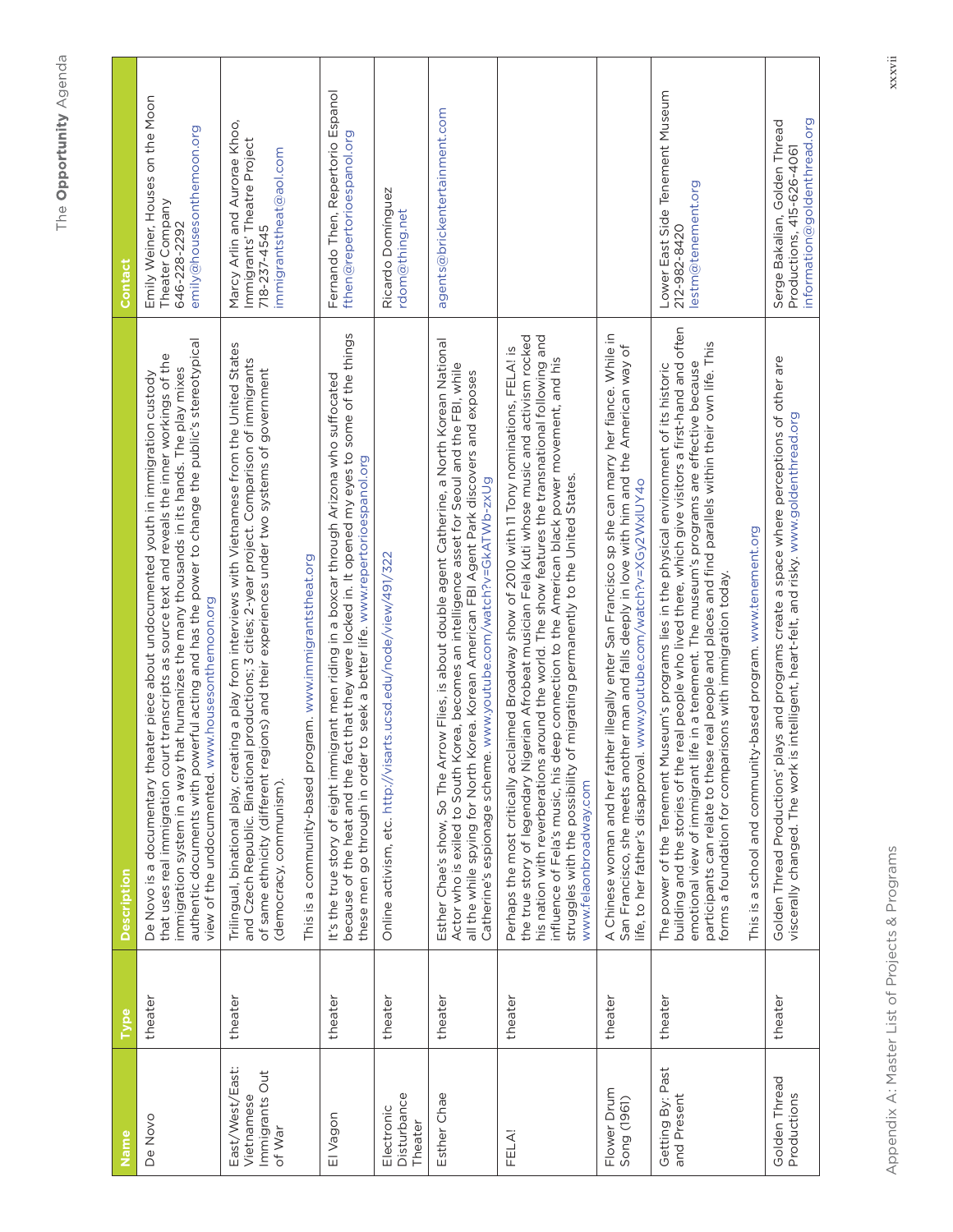| Name                                                                            | Type    | <b>Description</b>                                                                                                                                                                                                                                                                                                                                                                                                                                                                                                                                                                                                                                           | Contact                                                                                          |
|---------------------------------------------------------------------------------|---------|--------------------------------------------------------------------------------------------------------------------------------------------------------------------------------------------------------------------------------------------------------------------------------------------------------------------------------------------------------------------------------------------------------------------------------------------------------------------------------------------------------------------------------------------------------------------------------------------------------------------------------------------------------------|--------------------------------------------------------------------------------------------------|
| Gurira, Dania                                                                   | theater | Her television credits include Law and Order: Criminal Intent. She also appeared in film Ghost Town.<br>won the Helen Hayes Award for Best Actress in a "Play for In the Continuum," which she co-wrote.<br>She received her MFA in acting from New York University, where she appeared as Juliet in Romeo<br>and Juliet and Ruby in King Hedley II. She is a recipient of a 2006 OBIE Award and a 2006 John<br>Gassner Outer Critics Award and has been honored by the Theatre Hall of Fame. In 2007 Gurira<br>Actor/playwright Danai Gurira (Zainab) was born in the United States and raised in Zimbabwe.<br>www.mccarter.org/blog/index.php/archives/183 |                                                                                                  |
| Hagedorn, jEssica                                                               | theater | be artist born and raised in the Philippines.<br>http://en.wikipedia.org/wiki/Jessica_Hagedorn<br>Novelist, poet, and performanc                                                                                                                                                                                                                                                                                                                                                                                                                                                                                                                             |                                                                                                  |
| Monologues<br>Hajibi                                                            | theater | Hajibi Monologue was put on by Florida International University's women's studies program.<br>www.facebook.com/group.php?gid=2331917770                                                                                                                                                                                                                                                                                                                                                                                                                                                                                                                      |                                                                                                  |
| Have You Seen<br>Us? by Athol<br>Fugard                                         | theater | It's a beautiful, moving play about prejudice, redemption, and the immigrant experience.<br>www.longwharf.org                                                                                                                                                                                                                                                                                                                                                                                                                                                                                                                                                | Eric Ting, Long Wharf Theater                                                                    |
| Hijabi Monologue                                                                | theater | Muslim women to share experiences, a space to breathe as they are, a space that does not claim to<br>The Hijabi Monologues is about the power of storytelling. It is about creating a space for American<br>tell every story and speak for every voice. www.facebook.com/group.php?gid=2331917770                                                                                                                                                                                                                                                                                                                                                            | hijabi.monologues@gmail.com                                                                      |
| Hip Hop Theater<br>Festival                                                     | theater | creation of innovative work within the hip-hop aesthetic and addressing the issues relevant to the<br>Hip Hop Theater Festival works to invigorate the fields of theater and hip hop by nurturing the<br>hip-hop generation. www.hhtf.org                                                                                                                                                                                                                                                                                                                                                                                                                    |                                                                                                  |
| Houses on the<br>Moon Theater<br>Company                                        | theater | Houses on the Moon Theater Company offers thoughtful, realistic plays portraying the social justice<br>issues faced by immigrants. Their work has the power to captivate youth and build awareness and<br>empathy regarding immigrants' rights and issues. www.housesonthemoon.org                                                                                                                                                                                                                                                                                                                                                                           | Emily Weiner, Houses on the Moon<br>emily@housesonthemoon.org<br>Theater Company<br>646-228-2292 |
| Company: "Tara's<br>Houses on the<br>Crossing" and<br>Moon Theater<br>"De Novo" | theater | "Houses on the Moon do a great job in researching and writing effective plays about the immigrant<br>immigration & asylum for the GLBT community, which is hardly ever discussed in the mainstream<br>experience that connect with people from diverse backgrounds, such as Tara's Crossing and<br>De Novo. Not only is the writing excellent, but the acting is really effective." "They deal with<br>media." "Very personal and moving." www.housesonthemoon.org                                                                                                                                                                                           | Emily Weiner, Houses on the Moon<br>emily@housesonthemoon.org<br>Theater Company<br>646-228-2292 |
| David<br>Hwang,<br>Henry                                                        | theater | Playwright of M. Butterfly, Aida (Book) http://en.wikipedia.org/wiki/David_Henry_Hwang                                                                                                                                                                                                                                                                                                                                                                                                                                                                                                                                                                       |                                                                                                  |
| Theatre Project<br>Immigrants'                                                  | theater | Unexpected Journeys, plays by women from Muslim cultures; and Women Across Borders: Plays by<br>more than 200 plays about the American and international immigrant experience, working with<br>professional theater artists from more than 90 nations and ethnicities. Notable projects include<br>The Immigrants' Theatre Project is an OBIE-winning professional company that has presented<br>Journey Theatre: an 8-month workshop working with immigrant survivors of war and torture;<br>Immigrant Women. www.immigrantstheat.org                                                                                                                       | Marcy Arlin, Artistic Director<br>immigrantstheat@aol.com<br>718-237-4545                        |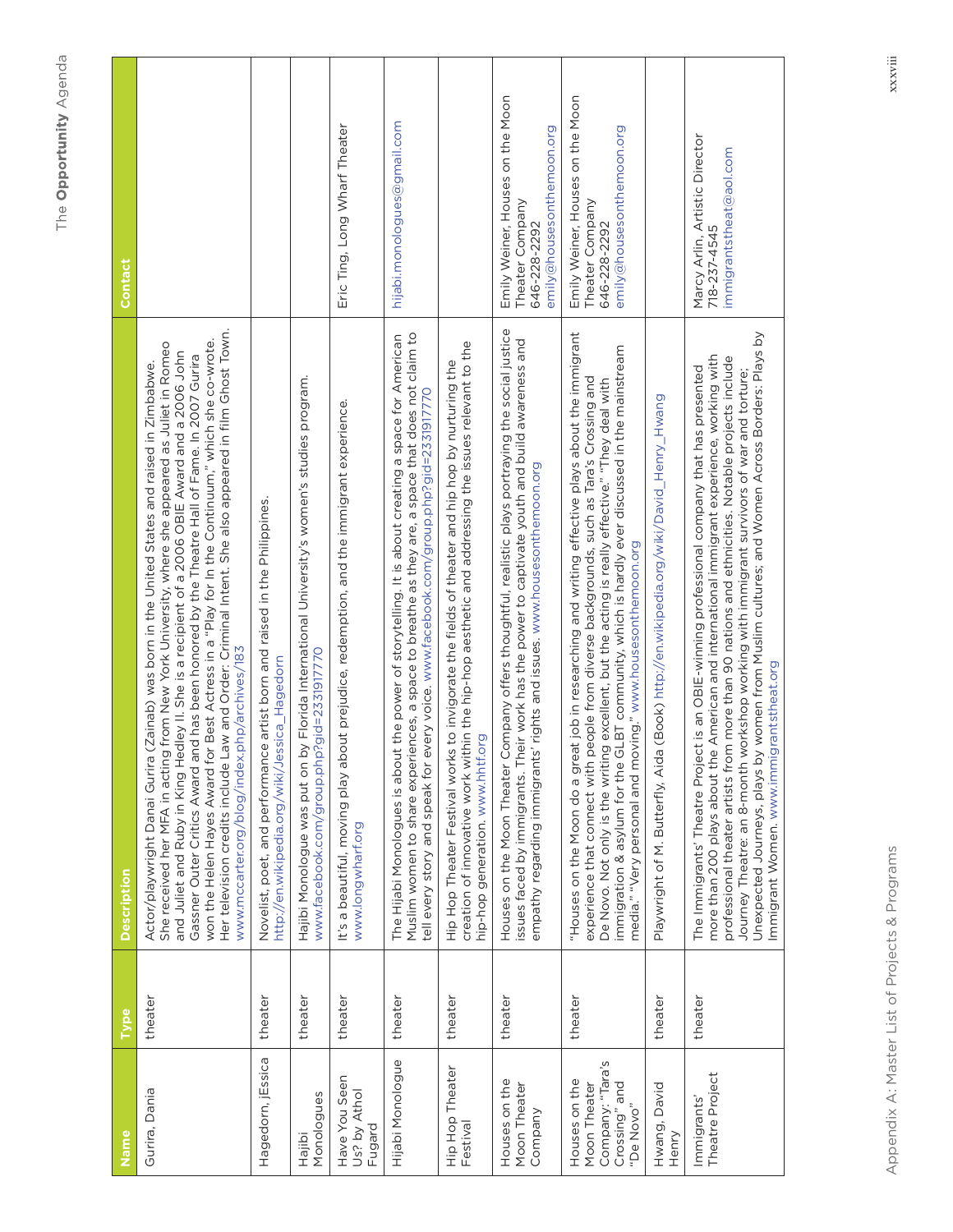| 1                |
|------------------|
| ۹                |
| ī                |
| I<br>ı<br>٦<br>ı |
| J<br>I<br>1<br>q |
|                  |

| Name                 | Type    | <b>Description</b>                                                                                                                                                                                                                                                                                                                                                                                                                                                                                                                                                                                                                           | Contact                                                                                                       |
|----------------------|---------|----------------------------------------------------------------------------------------------------------------------------------------------------------------------------------------------------------------------------------------------------------------------------------------------------------------------------------------------------------------------------------------------------------------------------------------------------------------------------------------------------------------------------------------------------------------------------------------------------------------------------------------------|---------------------------------------------------------------------------------------------------------------|
| In The Heights       | theater | on the brink of change, full of hopes, dreams, and pressures, where the biggest struggles can be<br>always open, and the breeze carries the rhythm of three generations of music. It's a community<br>Heights-a place where the coffee from the corner bodega is light and sweet, the windows are<br>In the Heights tells the universal story of a vibrant community in Manhattan's Washington<br>deciding which traditions you take with you and which ones you leave behind.<br>www.intheheightsthemusical.com                                                                                                                             |                                                                                                               |
| <b>INTAR Theatre</b> | theater | Revolutionary), from the point of view of Mexicans crossing the border (like Points of Departure by<br>addition to their mainstage plays, INTAR has a host of development programs for emerging Latino<br>Michael John Garces) or the Puerto Rican experience (Windows by Sylvia Bofill), among others. In<br>of the plays have dealt with that from the Cuban-American<br>experience (like Eduardo Machado's Kissing Fidel or Marissa Chibas' Daughter of a Cuban<br>INTAR produces new plays by Latino playwrights in English, many often dealing with the<br>playwrights and actors. www.intartheatre.org<br>immigration experience. Some | Eduardo Machado, Artistic Director,<br>emachado@intartheatre.org<br>212-695-6134, x16<br><b>INTAR Theatre</b> |
| Irani, Kayhan        | theater | expression becomes sanctioned and celebrated or denied and destroyed based on redefinition of<br>re-structuring and the re-drawing of national identity. She is interested in looking at how cultural<br>transformation of cultural practices, especially as such practices are affected by political power<br>As a playwright, Kayhan Irani has been creating work that explores the evolution and<br>politics, power, and even history. www.artivista.org                                                                                                                                                                                  | Kayhan Irani                                                                                                  |
| Journey Theater      | theater | 8-month training/performing with immigrants who have survived war and torture: their own stories,<br>sad and beautiful, funny and horrible. Multinational cast. Showed them as victims of circumstance,<br>not just victims. Worked with professional actors/designers also. www.immigrantstheat.org                                                                                                                                                                                                                                                                                                                                         | Marcy Arlin, Immigrants' Theatre<br>immigrantstheat@aol.com<br>347-512-5572<br>Project                        |
| Los Illegals         | theater | Following the success of Los Illegals, the first production of Cornerstone's Justice Cycle exploring<br>http://articles.latimes.com/2007/may/27/entertainment/ca-cornerstone27<br>issues of immigration and documentation.                                                                                                                                                                                                                                                                                                                                                                                                                   |                                                                                                               |
| Luna, Selene         | theater | Selene immigrated from Tijuana at a young age, and it plays a large part in her one-woman show,<br>Comedian Selene Luna is best known for her role as Margaret's assistant on VH1's The Cho Show.<br>which deals with being a little person and an immigrant in Hollywood.<br>www.youtube.com/watch?v=tEZZWp1HH7Q                                                                                                                                                                                                                                                                                                                            | keri@whitesmithent.com<br>Keri Smith Esguia<br>310-479-6364                                                   |
| Monologues<br>Mojado | theater | Around the Bloc: My Life in Moscow, Beijing and Havana and Mexican Enough: My Life Between the<br>Stephanie Elizondo Griest has mingled with the Russian Mafiya, polished propaganda in China, and<br>belly danced with rumba queens in Cuba. These adventures inspired her award-winning memoirs<br>Borderlines. Her one-woman show, Mojado Monologues, uses the words from the undocumented<br>workers she has come into contact with in her research to humanize them.<br>http://aroundthebloc.com/home.htm                                                                                                                               | Stephanie@aroundthebloc.com<br>Stephanie Elizondo Griest                                                      |
| Moraga, Cherrie      | theater | founding member of La Red Xicana Indígena, a network of Xicanas organizing in the area of social<br>writer, feminist activist, poet, essayist, and playwright. She is a<br>change through international exchange, indigenous political education, spiritual practice, and<br>grassroots organizing. www.cherriemoraga.com<br>Cherrie L. Moraga is a Chicana                                                                                                                                                                                                                                                                                  | cmoraga@stanford.edu<br>Cherrie L. Moraga                                                                     |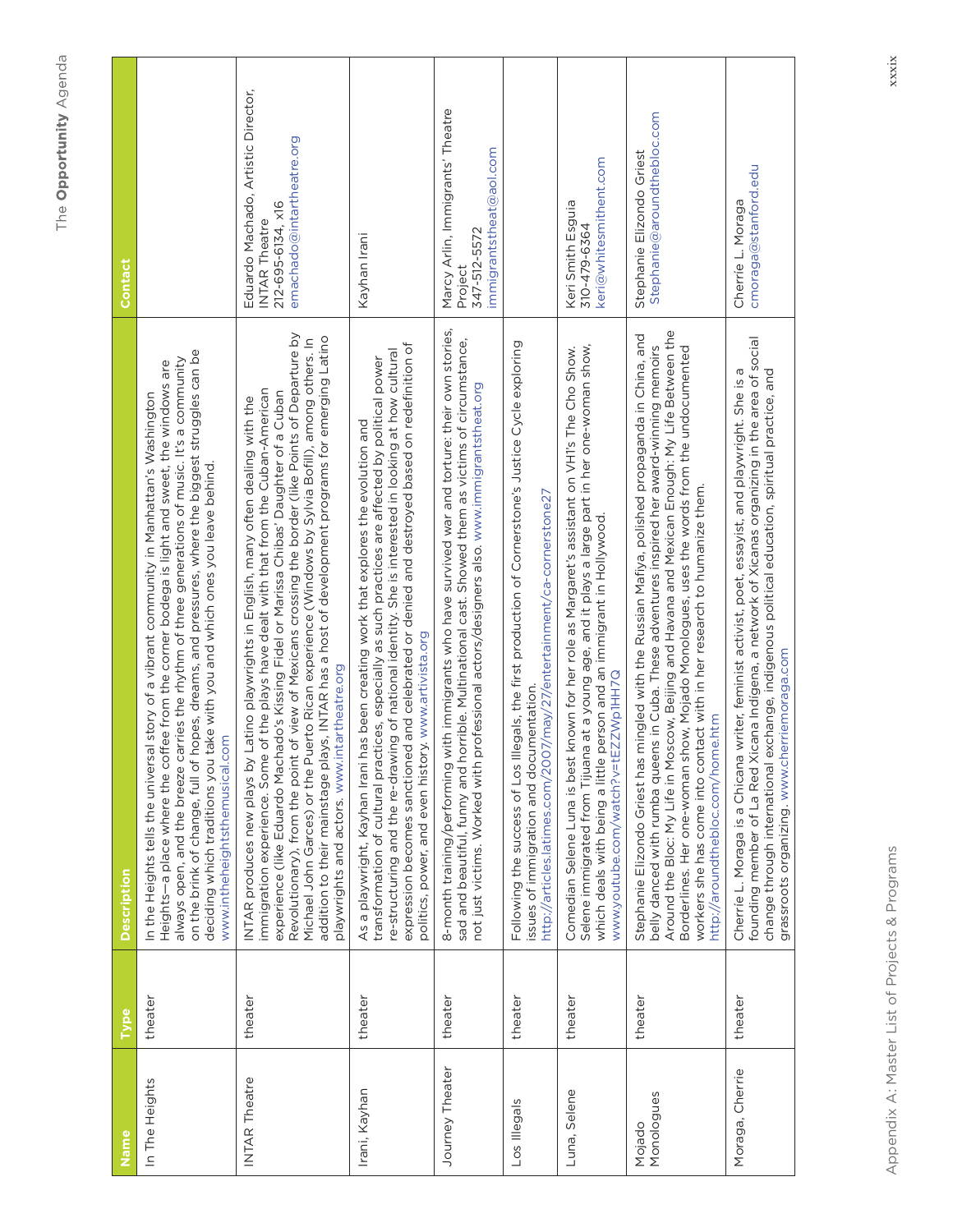| ١                     |
|-----------------------|
| ١<br>i<br>ı<br>٦<br>í |
| í<br>ı                |
| I                     |

| Name                                                                              | Type    | <b>Description</b>                                                                                                                                                                                                                                                                                                                                                                                                                                                                                                                                                                                                                                                                                                                   | Contact                                                                                                  |
|-----------------------------------------------------------------------------------|---------|--------------------------------------------------------------------------------------------------------------------------------------------------------------------------------------------------------------------------------------------------------------------------------------------------------------------------------------------------------------------------------------------------------------------------------------------------------------------------------------------------------------------------------------------------------------------------------------------------------------------------------------------------------------------------------------------------------------------------------------|----------------------------------------------------------------------------------------------------------|
| Pangea World<br>Theatre                                                           | theater | theater, changing methods of auditioning in order to include artists<br>are not trained in the traditional Western methods of the audition<br>process, and creating new possibilities and new aesthetic realities for a more diverse audience.<br>Since its inception in 1995, Pangea's goals have included creating a new literature with stories<br>from different communities for<br>from diverse communities who<br>http://pangeaworldtheater.org                                                                                                                                                                                                                                                                                | dipankar@pangeaworldtheater.org<br>Pangea World Theater<br>612-822-0015                                  |
| Pregones Theater                                                                  | theater | Pregones Theater is a Bronx-based ensemble whose mission is (1) to create and perform original<br>musical theater and plays rooted in Puerto Rican/Latino cultures, and (2) to present other<br>performing artists who share our twin commitment to the arts and civic enrichment.<br>http://pregones.org                                                                                                                                                                                                                                                                                                                                                                                                                            | Rosalba Rolón, Pregones Theater<br>rrolon@pregones.org                                                   |
| Teada, National<br>based Theater<br>Community-<br>Nation by<br>Refugee<br>Project | theater | Based on the stories of Laotian refugees and their descendents, Refugee Nation eloquently touches<br>using drama, film, music, and audience interaction and personalizes these issues through a genuine<br>stories of Laotian Americans around the United States, but one that also is able to unite people<br>upon issues relating to the refugee experience, assimilation, generation gap, and mental health<br>Laotian-American perspective. The result is a product that not only brings to light the hidden<br>ethnicities, and histories by relaying the ideas of change, loss,<br>struggle, healing, and the unrelenting strength of the human spirit.<br>www.teada.org/refugee-nation.html<br>from all types of backgrounds, | Leilani Chan and Ova Saopeng, Teada<br>310-998-8765                                                      |
| Siguenza, Herbert                                                                 | theater | As a member of LA's premier Chicano performance group Culture Clash, Herbert Siguenza has<br>been bringing his uncanny humor and political satire to the stage since 1984.<br>http://cultureclash.com                                                                                                                                                                                                                                                                                                                                                                                                                                                                                                                                | herbert@cultureclash.com                                                                                 |
| Smith, Anna<br>Deaveare                                                           | theater | with the 1991 Crown Heights Riot, and Twilight: Los Angeles, which dealt with the 1992 Los Angeles<br>using material solely from interviews and other pieces of the archive. Smith is currently the artist in<br>Anna Deavere Smith's "documentary theatre-style" plays such as Fires in the Mirror, which dealt<br>Riots and the conflict between the Korean and African-American communities, are constructed<br>residence at the Center for American Progress. www.youtube.com/watch?v=DBEHuko6abM                                                                                                                                                                                                                                |                                                                                                          |
| Smith, Anna<br>Deveare                                                            | theater | Smith's documentary theater plays include Fires in the Mirror, which dealt with the 1991 Crown<br>residence at Center for American Progress. http://en.wikipedia.org/wiki/Anna_Deveare_Smith<br>Heights Riot, and Twilight: Los Angeles, which dealt with the 1992 Los Angeles Riots and the<br>conflicts between the Korean and African-American communities. Smith is currently artist in                                                                                                                                                                                                                                                                                                                                          |                                                                                                          |
| Svich, Caridad                                                                    | theater | Croatian descent. He is founder of the Pan-American theatre collective NoPassport, is contributing<br>Caridad Svich is a playwright-songwriter-translator-editor of Cuban-Argentine-Spanish and<br>editor of TheatreForum, and is on the advisory committee of Contemporary Theatre Review<br>(Routledge/UK). caridadsvich.com                                                                                                                                                                                                                                                                                                                                                                                                       | csvich21@aol.com<br>Caridad Svich                                                                        |
| Sweet Karma, by<br>Henry Ong                                                      | theater | the killing fields of Cambodia who went on to win an Oscar; OBIE<br>e reality of the immigrant positively and negatively.<br>Based on life of a refugee from<br>winning star; portrays the whol<br>www.sweetkarma.org                                                                                                                                                                                                                                                                                                                                                                                                                                                                                                                | Marcy Arlin, Artistic Director,<br>Immigrants Theatre Project<br>immigrantstheat@aol.com<br>718-237-4545 |
| Tara's Crossing                                                                   | theater | inside U.S. immigration custody. It has been performed nationally and used to educate immigration<br>transgendered asylum seeker fleeing persecution in Guyana and trying to win her freedom from<br>awyers and law students on issues specific to LGBT refugees. www.housesonthemoon.org<br>This play from Houses on The Moon Theater Company is inspired by true life story of a                                                                                                                                                                                                                                                                                                                                                   | Emily Weiner, Houses on the Moon<br>emily@housesonthemoon.org<br>Theater Company<br>646-228-2292         |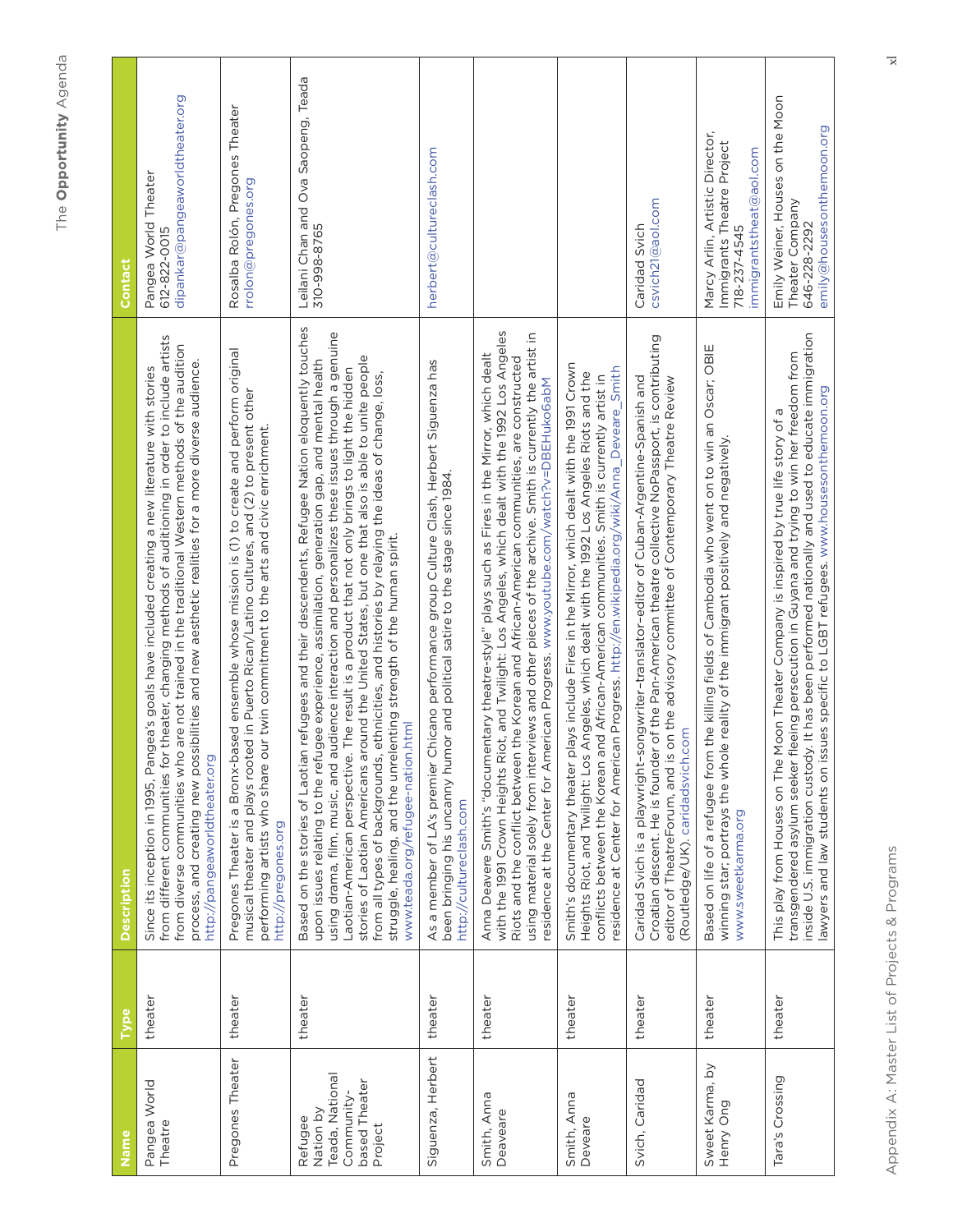| ľ      |
|--------|
|        |
|        |
| v      |
|        |
|        |
| ١      |
| ĺ<br>ļ |
| ١      |
|        |
|        |
| ï      |
| í      |
| 1      |
|        |
|        |
|        |
|        |

| Jame                              | <b>Type</b> | <b>Description</b>                                                                                                                                                                                                                                                                                                                                                                                                                                                                                                                                                                                                                                                                                                                                                                                                                                                                                                                                                                                                                                                                                                             | Contact                                                                                                                            |
|-----------------------------------|-------------|--------------------------------------------------------------------------------------------------------------------------------------------------------------------------------------------------------------------------------------------------------------------------------------------------------------------------------------------------------------------------------------------------------------------------------------------------------------------------------------------------------------------------------------------------------------------------------------------------------------------------------------------------------------------------------------------------------------------------------------------------------------------------------------------------------------------------------------------------------------------------------------------------------------------------------------------------------------------------------------------------------------------------------------------------------------------------------------------------------------------------------|------------------------------------------------------------------------------------------------------------------------------------|
| Teatro Jornalero                  | theater     | volunteer-based theater group utilizing day laborers. Twelve to 15 day laborers meet at Cornerstone<br>day laborers. Recently TJSF put together "El Censo," a piece to promote participation in the Census.<br>performed at job centers and work sites all over greater Los Angeles for more than 3,000 fellow<br>as a day laborer without documentation in Los Angeles. Since November 2008, the troupe has<br>to rehearse guerilla theater pieces to educate and explore the struggles of living and working<br>Theater and NDLON, Teatro Jornalero Sin Fronteras (TJSF) is a<br>A partnership of Cornerstone<br>www.ndlon.org                                                                                                                                                                                                                                                                                                                                                                                                                                                                                               | Pablo Alvarado, National Day Laborer<br>213-210-7124, 213-353-1336<br>pabloalvarado@ndlon.org<br>Organizing Network                |
| Undesirable<br>Elements           | theater     | Chong and collaborators conduct intensive interviews with potential participants. These interviews<br>designed to help communities confront and overcome cultural insularity by encouraging a greater<br>in some way living between cultures. Undesirable Elements testifies to the history of the 20th and<br>form the basis of a script that covers the historical and personal narratives of individuals who are<br>21st centuries and to the displacements of people and cultures in the modern world. The series is<br>but currently living in another, either by choice or by circumstance. Each production is made in a<br>specific host community, with local participants testifying to their real lives and experiences. The<br>theater works by theater director Ping Chong examining the lives of people born in one culture<br>an extended residency and rehearsal period during which Ping<br>History is an ongoing series of community-specific oral history<br>understanding of the commonalities that bind us all. www.undesirableelements.org<br>development process includes<br>Undesirable Elements/Secret | info@pingchong.org<br>Ping Chong                                                                                                   |
| West Side Story                   | theater     | explores the rivalry between the Jets and the Sharks. The Sharks are first-generation Americans<br>The classic musical based on Romeo and Juliet and set in New York City in the mid-1950s. It<br>from Puerto Rico, who are harassed by the Jets, a working-class white group who consider<br>themselves the true Americans. www.broadwaywestsidestory.com                                                                                                                                                                                                                                                                                                                                                                                                                                                                                                                                                                                                                                                                                                                                                                     |                                                                                                                                    |
| Marcelo Lucero?<br>What Killed    | theater     | murder of Ecuadorian immigrant Marcelo Lucero in Patchogue, New York. Lucero was attacked and<br>What Killed Marcelo Lucero?: A Play About Immigration and Hate is based on the November 2008<br>spurred political action, it also stirred local artists like Teatro Experimnental Yerbabruja to engage<br>that spread well beyond the Long Island village where the crime occurred. Whereas that outrage<br>The murder, along with the tepid response by some local government officials, triggered outrage<br>stabbed to death by a gang of teenagers who were targeting Hispanic immigrants for violence.<br>the community in search of solutions. www.teatroyerbabruja.org                                                                                                                                                                                                                                                                                                                                                                                                                                                 | Margarita Espada, Founder, Executive<br>margarita@teatroyerbabruja.org<br>and Artistic Director                                    |
| Wong, Joe                         | theater     | observational to bizarre. It's not always easy to categorize his humor, but it is always inspired.<br>immigrant," Joe Wong came a long way from a rosy-eyed new<br>immigrant to a blossoming comedian. His jokes range from ethnic, personal, political, and<br>Self-titled as an "all American<br>www.joewongcomedy.com                                                                                                                                                                                                                                                                                                                                                                                                                                                                                                                                                                                                                                                                                                                                                                                                       | joe@joewongcomedy.com<br>Joe Wong                                                                                                  |
| Wounds of Izote                   | theater     | between an artist and an immigrant service organization. In the creation process they are speaking<br>http://blogs.myspace.com/index.cfm?fuseaction=blog.view&friendId=113118158&blogId=518350144<br>Addresses issues of immigration, providing alternatives to gang life, and provides a partnership<br>with and sharing the work with young people, first-generation immigrants, gang members in<br>prison-folks who can be positively affected by the piece.                                                                                                                                                                                                                                                                                                                                                                                                                                                                                                                                                                                                                                                                | Paul Flores, Central American Resource<br>Center, San Francisco International<br>pflo55@yahoo.com<br>415-350-9775<br>Arts Festival |
| Artists Without<br><b>Borders</b> | visual art  | An art show of immigrant artists from around the country, including a reception and presentation,<br>that drew an audience who might not otherwise have been exposed to the talent, culture, and<br>conditions of immigrant artists. www.nnirr.org                                                                                                                                                                                                                                                                                                                                                                                                                                                                                                                                                                                                                                                                                                                                                                                                                                                                             | agarcia@nnirr.org                                                                                                                  |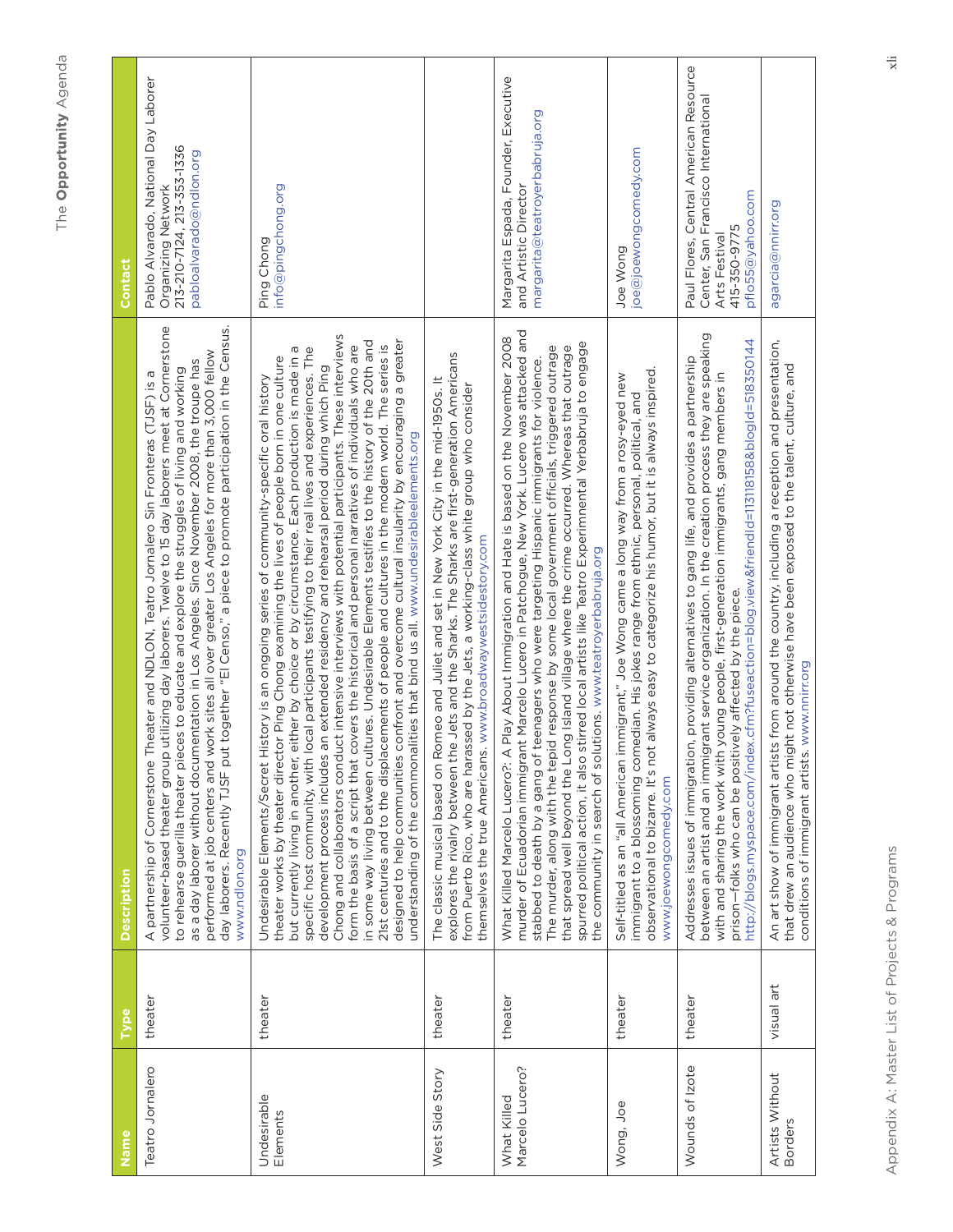| Name                                                           | Type       | Contact<br><b>Description</b>                                                                                                                                                                                                                                                                                                                                                                                                                                                                                                        |                                                                                                   |
|----------------------------------------------------------------|------------|--------------------------------------------------------------------------------------------------------------------------------------------------------------------------------------------------------------------------------------------------------------------------------------------------------------------------------------------------------------------------------------------------------------------------------------------------------------------------------------------------------------------------------------|---------------------------------------------------------------------------------------------------|
| Blane De St Croix<br>Landscape by<br>Broken                    | visual art | entire U.S./Mexican border documenting and speaking with people<br>blanedestcroix.blogspot.com<br>on all sides of the issues. http://<br>Blane De St Croix travelled the                                                                                                                                                                                                                                                                                                                                                             | blanedsc@gmail.com<br>Blane De St. Croix<br>347-526-9019                                          |
| Cai Guo-Qiang                                                  | visual art | performance during which he had artisans recreate the Rent Collection Courtyard, a famous work<br>Cai is a most well-known and influential Chinese contemporary artist who has represented his<br>country at the Venice Biennale (1999) with his project Venice's Rent Collection Courtyard, a<br>http://pastexhibitions.guggenheim.org/cai/cai_overview.html<br>sculpture.<br>of Socialist Realist propaganda                                                                                                                       |                                                                                                   |
| Chinese New Year<br>folding workshop<br>Red envelopes          | visual art | Chinese New Year red envelope folding workshops teach an ancient paper folding technique that<br>can be applied to simple to very elaborate designs and practiced at all levels of difficulty.<br>This is a community-based program. www.chinesenewcomers.org                                                                                                                                                                                                                                                                        | Anthonyng@chinesenewcomers.org<br>Anthony Ng, Chinese Newcomers<br>Service Center<br>415-421-2111 |
| Deloney, Amalia                                                | visual art | Main Street Project. Currently she works as Network Coordinator for the Media Action Grassroots<br>Amalia Deloney is a Guatemalan-born activist, cultural worker, and former Senior Fellow with the<br>Network, a project of the Center for Media Justice. http://newamerica.net/user/274                                                                                                                                                                                                                                            | deloney@newamerica.net<br>Amalia Deloney                                                          |
| Echos of the Lost<br>Boys of Sudan                             | visual art | a graphic novel on the stories of Sudanese refugees in the United<br>http://freedimensional.ning.com/group/echoesoflostboysofsudan<br>Echos of Lost Boys of Sudan is a gra<br>States, illustrated by Niki Singleton.                                                                                                                                                                                                                                                                                                                 |                                                                                                   |
| Fulbeck, Kip                                                   | visual art | Hapa and multiracial identity and as the creator of The Hapa Project.<br>Kip Fulbeck is an American artist, spoken word performer, slam poet, and professor. He is best<br>www.seaweedproductions.com<br>known for his work addressing                                                                                                                                                                                                                                                                                               |                                                                                                   |
| Gu, Wenda                                                      | visual art | against Chinese traditions. His work with human hair, including paintings created with a brush made<br>compare himself to other Chinese artists, and much of his work does not seek to embrace nor rebel<br>Gu's work today focuses extensively on ideas of culture and his identity. He tends not to discuss or<br>from human hair, painted in public, continues the theme of the United Nations and seeks to evoke<br>thoughts of human identity and unity. www.wendagu.com                                                        | wendagu@aol.com<br>718-935-0425<br>Wenda Gu                                                       |
| Heidelberg<br>Project                                          | visual art | In Tyree Guyton's Heidelberg Project art is focused on urban decay in the Detroit community, where<br>there is a lot of abandoned homes. Guyton painted polka dots on everything from homes to piles of<br>of town became a place where people came to see the art, which<br>brought increased resources to the area. www.heidelberg.org<br>junk. The result was that region                                                                                                                                                         |                                                                                                   |
| Community Mural<br>and Arts Project<br>in Santa Fe<br>Hopewell | visual art | artists Jonatas Rodrigues dos Santos and Everaldo da Silva Costa<br>Comunitario, a community center on the corner of Hopewell and Espinacitas streets. The project<br>aimed to engage the visual arts, prose, poetry, and audio to foster community involvement,<br>spent 6 weeks with Hopewell community members creating a funky new look for El Centro<br>http://freedimensional.ning.com/profiles/blogs/hopewell-community-mural-amp<br>discovering the new story for the Hopewell community.<br>Internationally known Brazilian |                                                                                                   |
| Archive Project<br>Immigrant                                   | visual art | Great photography and biographies, and it's user-generated. www.immigrantarchiveproject.com/                                                                                                                                                                                                                                                                                                                                                                                                                                         |                                                                                                   |
|                                                                |            |                                                                                                                                                                                                                                                                                                                                                                                                                                                                                                                                      |                                                                                                   |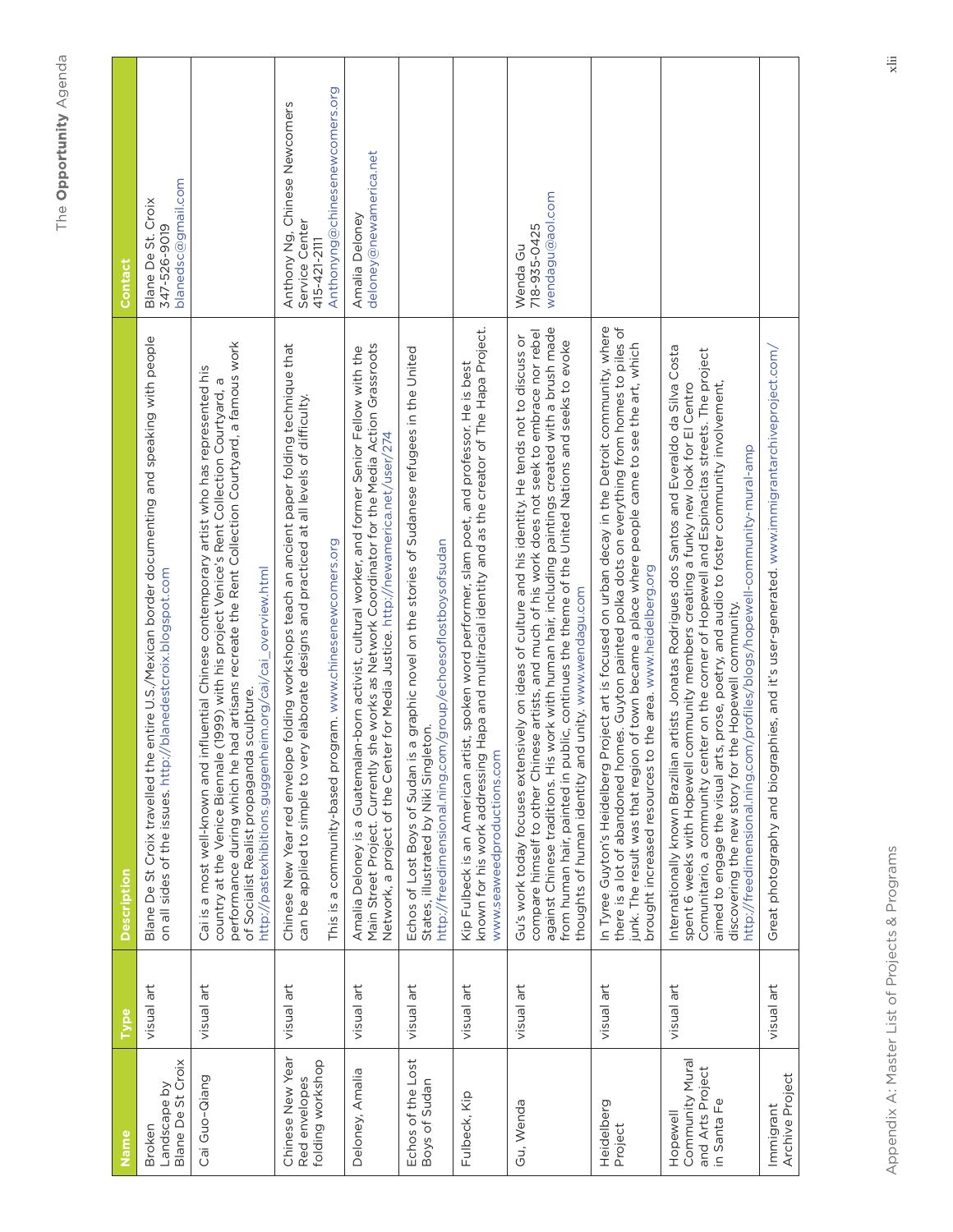| Name                                         | Type       | <b>Description</b>                                                                                                                                                                                                                                                                                                                                                                                                                                                                                                                                                                                                                                                                                                                                                                                                                                                                          | Contact                                                                                            |
|----------------------------------------------|------------|---------------------------------------------------------------------------------------------------------------------------------------------------------------------------------------------------------------------------------------------------------------------------------------------------------------------------------------------------------------------------------------------------------------------------------------------------------------------------------------------------------------------------------------------------------------------------------------------------------------------------------------------------------------------------------------------------------------------------------------------------------------------------------------------------------------------------------------------------------------------------------------------|----------------------------------------------------------------------------------------------------|
| Indian Land<br>Dancing                       | visual art | Shore Drive is the first public art in Chicago that celebrates the history and contributions of Native<br>project were Tracy Van Duignan, Todd Osborne, and Cynthia Weiss.<br>This enormous bricolage (tile and mirrow mosaic) mural on both sides of a viaduct beneath Lake<br>neighborhood and the broader Native American community in Chicago. The artists who directed<br>leaders. It has quickly become a point of enormous pride to the<br>Americans. The work was designed in community workshops that included Native American<br>www.cpag.net/home/wwd_lw_foster.html<br>the Chicago Public Art Group<br>historians, artists, and cultural                                                                                                                                                                                                                                        | cynweiss@gmail.com<br>Cynthia Weiss<br>773-784-4478                                                |
| Kalman, Maira                                | visual art | about American Democracy for the NY Times. Her piece "I Lift My Lamp Beside the Golden Door"<br>door/?scp=1&sq=1%20LIFT%20MY%20LAMP%20BESIDE%20THE%20GOLDEN%20DOOR&st=cse<br>and illustrator Maira Kalman writes "And the Pursuit of Happiness"<br>http://kalman.blogs.nytimes.com/2009/08/27/i-lift-my-lamp-beside-the-golden-<br>from August 2009 is about immigration.<br>Israeli-born blogger, designer,                                                                                                                                                                                                                                                                                                                                                                                                                                                                                |                                                                                                    |
| Lee, Nikki                                   | visual art | After observing particular subcultures and ethnic groups, Nikki S. Lee adopts their general style and<br>spends several weeks participating in the group's routine activities and social events while a friend<br>attitude through dress, gesture, and posture and then approaches the group in her new guise. She<br>introduces herself as an artist (although not everyone believes her or takes it seriously) and then<br>graphs her with an ordinary automatic "snapshot" camera.<br>or member of the group photo<br>www.tonkonow.com/lee.html                                                                                                                                                                                                                                                                                                                                          | info@tonkonow.com<br>Leslie Tonkonow<br>212-255-8450                                               |
| Legacies of War                              | visual art | documentary films depicting the lives of those affected by the bombing and their impact on the<br>The National Traveling Exhibition features illustrations drawn in 1971 in Laos by the survivors of<br>the U.S. bombing, archival and contemporary photographs, original recorded interviews, and<br>Laotian diaspora. www.legaciesofwar.org/traveling-exhibit                                                                                                                                                                                                                                                                                                                                                                                                                                                                                                                             | Channapha Khamvongsa, Legacies of<br>703-868-0030<br>War                                           |
| Life Mark Cup<br>Photographic<br>Competition | visual art | photographers to capture a difficult subject matter—DEATH and landscape in addition to Chinese<br>Characters and Lotus. www.chinesenewcomers.org<br>A rare occassion invloving community grassroot artists, new immigrants, and professional                                                                                                                                                                                                                                                                                                                                                                                                                                                                                                                                                                                                                                                | anthonyng@chinesenewcomers.org<br>Anthony Ng, Chinese Newcomers<br>Serivces Center<br>415-421-2111 |
| Light, Ken                                   | visual art | These are two photographic works by Ken Light, which depict conditions of farm workers and the<br>plight of farm workers and other immigrants in California's Central Valley—whose most prominent<br>of the lifetime commitment of Ken and his wife, who is a writer, to<br>document the severe inequality, immigrant labor abuses, and the valiant struggles by immigrants<br>to generate real public discussion about the problems and the challenges and potential of social<br>book is now waiting to be published and Ken, has extensive plans for distribution and outreach<br>city, Fresno, has the highest per capita poverty rate in the United States (no, not Appalachia).<br>and other residents in the Valley for greater social, economic, and environmental justice. The<br>justice and immigrant integration. www.newsweek.com/id/211399<br>The Central Valley book is part | Kenlight@berkeley.edu<br>Ken Light                                                                 |
| Living Rooms at<br>the Border                | visual art | the community to help develop the space. This project connects the community, the architect, and<br>organization in the San Ysidro neighborhood. The project took the reality of how people are living<br>the social service organizations to create a triangle of power that ultimately ends up evolving and<br>and instead of imposing a patriarchal, dictatorial sense of what architecture should be, it allows<br>design and authority. http://visarts.ucsd.edu/node/view/491/321<br>aborations with Casa Familiar, a community-based, nonprofit<br>changing the idea of municipal<br>A project of Teddy Cruz in coll                                                                                                                                                                                                                                                                  | cruzroe@earthlink.net                                                                              |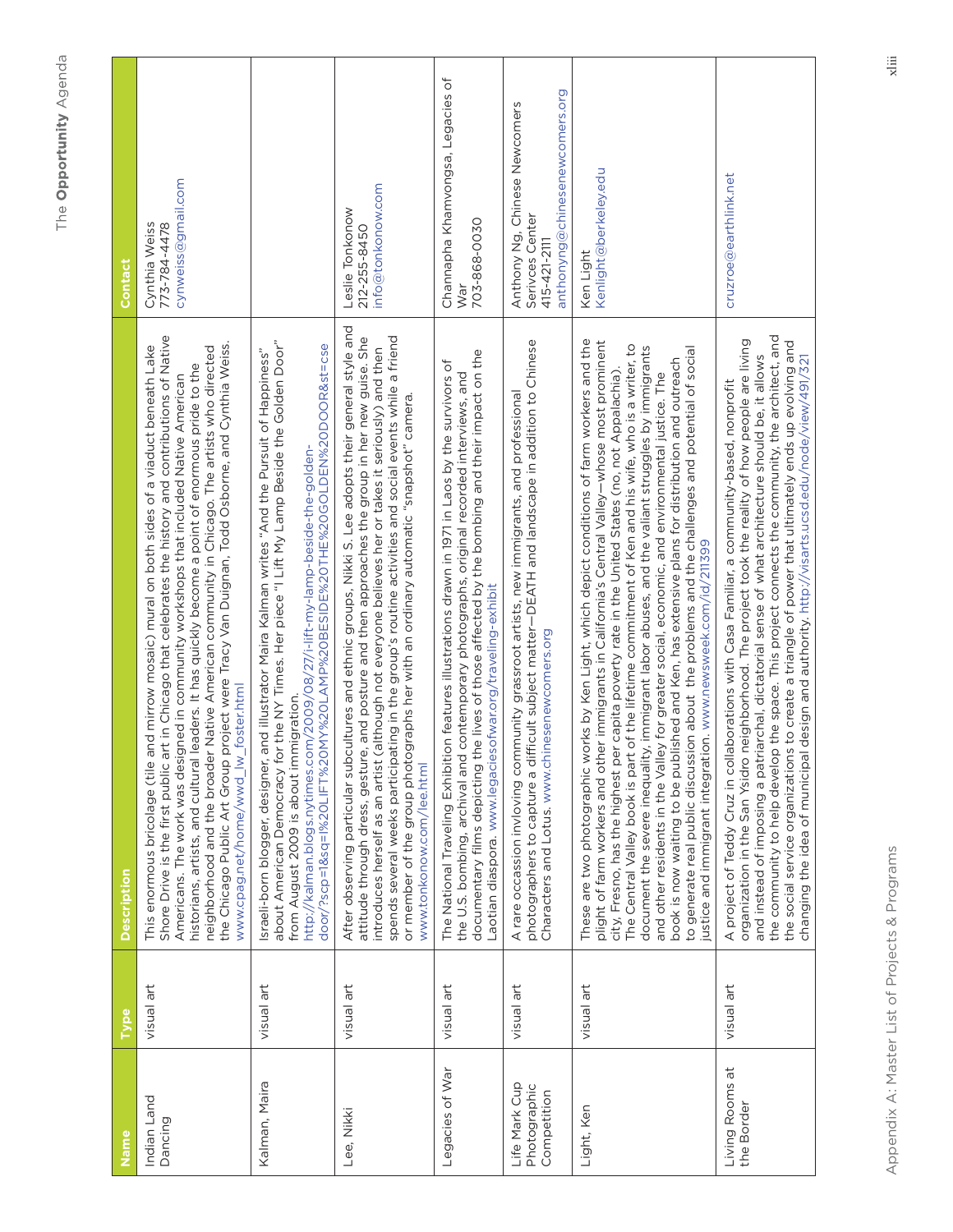| lame                               | Per        | <b>Description</b>                                                                                                                                                                                                                                                                                                                                                                                                                                                                                                                                                   | Contact                                                                                                                                     |
|------------------------------------|------------|----------------------------------------------------------------------------------------------------------------------------------------------------------------------------------------------------------------------------------------------------------------------------------------------------------------------------------------------------------------------------------------------------------------------------------------------------------------------------------------------------------------------------------------------------------------------|---------------------------------------------------------------------------------------------------------------------------------------------|
| Nomadic Division<br>Los Angeles    | visual art | situation-specific contemporary art project, in Los Angeles and beyond. LAND supports dynamic<br>(LAND) is a public art initiative committed to curating site- and<br>and unconventional artistic practices. www.nomadicdivision.org/default.html<br>Los Angeles Nomadic Division                                                                                                                                                                                                                                                                                    | info@nomadicdivision.org                                                                                                                    |
| Los Journaleros                    | visual art | It is a photographic and multimedia essay (with still photos and audio interviews) on day laborers in<br>the Los Angeles area. It is an engaging photo essay on an often seen but minimally understood part<br>day laborers and their organizers and to allow the public an inside look of the lives of those seeking<br>of the urban landscape. It seeks to address the larger immigration issue through the stories of the<br>better opportunity in the states-the modern-day face of the immigrant. (I am the artist.)<br>www.jenklewitz.com                      | jenklewitz@gmail.com<br>Jeannine Klewitz<br>310-924-9283                                                                                    |
| Mi Casa Es Su<br>Casa              | visual art | new immigrants and is a welcoming project through the arts and engages all who see it. It was a<br>in SW MN (nationally), new and older immigrants. It is a public art display that gives support for<br>These are nine $4' \times 8'$ art murals that reflect the diversity of people and cultures who are living<br>a traveling exhibit.<br>collaborative effort and is now                                                                                                                                                                                        | Intercultural Communities Uniting<br>Cathy Peterson or Greg Warner,<br>barc.ed@windomnet.com<br>507-831-2375 - Cathy<br>507-822-2217 - Greg |
| Migrant Project,<br>The            | visual art | captures the strength and humanity. What is unbelieveable is that the awful working conditions<br>This photo exhibit really captures the people who are responsible for bringing us fresh food. It<br>the faces of these folks. www.themigrantproject.com<br>many endure are not visible on                                                                                                                                                                                                                                                                          | Rick Nahmias<br>Rick@rcnphoto.com<br>Rick Nahmias,<br>818-782-9035<br>Photography                                                           |
| Motta, Carlos                      | visual art | documentary film, journalism and sociology to engage with specific political events in an attempt<br>to observe their effects and suggest alternative ways to write and read those histories." www.<br>Artist: "I work primarily with video, installation and photography and use strategies from<br>carlosmotta.com                                                                                                                                                                                                                                                 | carlos@carlosmotto.com                                                                                                                      |
| Museum of<br>Chinese in<br>America | visual art | MOCA is a nonprofit institution that preserves and presents the history of people of Chinese<br>descent in the United States. www.mocanyc.org                                                                                                                                                                                                                                                                                                                                                                                                                        | Alice Mong, director, Museum of<br>Chinese in America<br>info@mocanyc.org<br>212-619-4785                                                   |
| Pinzon, Dulce                      | visual art | immigrants in the United States. Her Superheroes project captured immigrant workers performing<br>little pay, but also support their families in Mexico by sending home substantial portions of their<br>keep U.S. cities like New York running by working long hours for<br>their jobs in their work environments, dressed as popular American and Mexican superheroes.<br>Mexican-born artist Dulce Pinzón challenges the stereotypes held against Mexican and Latino<br>paychecks each week. www.dulcepinzon.com/index.htm<br>These unsung heroes not only        | dulcepinzon@mindspring.com<br>Dulce Pinzon                                                                                                  |
| Museum (The)<br>Precarious         | visual art | The Precarious Museum by Thomas Hirschhorn: In May 2004 Thomas Hirschhorn set up a makeshift<br>it displayed a selection of modern masters borrowed from the prestigious collection housed at the<br>a large North African immigrant population. Run by local residents,<br>Pompidou. Instead of bringing the immigrant community to the museum, Hirschorn brought the<br>museum to the people, training local workers in art handling and installation, among other skills.<br>www.tate.org.uk/tateetc/issue2/precariousmuseum.htm<br>museum in a Paris suburb with |                                                                                                                                             |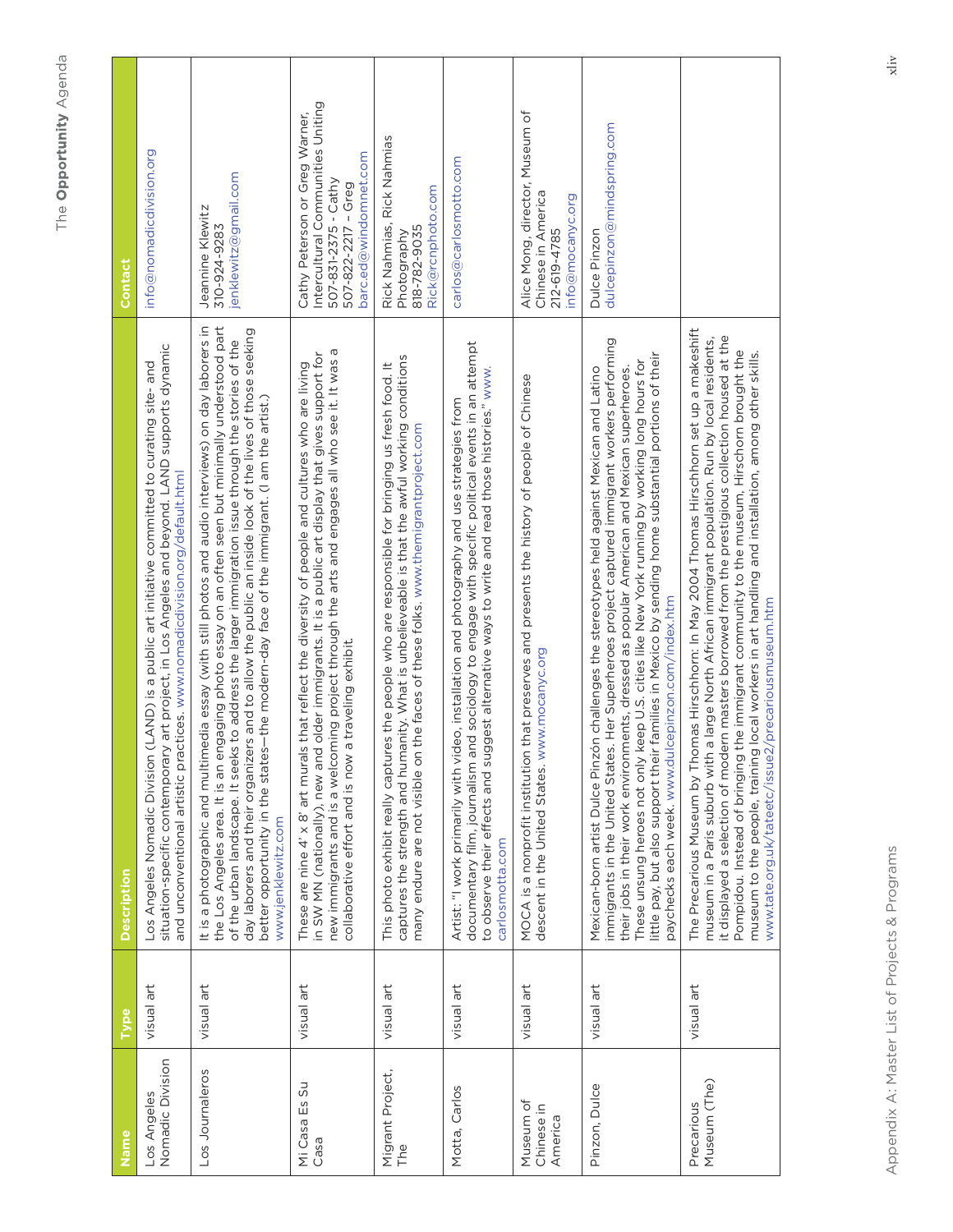| Name                                                  | Type       | <b>Description</b>                                                                                                                                                                                                                                                                                                                                                                                                                                                                                                                                                                                                                                                                                                                                                                                                                                                                                                                                                                                                                                                                                                                                   | Contact                                                        |
|-------------------------------------------------------|------------|------------------------------------------------------------------------------------------------------------------------------------------------------------------------------------------------------------------------------------------------------------------------------------------------------------------------------------------------------------------------------------------------------------------------------------------------------------------------------------------------------------------------------------------------------------------------------------------------------------------------------------------------------------------------------------------------------------------------------------------------------------------------------------------------------------------------------------------------------------------------------------------------------------------------------------------------------------------------------------------------------------------------------------------------------------------------------------------------------------------------------------------------------|----------------------------------------------------------------|
| Ramos, Hatuey                                         | visual art | inherently tied to one another to create provocative work. I describe my practice as a combination<br>am interested in articulating conceptual ideas regarding our society<br>globalization, past and present history of buildings, and shared-public city spaces are among the<br>between the documentary and the fine arts. My work is layered with theatrical-like imagery and<br>Artist statement: "I am a multimedia artist who uses photography, video, installation, graphics,<br>performance and text to creatively investigate issues related to the urban space. Immigration<br>into a thought provoking critical language. The concept and the presentation/realization are<br>challenges social and artistic conventions with drama, humor, and irony."<br>www.hatmax.net/installation.php<br>themes that inform my work.                                                                                                                                                                                                                                                                                                                |                                                                |
| Rodriguez,<br>Favianna                                | visual art | colors and vivid figures, her composites reflect literal and imaginative migration, global community,<br>Favianna Rodriguez is a celebrated printmaker based in Oakland, California. Using high-contrast<br>mothers of disappeared women in Juárez, Mexico, or her own abstract self-portraits, Rodriguez<br>brings new audiences into the art world by refocusing the cultural lens. Through her work we<br>and interdependence. Whether her subjects are immigrant day laborers in the United States,<br>witness the changing U.S. metropolis and a new diaspora in the arts. www.favianna.com                                                                                                                                                                                                                                                                                                                                                                                                                                                                                                                                                     | natali@mateagroup.com<br>Natali Fani                           |
| Takagi, Hidemi                                        | visual art | immigrant influence accompanied by texts (short stories and notes on the history, culture, and trivia<br>Hidemi Takagi investigates the diverse immigrant cultures in New York City. Her Blender project<br>relating to immigrant-heavy areas), maps, and a website. http://hidemitakagi.com/index.html<br>includes photos of the packaging of food products from various neighborhoods with a large                                                                                                                                                                                                                                                                                                                                                                                                                                                                                                                                                                                                                                                                                                                                                 | contact@hidemitakagi.com<br>Hidemi Takagi                      |
| Tomii, Reiko                                          | visual art | t.http://yalepress.yale.edu/yupbooks/book.asp?isbn=9780300126341<br>in global and local contexts. She is co-author of Making a Home (1007), which features a selection<br>Reiko Tomii is an independent art historian and curator who investigates post-1945 Japanese art<br>of images and essays situating artists within the broader themes that predominate Asian and<br>nternational contemporary ar                                                                                                                                                                                                                                                                                                                                                                                                                                                                                                                                                                                                                                                                                                                                             | rtomii.js@gmail.com<br>Reiko Tomii                             |
| Tucson Mural Arts<br>Program                          | visual art | community-based cultural development builds cultural capital.<br>This program started in 1996,<br>www.tucsonartsbrigade.org                                                                                                                                                                                                                                                                                                                                                                                                                                                                                                                                                                                                                                                                                                                                                                                                                                                                                                                                                                                                                          | Tucson Arts Brigade Inc.<br>ArtBrigade@aol.com<br>520-791-9359 |
| VIA from LAND<br>(Los Angeles<br>Nomadic<br>Division) | visual art | and the dynamic site of the Los Angeles cityscape-historically, culturally, functionally, or otherwise.<br>each commission will have a unique and distinct relationship to both the artist's individual practice<br>commissioning and producing site- and situation-specific projects with national and international<br>of the artists' cutting-edge projects in Mexico and Europe, underrepresented in the United States,<br>selecting and commissioning new work by approximately 12 important Mexican artists. Reflective<br>(LAND) is a nonprofit art organization founded in 2009 by LAND<br>Director Shamim M. Momin, former contemporary curator at the Whitney Museum of American<br>Angeles County Museum of Modern Art (LACMA). LAND is a public art initiative committed to<br>projects in and around Los Angeles. Under the title VIA, LAND Director Shamim M. Momin is<br>artists in Los Angeles and beyond. The first endeavor of LAND is a suite of temporary public<br>Art, and board member Christine Y. Kim, Associate Curator of Contemporary Art at the Los<br>www.nomadicdivision.org/via.html<br>Los Angeles Nomadic Division |                                                                |
| Who You Calling<br>Illegal, Pilgram?                  | visual art | Yolanda Lopez's famous political poster from 1978 titled "Who's the Illegal Alien, Pilgrim?" features<br>an angry young man in an Aztec headdress and traditional jewelry holding a crumpled-up paper<br>titled "Immigration Plans." http://en.wikipedia.org/wiki/Yolanda_Lopez                                                                                                                                                                                                                                                                                                                                                                                                                                                                                                                                                                                                                                                                                                                                                                                                                                                                      | Yolanda Lopez                                                  |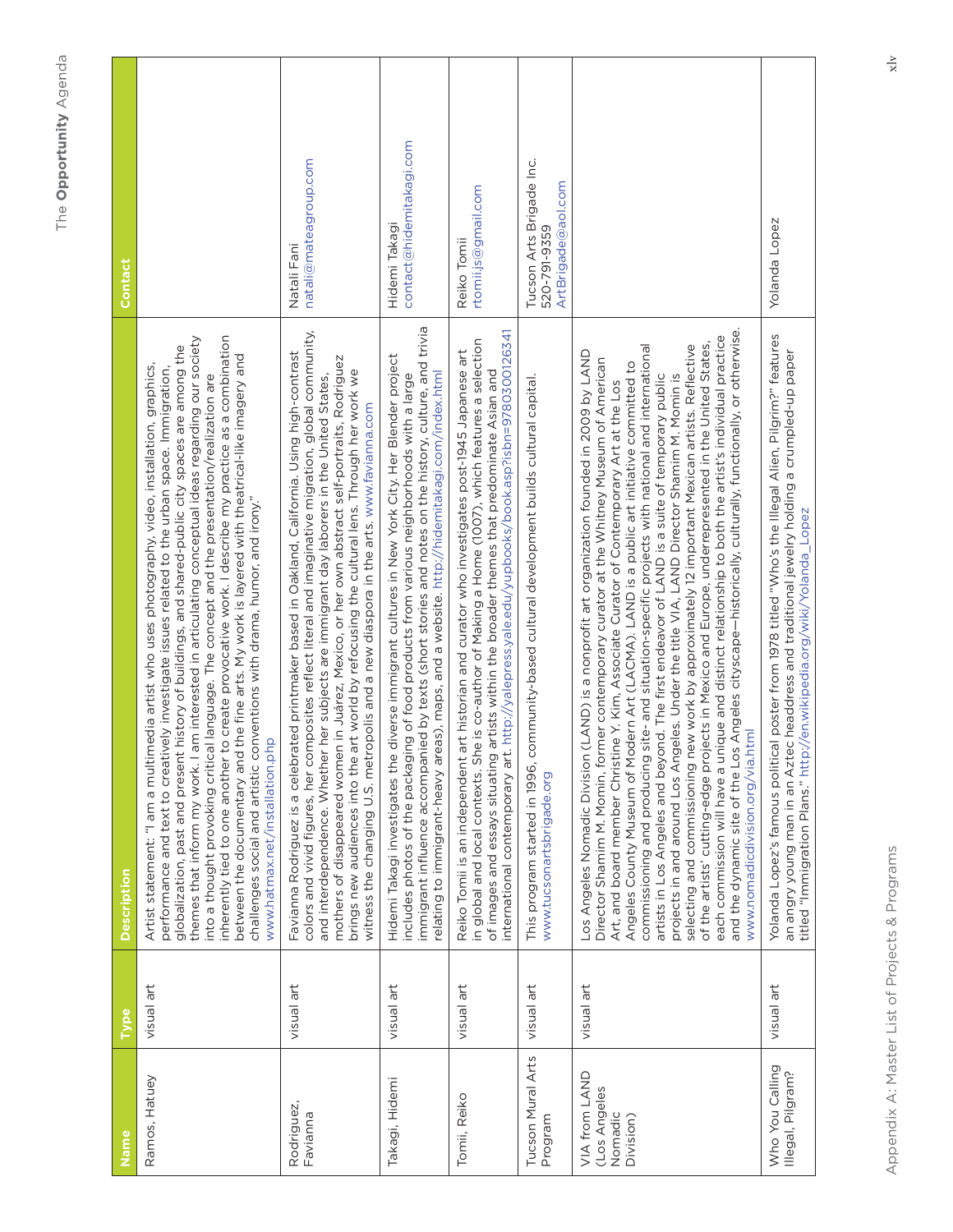| Vame                   | <b>Type</b> | <b>Description</b>                                                                                                                                                                                                                                                                                                                                                                                                                                                                                                                                                                                                                                                                                                               | <b>Contact</b>                                        |
|------------------------|-------------|----------------------------------------------------------------------------------------------------------------------------------------------------------------------------------------------------------------------------------------------------------------------------------------------------------------------------------------------------------------------------------------------------------------------------------------------------------------------------------------------------------------------------------------------------------------------------------------------------------------------------------------------------------------------------------------------------------------------------------|-------------------------------------------------------|
| Wodiczko,<br>Krzysztof | visual art  | in nature. Examples include projections onto buildings of hands or faces of people who speak about<br>private. He has labeled this style of art "Interrogative Design." His most well-known installation took<br>countries. His works are usually sonscious, and often political<br>personal experiences or crimes they have suffered, allowing the public airing of issues usually kept<br>place in 1985, when he projected the image of a swastika on the South African embassy during a<br>for his more than 40 large-scale outdoor projections, which have<br>protest march in criticism of the country's apartheid system. www.galerielelong.com/artists<br>been installed in over a dozen<br>Wodiczko is most well known f | art@galerieleng.com<br>Galerie Lelong<br>212-315-0470 |
| Xu Bing                | visual art  | presented to him for "originality, creativity, self-direction, and capacity to contribute importantly to<br>idea of communicating meaning through language, demonstrating how both meanings and written<br>words can be easily manipulated. He received a MacArthur Foundation "genius" award in July 1999,<br>Working in a wide range of media, Chinese-born Xu Bing creates installations that question the<br>society, particularly in printmaking and calligraphy." www.xubing.com                                                                                                                                                                                                                                           | xubing@xubing.com<br>718-388-4228<br>Xu Bing          |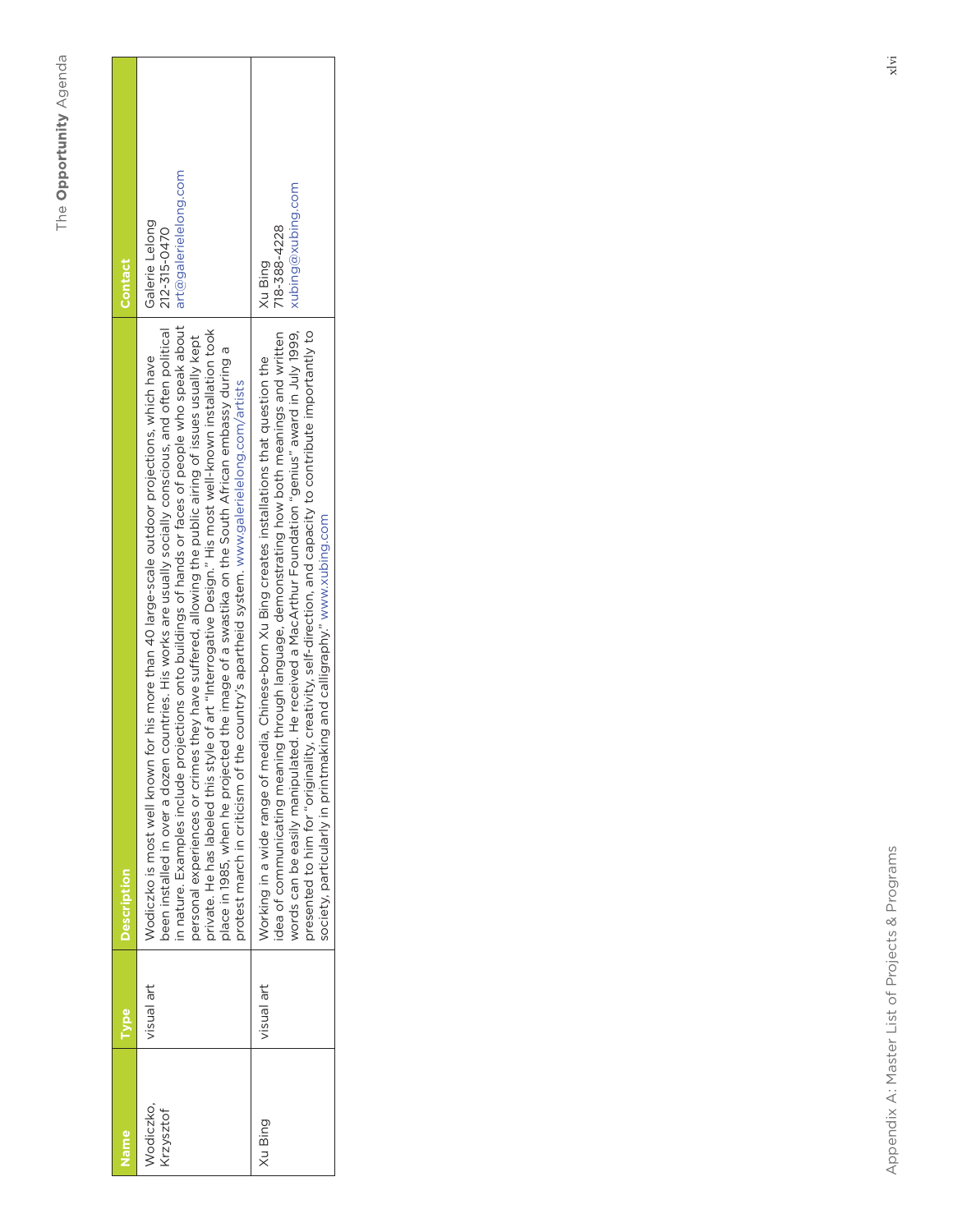# **Appendix B:<br>List of Notable Immigrants List of Notable Immigrants Appendix B:**

| Name                                          | Category  | Reason for Renown                                                                                                                                                                                 | of Origin<br>Country                 | Year of<br>Birth   | Immigration<br>Year of |
|-----------------------------------------------|-----------|---------------------------------------------------------------------------------------------------------------------------------------------------------------------------------------------------|--------------------------------------|--------------------|------------------------|
| Abrikosov, Alexei                             | Science   | http://nobelprize.org/nobel_prizes/physics/laureates/2003/abrikosov-autobio.html<br>Physics<br>2003 Nobel Prize winner-                                                                           | Russia                               | 1928               | 1991                   |
| Adorno, Theodor                               | Arts      | http://en.wikipedia.org/wiki/Theodor_W._Adorno#.C3.89migr.C3.A9_in_the_USA_.281938-<br>Music Director of the Radio Project (1937-1941)<br>Sociologist, philosopher, musicologist<br>1949.29       | Germany                              | b. 1903<br>d. 1969 | 1938                   |
| Adu, Freddy                                   | Athletics | Youngest player and scorer in MLS history with D.C. United, aged 14                                                                                                                               | Ghana                                | 1989               | 2003                   |
| Madeleine<br>Albright,                        | Politics  | http://en.wikipedia.org/wiki/Madeline_Albright#Post-2001_career<br>Political Advisor<br>Former Secretary of State,                                                                                | Republic<br>Czech                    | 1937               | 1938                   |
| Alcántara, José<br>Alberto Pujols<br>"Albert" | Athletics | 8-time All-Star, 3-time winner of the National League Most Valuable Player Award<br>http://en.wikipedia.org/wiki/Albert_Pujols<br>Baseball-St. Louis Cardinals                                    | Dominican<br>Republic                | 1980               | 1996                   |
| Allende, Isabel                               | Arts      | www.isabelallende.com/roots_frame.htm<br>Author of The House of Spirits                                                                                                                           | Chile                                | 1942               | 1988                   |
| Alvarez, Ralph                                | Business  | www.aboutmcdonalds.com/mcd/our_company/bios/ralph_alvarez.html<br>http://en.wikipedia.org/wiki/Ralph_Alvarez<br>President/COO of McDonald's                                                       | Cuba                                 | 1955               | 1960                   |
| Amanpour,<br>Christiane                       | Arts      | http://en.wikipedia.org/wiki/Christiane_Amanpour<br>CNN, Chief International Correspondent                                                                                                        | Kingdom<br>United<br>$\mathsf{ran}/$ | 1958               |                        |
| Andretti, Mario                               | Athletics | One of only 2 drivers to win races in F1, Indy Car, World Sportscar, and Nascar<br>U.S. Driver of the Year in 3 decades<br>http://en.wikipedia.org/wiki/Mario_Andretti<br>Only person to be named | <b>Italy</b>                         | 1940               | 1955                   |
| Anka, Paul                                    | Arts      | www.paulanka.com/html/about/index.php<br>Singer/Songwriter                                                                                                                                        | Canada                               | 1941               | 1957                   |
| Arad, Avi                                     | Business  | Former CEO of Marvel Entertainment, founder of Marvel Studios, founder of Arad Studios<br>www.notablebiographies.com/news/A-Ca/Arad-Avi.html<br>http://en.wikipedia.org/wiki/Avi_Arad             | Poland<br>$\frac{1}{\sqrt{2}}$       | 1948               | 1968                   |
| Azrouel, Yigal                                | Arts      | www.yigal-azrouel.com<br>Designer                                                                                                                                                                 | Israel                               |                    |                        |
| Baiul, Oksana                                 | Athletics | Gold Medalist Figure Skater-1994 Winter Olympics<br>http://en.wikipedia.org/wiki/Oksana_Baiul                                                                                                     | Ukraine                              | 1977               | 1995                   |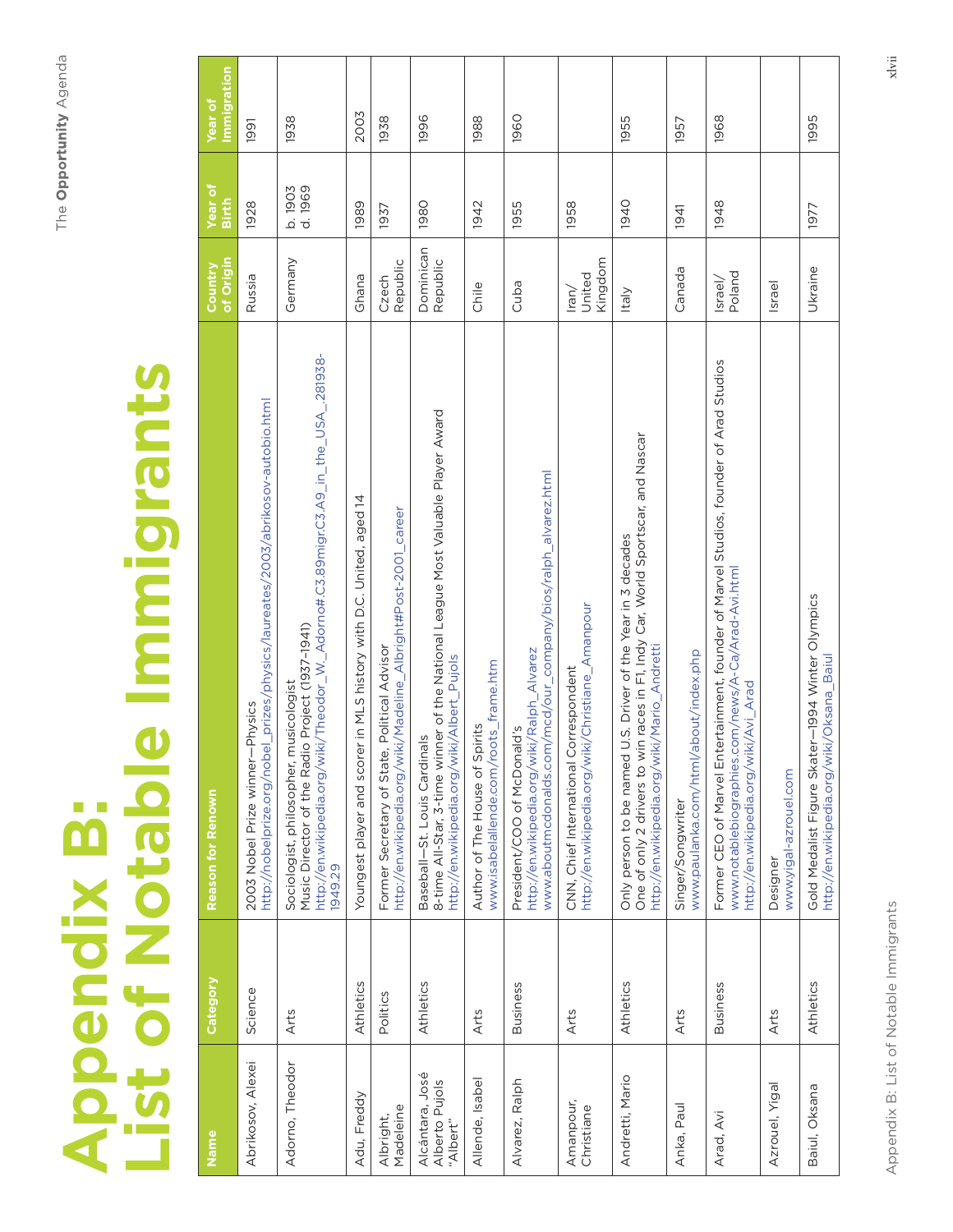| Name                            | Category    | Reason for Renown                                                                                                                                                                                                                                 | of Origin<br>Country | Year of<br><b>Birth</b>   | Immigration<br>Year of |
|---------------------------------|-------------|---------------------------------------------------------------------------------------------------------------------------------------------------------------------------------------------------------------------------------------------------|----------------------|---------------------------|------------------------|
| Biasone, Daniel                 | Athletics   | Inventor of the 24-second shot clock that created basketball as it is played today<br>Founding owner-Syracuse Nationals (now the Philadelphia 76ers)<br>http://en.wikipedia.org/wiki/Daniel_Biasone                                               | <b>Italy</b>         | b. 1909<br>d. 1992        |                        |
| Blackburn,<br>Elizabeth         | Science     | 2009 Nobel Prize winner-Physiology or Medicine<br>http://en.wikipedia.org/wiki/Elizabeth_Blackburn                                                                                                                                                | Australia            | 1948                      | 1975                   |
| Bloomfield, April               | Arts        | Chef and Co-Owner, The Spotted Pig and The John Dory                                                                                                                                                                                              | Kingdom<br>United    | 1974                      |                        |
| Brin, Sergei                    | Business    | www.google.com/intl/en/corporate/execs.html#sergey<br>http://en.wikipedia.org/wiki/Sergey_Brin<br>Founder of Google                                                                                                                               | Russia               | 1973                      | $-1979$                |
| Brosnan, Pierce                 | <b>Arts</b> | http://en.wikipedia.org/wiki/Pierce_Brosnan<br>Actor                                                                                                                                                                                              | Ireland              | 1953                      |                        |
| Brzezinski,<br>Zbigniew         | Politics    | http://en.wikipedia.org/wiki/Zbigniew_Brzezinski#Post_9.2F11<br>US National Security Advisor to Carter                                                                                                                                            | Poland               | 1928                      | $-1950$                |
| Camacho, Hector                 | Athletics   | WBC Super Featherwaight Champion (1983-1994), Lightweight Champion (1985-1987)<br>WBO Light Welterweight Champion (1989-1992)<br>http://en.wikipedia.org/wiki/Hector_Camacho                                                                      | Puerto<br>Rico       | 1962                      |                        |
| Capecchi, Mario                 | Science     | 2007 Nobel Prize winner-Physiology or Medicine<br>http://en.wikipedia.org/wiki/Mario_Capecchi                                                                                                                                                     | <b>Italy</b>         | 1937                      | 1946                   |
| Carnegie, Andrew                | Business    | http://en.wikipedia.org/wiki/Andrew_Carnegie<br>Founder-Carnegie Steel Co.; Philanthropist                                                                                                                                                        | Scotland             | b. 1835<br>d. 1919        |                        |
| Carrey, Jim                     | Arts        | www.biography.com/articles/Jim-Carrey-9542079<br>Actor/Comedian                                                                                                                                                                                   | Canada               | 1962                      | Early 1980s            |
| Castro, Raul<br>Hector          | Politics    | www.nga.org/portal/site/nga/menuitem.29fab9fb4add37305ddcbeeb501010a0/?vgnextoid=6<br>Former Governor of Arizona, Former US Ambassador to Argentina<br>http://en.wikipedia.org/wiki/Raul_Hector_Castro<br>678224971c81010VgnVCM1000001a01010aRCRD | Mexico               | 1916                      | 1926                   |
| Subranhmanyan<br>Chandrasekhar, | Science     | http://en.wikipedia.org/wiki/Subrahmanyan_Chandrasekhar<br>1983 Nobel Prize for Physics                                                                                                                                                           | India                | d. 1995<br><b>b.</b> 1910 | 1937                   |
| Chao, Elaine                    | Politics    | Bush 43 Secretary of Labor, First Asian-American woman to be nominated to cabinet-level<br>www.biography.com/articles/Elaine-L.-Chao-214142<br>position                                                                                           | Taiwan               | 1953                      | -1961                  |
| Claiborne, Liz                  | Arts        | http://en.wikipedia.org/wiki/Liz_Claiborne_(fashion_designer)<br>Designer                                                                                                                                                                         | Belgium              | d. 2007<br>b. 1929        | 1939                   |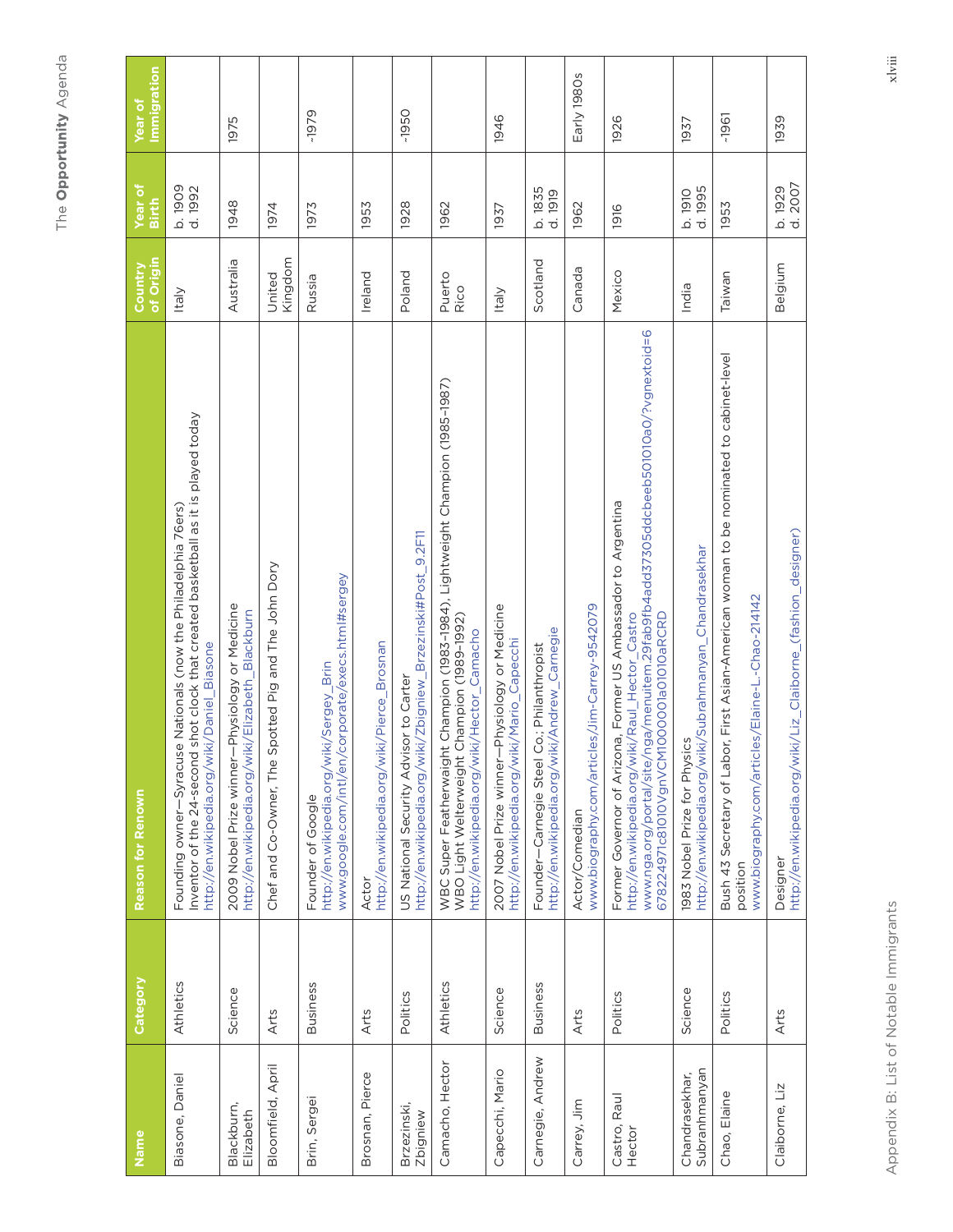| Name                         | Category  | <b>Reason for Renown</b>                                                                                                                                                                                                                           | of Origin<br>Country  | Year of<br><b>Birth</b> | mmigration<br>Year of |
|------------------------------|-----------|----------------------------------------------------------------------------------------------------------------------------------------------------------------------------------------------------------------------------------------------------|-----------------------|-------------------------|-----------------------|
| Clemente,<br>Roberto         | Athletics | spanic elected to Hall of Fame, win a World Series as a starter<br>(1960), win a league MVP award (1966) and win a World Series MVP award (1971);<br>http://en.wikipedia.org/wiki/Roberto_Clemente<br>Pittsburgh Pirates, first Hi<br>Humanitarian | Puerto<br>Rico        | b. 1934<br>4. 1972      | 1954                  |
| Comaneci, Nadia              | Athletics | http://en.wikipedia.org/wiki/Nadia_Comaneci<br>Gold Medalist Gymnast 1976 Olympics                                                                                                                                                                 | Romania               | 1961                    | 1989                  |
| Dae Kim, Daniel              | Arts      | http://en.wikipedia.org/wiki/Daniel_Dae_Kim<br>Actor, Main Cast of Lost (2005-2010)                                                                                                                                                                | South<br>Korea        | 1968                    | 1970                  |
| De La Cruz,<br>Melissa       | Arts      | Au-Pairs, The Blue Bloods, etc.<br>http://melissa-delacruz.com/index.php/info/about/<br>Author of Teen series The                                                                                                                                  | Philippines           | 1971                    |                       |
| De La Renta,<br>Oscar        | Arts      | http://en.wikipedia.org/wiki/Oscar_de_la_Renta<br>Designer/Founder of Oscar De La Renta                                                                                                                                                            | Dominican<br>Republic | 1932                    |                       |
| Destrada, Orestes            | Athletics | Broadcaster-appears on ESPN's Baseball Tonight and co-hosts ESPN Radio's SportsNation<br>Baseball-New York Yankees, Pittsburgh Pirates, Florida Marlins<br>http://en.wikipedia.org/wiki/Orestes_Destrade                                           | Cuba                  | 1962                    | 1968                  |
| Diaz, Junot                  | Arts      | Pulitzer Prize-winning author of The Brief Wondrous Life of Oscar Wao<br>http://en.wikipedia.org/wiki/Junot_Diaz<br>www.junotdiaz.com/bio.html                                                                                                     | Dominican<br>Republic | 1968                    | 1974                  |
| Diaz-Balart,<br>Lincoln      | Politics  | http://en.wikipedia.org/wiki/Lincoln_Diaz-Balart<br>US Representative since 1993-Florida                                                                                                                                                           | Cuba                  |                         |                       |
| du Pont, Eleuthère<br>Irénée | Business  | http://en.wikipedia.org/wiki/Eleuth%C3%A8re_Ir%C3%A9n%C3%A9e_du_Pont<br>Founder-Du Pont (world's second largest chemical company)                                                                                                                  | France                | d. 1834<br>b. 1771      | 1799                  |
| Einstein, Albert             | Science   | http://en.wikipedia.org/wiki/Albert_Einstein<br>1922 Nobel Prize Winner for Physics                                                                                                                                                                | Germany               | d. 1955<br>b. 1879      |                       |
| Ewing, Patrick               | Athletics | Basketball-New York Knicks; 2-time Olympic Gold medal winner; Named one of NBA's 50<br>http://en.wikipedia.org/wiki/Patrick_Ewing<br>Greatest Players of All Time (1996)                                                                           | Jamaica               | 1962                    | 1973                  |
| Factor, Max                  | Business  | http://en.wikipedia.org/wiki/Max_Factor,_Sr.<br>Founder-Max Factor Cosmetics Company                                                                                                                                                               | Poland                | d. 1938<br>b. 1875      | 1904                  |
| Forman, Milos                | Arts      | http://en.wikipedia.org/wiki/Milos_Forman<br>Director                                                                                                                                                                                              | Republic<br>Czech     | 1932                    | -1968                 |
| Fox, Michael J.              | Arts      | Back to the Future, Spin City; Founder-Michael J. Fox Foundation<br>http://en.wikipedia.org/wiki/Michael_J._Fox                                                                                                                                    | Canada                | 1961                    |                       |
| Frum, David                  | Politics  | Bush 43 speechwriter, conservative political commentator<br>http://en.wikipedia.org/wiki/David_Frum                                                                                                                                                | Canada                | 1960                    | -1982                 |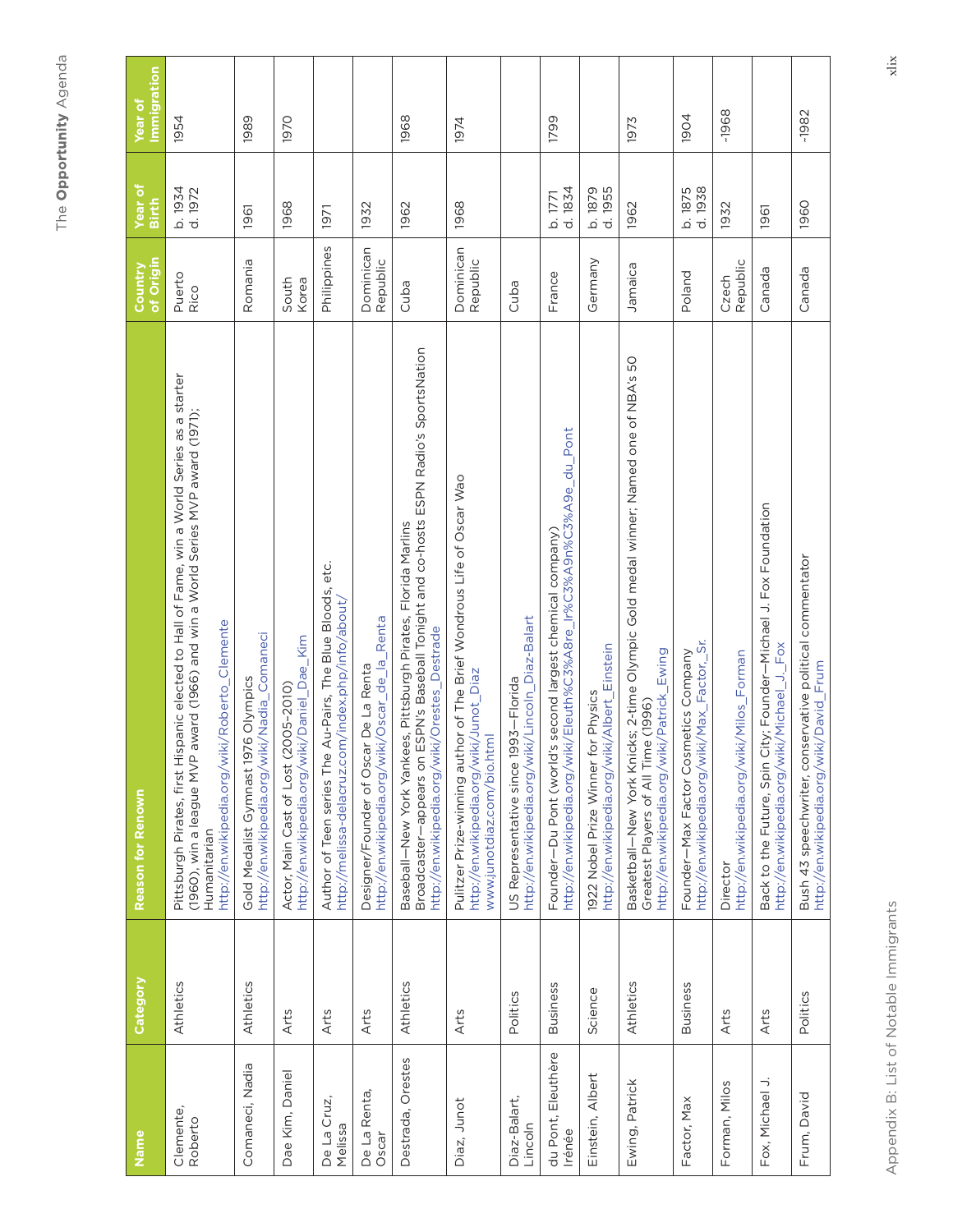| I        |
|----------|
| 'n.<br>l |
| ı        |

| Name                        | Category        | <b>Reason for Renown</b>                                                                                                                                                                                           | of Origin<br>Country | Year of<br>Birth   | Immigration<br>Year of |
|-----------------------------|-----------------|--------------------------------------------------------------------------------------------------------------------------------------------------------------------------------------------------------------------|----------------------|--------------------|------------------------|
| Fugard, Athol               | Arts            | http://en.wikipedia.org/wiki/Athol_Fugard<br>Author, Playwright, and Political Activist                                                                                                                            | South<br>Africa      | 1932               |                        |
| Gamble, James               | <b>Business</b> | http://en.wikipedia.org/wiki/James_Gamble_%28industrialist%29<br>Gamble Co.<br>Co-founder-Procter and                                                                                                              | Ireland              | b. 1803<br>d. 1891 | 1837                   |
| Garcia, Andy                | Arts            | www.biography.com/articles/Andy-Garcia-9542439<br>Actor                                                                                                                                                            | Cuba                 | 1956               | 1961                   |
| Gogolak, Pete               | Athletics       | http://en.wikipedia.org/wiki/Pete_Gogolak<br>Football-NY Giants and Buffalo Bills                                                                                                                                  | Hungary              | 1942               | $-1960$                |
| Goizueta, Roberto           | <b>Business</b> | CEO/Chairman of Coca-Cola (1980-1997) $-$ launched Diet Coke, created more wealth for<br>shareholders than any CEO in history; Philanthropist-Goizueta Foundation<br>http://en.wikipedia.org/wiki/Roberto_Goizueta | Cuba                 | b. 1931<br>d. 1997 |                        |
| Graf, Steffi                | Athletics       | http://en.wikipedia.org/wiki/Steffi_Graf<br>Tennis Player                                                                                                                                                          | Germany              | 1969               |                        |
| Granholm,<br>Jennifer       | Politics        | www.michigan.gov/gov/0,1607,7-168--57920--,00.html<br>Governor of Michigan                                                                                                                                         | Canada               | 1959               |                        |
| Gretzky, Wayne              | Athletics       | Hall of Famer Hockey Player-co-owner of Phoenix Suns<br>http://en.wikipedia.org/wiki/Wayne_Gretzky                                                                                                                 | Canada               | 1961               | 1988                   |
| Grove, Andrew               | <b>Business</b> | www.intel.com/pressroom/kits/bios/grove.htm<br>http://en.wikipedia.org/wiki/Andrew_Grove<br>Former President/CEO of Intel                                                                                          | Hungary              | 1936               | 1957                   |
| Hassan, Fred                | Business        | Recent CEO of Schering-Plough before merge with Merck<br>http://en.wikipedia.org/wiki/Fred_Hassan                                                                                                                  | Pakistan             | 1945               | $-1970$                |
| Hayek, Selma                | Arts            | www.biography.com/articles/Salma-Hayek-14514423<br>Actress                                                                                                                                                         | Mexico               | 1966               | 1991                   |
| Herrera, Carolina           | Arts            | http://en.wikipedia.org/wiki/Carolina_Herrera_(fashion_designer)<br>www.carolinaherrera.com/content.htm<br>Designer/Founder of Carolina Herrera                                                                    | Venezuela            | 1939               | 1981                   |
| Ho, David                   | Science         | AIDS researcher; Recipient of 10 honorary doctorates; Presidential Citizens Medal winner, 1996<br>http://en.wikipedia.org/wiki/David_Ho_%28scientist%29<br>Time magazine Man of the Year                           | Taiwan               | 1952               | 1964                   |
| Hsieh, Ming                 | Business        | Founder-AMAX technology and Cogent Systems (biometric fingerprinting); Philanthropist<br>http://en.wikipedia.org/wiki/Ming_Hsieh                                                                                   | China                | 1955               | 1979                   |
| Huang, Jen-Hsum<br>"Jensen" | <b>Business</b> | Founder—Nvidia (graphics processor company), Forbes Company of the Year 2007;<br>http://en.wikipedia.org/wiki/Jen-Hsun_Huang<br>Philanthropist                                                                     | Taiwan               | 1963               |                        |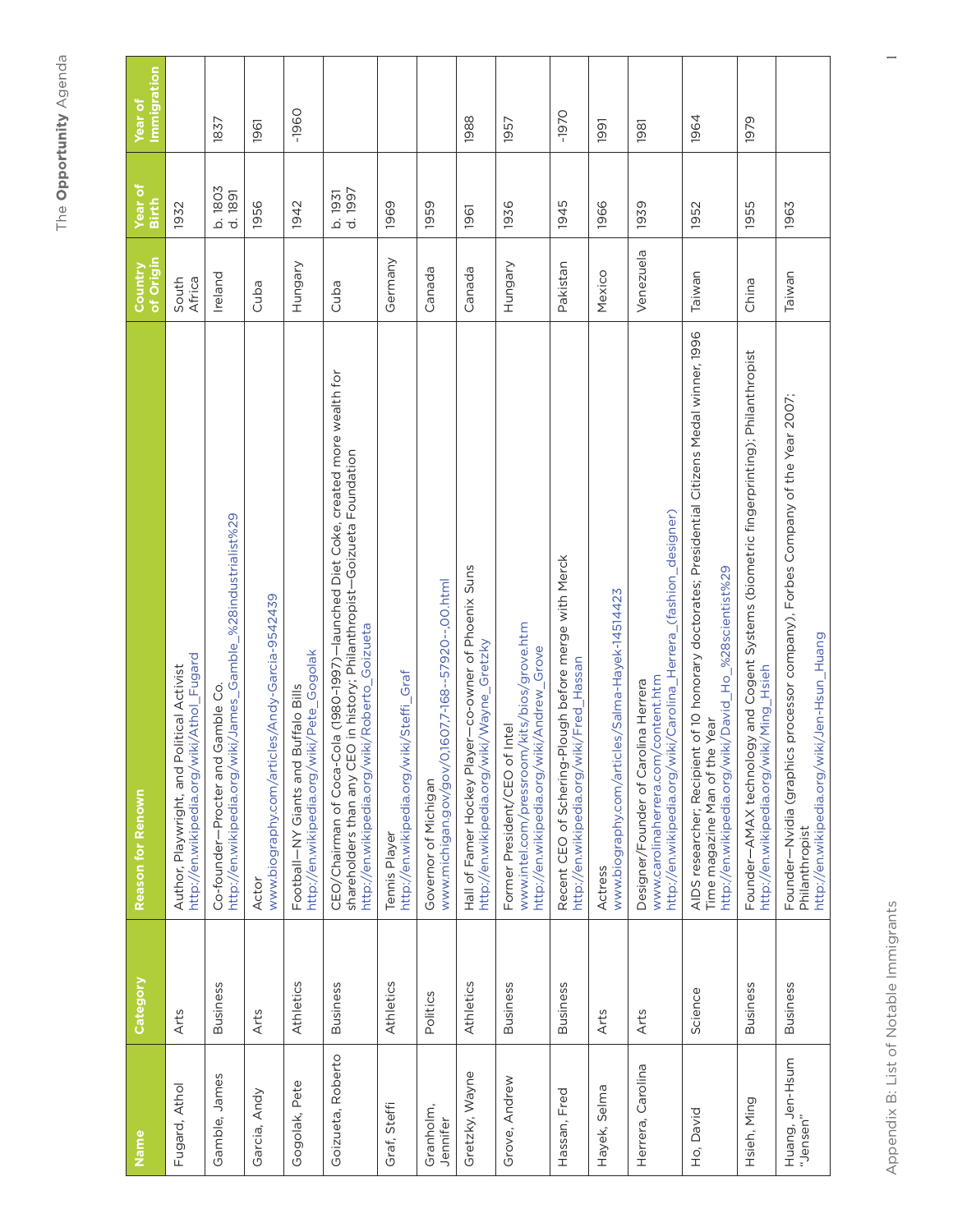| Name                  | Category        | Reason for Renown                                                                                                                                                                                    | of Origin<br>Country                    | Year of<br>Birth   | Immigration<br>Year of |
|-----------------------|-----------------|------------------------------------------------------------------------------------------------------------------------------------------------------------------------------------------------------|-----------------------------------------|--------------------|------------------------|
| Hwang, David<br>Henry | Arts            | http://en.wikipedia.org/wiki/David_Henry_Hwang<br>Playwright—M. Butterfly, Aida (Book)                                                                                                               | American<br>Descent<br>Chinese<br>Born/ | 1952               | $\frac{4}{2}$          |
| Jean, Wyclef          | Arts            | Multiplatinum musician, rapper, and record producer<br>http://en.wikipedia.org/wiki/Wyclef_Jean                                                                                                      | Haiti                                   | 1972               | 1985                   |
| Kandel, Eric          | Science         | http://nobelprize.org/nobel_prizes/medicine/laureates/2000/kandel-autobio.html<br>2000 Nobel Prize winner-Physiology or Medicine                                                                     | Austria                                 | 1929               | 1974                   |
| Kao, Charles          | Science         | 2009 Nobel Prize winner-Physics, "Father of Fiber Optics"<br>http://en.wikipedia.org/wiki/Charles_Kao                                                                                                | China                                   | 1933               | 1970                   |
| Karolyi, Bela         | Athletics       | lympic champions, 15 world champions, 16 European medalists, and<br>http://en.wikipedia.org/wiki/B%C3%A9la_K%C3%A1rolyi<br>Gymnastics coach (to 9 O<br>6 US national champions)                      | Hungary                                 | 1942               | 1981                   |
| Keflezighi, Meb       | Athletics       | winner, 2004 Summer Olympics Silver Medalist<br>www.2008.nbcolympics.com/athletes/athlete=197/bio/index.html<br>http://en.wikipedia.org/wiki/Meb_Keflezighi<br>2009 New York Marathon                | Eritrea,<br>Africa                      | 1975               | 1987                   |
| Khosla, Vinod         | <b>Business</b> | http://en.wikipedia.org/wiki/Vinod_Khosla<br>www.khoslaventures.com/people.html<br>Founder of Sun Microsystems                                                                                       | India                                   |                    |                        |
| Kissinger, Henry      | Politics        | http://en.wikipedia.org/wiki/Henry_Kissinger<br>http://nobelprize.org/nobel_prizes/peace/laureates/1973/kissinger-bio.html<br>Former Secretary of State, Political Advisor, Nobel Peace Prize winner | Germany                                 | 1923               | 1938                   |
| Kluge, John           | <b>Business</b> | Founder of Metromedia (Owner of TV station that was sold to NewsCorp for \$4B)<br>http://en.wikipedia.org/wiki/John_Kluge                                                                            | Germany                                 | 1914               |                        |
| Lahiri, Jhumpa        | Arts            | Pulitzer Prize-winning author of The Interpreters of Maladies<br>http://en.wikipedia.org/wiki/Jhumpa_Lahiri                                                                                          | Kingdom/<br>United<br>India             | 1967               | 1970                   |
| Lantos, Tom           | Politics        | from 1981 to 2008, Holocaust Survivor<br>www.biography.com/articles/Tom-Lantos-270367<br>Californian Congressman f                                                                                   | Hungary                                 | d. 2008<br>b. 1928 | 1947                   |
| Lee, Ang              | Arts            | http://en.wikipedia.org/wiki/Ang_Lee<br>Director and Screenwriter                                                                                                                                    | Taiwan                                  | 1954               | 1979                   |
| Lin, Maya             | Arts            | known for the Vietnam Veteran's Memorial in Washington, DC<br>Architect and Artist-best<br>www.mayalin.com/                                                                                          | American<br>Descent<br>Chinese<br>Born/ | 1959               | $\frac{4}{2}$          |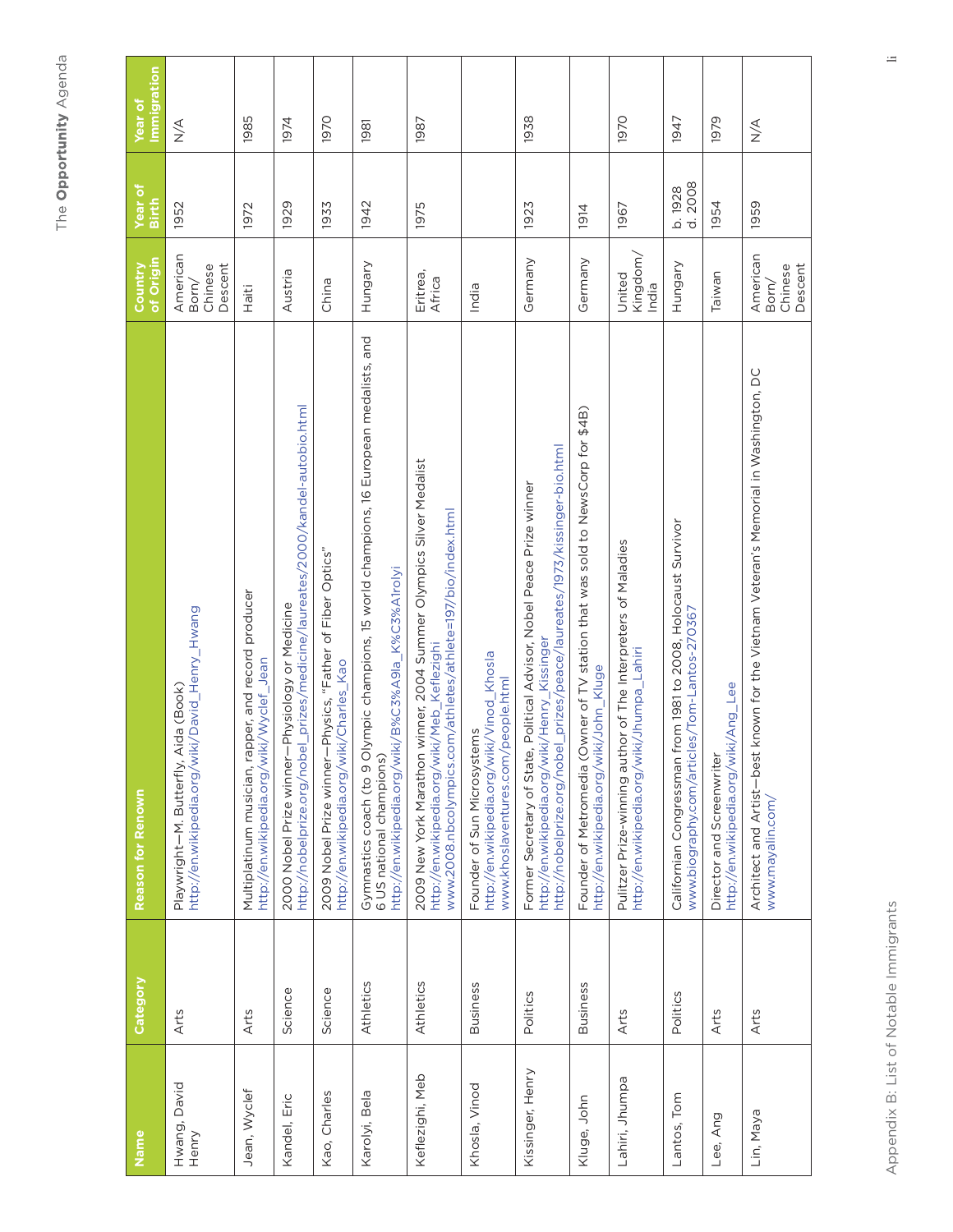| Name                  | Category        | <b>Reason for Renown</b>                                                                                                                                     | of Origin<br>Country                    | Year of<br>Birth | Immigration<br>Year of |
|-----------------------|-----------------|--------------------------------------------------------------------------------------------------------------------------------------------------------------|-----------------------------------------|------------------|------------------------|
| Liu, Lucy             | Arts            | http://en.wikipedia.org/wiki/Lucy_Liu<br>Actress                                                                                                             | American<br>Descent<br>Chinese<br>Born/ | 1968             | $\frac{4}{2}$          |
| Liukin, Nastia        | Athletics       | Individual All-Around Gold Medal winner 2008 Olympics (5 medals total)<br>http://en.wikipedia.org/wiki/Nastia_Liukin<br>www.nastialiukin.com/biography.html  | Russia                                  | 1989             | 1991                   |
| Lo, Patrick           | Business        | www.forbes.com/2007/05/21/outsourcing-entrepreneurs-immigrants-oped-cx_<br>mc_0522entrepreneurs.html<br>Founder-Netgear                                      | China                                   |                  | 1976                   |
| Lomong, Lopez         | Athletics       | One of the lost boys of Sudan, led the US contingent at the opening ceremony of the 2008<br>http://en.wikipedia.org/wiki/Lopez_Lomong<br>Olympics            | Sudan                                   | 1985             | <b>2001</b>            |
| Ma, Yo-Yo             | Arts            | http://en.wikipedia.org/wiki/Yo-Yo_Ma<br>Cello Master                                                                                                        | France/<br>China                        | 1955             | 1959                   |
| Matsui, Hideki        | Athletics       | Baseball-New York Yankee, 2009 World Series MVP<br>http://en.wikipedia.org/wiki/Hideki_Matsui                                                                | Japan                                   | 1974             | 2003                   |
| Michaels, Lorne       | Arts            | of Saturday Night Live, 30 Rock)<br>www.biography.com/articles/Lorne-Michaels-16242370<br>TV Producer (Co-Creator                                            | Canada                                  | 1944             | 1968                   |
| Ming, Yao             | Athletics       | www.nba.com/playerfile/yao_ming/bio.html<br>Basketball-Houston, Rockets                                                                                      | China                                   | <b>1980</b>      | 2002                   |
| Ming, Jenny           | <b>Business</b> | Fortune Magazine's 50 Most Powerful Women in America (2003, 2004)<br>www.notablebiographies.com/news/Li-Ou/Ming-Jenny.html<br>President—Old Navy (1999-2006) | China                                   | 1955             |                        |
| Molina, Mario         | Science         | http://en.wikipedia.org/wiki/Mario_J._Molina<br>1995 Nobel Prize in Chemistry-co-recipient                                                                   | Mexico                                  | 1943             |                        |
| Morimoto,<br>Masahura | Arts            | Chef and Owner of Morimoto-Iron Chef Competitor<br>http://en.wikipedia.org/wiki/Masaharu_Morimoto                                                            | Japan                                   | 1955             | -1985                  |
| Murdoch, Rupert       | <b>Business</b> | www.biography.com/articles/Rupert-Murdoch-9418489<br>http://en.wikipedia.org/wiki/Rupert_Murdoch<br>News Corporation<br>Founder and Chairman of              | Australia                               | 1931             | -1973                  |
| Nair, Mira            | Arts            | www.mirabaifilms.com/bio.html<br>Film Director and Producer                                                                                                  | India                                   | 1957             | 1976                   |
| Nasser, Jacques       | Business        | CEO of Ford Motor Company from 1999 to 2001<br>http://en.wikipedia.org/wiki/Jacques_Nasser                                                                   | Lebanon                                 | 1947             |                        |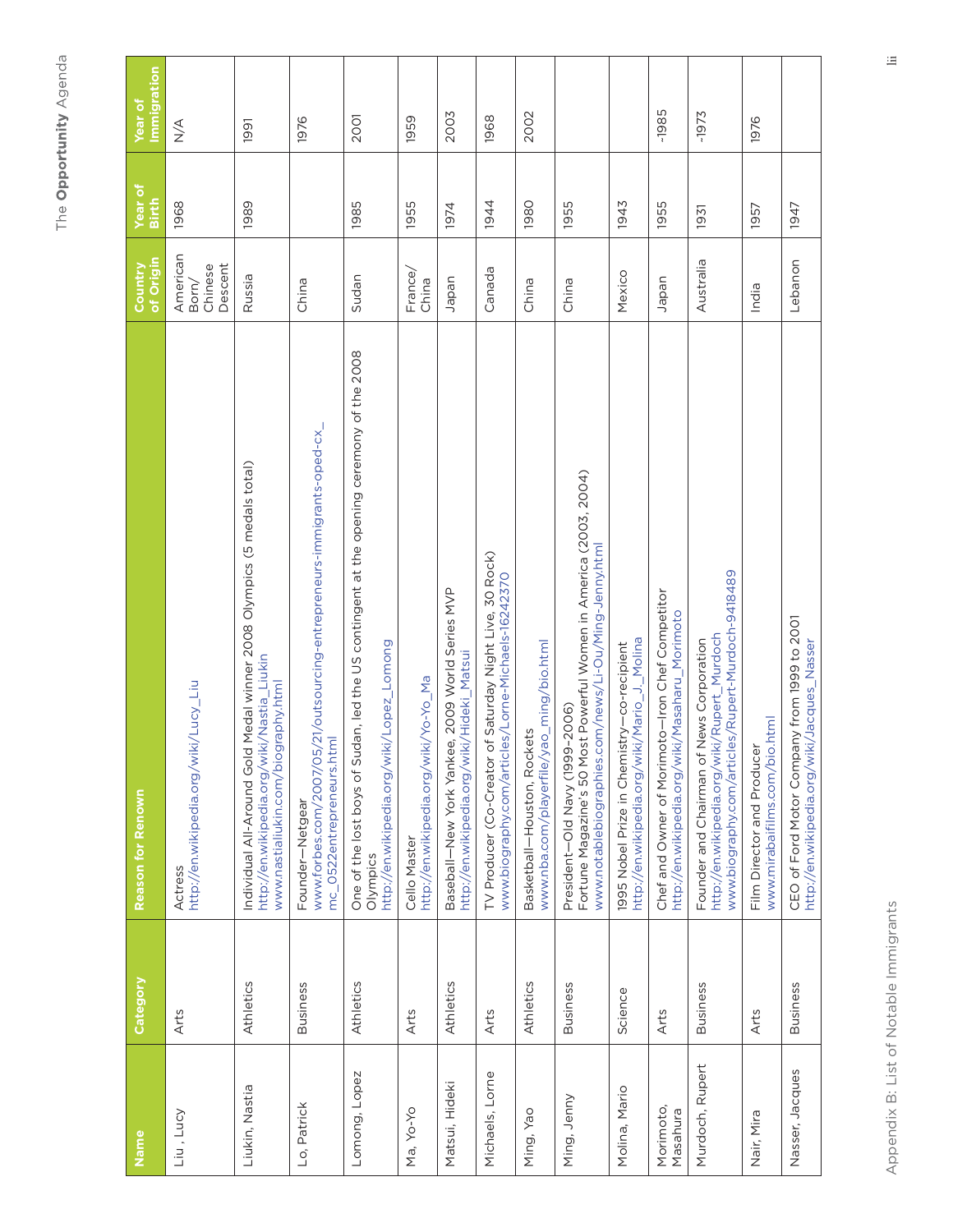| Name                    | Category        | Reason for Renown                                                                                                                                                         | of Origin<br>Country  | Year of<br>Birth   | Immigration<br>Year of |
|-------------------------|-----------------|---------------------------------------------------------------------------------------------------------------------------------------------------------------------------|-----------------------|--------------------|------------------------|
| Navratilova,<br>Martina | Athletics       | Won 18 Grand Slam singles, 31 Grand Slam doubles, and 10 Grand Slam mixed doubles titles<br>http://en.wikipedia.org/wiki/Martina_Navratilova                              | Republic<br>Czech     | 1956               | 1975                   |
| Nichols, Mike           | Arts            | http://en.wikipedia.org/wiki/Mike_Nichols<br>Director and Screenwriter                                                                                                    | Germany               | 1931               | 1939                   |
| Nooyi, Indra            | <b>Business</b> | www.pepsico.com/Company/Leadership.html#block_Indra%20K.%20Nooyi<br>CEO of PepsiCo                                                                                        | India                 | 1955               | -1978                  |
| Obici, Amedeo           | Business        | Obici<br>http://en.wikipedia.org/wiki/Amedeo_<br>Founder-Planters Peanut Company                                                                                          | Italy                 | d. 1947<br>b. 1877 | 1889                   |
| Olajuwon, Hakeem        | Athletics       | Houston Rockets, 1996 US Olympic Team<br>www.nba.com/history/players/olajuwon_bio.html<br>Basketball Hall of Famer,                                                       | Nigeria               | 1963               | $-1980s$               |
| Omidyar, Pierre         | Business        | Founder-eBay; Philanthropist-Omidyar Network<br>http://en.wikipedia.org/wiki/Pierre_Omidyar                                                                               | France                | 1942               | 1948                   |
| Oseary, Guy             | <b>Business</b> | Chairman and CEO of Maverick Records, Madonna's manager, film producer<br>http://en.wikipedia.org/wiki/Guy_Oseary                                                         | Israel                | 1972               |                        |
| Pandit, Vikram          | Business        | www.citigroup.com/citi/corporategovernance/profiles/pandit/index.htm<br>http://en.wikipedia.org/wiki/Vikram_Pandit<br>CEO of Citigroup                                    | India                 | 1957               | -1973                  |
| Parker, Tony            | Athletics       | Basketball—San Antonio Spurs; 3-time NBA Champion, 3-time NBA All-Star<br>http://en.wikipedia.org/wiki/Tony_Parker                                                        | Belgium               | 1982               | <b>2001</b>            |
| Pei, I.M.               | Arts            | Architect-Famous works include Louvre Pyramid, East Building of National Gallery of Art,<br>http://en.wikipedia.org/wiki/l._M._Pei<br>Rock and Roll Hall of Fam           | China                 | 1917               | 1935                   |
| Peña-Mora,<br>Feniosky  | Science         | Dean-School of Engineering and Applied Science, Columbia University<br>http://engineering.columbia.edu/new-dean-feniosky-pen-mora                                         | Dominican<br>Republic | 1965               | 1988                   |
| Perlman, Itzhak         | Arts            | http://en.wikipedia.org/wiki/Yitzhak_Perlman<br>Violin Master                                                                                                             | Israel                | 1945               |                        |
| Pfizer, Charles         | <b>Business</b> | http://en.wikipedia.org/wiki/Charles_Pfizer<br>Founder-Pfizer Inc                                                                                                         | Germany               | d. 1906<br>b. 1824 |                        |
| Portman, Natalie        | Arts            | http://en.wikipedia.org/wiki/Natalie_Portman<br>Actress                                                                                                                   | Israel                | 1981               | 1984                   |
| Procter, William        | Business        | http://en.wikipedia.org/wiki/William_Procter_%28candlemaker%29<br>Gamble Co.<br>Co-founder-Procter and                                                                    | Kingdom<br>United     | d. 1884<br>b. 1801 | 1837                   |
| Pulitzer, Joseph        | <b>Business</b> | Originator of "yellow journalism"; Owner of the St. Louis Post-Dispatch and New York World;<br>http://en.wikipedia.org/wiki/Joseph_Pulitzer<br>Established Pulitzer Prize | Hungary               | b. 1847<br>d. 1911 | 1864                   |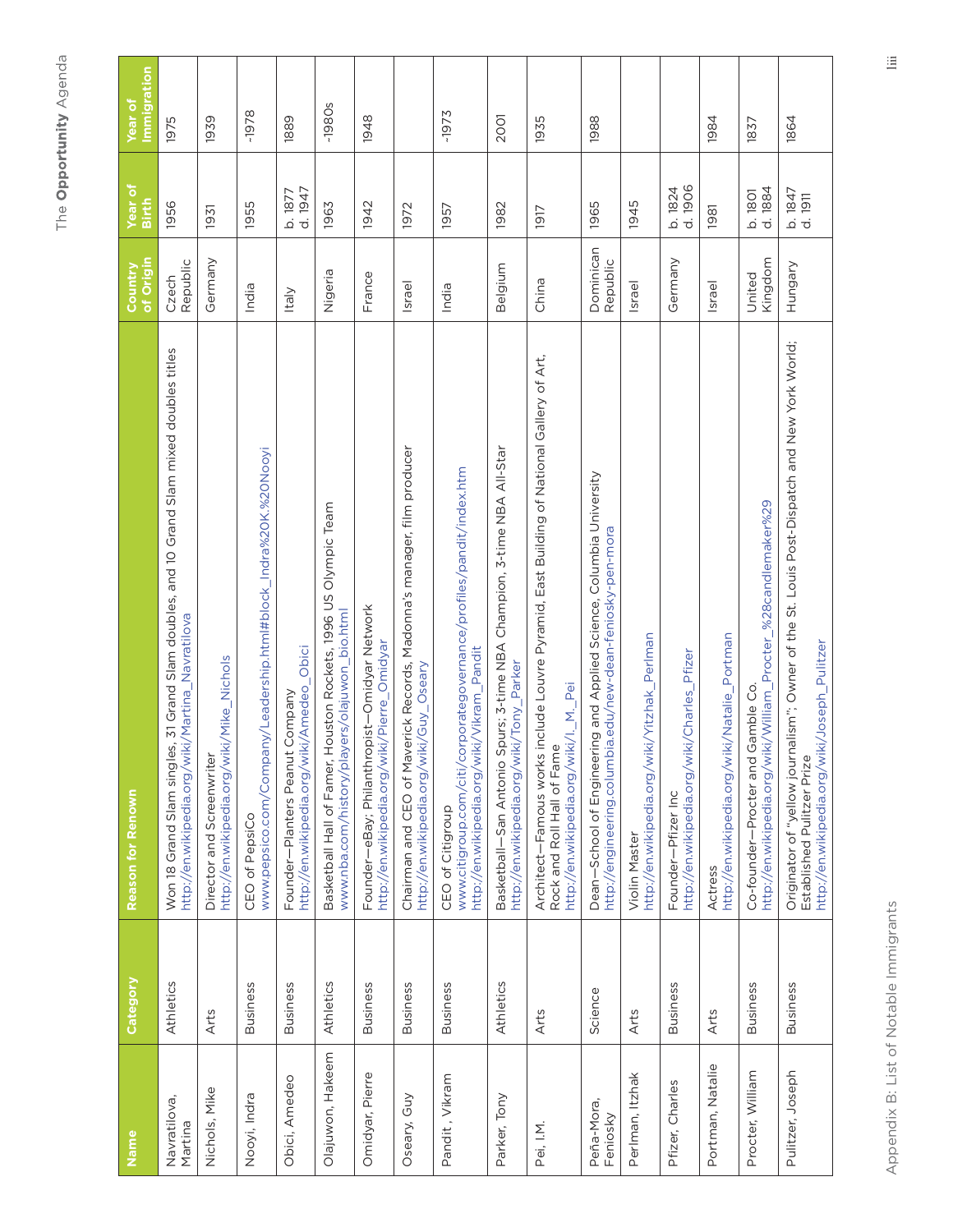| Name                          | Category        | <b>Reason for Renown</b>                                                                                                                                                                              | of Origin<br>Country  | Year of<br>Birth   | Immigration<br>Year of |
|-------------------------------|-----------------|-------------------------------------------------------------------------------------------------------------------------------------------------------------------------------------------------------|-----------------------|--------------------|------------------------|
| Ramakrishnan,<br>Venktatraman | Science         | www.britannica.com/EBchecked/topic/1567976/Venkatraman-Ramakrishnan<br>2009 Nobel Prize winner-Chemistry                                                                                              | India                 | 1952               | 1971                   |
| Ramirez, Manny                | Athletics       | www.biography.com/articles/Manny-Ramirez-16257123<br>Baseball-LA Dodgers                                                                                                                              | Dominican<br>Republic | 1972               | $-1970s$               |
| Rihanna                       | Arts            | http://en.wikipedia.org/wiki/Rhianna<br>Recording Artist                                                                                                                                              | <b>Barbados</b>       |                    |                        |
| Ripert, Eric                  | Arts            | Chef and Owner of several restaurants including Le Bernadin<br>http://en.wikipedia.org/wiki/Eric_Ripert                                                                                               | France                | 1965               | 1989                   |
| Rockne, Knute                 | Athletics       | One of the greatest coaches in college football history, subject of film Knute Rockne, All<br>American (1940); the town of Rockne, TX is named after him<br>http://en.wikipedia.org/wiki/Knute_Rockne | Norway                | b. 1858<br>d. 1912 | 1863                   |
| Rodriguez, Rita M             | Business        | First woman to teach at Harvard Business School<br>M_Rodriguez.cfm<br>www.aed.org/About/Rita_<br>Company Director                                                                                     | Cuba                  | 1942               | 1957                   |
| Ros-Lehtinen,<br>lleana       | Politics        | http://ros-lehtinen.house.gov/SinglePages/SinglePage.aspx?NewsID=6<br>http://en.wikipedia.org/wiki/lleana_Ros-Lehtinen<br>US Congresswoman since 1989                                                 | Cuba                  | 1952               |                        |
| Salazar, Alberto              | Athletics       | 1980-1982-Winner of 3 consecutive NY Marathons; 1984-U.S. Olympic Marathon Team<br>http://en.wikipedia.org/wiki/Alberto_Salazar                                                                       | Cuba                  | 1958               |                        |
| Santana, Carlos               | Arts            | www.biography.com/articles/Carlos-Santana-9542276<br>Grammy-winning guitarist                                                                                                                         | Mexico                | 1947               | $-1960s$               |
| Schwarzenegger,<br>Arnold     | Politics        | http://en.wikipedia.org/wiki/Arnold_Schwarzenegger#Move_to_the_U.S.<br>http://gov.ca.gov/about/arnold<br>Governor of California                                                                       | Austria               | 1947               | 1968                   |
| Seles, Monica                 | Athletics       | http://en.wikipedia.org/wiki/Monica_Seles<br>Tennis player                                                                                                                                            | Yugoslavia<br>Εx-     | 1973               | 1994                   |
| Shami, Farouk                 | <b>Business</b> | Founder of Farouk Systems (Hair Care company), announced candidacy for Texas Governor in<br>http://en.wikipedia.org/wiki/Farouk_Shami<br>2009                                                         | Palestine             | -1943              | -1965                  |
| Shankar, Ravi                 | Arts            | http://en.wikipedia.org/wiki/Ravi_Shankar<br>Indian Sitarist and composer                                                                                                                             | India                 | 1920               |                        |
| Shimomoura,<br>Osamu          | Science         | http://en.wikipedia.org/wiki/Osamu_Shimomura<br>2008 Nobel Prize winner-Chemistry                                                                                                                     | Japan                 | 1928               | 1960                   |
| Simmons, Gene                 | Arts            | Founder of band Kiss/Lead Singer and Bassist<br>http://en.wikipedia.org/wiki/Gene_Simmons                                                                                                             | Israel                | 1949               | 1957                   |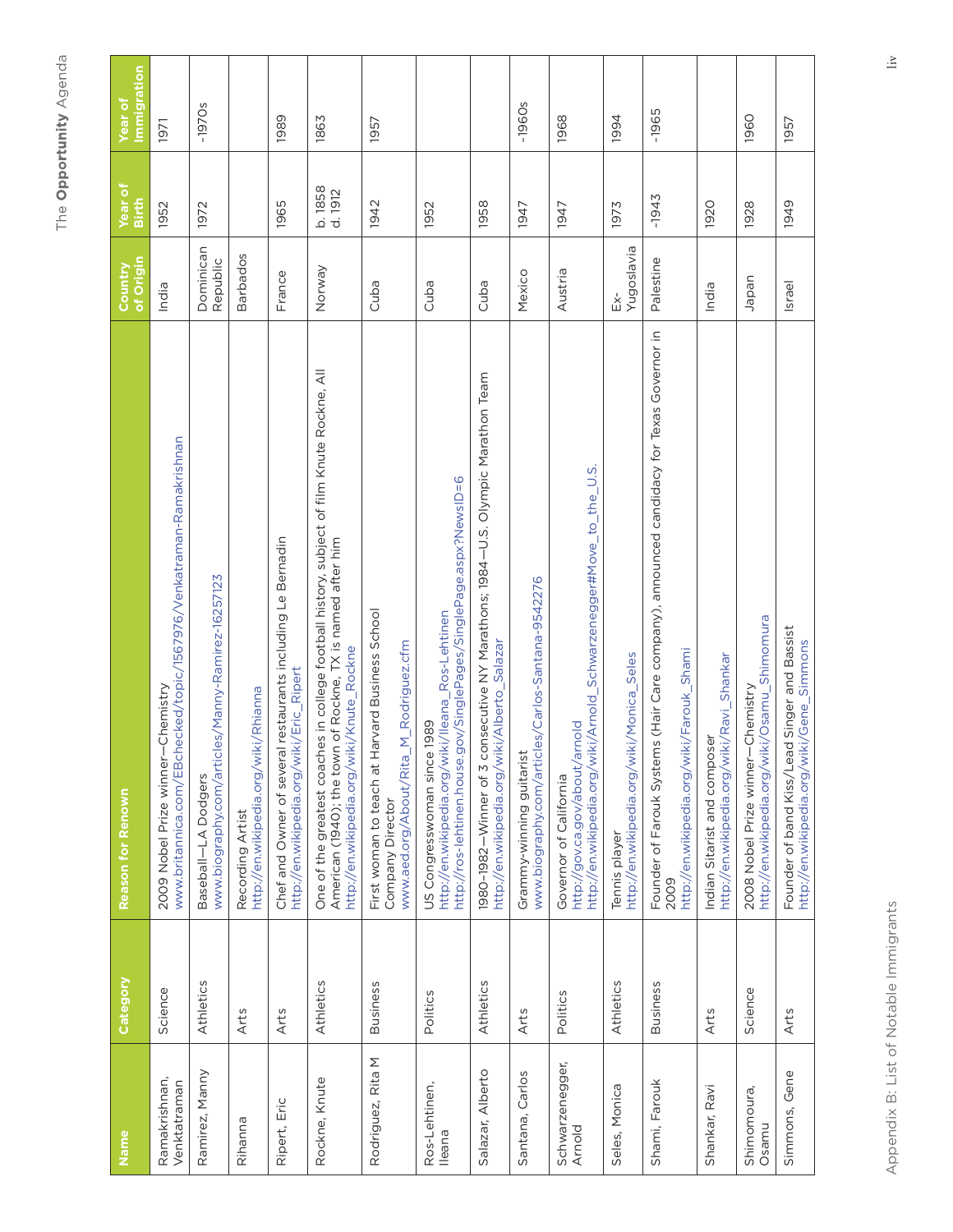| Name                            | Category  | Reason for Renown                                                                                                                             | of Origin<br>Country                    | Year of<br><b>Birth</b> | Immigration<br><b>Year of</b>    |
|---------------------------------|-----------|-----------------------------------------------------------------------------------------------------------------------------------------------|-----------------------------------------|-------------------------|----------------------------------|
| Smithies, Oliver                | Science   | 2007 Nobel Prize winner-Physiology or Medicine<br>http://en.wikipedia.org/wiki/Oliver_Smithies                                                | Kingdom<br>United                       | 1925                    | 1960                             |
| Peralta "Sammy"<br>Sosa, Samuel | Athletics | Chicago White Sox, Chicago Cubs, Baltimore Orioles; All-time home<br>run leader among foreign-born MLB players<br>Played for Texas Rangers,   | Dominican<br>Republic                   | 1968                    |                                  |
| Strauss, Levi                   | Business  | Founder of Levi-Strauss and Co., the first company to manufacture blue jeans<br>http://en.wikipedia.org/wiki/Levi_Strauss                     | Germany                                 | b. 1829<br>d. 1902      | 1847                             |
| Stroustrup, Bjarne              | Science   | Inventor-C++ programming language; Professor in Computer Science at Texas A&M<br>http://en.wikipedia.org/wiki/Bjarne_Stroustrup<br>University | Denmark                                 | <b>1950</b>             | 1979                             |
| Sui, Anna                       | Arts      | www.annasui.com/#/en/home/pop/bio<br>Designer and Founder of Anna Sui                                                                         | American<br>Descent<br>Chinese<br>Born/ | 1964                    | $\frac{4}{2}$                    |
| Suzuki, Ichiro                  | Athletics | Baseball—Seattle Mariners, holds the single season hits record<br>http://en.wikipedia.org/wiki/Ichiro_Suzuki                                  | Japan                                   | 1973                    | <b>2001</b>                      |
| Szostak, Jack<br>William        | Science   | 2009 Nobel Prize winner-Physiology or Medicine<br>http://en.wikipedia.org/wiki/Jack_W._Szostak                                                | Kingdom/<br>Canada<br>United            | 1952                    | -1974                            |
| Tan, Amy                        | Arts      | Author of The Joy Luck Club<br>www.amytan.net/                                                                                                | American<br>Descent<br>Chinese<br>Born/ | 1952                    | $\frac{4}{2}$                    |
| Tiant, Luis                     | Athletics | Baseball-Cleveland Indians, Minnesota Twins, Boston Red Sox, New York Yankees<br>http://en.wikipedia.org/wiki/Luis_Tiant                      | Cuba                                    | 1940                    | 1961                             |
| Wang, Vera                      | Arts      | http://en.wikipedia.org/wiki/Vera_Wang<br>Designer and Founder of Vera Wang                                                                   | American<br>Descent<br>Chinese<br>Born/ | 1949                    | $\stackrel{\triangleleft}{\geq}$ |
| Wiesel, Elie                    | Arts      | Author of Night, Nobel Prize Laureate for Literature and Peace<br>www.eliewieselfoundation.org/eliewiesel.aspx                                | Romania                                 | 1928                    | 1955                             |
| Wintour, Anna                   | Arts      | http://en.wikipedia.org/wiki/Anna_Wintour<br>Editor in Chief of Vogue (America)                                                               | Kingdom<br>United                       | 1949                    | 1975                             |
| Yang, Jerry                     | Business  | http://yhoo.client.shareholder.com/press/management.cfm<br>http://en.wikipedia.org/wiki/Jerry_Yang_(entrepreneur)<br>Founder of Yahoo!        | Taiwan                                  | 1968                    | -1976                            |
| Zakaria, Fareed                 | Arts      | Author of The Post-American World, Host of Fareed Zakaria GPS on CNN<br>http://en.wikipedia.org/wiki/Fareed_Zakaria                           | India                                   | 1964                    | -1982                            |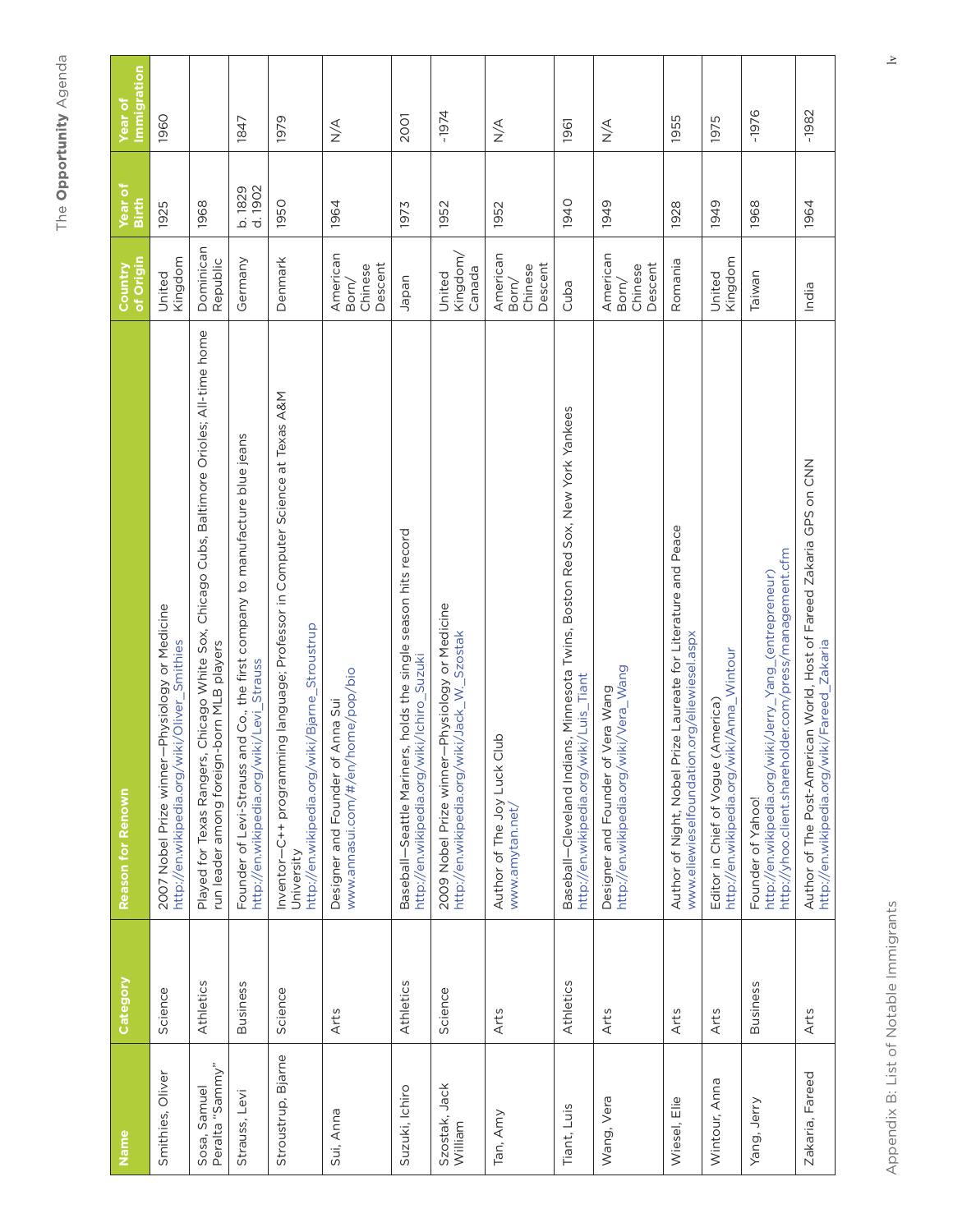# **Appendix C: Interviewee Biographies**

#### **Ismael Ahmed,** director, Michigan Department of Human Services, www.michigan.gov/dhs

In September 2007 Ismael Ahmed was appointed by Gov. Jennifer M. Granholm as director of the Michigan Department of Human Services, the state's second largest agency. As a nationally recognized expert in immigration and social reform, Ahmed oversees nearly 11,000 employees and administers a \$5 billion annual budget serving 1.5 million medical assistance cases and 1.2 million cash and food assistance cases.

# **Pablo Alvarado,** executive director, National Day Laborer Organizing Network, www.ndlon.org

In 2002 Salvadoran immigrant Pablo Alvarado became the national coordinator of the newly created National Day Laborer Organizing Network (NDLON), currently a collaboration of about three dozen community-based day laborer organizations. Under his guidance, NDLON works with local governments to help establish worker centers to move job seekers into places of safety. At the centers they learn how to handle exploitation, improve skills, and gain access to essential services. Alvarado has played a fundamental role in the creation of seven day-worker centers funded by the City of Los Angeles and worked with the University of California, Los Angeles, to develop a first-of-its-kind national survey of day laborers. Alvarado's strategy incorporates a range of leadership tools—including organizing, litigating and policymaking, teaching and training, and raising public awareness and using media to change public perception of day laborers—and attempts at cultural fusion—including a day-laborer band, soccer leagues, chess teams, marathon races, and musical groups and popular theater.

# **Caron Atlas,** director, Arts & Democracy Project, http://www.statevoices.org/artsdem

Caron Atlas is a Brooklyn-based consultant and cultural organizer working to support and stimulate arts and culture as an integral part of social change. She directs the Arts & Democracy Project; the Arts & Community Change Initiative; and Place + Displaced, a project of Fractured Atlas. She also teaches at New York University and Pratt Institute and is co-editor of *Critical Perspectives, Writings on Art and Civic Dialogue.* Atlas worked many years at Appalshop, the Appalachian media center; was the founding director of the American Festival Project, a national coalition of activist artists; was a consultant to foundations, including Ford and Surdna; and worked with, among others, National Voice and Animating Democracy.

# **Teddy Cruz,** professor and architect, University of California, San Diego, http://www.nytimes. com/2008/02/19/arts/design/19hous.html

Teddy Cruz is well-known for a recent project incorporating a community-oriented housing system developed in Tijuana into communities in New York's Hudson Valley and in San Diego. Cruz is an award-winning architect who is invested in developing innovative strategies for socially sustainable architecture. His work exploring United States–Mexico border communities has been shown as a part of the Walker Art Center's "Worlds Away: New Suburban Landscapes." He is also a professor at the University of California, San Diego.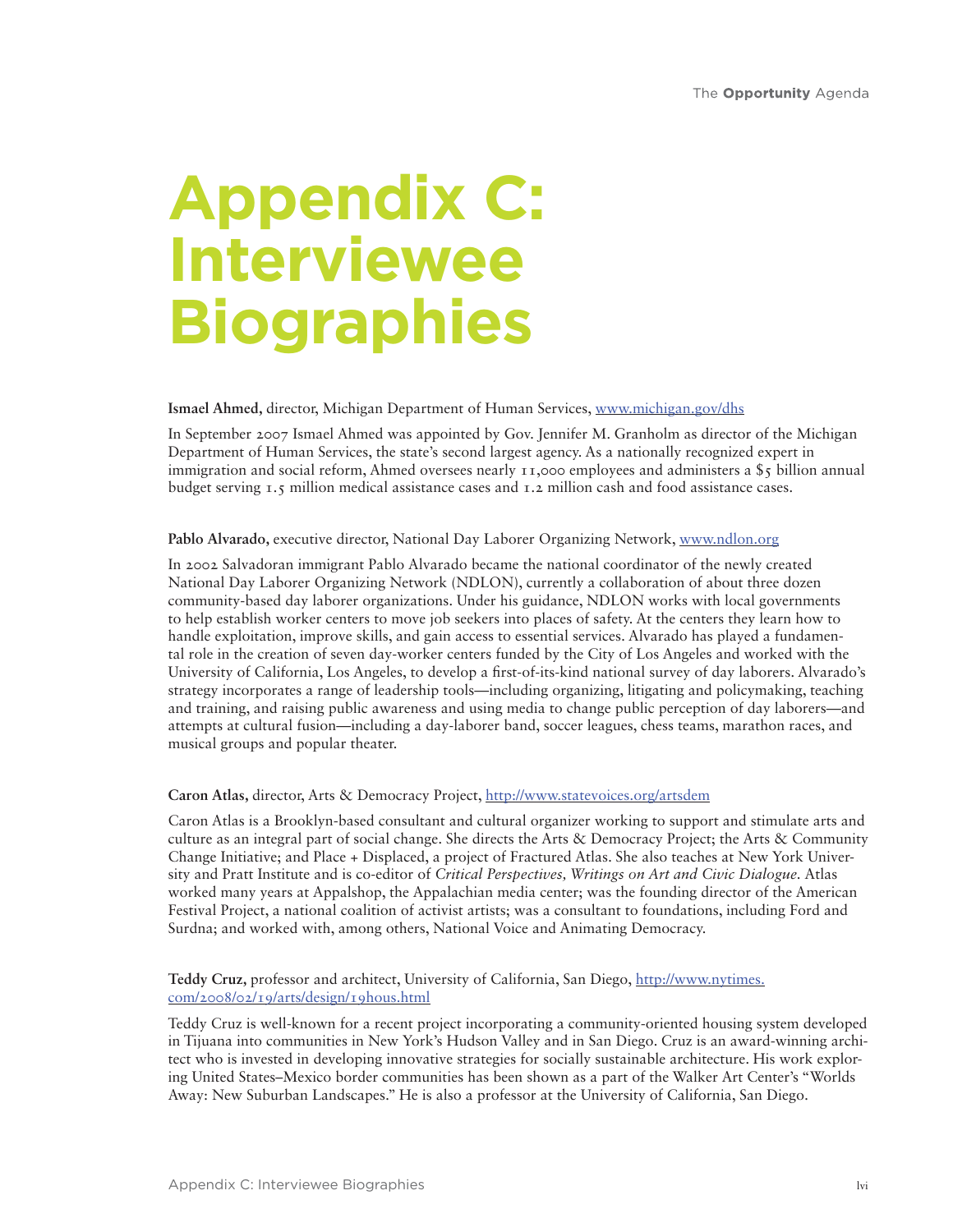#### **Andreia Davies, former** coordinator, New York Foundation for the Arts Immigrant Artists program, http:// www.nyfa.org/level2.asp?id=145&fid=1

Andreia Davies came to the United States when she was 15 years old from Brazil, although her parents are Chinese, so the immigrant experience, she says, is very much in her blood. Davies received a Bachelor of Arts in Communications and Business from Baruch College with specialization in Computer Graphics and Journalism. Since then she has worked in various capacities as an arts administrator, including at the Andrew Mellow Museum Studies Fellowship program through the Metropolitan Museum of Art and as art services director for the Queens Council on the Arts. Davies speaks Japanese, Chinese, and Portuguese.

#### **Mallika Dutt,** president and chief executive officer, Breakthrough, www.breakthrough.tv

Breakthrough is an innovative, international human rights organization using the power of popular culture, media, and community education to transform public attitudes and advance equality, justice, and dignity. Through award-winning initiatives in India and the United States, Breakthrough addresses critical global issues including violence against women, sexuality and HIV/AIDS, racial justice, and immigrant rights. As the executive director of Breakthrough, Dutt has spearheaded the use of art and culture as an essential strategy for mainstreaming the global dialogue on human rights. She has conceived and led Breakthrough's awardwinning campaigns on violence against women and immigration reform that have reached millions. She has amplified the project of bringing human rights home through groundbreaking and unlikely partnerships ranging from grassroots community organizations to the entertainment industry. Dutt has overseen Breakthrough's evolution from a single campaign to a global leader in advancing human rights through cuttingedge multimedia and pop culture tools.

#### **Michael John Garcés**, artistic director, Cornerstone Theater Company, www.cornerstonetheater.org

Michael John Garcés, artistic director of Cornerstone Theater Company, served as the co-producing artistic director of INTAR, Hispanic American Arts Center in New York City, and currently serves as an artistic associate there. His full-length plays include *Points of Departure, Acts of Mercy, The Web,* and *Suits and Customs.* His directing credits include Hartford Stage Company, Woolly Mammoth Theatre Company, New York Theatre Workshop, Second Stage, Yale Repertory Theatre, Humana Festival, and Center Theatre Group/ Taper, Too. His community-based experience includes working with African-American and Somali residents for a show at the Children's Theatre in Minneapolis and repeated residencies with a consensus-run collective in the highlands of Chiapas Mexico, collaborating closely with the extensive Mayan community there. Garcés is a recipient of the Alan Schneider Director Award, Princess Grace fellowship, and Mark Taper Forum's Latino Theater Initiative fellowship and is a TCG/New Generations participant. He is also a resident playwright at New Dramatists.

#### **Ian Inaba,** co-founder and co-executive director, Citizen Engagement Lab**,** www.engagementlab.org

Ian Inaba is an accomplished filmmaker, organizer, and new media expert. As co-executive director of Citizen Engagement Lab, he has guided the incubation of various projects including Presente.org, an initiative focused on the concerns of Latino communities. Previously, he co-founded VideoTheVote.org, a nationwide network of citizen journalists that monitor election irregularities and has aided the growth of ColorOfChange.org, the largest online constituency representing the concerns of Black America and GetEQUAL.org, an organizing project calling for LGBTQ equality. Ian directed the 2006 Sundance award-winning documentary *American Blackout*, chronicling voter suppression. He wrote, directed, and produced Eminem's music video «Mosh» – which was viewed over 10 million times online and nominated for an MTV Video Music Award. He also co-authored the book *True Lies*. Ian was previously director of corporate development for Checkpoint Software Technologies (NASD: CHKP) and an investment banker with Robertson, Stephens and Company. He is a graduate of the Wharton School of Business and the School of Engineering and Applied Science at the University of Pennsylvania.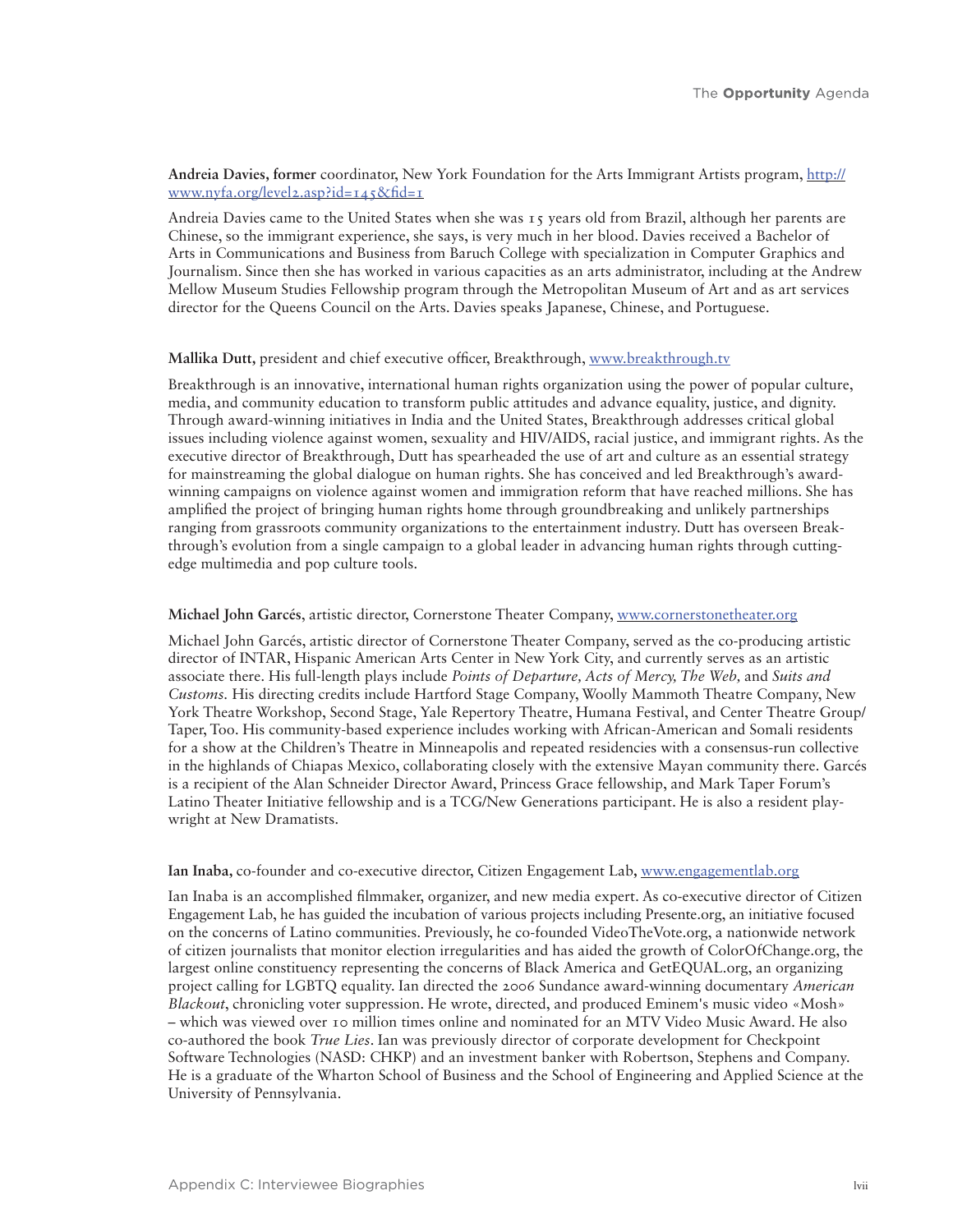#### **Todd Lester,** dounder, freeDimensional, www.freedimensional.org

Todd Lester is the founder of freeDimensional (fD) and more recently the Creative Resistance Fund. Before launching freeDimensional he served as information and advocacy manager for the International Rescue Committee in Sudan. Lester holds a Masters of Public Administration from Rutgers University and is a graduate of the Refugee Studies Centre Summer School in Forced Migration at Oxford University. Lester is adjunct faculty in Media Studies at the New School for Social Research, from which he received a Film Production Diploma. He is active in several networks, think tanks, and boards, most notably the World Policy Institute, 21st Century Trust, Res Artis, Sangam House, and Gorée Institute. In 2006 Lester received the Peace Corps Fund Award for his work starting freeDimensional and was named "Architect of the Future" by the Waldzell Institute in 2008.

**Eduardo Machado,** playwright and artistic director of INTAR Theatre, author of *Tastes Like Cuba: An Exile's Hunger for Home*, www.intartheatre.org; Author of the memoir and cookbook *Tastes Like Cuba: An Exile's Hunger for Home*

Eduardo Machado was born in Cuba and came to the United States when he was 9 years old. He grew up in Los Angeles and is the author of more than 40 plays. They include *The Floating Island Plays, Once Removed, Stevie Wants To Play The Blues, A Burning Beach, Havana Is Waiting*, and *The Cook.* His plays have been produced at Seattle Repertory Theatre, Goodman Theatre, Hartford Stage, Actors Theatre of Louisville, Mark Taper Forum, Long Wharf Theatre, Hampstead Theatre in London, American Place Theatre, The Cherry Lane Theatre, and Repertorio Español, among many others. Machado wrote and directed the film *Exiles in New York*, which played at the AFI Film Festival, South by South West, Santa Barbara Film Festival, and Latin American International Film Festival in Havana, Cuba. Machado has directed numerous plays, including his own works and those of emerging writers. He is a member of The Actors Studio, The Ensemble Studio Theater, and an alumnus of New Dramatists. His plays have been published by the Theatre Communications Group and Samuel French. Machado has served as the artistic director of INTAR Theatre in New York City since 2004 and is head of playwriting in the Goldberg Department of Dramatic Writing at NYU's Tisch School of the Arts. He recently finished work as a story editor on season 2 of the HBO show *Hung.* A new collection of his plays, entitled *Havana Is Waiting and Other Plays,* is due to be published by TCG in fall 2010.

# **Josh Norek,** deputy director, Voto Latino, www.votolatino.org

Josh Norek has more than 13 years of experience in bilingual youth marketing and media. During the 2008 election season he oversaw Voto Latino's national media and PSA campaigns and managed the organization's "Latin Swing State" strategy. Prior to joining Voto Latino, Norek was VP of Nacional Records, where he oversaw all media, marketing, and licensing for multiple Grammy-winning Latin recording artists. He is a graduate of Cornell University and Southwestern Law School and a frequent commentator on NPR, in the *New York Times,* and with the BBC regarding Latino youth marketing matters. Norek became enamored with Voto Latino several years ago while serving as the vice president of Nacional Records, where he grew from writing his own checks of support to becoming Voto Latino's deputy director. Norek used his long-standing relationships with disc jockeys, music stations, and musical celebrities to leverage the Voto Latino work. Norek is an artist/activist himself and is the front man/MC for Latino–Jewish urban collective Hip Hop Hoodíos, a critically acclaimed musical group featuring members of several Grammy-winning acts including Ozomatli and Santana.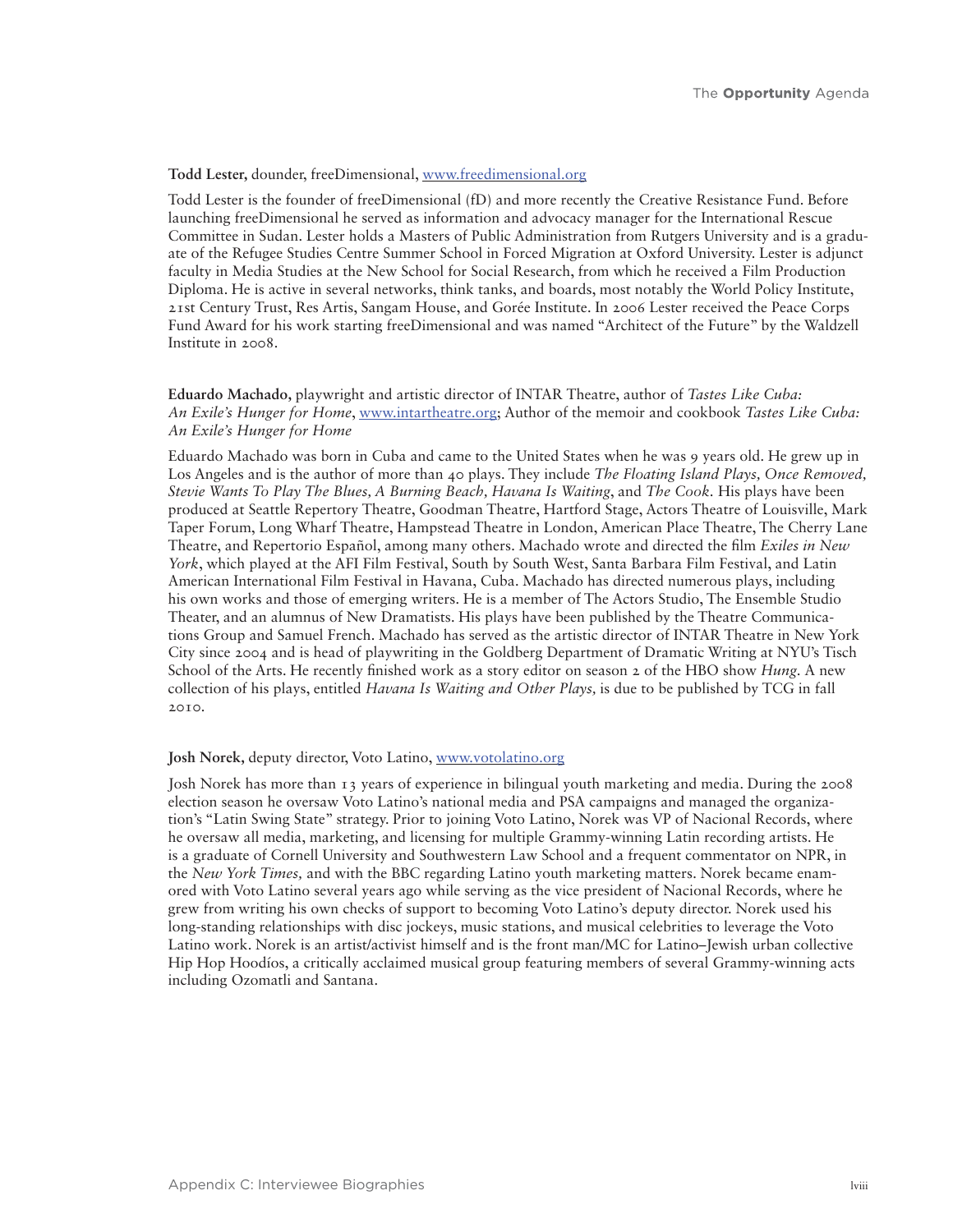# **Richard Peña,** program director, Film Society of Lincoln Center, www.filmlinc.com

Richard Peña has been the program director of the Film Society of Lincoln Center and the director of the New York Film Festival since 1988. At the Film Society, Peña has organized retrospectives of Michelangelo Antonioni, Sacha Guitry, Abbas Kiarostami, Robert Aldrich, Gabriel Figueroa, Kira Muratova, Youssef Chahine, Yasujiro Ozu, and Amitabh Bachchan and major film series devoted to African, Cuban, Polish, Hungarian, Arab, Soviet, and Argentine cinema. Since 1996 he has organized with Unifrance Film the annual "Rendez-Vous with French Cinema Today" program. He is an associate professor of film at Columbia University, where he specializes in film theory and international cinema, and since 2006 has been a visiting professor in Spanish at Princeton University.

# **Rosie Pérez,** actor, choreographer, director, and community activist, www.urbanarts.org, http://aids.gov/federal-resources/policies/pacha/

Rosie Pérez, a native of Brooklyn, New York, is an Academy Award nominee whose acting credits include the films *Do The Right Thing, White Men Can't Jump, Fearless,* and numerous studio and independent projects in addition to various television and stage roles. Her choreography has included music videos for LL Cool J, Diana Ross. and her troupe the Fly Girls—who were featured on every performance of the hit television series *In Living Color.* Pérez is also a tireless activist for underserved youth, public schools, and the Latino community in America, reflected in her 2005 documentary *Yo Soy Boricua! Pa' Que Tu Lo Sepas!* She is the chair of the Artistic Board of Urban Arts Partnership and was appointed by President Obama to the Presidential Advisory Council on HIV/AIDS (PACHA).

# **Maria del Rosario Rodriguez**, executive director, Florida Immigrant Coalition, www.floridaimmigrant.org

Maria del Rosario Rodriguez directs the immigrant-led, statewide network that educates, organizes, and advocates for the fair treatment of all people, including immigrants. For the past 20 years she has worked to defend the basic human rights of low-income and migrant peoples at home and abroad.

#### **Ellen Schneider,** founder and executive director, Active Voice, www.activevoice.net

Ellen Schneider works at the intersection of story and strategy. She is founder and executive director of Active Voice, a nationally recognized leader in the creative use of story-based media—such as Participant Media's *The Visitor* and *Food Inc* and Court TV's original movie *Chasing Freedom—*to put human faces on the issues of our times. Schneider was formerly the executive producer of *POV,* PBS's longest running independent documentary series. She created and executive produced the pilot TV series *Right Here, Right Now,* which *Entertainment Weekly* called "a blueprint for what reality television should be all about." Schneider lectures widely and has served on juries ranging from the Sundance Film Festival to the RioCine Festival in Brazil. She is executive producer, along with Richard Kincaid, of *Welcome to Shelbyvillle,* a documentary by Kim Snyder.

# **Rinku Sen,** president and executive director, The Applied Research Center, www.arc.org; Publisher, *Color-Lines* magazine, www.colorlines.com

Rinku Sen has written extensively about immigration, community organizing, and women's lives for a wide variety of publications including *The Huffington Post,* Jack and Jill Politics, *The San Francisco Chronicle,* Forbes.com, AlterNet, Tompaine.com, and Racewire (the *ColorLines*' blog). Her book *Stir It Up: Lessons in Community Organizing* (Jossey-Bass) was commissioned by the Ms. Foundation for Women and released in the fall of 2003. Sen's latest book, *The Accidental American: Immigration and Citizenship in the Age of Globalization* (Berrett-Koehler), won the Nautilus Book Award Silver Medal.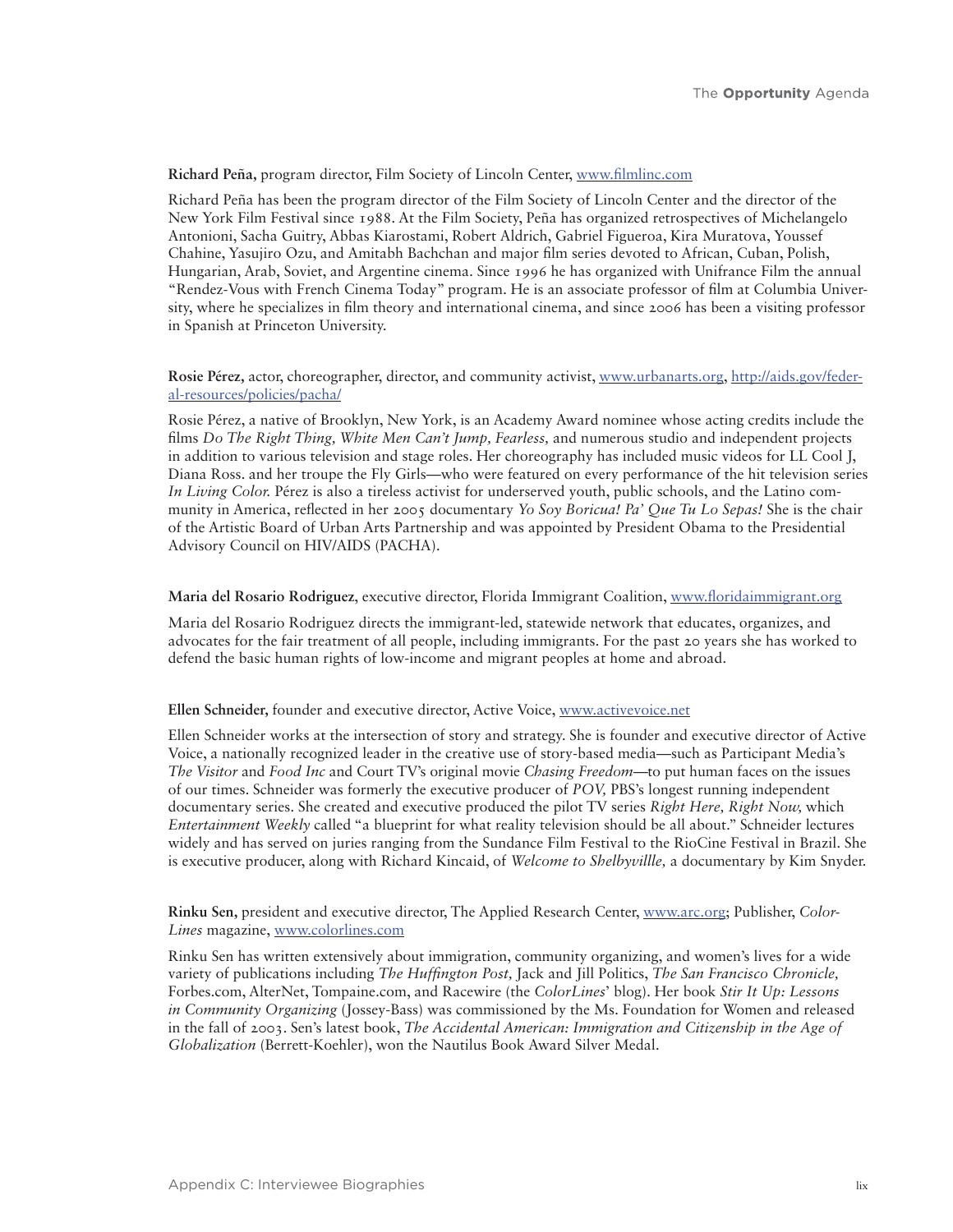**Fatima Shama,** commissioner of the Mayor's Office of Immigrant Affairs, City of New York, http://www.nyc. gov/html/imm/html/home/home.shtml

Fatima Shama was born in the Bronx, New York, to immigrant parents. Her mother is Brazilian-Catholic and her late father was Palestinian-Muslim. She was appointed by Mayor Bloomberg as commissioner of the Mayor's Office of Immigrant Affairs in August 2009 and previously served as the senior education policy advisor in the Mayor's Office. Prior to joining the Mayor's Office, Shama served as executive director of the Greater Brooklyn Health Coalition, managed the Urban Horizons program at the Women's Housing and Economic Development Corporation in the Bronx, and worked in the area of health and human rights. Shama began her career at the Arab-American Family Support Center in Brooklyn. She holds a Bachelor of Arts from Binghamton University, has a Masters of Public Administration from Baruch College's School of Public Affairs Executive Program, and has completed a management program at the Institute for Not-for-Profit Management at Columbia University's Graduate School of Business.

#### **Ben Skinner,** journalist and author of *A Crime So Monstrous* www.acrimesomonstrous.com

Ben Skinner is a fellow at the Carr Center for Human Rights Policy of Harvard Kennedy School and a senior fellow at the Schuster Institute for Investigative Journalism at Brandeis University. He has reported on diverse topics from five continents for *Time, Newsweek International, Travel + Leisure,* and others. His first book, *A Crime So Monstrous,* was awarded the 2009 Dayton Literary Peace Prize for nonfiction and a citation from the Overseas Press Club in its book category for 2008. Skinner was named an Adventurer of the Year 2008 by *National Geographic Adventure.*

**Anike Tourse**, former arts and media projects manager, Coalition for Humane Immigrant Rights of Los Angeles (CHIRLA) and independent consultant, www.chirla.org

Anike Tourse, formerly the arts and media project manager for the Coalition for Humane Immigrant Rights of Los Angeles (CHIRLA), has written and produced public service announcements, viral videos, and multimedia projects for the Immigrant Rights Movement. Tourse is the principal for Mixed Operations², an enterprise engaged in the development and production of groundbreaking, culturally diverse multimedia and performance projects that appeal to multicultural and multiclass audiences. In Hollywood Tourse has written for daytime serial *One Life to Live* and for the sitcom series *Girlfriends* and is in development with feature film *Valentina.*

#### **Roberta Uno,** program officer, Ford Foundation, www.fordfoundation.org

Born in Hawaii and raised in Los Angeles, Roberta Uno intended to study medicine when she enrolled at Hampshire in the mid-1970s, but instead she grew increasingly interested in the theatre. After graduation in 1977 she took a year off to explore playwriting before entering medical school; however, that year turned into a career. Hired by the Office of Third World Affairs at UMass, Uno developed the idea of establishing a truly multicultural theatrical company, which in 1979 developed into the New World Theater, a theater in residence dedicated to the production of works by playwrights of color. Serving for many years as the theater's artistic director and as associate professor of theatre at the university, Uno helped produce dozens of plays by both new and established playwrights, many from outside the mainstream of university-affiliated theatrical companies. During her time at UMass, she also earned an MFA in 1994 for her work on Diana Saenz's *A Dream of Canaries: The Staging of a New Work.* Since leaving UMass, Uno has served as a program officer for arts and culture at the Ford Foundation in New York City. Among other works, she is author of *The Color of Theater: Race, Culture, and Contemporary Performance* (London, 2002) and editor of *Unbroken Thread: An Anthology of Plays by Asian American Women* (Amherst, Mass., 1993) and *Contemporary Plays by Women of Color: An Anthology* (London, 1996).